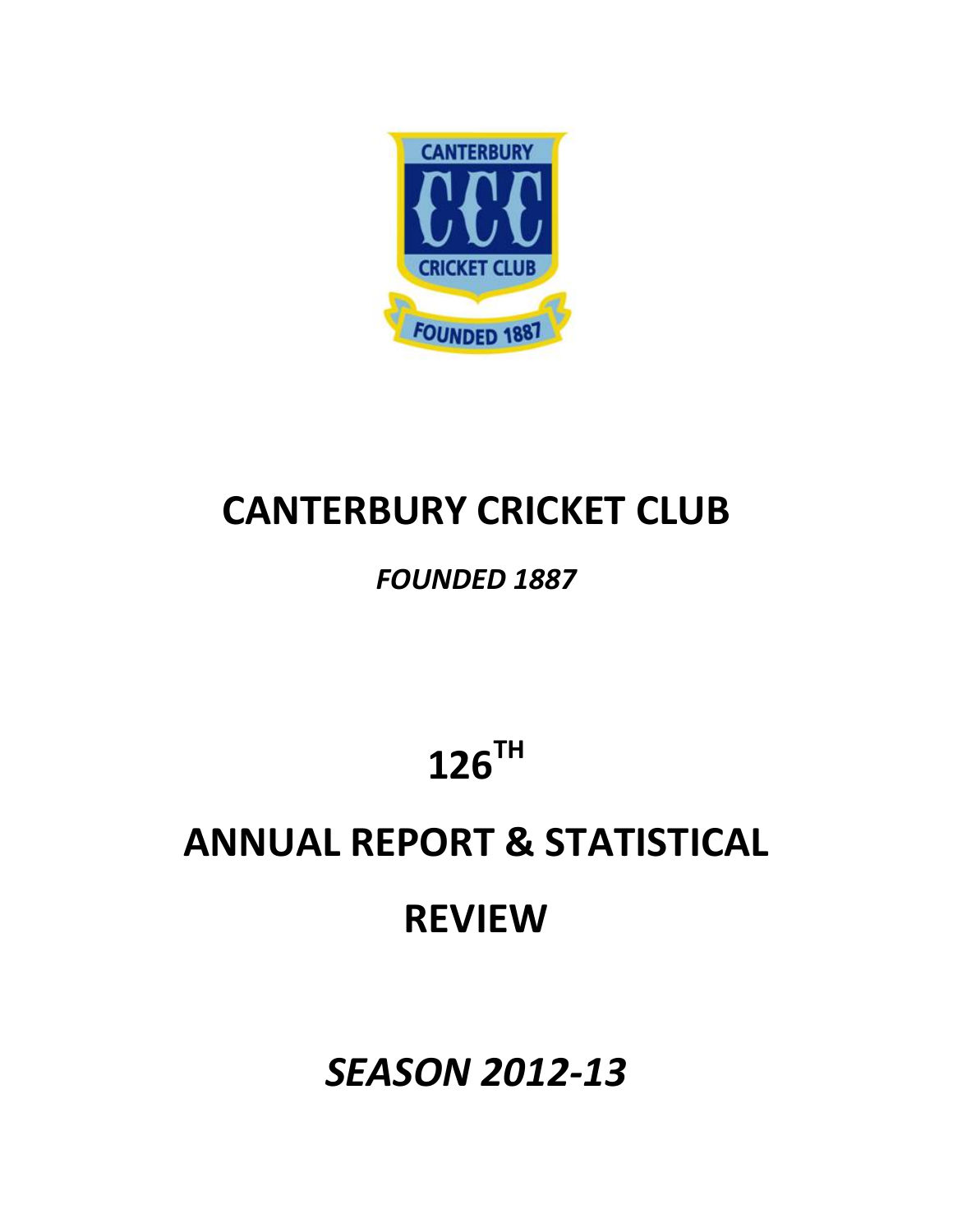## **CANTERBURY CRICKET CLUB**

#### *Founded 1887*

#### **The Club is affiliated with:**

Eastern Cricket Association "ECA" (1910-1921 and 1938-39 to date). The Association was formed in 1903 as the Eastern Suburbs Cricket Association.

Mercantile Cricket Association "MCA" (1999-2000 to date).

Box Hill Reporter District Cricket Association "BHRDCA" (1890-91 to 1937-38 and 2005-06 to date)

#### **The Club was formally affiliated with:**

| Southern Cross Competition            | 1912-13 |
|---------------------------------------|---------|
| Eastern Suburban District Churches CA | 1998-99 |

#### **In 2012-13, the Club was represented by:**

#### **Seniors**

| 1 <sup>st</sup> XI<br>$2^{nd}$ XI<br>$3^{\text{rd}}$ XI<br>$4^{th}$ XI<br>Vets<br>Vets | <b>ECA</b><br>ECA.<br><b>MCA</b><br><b>MCA</b><br><b>BHRDCA</b><br><b>BHRDCA</b> | A Turf<br>C Turf<br><b>B</b> Turf<br>C Turf<br>Over 40<br>Over <sub>50</sub>              | J Wright Shield<br><b>G Armstrong Shield</b><br>Don McDonald Shield<br><b>Tom Thoburne Shield</b><br>C Division<br>Legends                                  |
|----------------------------------------------------------------------------------------|----------------------------------------------------------------------------------|-------------------------------------------------------------------------------------------|-------------------------------------------------------------------------------------------------------------------------------------------------------------|
| Juniors                                                                                | <b>ECA</b>                                                                       | U16 A<br>U16 B<br>U14 A<br><b>U14 B</b>                                                   | AG Grace Shield<br><b>TR Bellis Shield</b><br><b>CL Martin Shield</b><br>M Van Zuyden Shield                                                                |
|                                                                                        |                                                                                  | U14 C<br>U12 A<br>U12 B<br>U12C<br>U12C<br>U <sub>10</sub> Black<br>U <sub>10</sub> Black | S Mason Shield<br><b>RJ Barker Shield</b><br><b>ER Frampton Shield</b><br><b>RK Wilkins Shield</b><br>J Kwasny Shield<br>ECA U10 Black 1<br>ECA U10 Black 2 |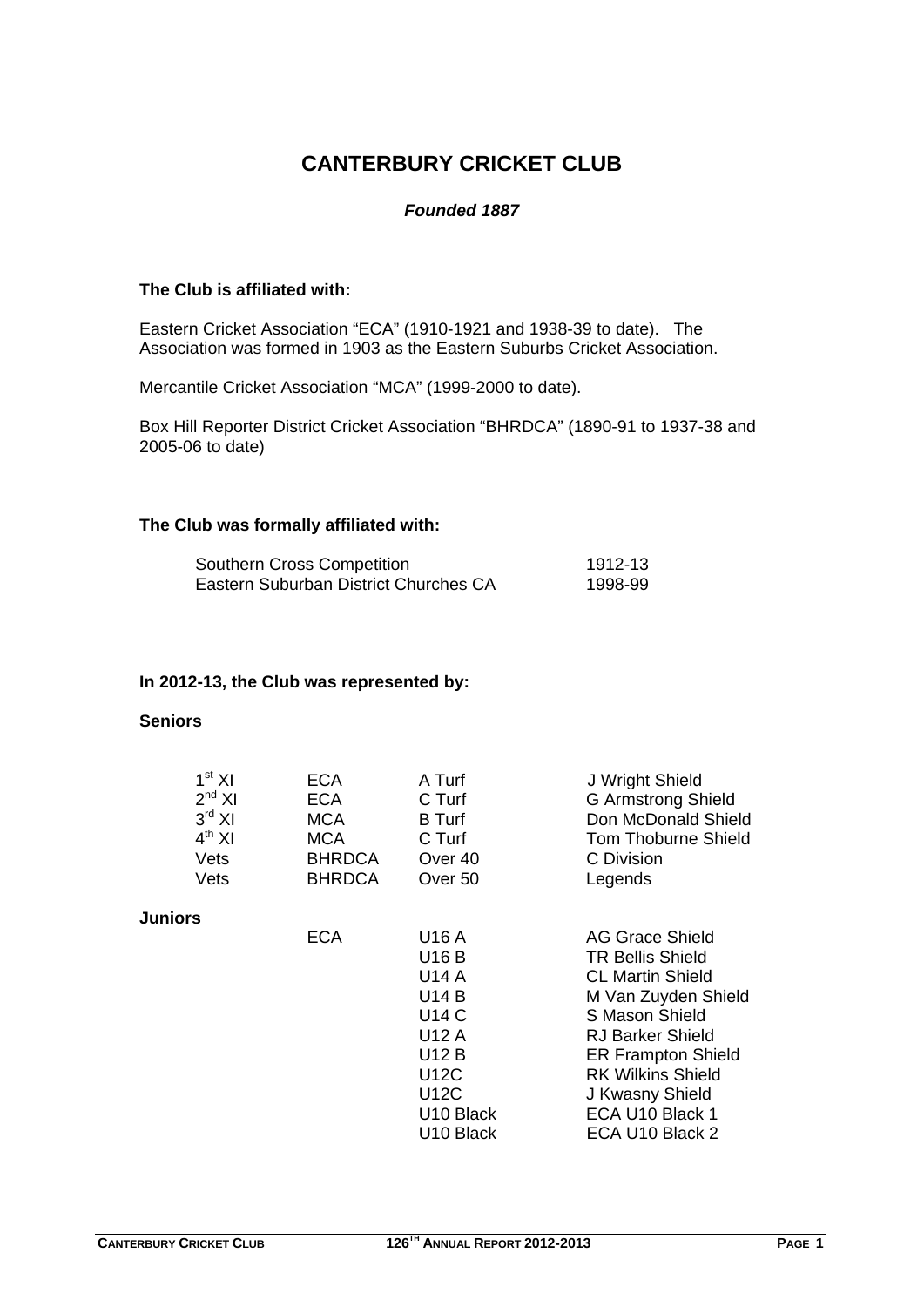## **PREMIERSHIPS**

| <b>BHRDCA</b> |                 |         | <b>ESCA/ECA</b><br><b>SENIORS</b> |         | <b>ESCA/ECA</b><br><b>JUNIORS</b> |          | <b>MCA</b>    |
|---------------|-----------------|---------|-----------------------------------|---------|-----------------------------------|----------|---------------|
| Year          | Grade           | Year    | Grade                             | Year    | Grade                             | Year     | Grade         |
|               |                 |         |                                   |         |                                   |          |               |
| 1908-09       | 1 <sup>st</sup> | 1915-16 | Matt 1                            | 1966-67 | Junior 1                          | 2002-03* | <b>B</b> Turf |
| 1916-17       | 1 <sup>st</sup> | 1940-41 | Turf 1                            | 1973-74 | U16 N                             | 2002-03  | D Turf        |
| 1921-22       | 1 <sup>st</sup> | 1940-41 | Turf 2                            | 2000-01 | U12 A                             | 2006-07  | D Turf        |
| 1923-24       | 1 <sup>st</sup> | 1945-46 | Turf 1                            | 2001-02 | <b>U 12A</b>                      | 2008-09  | D Turf        |
| 1927-28       | 1 <sup>st</sup> | 1947-47 | Turf 1                            | 2001-02 | U12 C                             |          |               |
| 1931-32       | 1 <sup>st</sup> | 1949-50 | Turf 2                            | 2001-02 | U12 C                             |          |               |
| 1932-33       | 2 <sup>nd</sup> | 1966-67 | Turf C                            | 2001-02 | U <sub>10</sub>                   |          |               |
| 1934-35       | 1 <sup>st</sup> | 1971-72 | Turf C                            | 2001-02 | U <sub>10</sub>                   |          |               |
| 2009-10       | Legends         | 1973-74 | <b>Turf Sen</b>                   | 2002-03 | U <sub>10</sub>                   |          |               |
| 2011-12       | Legends         | 1974-75 | <b>Turf Res</b>                   | 2003-04 | U16 A                             |          |               |
| 2012-13       | Legends         | 1976-77 | <b>Turf Res</b>                   | 2003-04 | <b>U14 B</b>                      |          |               |
|               |                 | 1977-78 | <b>Turf Sen</b>                   | 2003-04 | U <sub>10</sub>                   |          |               |
|               |                 | 1977-78 | <b>Turf Res</b>                   | 2003-04 | U10                               |          |               |
|               |                 | 1978-79 | <b>Turf Sen</b>                   | 2004-05 | <b>U14 C</b>                      |          |               |
|               |                 | 1980-81 | <b>Turf Sen</b>                   | 2004-05 | U12 A                             |          |               |
|               |                 | 1980-81 | Matt B                            | 2004-05 | U12 B                             |          |               |
|               |                 | 1992-93 | Turf A                            | 2004-05 | U12 C                             |          |               |
|               |                 | 1996-97 | Matt D                            | 2004-05 | U <sub>10</sub>                   |          |               |
|               |                 | 1998-99 | Turf D                            | 2004-05 | U <sub>10</sub>                   |          |               |
|               |                 | 2001-02 | Turf A                            | 2005-06 | <b>U12C</b>                       |          |               |
|               |                 | 2007-08 | Turf C                            | 2005-06 | U10                               |          |               |
|               |                 |         |                                   | 2006-07 | U14 C1                            |          |               |
|               |                 |         |                                   | 2008-08 | U12 C                             |          |               |
|               |                 |         |                                   | 2009-10 | U16 C                             |          |               |
|               |                 |         |                                   | 2009-10 | <b>U14A</b>                       |          |               |
|               |                 |         |                                   | 2011-12 | U16A                              |          |               |
|               |                 |         |                                   | 2011-12 | U14C                              |          |               |
|               |                 |         |                                   | 2011-12 | U12B                              |          |               |
|               |                 |         |                                   | 2012-13 | U12C                              |          |               |

**\* Premiers and Champions** 

## **RUNNERS UP**

|                                                                           | <b>BHRDCA</b>                                                                         | <b>ESCA/ECA</b><br><b>SENIORS</b>                                                                          |                                                                                                                    |                                                                                                            | <b>ESCA/ECA</b><br><b>JUNIORS</b>                                                                                              |         | <b>MCA</b> |
|---------------------------------------------------------------------------|---------------------------------------------------------------------------------------|------------------------------------------------------------------------------------------------------------|--------------------------------------------------------------------------------------------------------------------|------------------------------------------------------------------------------------------------------------|--------------------------------------------------------------------------------------------------------------------------------|---------|------------|
| Year                                                                      | Grade                                                                                 | Year                                                                                                       | Grade                                                                                                              | Year                                                                                                       | Grade                                                                                                                          | Year    | Grade      |
| 1891-92<br>2006-07<br>2007-08<br>2008-09<br>2008-09<br>2009-10<br>2010-11 | 1 <sup>st</sup><br>Veterans<br>Veterans<br>Veterans<br>Legends<br>Veterans<br>Legends | 1941-42<br>1953-54<br>1955-56<br>1956-57<br>1971-72<br>1973-74<br>1978-79<br>1981-82<br>1985-86<br>1998-99 | Turf 1<br>Turf 1<br>Turf 1<br>Turf 1<br>A Turf<br>Matt B<br><b>Turf Res</b><br><b>B</b> Turf<br>Sen Turf<br>Matt C | 1962-63<br>1971-72<br>1972-73<br>2003-04<br>2004-05<br>2005-06<br>2005-06<br>2005-06<br>2006-07<br>2010-11 | U <sub>16</sub><br>U16<br>U <sub>16</sub><br>U14 C<br>U14 C<br>U16C<br>U12 B<br>U <sub>10</sub><br>U14 C <sub>2</sub><br>U16 A | 2007-08 | D Turf     |
|                                                                           |                                                                                       | 2008-09                                                                                                    | Turf A                                                                                                             | 2011-12                                                                                                    | U14C                                                                                                                           |         |            |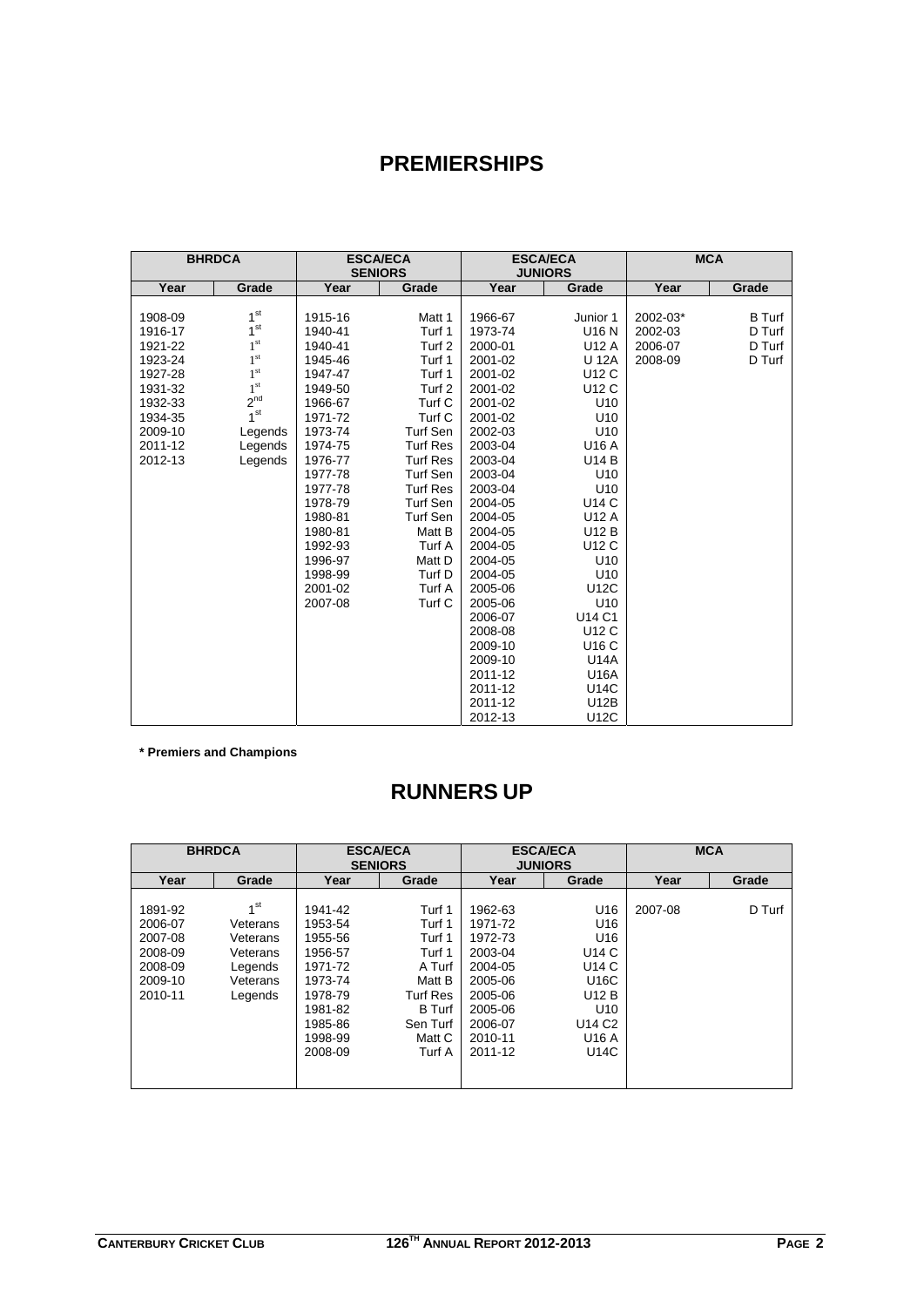## **OFFICE BEARERS**

**Vice President – Seniors Greg Lister Vice President – Juniors Paul O'Grady** 

**General Connittee Sue Bach** Sue Bach

**President President Francis Bourke** 

**Secretary Tom Hickie**

**Treasurer Lindsay Gates** 

 **David Gates Kevin Kennedy Jenny Pattinson James Smith Gavin Smith Mark Thomas James Whiting**

**Honorary Auditor Community Community Community Community Community Community Community Community Community Community Community Community Community Community Community Community Community Community Community Community Comm**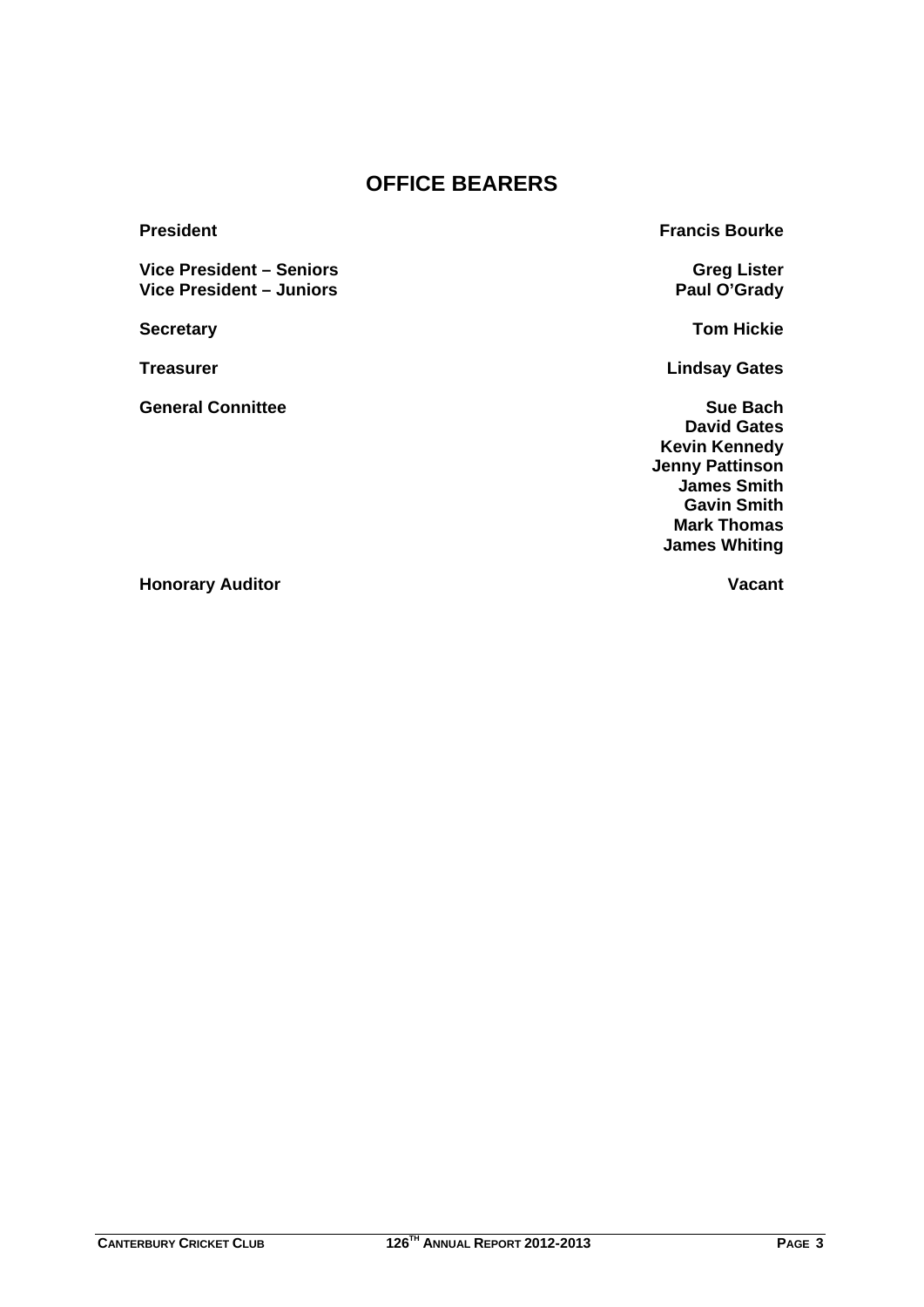#### **PRESIDENTS REPORT**

Ladies and Gentlemen,

On behalf of our committee and executive, I present this report to all members for their consideration and approval.

I believe that our club again made progress in season 2012/2013. (Of course I would say that wouldn't !!) However I raise the following items as evidence:

- 1. The appointment of coach Dave Power and the subsequent impact that his efforts had on our playing group in general and the First X1 in particular. Our First X1 proved to be competitive during the season and in a hard fought semi final against the eventual premiers.
- 2. The arrival of Himesh Silva into our playing ranks and the impact he had on our First X1 performances. He took 5 or more wickets in a single innings on 6 occasions.
- 3. The increased participation of some of our younger players at committee and coaching level and the fresh ideas and energy that they brought to bear.
- 4. The recording of a comfortable financial profit for the third consecutive season.
- 5. That our 4 Senior teams along with the Over 50's Veterans and many of the Junior teams were in contention for finals participation for most of the season.
- 6. The Jean Green Room, with the historical photos and Honour Boards providing a fitting backdrop, being the venue for our presentation night.
- 7. Three century's scored by our outstanding 1<sup>st</sup> X1 batsman Greg Powick, as well as others scored by fellow 1st X1 players Grant McCarthy, Andrew Heffernan and that of Craig Brooks in the  $2^{nd}$  X1 were memorable.

Of course the achievement of previously stated goals and the points as outlined above could not have occurred without the wonderful contribution of many hard working people and generous supporters of our club.

I acknowledge the ongoing and invaluable efforts of our Secretary Tom Hickie, Vice President Greg Lister, and Treasurer Lindsay Gates as well as our general committee members Jenny Pattinson, Sue Bach, Mark Thomas, David Gates, James Smith, Kevin Kennedy, James Whiting, Gavan Smith and Bruce Anderson.

#### **The Canterbury Cricket Club also thanks;**

Our Corporate Sponsors, Bendigo Bank (Mr Dick Menting), and Breadstreet in Mont Albert (Mr David Winter).

#### The CCC Juniors.

 Under the leadership of Paul O'Grady, the importance of the success of the Annual Trivia Night at OHR Hall, and of course the regular Sunday "PSE's" on the financial and social component of our club cannot be understated. Thanks go to all those who filled the roles of coach, team manager etc for the 11 Junior teams, and also all the Milo "have a go" supervisers etc. A special acknowledgement to Deb Sharpe, Cathy Townsend (Sunday PSE's) and Bob Angley and Sue Arthur for their generosity in providing an excellent Trivia Quiz program as well as organizing the silent auction and the Milo "Have a go" equipment again.

Malcolm Cunnigham for his generous sponsorship of Himesh Silva's expenses.

Ernie Medina for providing assistance towards the specialized coaching of Brendan McArdle of our Junior cricketers and access to his "handyman".

Ali and Doug Retchford in providing the "aftermatch" BBQ.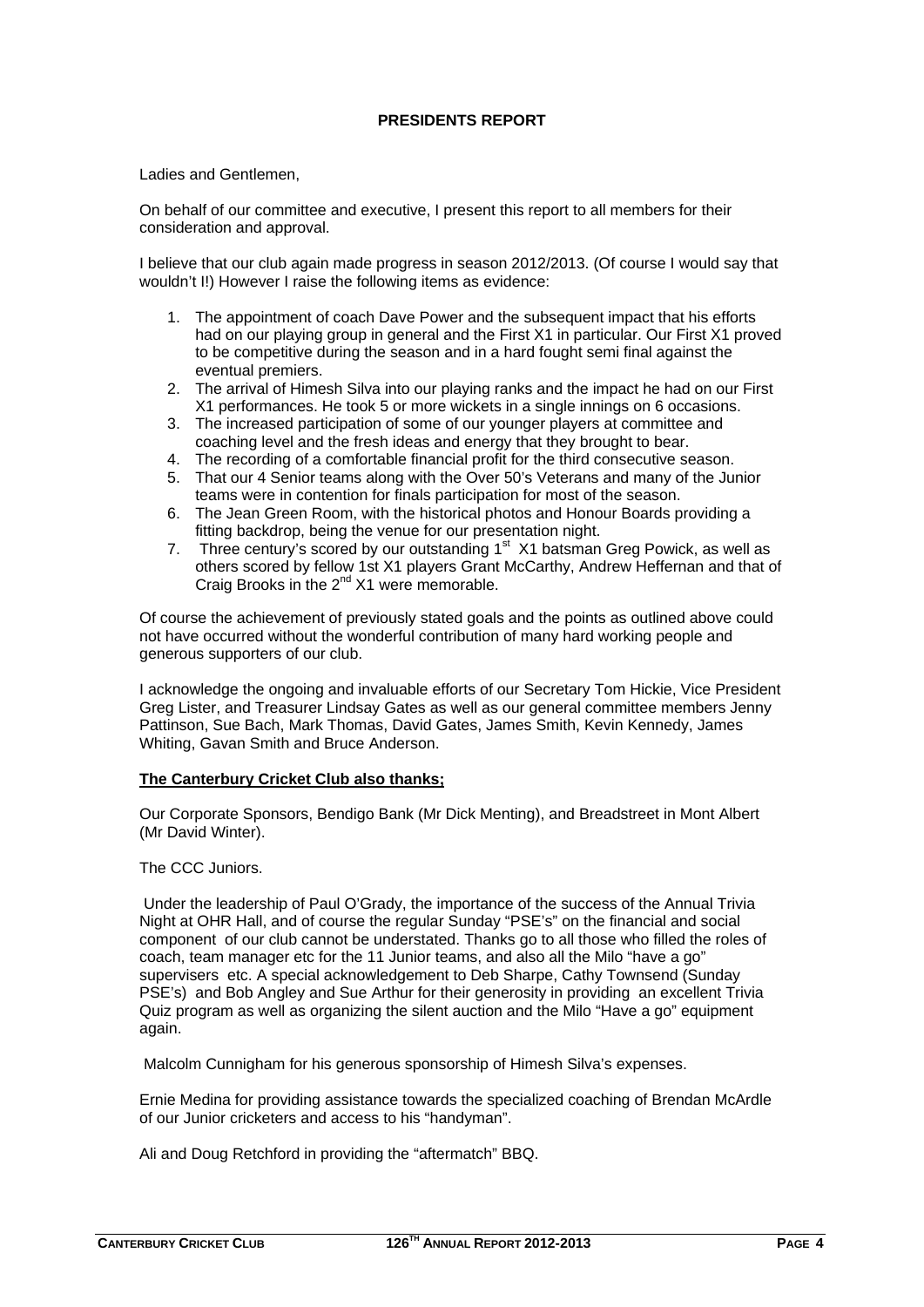Bruce Anderson for sponsoring the provision of uniform training tops and shorts for our Senior players.

Team Captains Grant McCarthy (1<sup>st</sup> X1), Bruce Anderson (2<sup>nd</sup> X1), Jesse McLaren (3<sup>rd</sup> X1) and Paul Townsend  $(4<sup>th</sup> X1)$  for their organizational skills and leadership.

The Over 50's Legends, with skipper Mike Angwin and his team again winning the premiership.

Bob Trengove for his appreciated support again as First X1 Team Manager as well as Practice Captain.

All those players and helpers who attended CCC fundraising BBQ efforts at Woolworths in Balwyn and Bunnings at Box Hill.

Tom Hickie for the compilation and presentation of the Canterbury Cricket Club Annual Report at the conclusion of its  $125<sup>th</sup>$  year.

As I will not be a candidate for the presidency for the next season, please accept my heartfelt thanks for your support and friendship over the last 3 years. It has been an honour to be your President.

Go Berries!

**Francis Bourke PRESIDENT**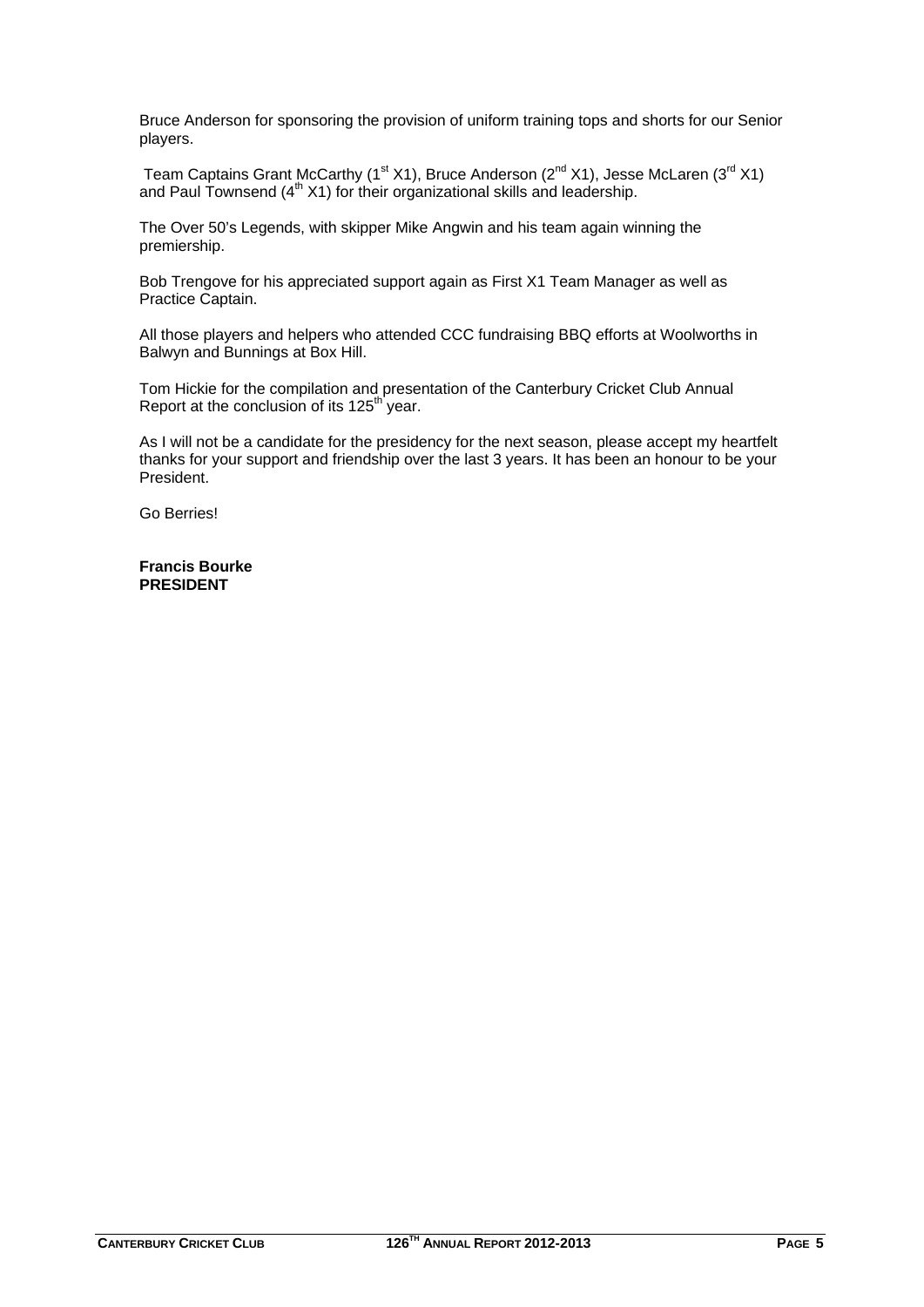Your committee members submit the financial accounts of the Canterbury Cricket Club for the financial year ended 30 April 2013.

### **Committee Members**

The names of committee members at the date of this report are:

Francis Bourke Lindsay Gates Bruce Anderson Sue Bach David Gates Tom Hickie Kevin Kennedy Greg Lister Paul O'Grady Jenny Pattinson Gavin Smith James Smith Mark Thomas Jim Whiting

#### **Principal Activities**

The principal activities of the association during the financial year were: to promote and further the game of Cricket and social acivities in the interest of its members.

#### **Significant Changes**

No significant change in the nature of these activities occurred during the year.

#### **Operating Result**

The profit from ordinary activities after providing for income tax amounted to

| Yearended     | Yearended     |
|---------------|---------------|
| 30 April 2013 | 30 April 2012 |
| S             | S             |
| 10.596        | 782           |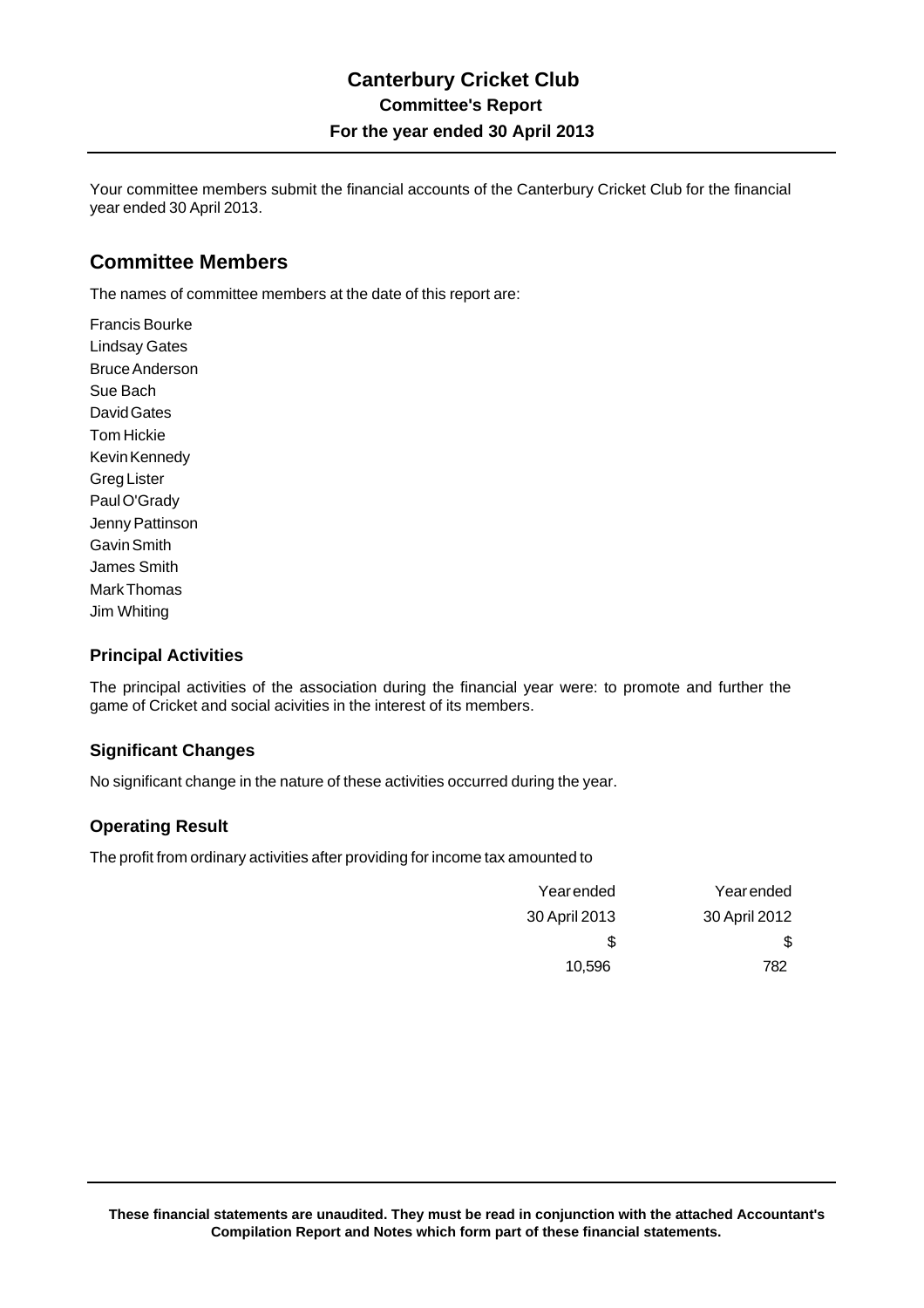## **Canterbury Cricket Club Committee's Report For the year ended 30 April 2013**

Signed in accordance with a resolution of the Members of the Committee on:

 $\overline{\phantom{a}}$  , and the contract of the contract of the contract of the contract of the contract of the contract of the contract of the contract of the contract of the contract of the contract of the contract of the contrac

\_\_\_\_\_\_\_\_\_\_\_\_\_\_\_\_\_\_\_\_\_\_\_\_\_\_\_\_\_\_\_\_\_\_\_\_\_\_\_\_\_\_\_\_\_\_\_\_\_

Francis Bourke

Lindsay Gates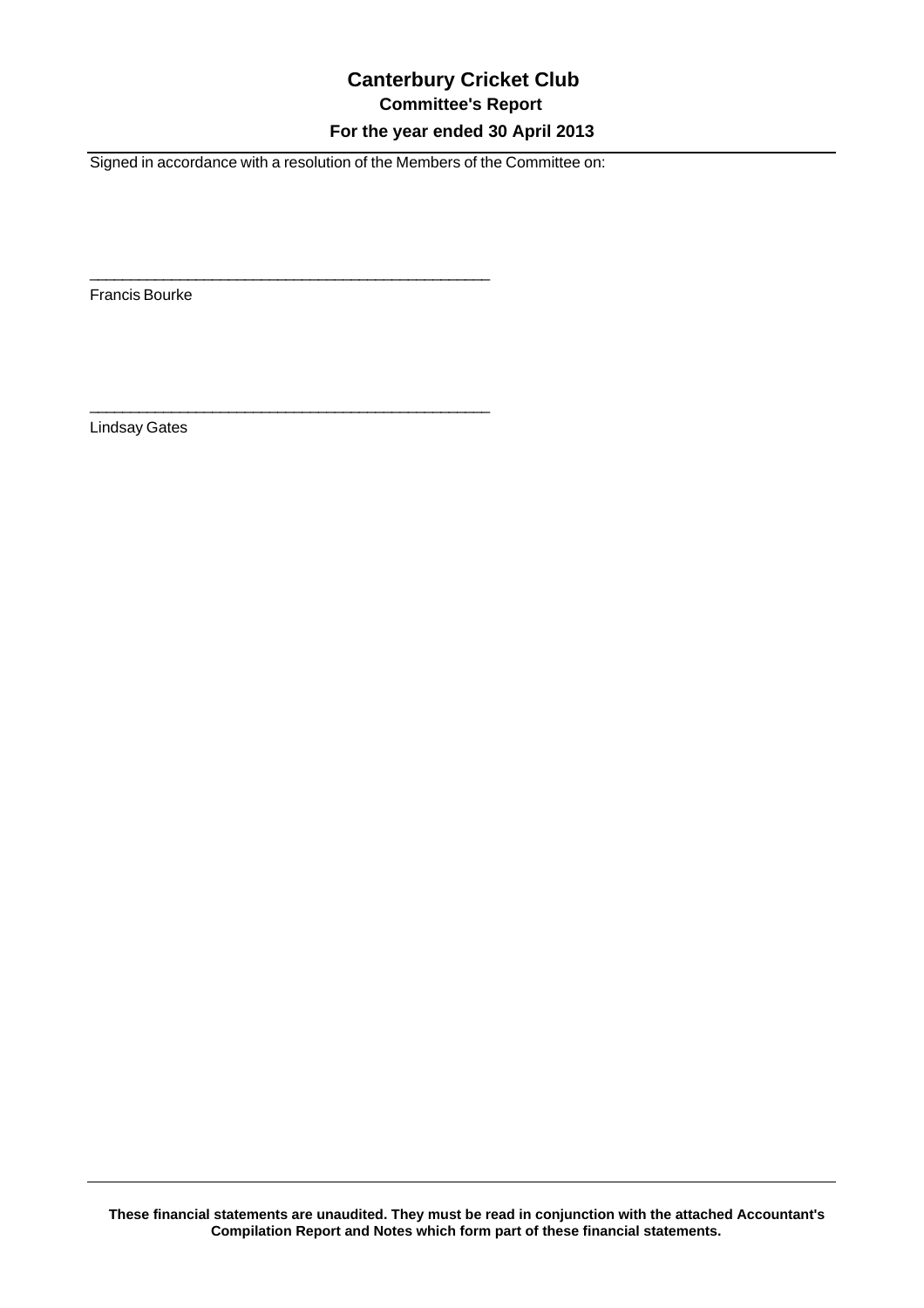## **Canterbury Cricket Club Trading Account For the year ended 30 April 2013**

|                                  | 2013<br>\$ | 2012<br>\$ |
|----------------------------------|------------|------------|
|                                  |            |            |
| <b>Trading Income</b>            |            |            |
| <b>Bar and Canteen Sales</b>     | 22,660     | 25,875     |
| <b>Total Trading Income</b>      | 22,660     | 25,875     |
| <b>Cost of Sales</b>             |            |            |
| Add:                             |            |            |
| Purchases - Bar                  | 13,605     | 12,083     |
|                                  | 13,605     | 12,083     |
| <b>Cost of Sales</b>             | 13,605     | 12,083     |
| <b>Gross Profit from Trading</b> | 9,055      | 13,792     |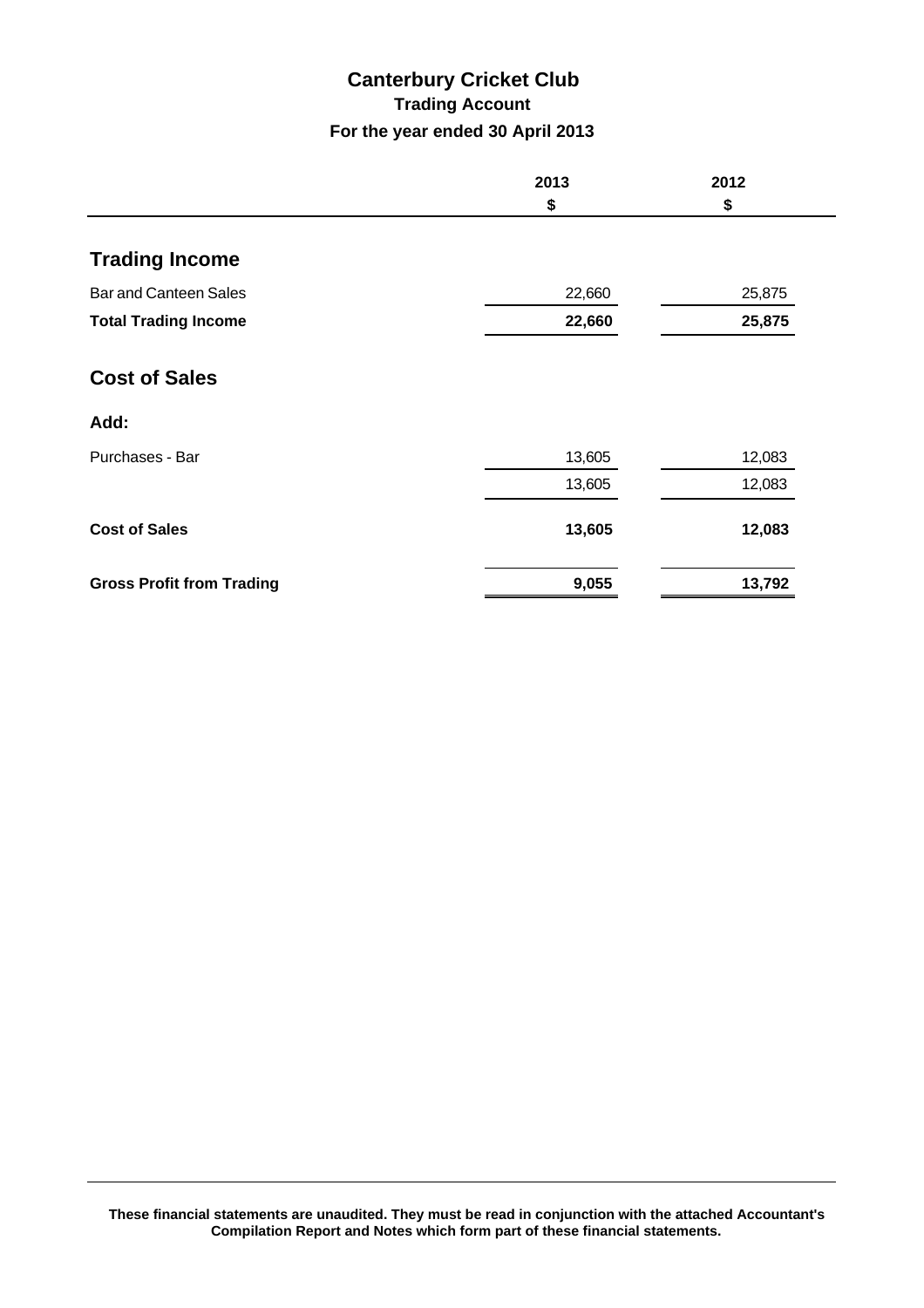## **Canterbury Cricket Club Income and Expenditure Statement For the year ended 30 April 2013**

|                                      | 2013<br>\$ | 2012<br>\$ |
|--------------------------------------|------------|------------|
|                                      |            |            |
| <b>Income</b>                        |            |            |
| <b>Trading profit</b>                | 9,055      | 13,792     |
| Subscriptions - Juniors              | 32,145     | 33,142     |
| <b>Subscriptions - Seniors</b>       | 10,930     | 7,450      |
| Subscriptions - Veterans             | 537        | 2,310      |
| Subscriptions - Social               | 75         |            |
| <b>Function Revenue</b>              | 25,157     | 10,080     |
| Merchandise and Apparel Sales        | 1,370      | 575        |
| <b>Ball Money</b>                    | 2,883      | 1,200      |
| Sponsorship Revenue                  | 11,135     | 16,069     |
| <b>Total income</b>                  | 93,287     | 84,617     |
|                                      |            |            |
| <b>Expenses</b>                      |            |            |
| <b>Association Fees</b>              | 1,215      | 2,585      |
| <b>Apparel Costs</b>                 | 3,991      | 2,755      |
| <b>Bank Fees And Charges</b>         | 679        | 731        |
| <b>Clubroom Amenities</b>            | 2,033      | 891        |
| Coaching Fee and Professional Player | 16,806     | 17,550     |
| Fines                                | 30         |            |
| Fundraising                          | 5,538      |            |
| <b>Ground Rental</b>                 | 15,250     | 16,060     |
| Insurance                            | 1,572      | 1,013      |
| Juniors - Affiliation fees           | 935        | 1,020      |
| Juniors - Balls                      | 1,603      | 3,678      |
| Juniors - Equipment                  | 4,736      | 5,605      |
| Juniors - Insurance                  | 2,582      | 2,499      |
| Juniors - Photos                     | 1,703      | 2,250      |
| Juniors - Other                      | 1,348      | 5,600      |
| Juniors - Training and Development   | 6,379      |            |
| Juniors - Trophies                   | 1,839      | 2,749      |
| Internet                             | 261        |            |
| <b>Licences &amp; Permits</b>        | 1,253      | 205        |
| Purchases - BBQ                      | 346        |            |
| <b>Pavilion Contribution</b>         |            | 11,000     |
| Representation - Juniors             | 1,321      |            |
| Senior match expenses                | 6,599      | 5,136      |

**These financial statements are unaudited. They must be read in conjunction with the attached Accountant's Compilation Report and Notes which form part of these financial statements.**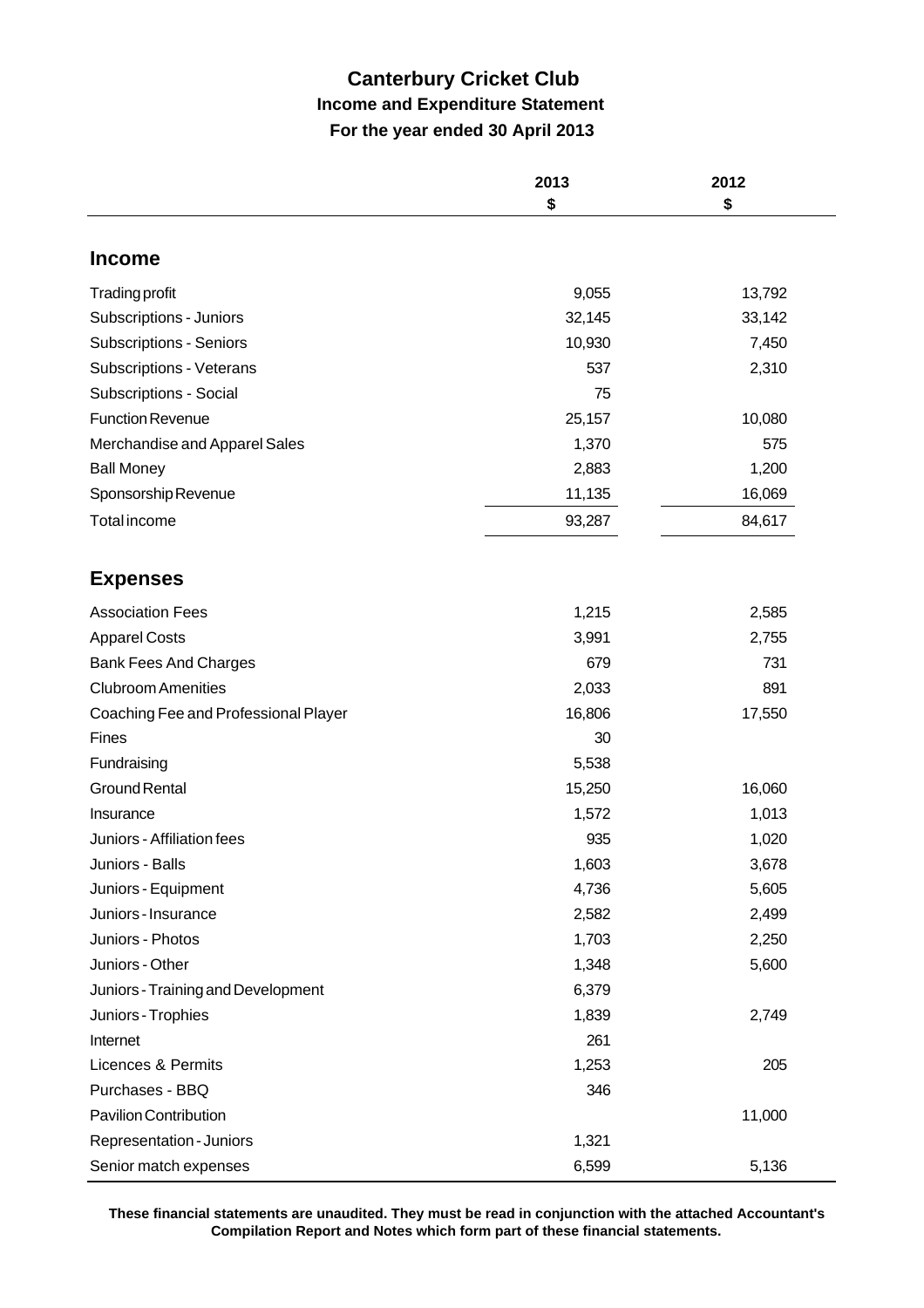## **Canterbury Cricket Club Income and Expenditure Statement For the year ended 30 April 2013**

|                                                      | 2013   | 2012   |
|------------------------------------------------------|--------|--------|
|                                                      | \$     | \$     |
| Telephone                                            |        | 214    |
| <b>Trophies and Honour Boards</b>                    | 3,680  | 2,295  |
| <b>Veterans Expenses</b>                             | 992    |        |
| <b>Total expenses</b>                                | 82,691 | 83,835 |
| Profit from ordinary activities before income<br>tax | 10,596 | 782    |
| Income tax revenue relating to ordinary activities   |        |        |
| Net profit attributable to the association           | 10,596 | 782    |
| Total changes in equity of the association           | 10,596 | 782    |
| Opening retained profits                             | 14,776 | 13,994 |
| Net profit attributable to the association           | 10,596 | 782    |
| <b>Closing retained profits</b>                      | 25,372 | 14,776 |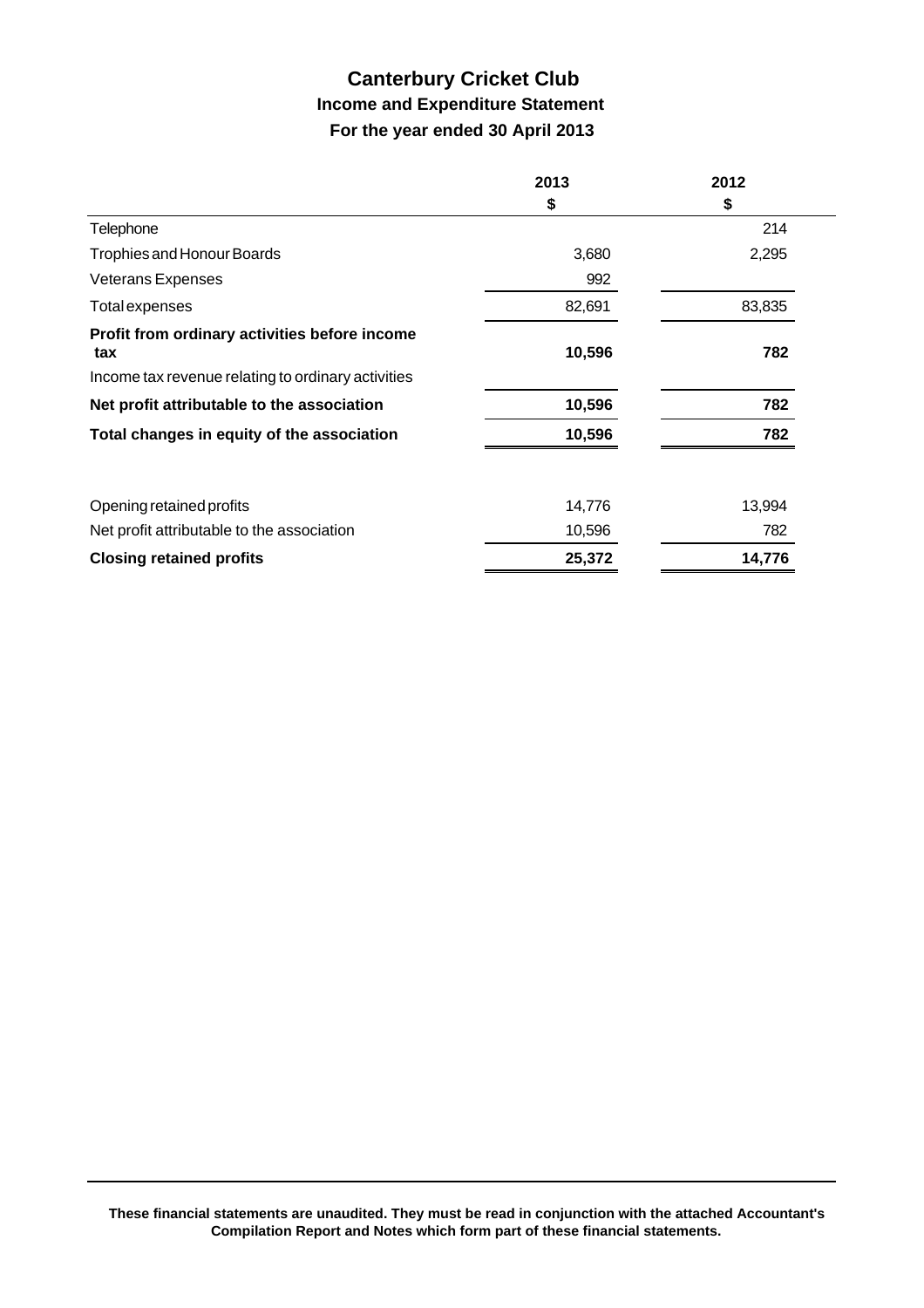## **Canterbury Cricket Club Detailed Balance Sheet As At 30 April 2013**

|                                      | <b>Note</b> | 2013<br>\$ | 2012<br>\$ |
|--------------------------------------|-------------|------------|------------|
| <b>Current Assets</b>                |             |            |            |
| <b>Cash Assets</b>                   |             |            |            |
| Cash at Bank - Bendigo               |             | 21,522     | 18,438     |
|                                      |             | 21,522     | 18,438     |
| <b>Receivables</b>                   |             |            |            |
| Debtors                              |             | 3,374      |            |
|                                      |             | 3,374      |            |
| <b>Other</b>                         |             |            |            |
| Match Balls on Hand                  |             | 600        |            |
|                                      |             | 600        |            |
| <b>Total Current Assets</b>          |             | 25,496     | 18,438     |
| <b>Non-Current Assets</b>            |             |            |            |
| <b>Other Financial Assets</b>        |             |            |            |
| <b>Other investments</b>             |             | 500        | 500        |
|                                      |             | 500        | 500        |
| <b>Property, Plant and Equipment</b> |             |            |            |
| Property & equipment - at cost       |             | 22,509     | 22,509     |
| Less: Accumulated depreciation       |             | (22, 509)  | (22, 509)  |
| <b>Total Non-Current Assets</b>      |             | 500        | 500        |
| <b>Total Assets</b>                  |             | 25,996     | 18,938     |

**These financial statements are unaudited. They must be read in conjunction with the attached Accountant's Compilation Report and Notes which form part of these financial statements.**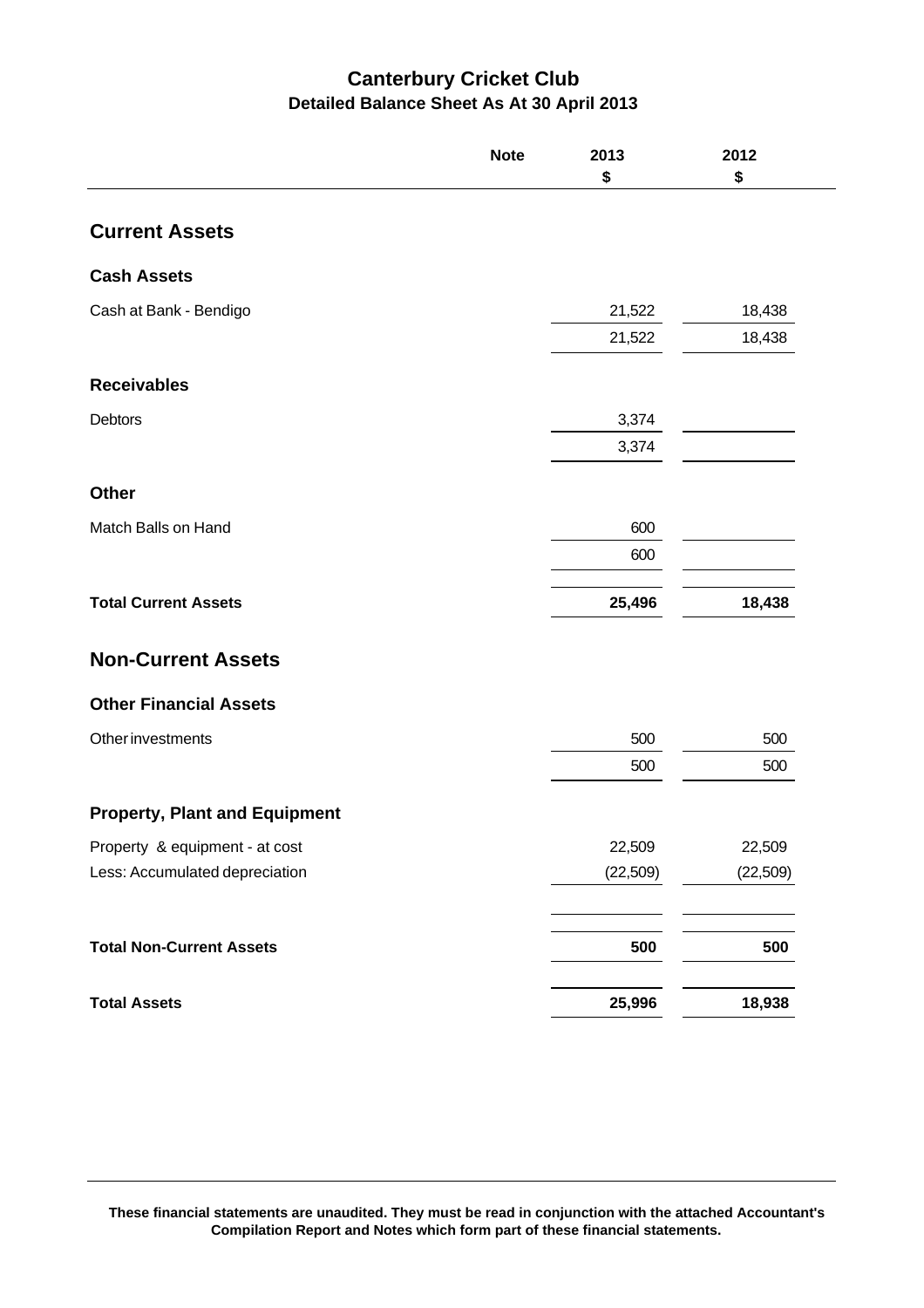## **Canterbury Cricket Club Detailed Balance Sheet As At 30 April 2013**

|                                  | <b>Note</b> | 2013   | 2012   |
|----------------------------------|-------------|--------|--------|
|                                  |             | \$     | \$     |
| <b>Current Liabilities</b>       |             |        |        |
| <b>Payables</b>                  |             |        |        |
| <b>Unsecured:</b>                |             |        |        |
| Trade creditors                  |             | 624    | 4,162  |
|                                  |             | 624    | 4,162  |
| <b>Total Current Liabilities</b> |             | 624    | 4,162  |
| <b>Total Liabilities</b>         |             | 624    | 4,162  |
| <b>Net Assets</b>                |             | 25,372 | 14,776 |
|                                  |             |        |        |
| <b>Members' Funds</b>            |             |        |        |
| Accumulated surplus (deficit)    |             | 25,372 | 14,776 |
| <b>Total Members' Funds</b>      |             | 25,372 | 14,776 |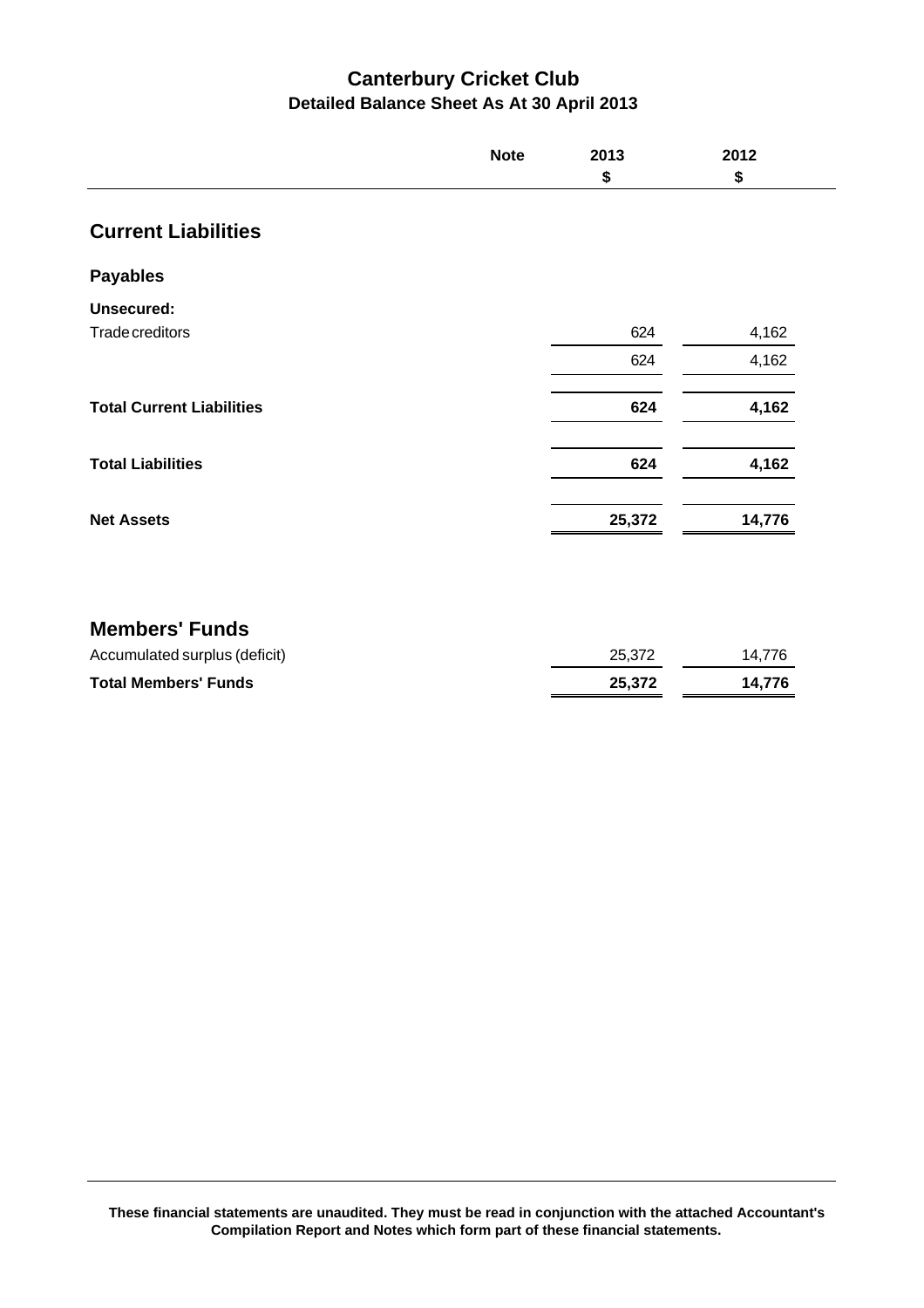### **Note 1: Summary of Significant Accounting Policies**

This financial report is a special purpose financial report prepared in order to satisfy the financial reporting requirements of the Associations Incorporations Act . The committee has determined that the association is not a reporting entity.

The financial report has been prepared on an accruals basis and is based on historical costs and does not take into account changing money values or, except where specifically stated, current valuations of non-current assets.

The following significant accounting policies, which are consistent with the previous period unless otherwise stated, have been adopted in the preparation of this financial report.

#### **(a) Cash and Cash Equivalents**

Cash and cash equivalents include cash on hand, deposits held at call with banks, and other short-term highly liquid investments with original maturities of three months or less.

#### **(b) Revenue and Other Income**

Revenue is measured at the fair value of the consideration received or receivable after taking into account any trade discounts and volume rebates allowed. For this purpose, deferred consideration is not discounted to present values when recognising revenue.

Interest revenue is recognised using the effective interest rate method, which for floating rate financial assets is the rate inherent in the instrument. Dividend revenue is recognised when the right to receive a dividend has been established.

Grant and donation income is recognised when the entity obtains control over the funds, which is generally at the time of receipt.

All revenue is stated net of the amount of goods and services tax (GST).

#### **(c) Goods and Services Tax (GST)**

Revenues, expenses and assets are recognised net of the amount of GST, except where the amount of GST incurred is not recoverable from the Tax Office. In these circumstances, the GST is recognised as part of the cost of acquisition of the asset or as part of an item of the expense. Receivables and payables in the assets and liabilities statement are shown inclusive of GST.

#### **(d) Investments**

Investments held are originally recognised at cost, which includes transaction costs. They are subsequently measured at current value.

#### **(e) Trade and Other Payables**

Trade and other payables represent the liability outstanding at the end of the reporting period for goods and services received by the association during the reporting period, which remain unpaid. The balance is recognised as a current liability with the amounts normally paid within 30 days of recognition of the liability.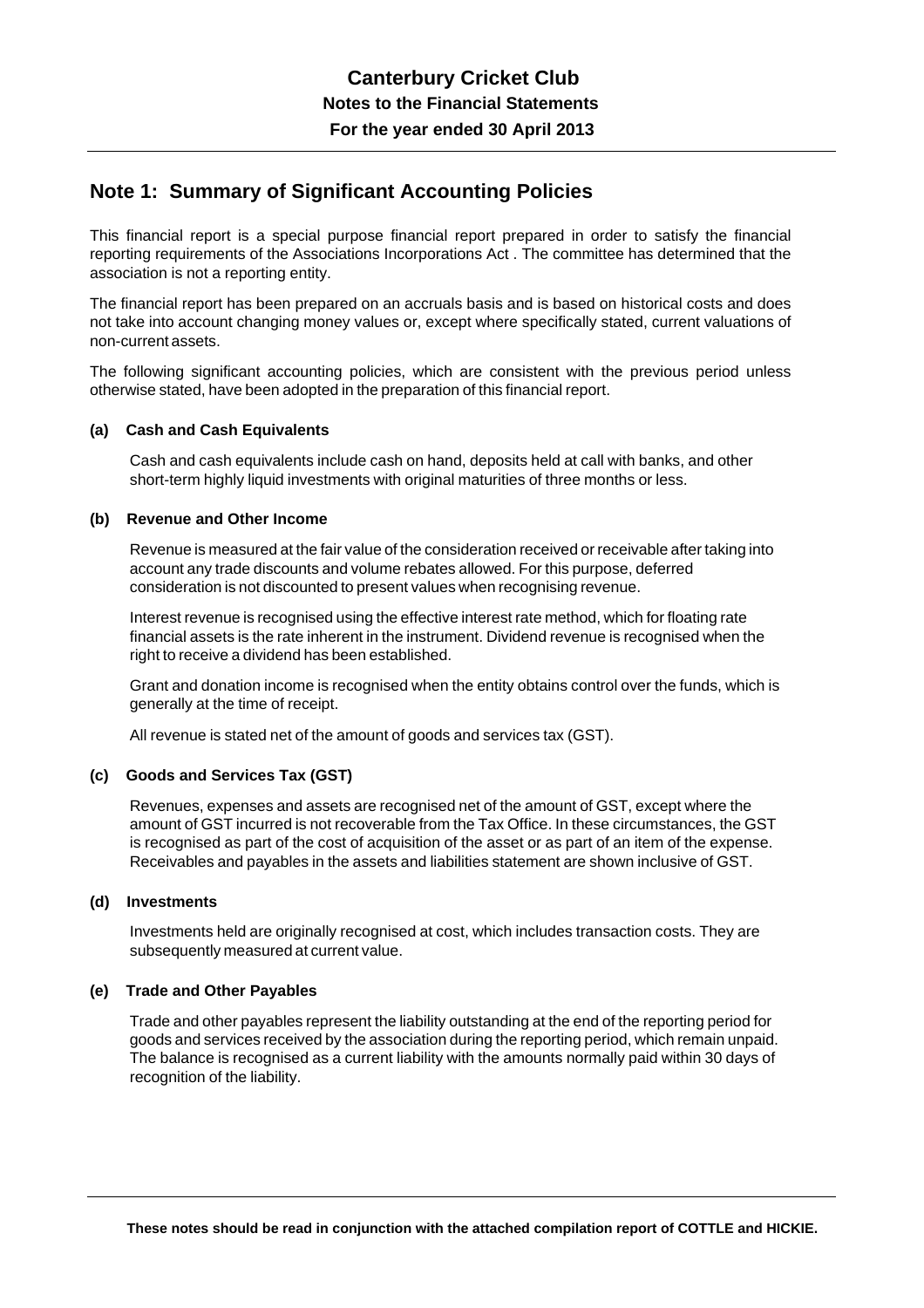### **Canterbury Cricket Club Statement by Members of the Committee For the year ended 30 April 2013**

The Committee has determined that the association is not a reporting entity and that this special purpose financial report should be prepared in accordance with the accounting policies outlined in Note 1 to the financial statements.

In the opinion of the Committee the Income and Expenditure Statement, Statement of Financial Position, and Notes to the Financial Statements:

1. Presents fairly the financial position of Canterbury Cricket Club as at 30 April 2013 and its performance for the year ended on that date.

\_\_\_\_\_\_\_\_\_\_\_\_\_\_\_\_\_\_\_\_\_\_\_\_\_\_\_\_\_\_\_\_\_\_\_\_\_\_\_\_\_\_\_\_\_\_\_\_\_

\_\_\_\_\_\_\_\_\_\_\_\_\_\_\_\_\_\_\_\_\_\_\_\_\_\_\_\_\_\_\_\_\_\_\_\_\_\_\_\_\_\_\_\_\_\_\_\_\_

2. At the date of this statement, there are reasonable grounds to believe that the association will be able to pay its debts as and when they fall due.

This statement is made in accordance with a resolution of the Committee and is signed for and on behalf of the Committee by:

Francis Bourke President

Lindsay Gates **Treasurer**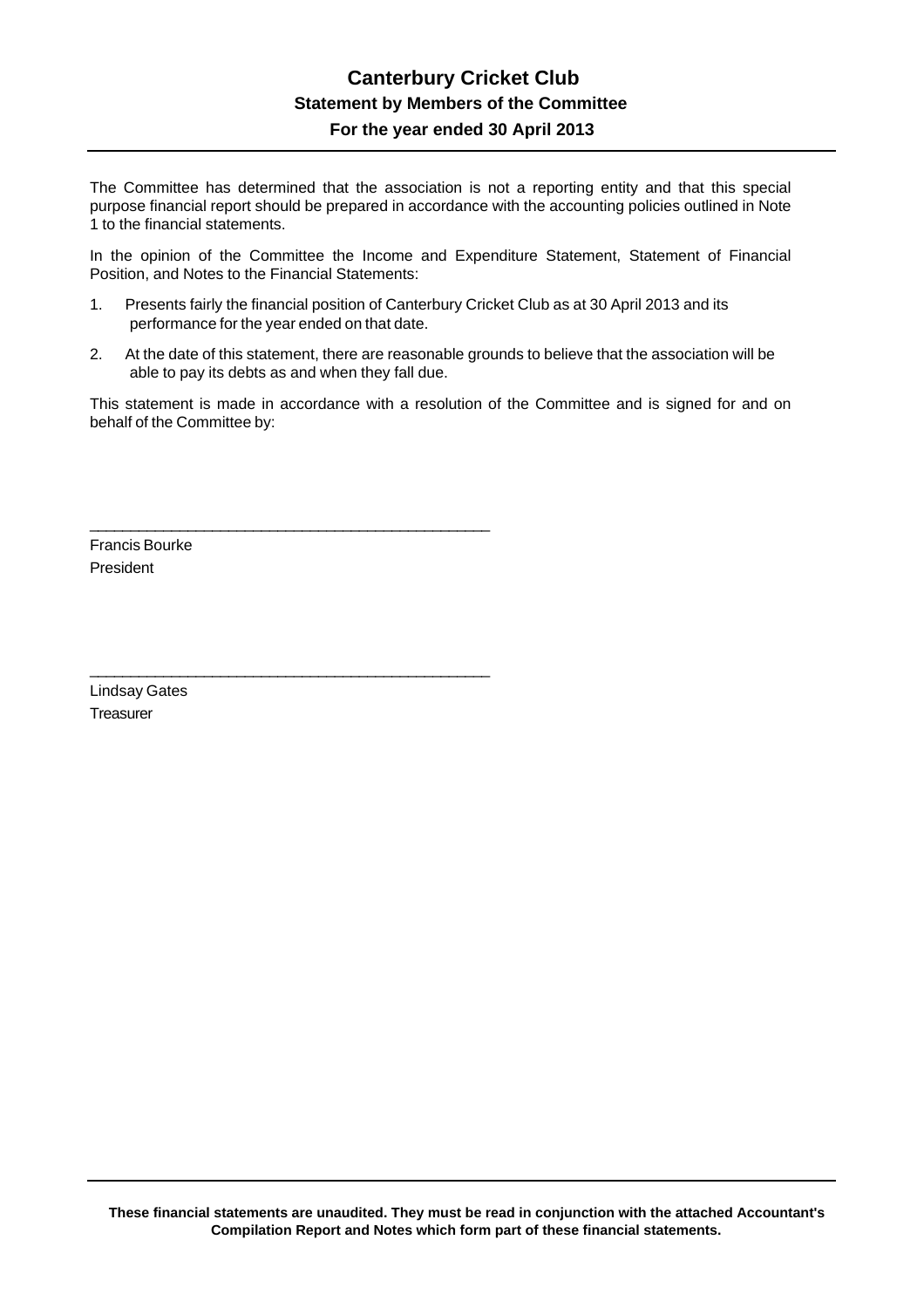I, Francis Bourke - President, and I, Lindsay Gates - Treasurer certify that:

1. We are members of the Committee of Canterbury Cricket Club.

\_\_\_\_\_\_\_\_\_\_\_\_\_\_\_\_\_\_\_\_\_\_\_\_\_\_\_\_\_\_\_\_\_\_\_\_\_\_\_\_\_\_\_\_\_\_\_\_\_

\_\_\_\_\_\_\_\_\_\_\_\_\_\_\_\_\_\_\_\_\_\_\_\_\_\_\_\_\_\_\_\_\_\_\_\_\_\_\_\_\_\_\_\_\_\_\_\_\_

- 2. We attended the annual general meeting of the association held on 29 July 2013
- 3. We are authorised by the attached resolution of the Committee to sign this certificate.
- 4. This annual statement was submitted to the members of the association at its annual general meeting.

Francis Bourke Committee Member

Lindsay Gates Committee Member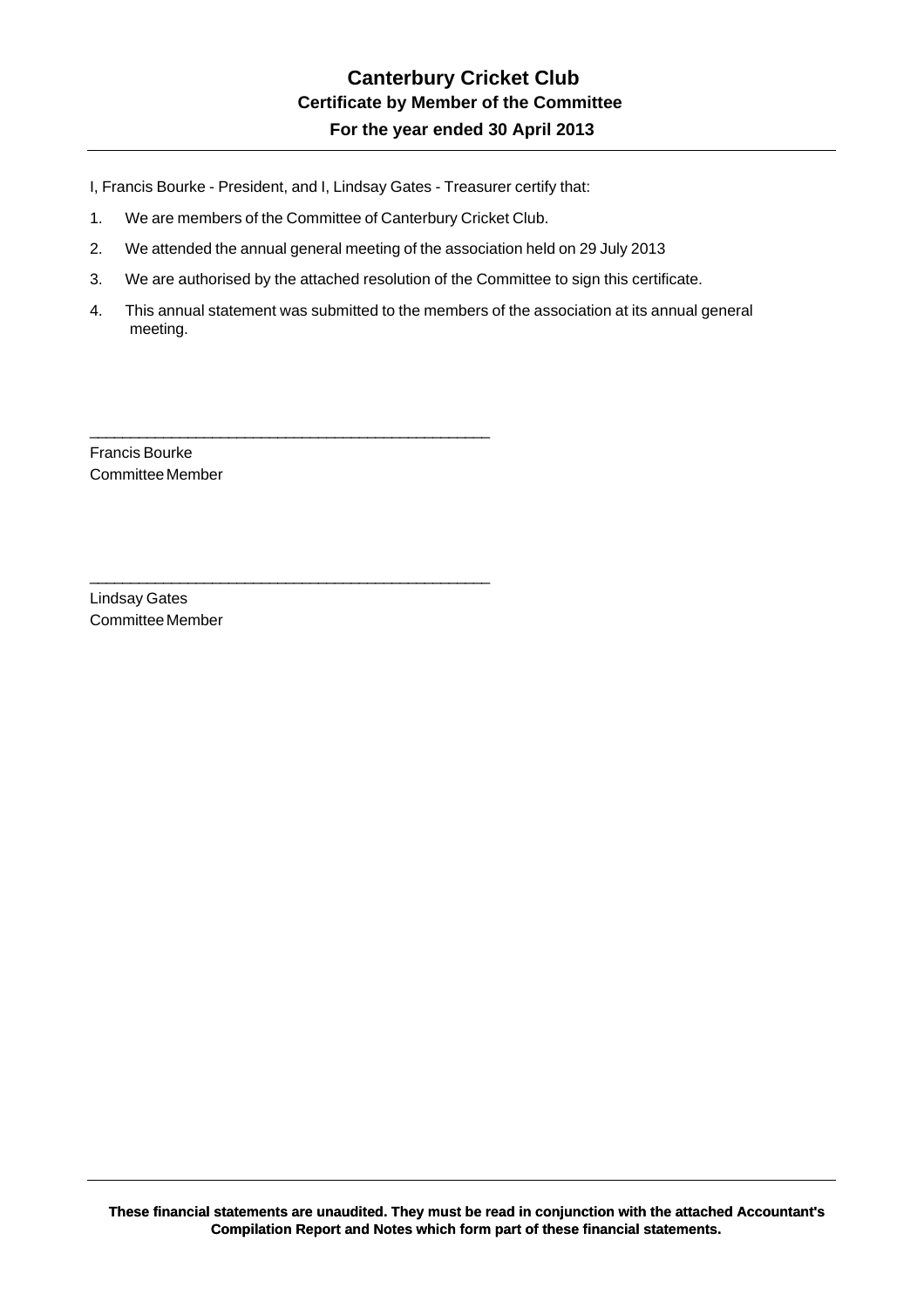## **CLUB ADMINISTRATION**

| <b>YEAR</b> | <b>PRESIDENT</b> | <b>SECRETARY</b> | <b>TREASURER</b> |
|-------------|------------------|------------------|------------------|
|             |                  |                  |                  |
| 1887-88     | Read, A.         | O'Keefe          | No Record        |
| 1888-89     | Read, A.         | No Record        | No Record        |
| 1889-90     | Read, A.         | No Record        | No Record        |
| 1890-91     | Read, A.         | Scott G.         | No Record        |
| 1891-92     | Read, A.         | Walker J.        | Walker J.        |
| 1892-93     | Read, A.         | Walker J.        | No Record        |
| 1893-94     | Smith D.B.       | Walker J.        | No Record        |
| 1894-95     | Smith D.B.       | Walker J.        | No Record        |
| 1895-96     | Smith D.B.       | Walker J.        | No Record        |
| 1896-97     | Smith D.B.       | Walker J.        | No Record        |
| 1897-98     | Smith D.B.       | No Record        | No Record        |
| 1898-99     | Smith D.B.       | No Record        | No Record        |
| 1899-00     | Smith D.B.       | No Record        | No Record        |
| 1900-01     | No Record        | No Record        | No Record        |
| 1901-02     | No Record        | No Record        | No Record        |
| 1902-03     | No Record        | No Record        | No Record        |
| 1903-04     | No Record        | No Record        | No Record        |
| 1904-05     | No Record        | No Record        | No Record        |
| 1905-06     | No Record        | No Record        | No Record        |
| 1906-07     | No Record        | No Record        | No Record        |
| 1907-08     | No Record        | No Record        | No Record        |
| 1908-09     | No Record        | No Record        | No Record        |
| 1909-10     | No Record        | No Record        | No Record        |
| 1910-11     | No Record        | No Record        | No Record        |
| 1911-12     | Gittus T. (Snr)  | No Record        | No Record        |
| 1912-13     | Gittus T. (Snr)  | Copas W.         | Silvers F.       |
| 1913-14     | Gittus T. (Snr)  | Copas W.         | Silvers F.       |
| 1914-15     | Gittus T. (Snr)  | Copas W.         | Silvers F.       |
| 1915-16     | Gittus T. (Snr)  | Copas W.         | Silvers F.       |
| 1916-17     | Gittus T. (Snr)  | Copas W.         | Silvers F.       |
| 1917-18     | Gittus T. (Snr)  | Gittus T. (Jnr)  | Silvers F.       |
| 1918-19     | Gittus T. (Snr)  | Gittus T. (Jnr)  | Silvers F.       |
| 1919-20     | Gittus T. (Snr)  | Gittus T. (Jnr)  | <b>Silvers F</b> |
| 1920-21     | Woodward F.W.    | Gittus T. (Jnr)  | Silvers F.       |
| 1921-22     | Woodward F.W.    | Gittus T. (Jnr)  | No Record        |
| 1922-23     | No Record        | Gittus T. (Jnr)  | No Record        |
| 1923-24     | No Record        | Gittus T. (Jnr)  | No Record        |
| 1924-25     | Guiver G. (Snr)  | Broadbent B.     | Webb A.          |
| 1925-26     | Guiver G. (Snr)  | Broadbent B.     | Webb A.          |
| 1926-27     | Guiver G. (Snr)  | Broadbent B.     | Webb A.          |
| 1927-28     | Swan H.          | Warmbrum L.      | Webb A.          |
| 1928-29     | Swan H.          | Warmbrum L.      | Webb A.          |
| 1929-30     | Swan H.          | Warmbrum L.      | Webb A.          |
| 1930-31     | Swan H           | Webb A           | Webb A           |
| 1931-32     | Swan H           | Webb A           | Smyth W          |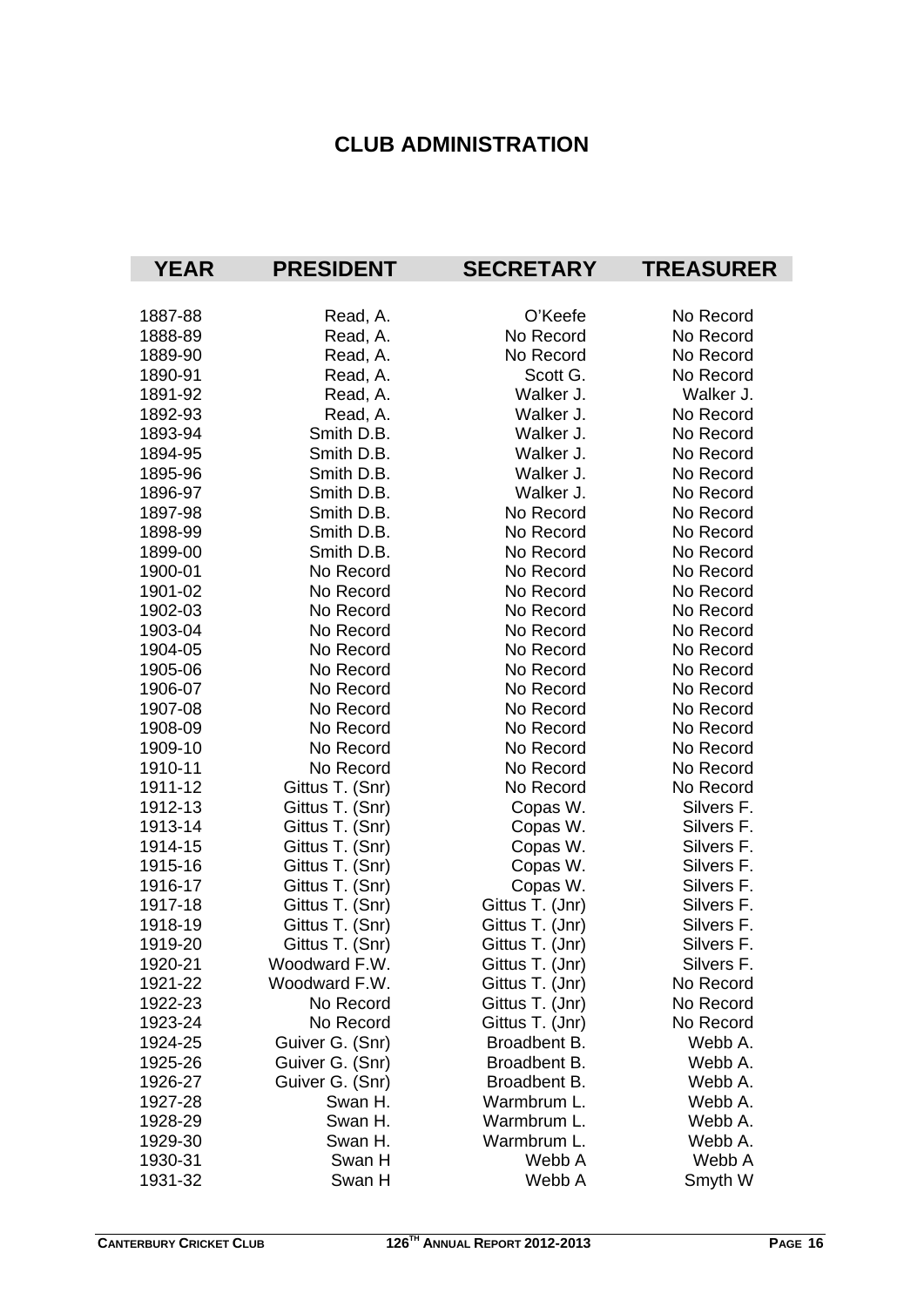| <b>YEAR</b> | <b>PRESIDENT</b>    | <b>SECRETARY</b>  | <b>TREASURER</b> |
|-------------|---------------------|-------------------|------------------|
| 1932-33     | Swan H              | Webb A            | Smyth W          |
| 1933-34     | Swan H              | Webb A            | Allen A          |
| 1934-35     | Swan H              | Webb A            | Allen A          |
| 1935-36     | Swan H              | Webb A            | Allen A          |
| 1936-37     | Cr. Dimmick W       | Webb A            | Allen A          |
| 1937-38     | Cr. Dimmick W       | Morris J          | Allen A          |
| 1938-39     | Cr. Dimmick W       | No Record         | <b>Silvers K</b> |
| 1939-40     | Cr. Dimmick W       | No Record         | <b>Silvers K</b> |
| 1940-41     | Cr. Dimmick W       | <b>Collins H</b>  | <b>Silvers K</b> |
| 1941-42     | Cr. Dimmick W       | No Record         | Silvers K        |
| 1942-43     | Cr. Dimmick W       | No Record         | <b>Silvers K</b> |
| 1943-44     | Cr. Dimmick W       | No Record         | Larkin L         |
| 1944-45     | Cr. Dimmick W       | <b>Matthews H</b> | Larkin L         |
| 1945-46     | Cr. Dimmick W       | <b>Matthews G</b> | Larkin L         |
| 1946-47     | Cr. Dimmick W       | No Record         | Larkin L         |
| 1947-48     | Cr. Dimmick W       | No Record         | Larkin L         |
| 1948-49     | Cr. Dimmick W       | No Record         | Larkin L         |
| 1949-50     | Cr. Dimmick W       | Cox <sub>C</sub>  | Larkin L         |
| 1950-51     | Cr. Dimmick W       | Cox <sub>C</sub>  | Larkin L         |
| 1951-52     | Cr. Dimmick W       | Cox <sub>C</sub>  | Larkin L         |
| 1952-53     | Cr. Dimmick W       | Cox C             | <b>Bates W</b>   |
| 1953-54     | Larkin L            | Cox C             | Bates W          |
| 1954-55     | Larkin L            | Cox C             | Bates W          |
| 1955-56     | Scott, A            | Cox C             | Bates W          |
| 1956-57     | Scott A             | Cox C             | Bates W          |
| 1957-58     | Scott A             | Cox C             | Bates W          |
| 1958-59     | Scott A             | Cox C             | Bates W          |
| 1959-60     | Grace J             | Grace G           | <b>Bates W</b>   |
| 1960-61     | Shores <sub>N</sub> | Kann A            | Bates W          |
| 1961-62     | Shores <sub>N</sub> | Kann A            | Bates W          |
| 1962-63     | Shores <sub>N</sub> | Kann A            | Bates W          |
| 1963-64     | Shores <sub>N</sub> | Kann A            | Bates W          |
| 1964-65     | Shores <sub>N</sub> | Kann A            | Bates W          |
| 1965-66     | Shores <sub>N</sub> | Kann A            | <b>Bates W</b>   |
| 1966-67     | Shores N            | Callaway A        | Trengrove R      |
| 1967-68     | Shores <sub>N</sub> | McCarthy J        | Trengrove R      |
| 1968-69     | <b>Shores N</b>     | Ridgewell L       | Trengrove R      |
| 1969-70     | Shores <sub>N</sub> | Ridgewell L       | Trengrove R      |
| 1970-71     | Shores <sub>N</sub> | Ridgewell L       | Trengrove R      |
| 1971-72     | Shores <sub>N</sub> | Ridgewell L       | Trengrove R      |
| 1972-73     | Shores <sub>N</sub> | Ridgewell L       | Trengrove R      |
| 1973-74     | Shores <sub>N</sub> | Ridgewell L       | <b>Bates S</b>   |
| 1974-75     | Trengrove R         | Ridgewell L       | <b>Bates S</b>   |
| 1975-76     | Trengrove R         | Ridgewell L       | <b>Bates S</b>   |
| 1976-77     | Trengrove R         | Ridgewell L       | <b>Bates S</b>   |
| 1977-78     | Trengrove R         | Ridgewell L       | McCarthy E       |
| 1978-79     | Trengrove R         | Ridgewell L       | McCarthy E       |
| 1979-80     | Trengrove R         | Ridgewell L       | McCarthy E       |
| 1980-81     | Trengrove R         | Ridgewell L       | McCarthy E       |
| 1981-82     | <b>Trengrove R</b>  | Ridgewell L       | McCarthy E       |
| 1982-83     | <b>Trengrove R</b>  | Ridgewell L       | McCarthy E       |
| 1983-84     | Trengrove R         | Foskey D          | McCarthy E       |
| 1984-85     | Trengrove R         | Foskey D          | Dillon P         |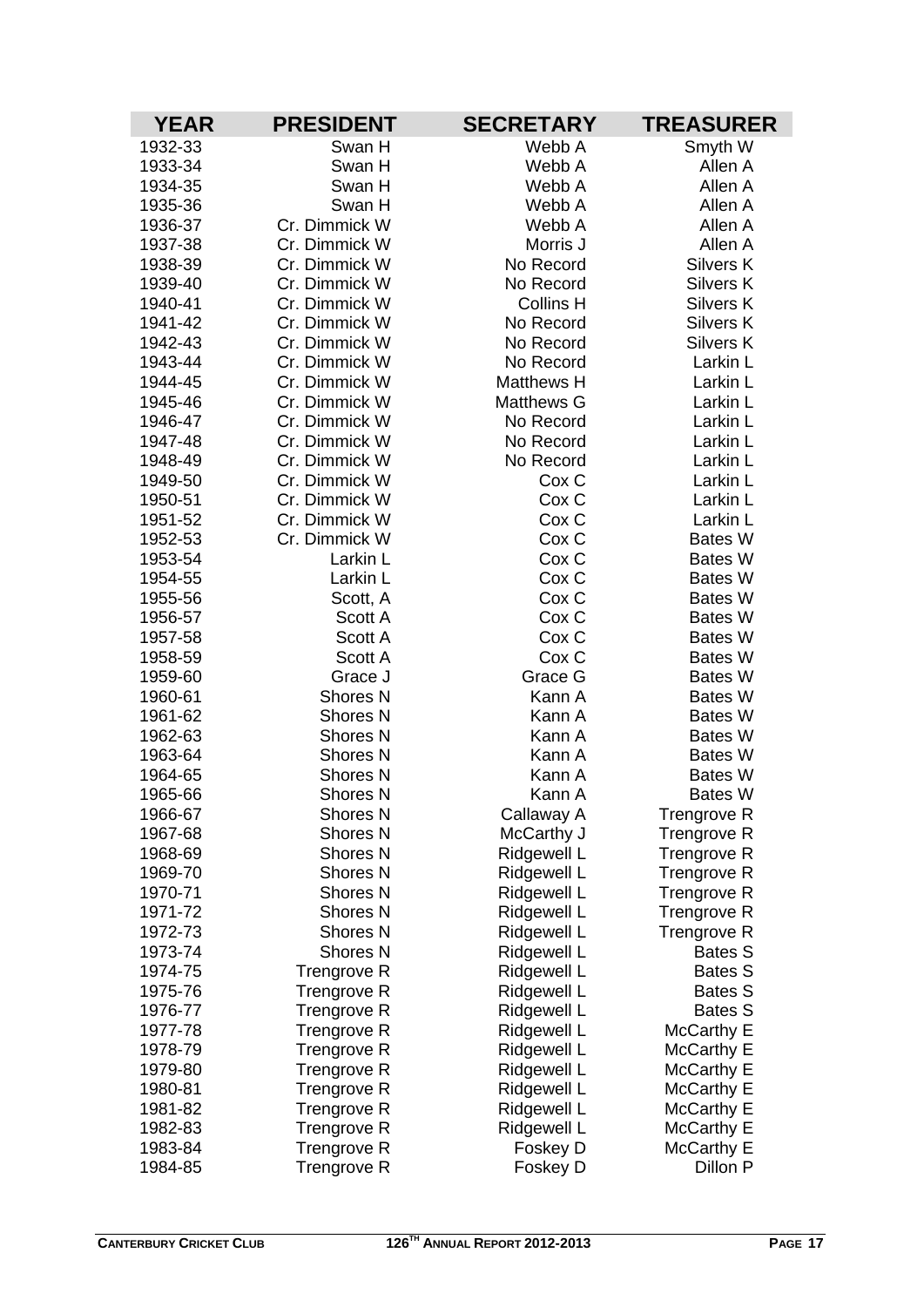| <b>YEAR</b> | <b>PRESIDENT</b> | <b>SECRETARY</b> | <b>TREASURER</b> |
|-------------|------------------|------------------|------------------|
| 1985-86     | Trengrove R      | McKenzie I       | Dillon P         |
| 1986-87     | Trengrove R      | McKenzie I       | Mc Carthy E      |
| 1987-88     | Ridgewell L      | McKenzie I       | Mc Carthy E      |
| 1988-89     | Ridgewell L      | McKenzie, I      | Zammit, P        |
| 1989-90     | Ridgewell L      | Bate, J          | Zammit, P        |
| 1990-91     | Ridgewell, L     | Fittock, J       | Zammit, P        |
| 1991-92     | McCarthy, J      | Fittock, J       | Cumming, A       |
| 1992-93     | McCarthy, J      | Zammit, P        | Cumming, A       |
| 1993-94     | Bollen, G        | Zammit, P        | Cumming, A       |
| 1994-95     | Bollen, G        | Ridgewell, L     | Cumming, A       |
| 1995-96     | Dillon, P        | Zammit, P        | Cumming, A       |
| 1996-97     | Retchford, D     | Zammit, P        | Cumming, A       |
| 1997-98     | Retchford, D     | Zammit, P        | Cumming, A       |
| 1998-99     | Retchford, D     | Zammit, P        | Cumming, A       |
| 1999-00     | Hickie, T        | Zammit, P        | Cumming, A       |
| 2000-01     | Hickie, T        | Zammit, P        | Cumming, A       |
| 2001-02     | Hickie, T        | Zammit, P        | Cumming, A       |
| 2002-03     | Zammit, P        | Hickie, T        | Boyd, J          |
| 2003-04     | Zammit, P        | Hickie, T        | Segar, J         |
| 2004-05     | Lister, G        | Hickie, T        | Segar, J         |
| 2005-06     | Lister, G        | Wegener, D       | Hickie, T        |
| 2006-07     | Segar, J         | Wegener, D       | Hickie, T        |
| 2007-08     | Segar, J         | Blake, A         | Hickie, T        |
| 2008-09     | Segar, J         | Maiyah, A        | Hawkins, A       |
| 2009-10     | McLaren, J       | Kennedy, K       | McLaren, J       |
| 2010-11     | Bourke, F        | Hickie, T        | Cumming, A       |
| 2011-12     | Bourke, F        | Hickie, T        | Cumming, A       |
| 2012-13     | Bourke, F        | Hickie, T        | Gates, L         |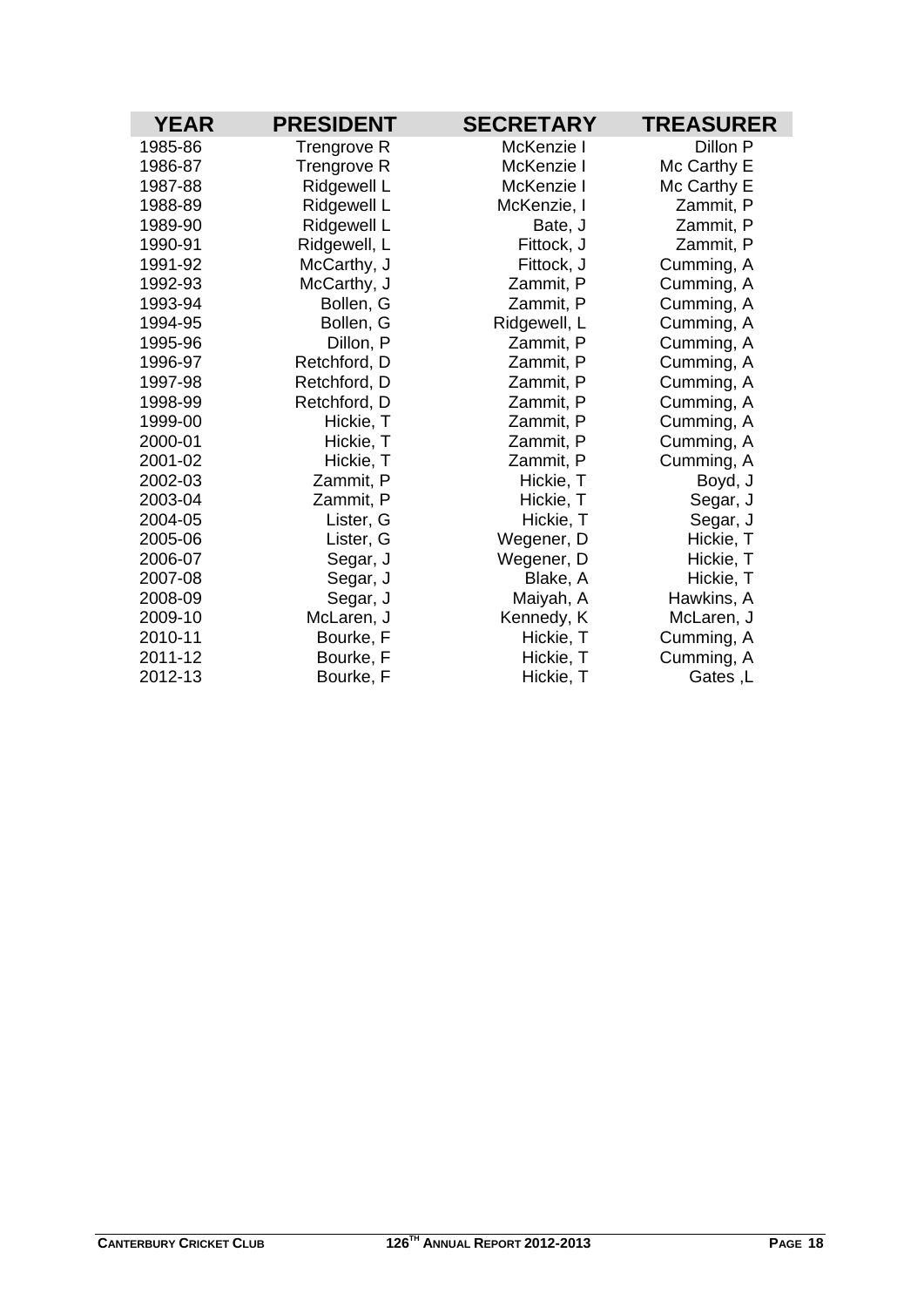## **LIFE MEMBERS**

The Constitution provides for the appointment of one life membership per year. To be appointed to this prestigious office, a member must have given at least ten years' special or meritorious service to the Club.

The appointment to Life Membership is made by the general body of members at the Annual General Meeting.

At the time of preparation of this report, those elevated to Life Membership are listed below:

> **Mackie S\* Alway, T\* Webb, A\* Silvers, K\* Larkin, L\* Bates, W\* Kann A Goodear, G\* Shores, N\* Trengrove, R Ridgewell, L Matthews, G\* O'Brien,B McCarthy J# Maguire, M Gardiner, S McCarthy, E McDonell, A Foskey, D McDonell,D\* Dillon, P Boyce,G Boyce, I Zammit, P Cumming ACR Mirkovic, P Lister, GN**

 \* Deceased # Life Member Eastern Cricket Association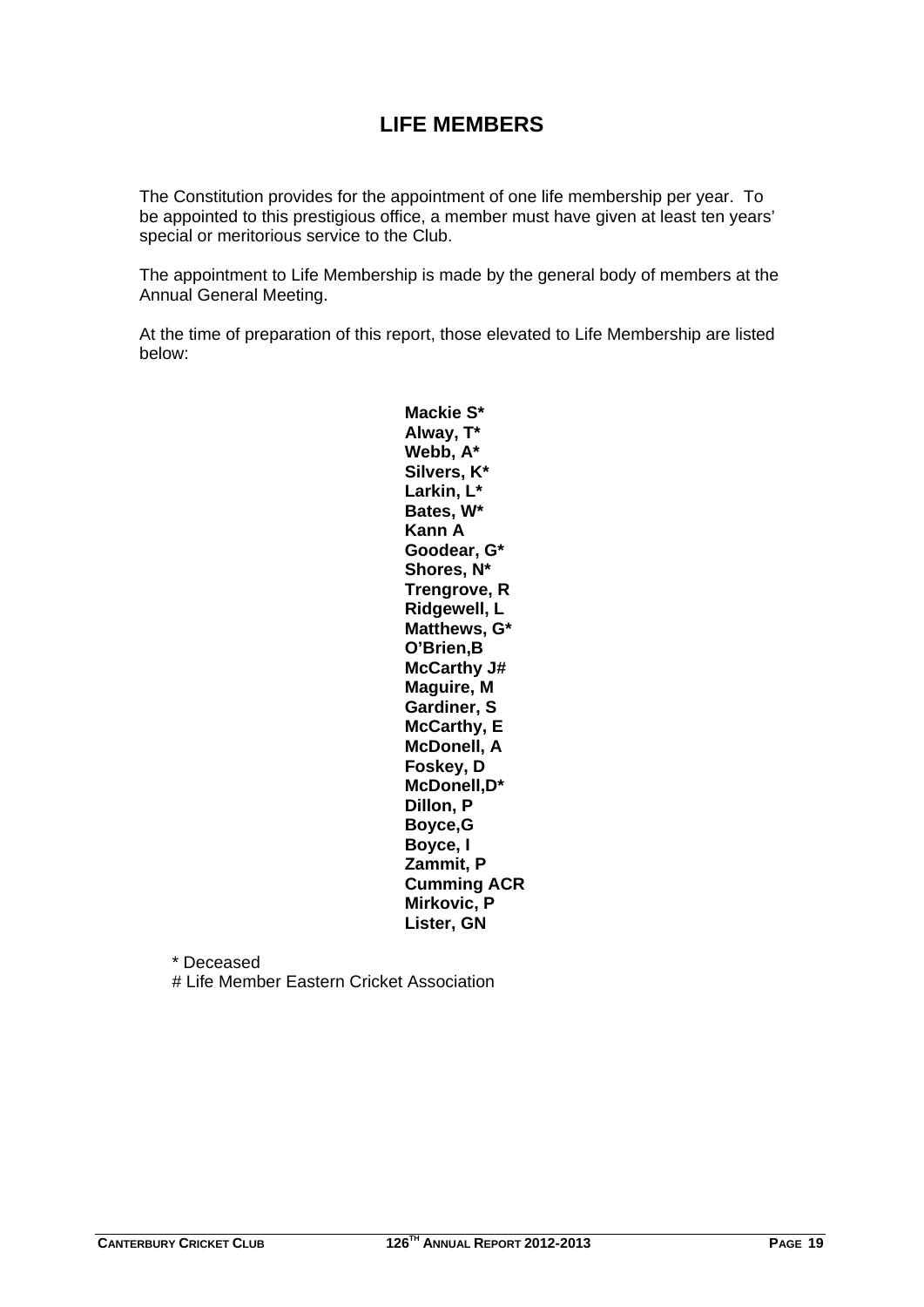## **OFFICIALS**

| <b>Captains</b>  | Χ1<br>1 <sup>st</sup><br>$2^{nd}$<br>3 <sup>rd</sup><br>$4^{\text{th}}$<br>Veterans – C Grade<br>Veterans – Legends<br>U <sub>16</sub> A - Grace<br>$U16 B -$ Bellis<br>U14 A – Martin<br>$U14 B - Jordan$<br>$U14C - Mason$<br>$U12 A - Barker$<br>$U12 B - Frampton$<br>$U12 C - Wilkins$<br>$U12C - Kwasny$<br>U <sub>10</sub> Black<br>U <sub>10</sub> Black | <b>Name</b><br><b>Grant McCarthy</b><br><b>Bruce Anderson</b><br>Jesse McLaren<br>Paul Townsend<br><b>David Streat</b><br>Michael Angwin<br>Rotating<br>Rotating<br>Rotating<br>Rotating<br>Rotating<br>Rotating<br>Rotating<br>Rotating<br>Rotating<br>Rotating<br>Rotating |
|------------------|------------------------------------------------------------------------------------------------------------------------------------------------------------------------------------------------------------------------------------------------------------------------------------------------------------------------------------------------------------------|------------------------------------------------------------------------------------------------------------------------------------------------------------------------------------------------------------------------------------------------------------------------------|
| <b>Delegates</b> | <b>ECA Senior</b><br><b>ECA Junior</b>                                                                                                                                                                                                                                                                                                                           | <b>Tom Hickie</b><br>Paul O'Grady                                                                                                                                                                                                                                            |

#### **JUNIOR COACHES & TEAM MANAGERS**

MCA **Francis Bourke** 

| XI                                                      | <b>ECA COMPETITION</b>                      | <b>COACH</b>                                             | <b>TEAM MANAGER</b>                       |
|---------------------------------------------------------|---------------------------------------------|----------------------------------------------------------|-------------------------------------------|
| U16 A<br><b>U16 B</b>                                   | AG Grace Shield<br><b>TR Bellis Shield</b>  | Leigh Herbert<br>Cameron Dowling                         | Kurt Hansen<br>Michael Kendall            |
| <b>U14 A</b>                                            | <b>CL Martin Shield</b>                     | Adrian Evans<br>Jarrod Schonfelder                       | Jack Holden                               |
| <b>U14B</b><br><b>U14C</b>                              | A Jordan Shield<br>SJ Mason Shield          | Matt Jordan<br>David Streat                              | <b>Susy Montagner</b><br>Megan Bortolussi |
| <b>U12A</b><br><b>U12B</b>                              | RJ Barker Shield<br>E Frampton Shield       | <b>Nigel Garrard</b><br>James Smith<br>Andrew Heffernan  | Toni Nitz<br>Natalie Watson               |
| <b>U12C</b><br><b>U12C</b>                              | <b>RK Wilkins Shield</b><br>J Kwasny Shield | Craig Steventon<br><b>Russell Browne</b>                 | <b>Lyndal Quartel</b><br>Lisa Gilbert     |
| U <sub>10</sub><br>U <sub>10</sub><br><b>IN2CRICKET</b> | <b>Black</b><br><b>Black</b>                | <b>Bob Angley</b><br><b>Matthew Kerr</b><br>Paul O'Grady | Susan Arthur<br><b>Stacy Visser</b>       |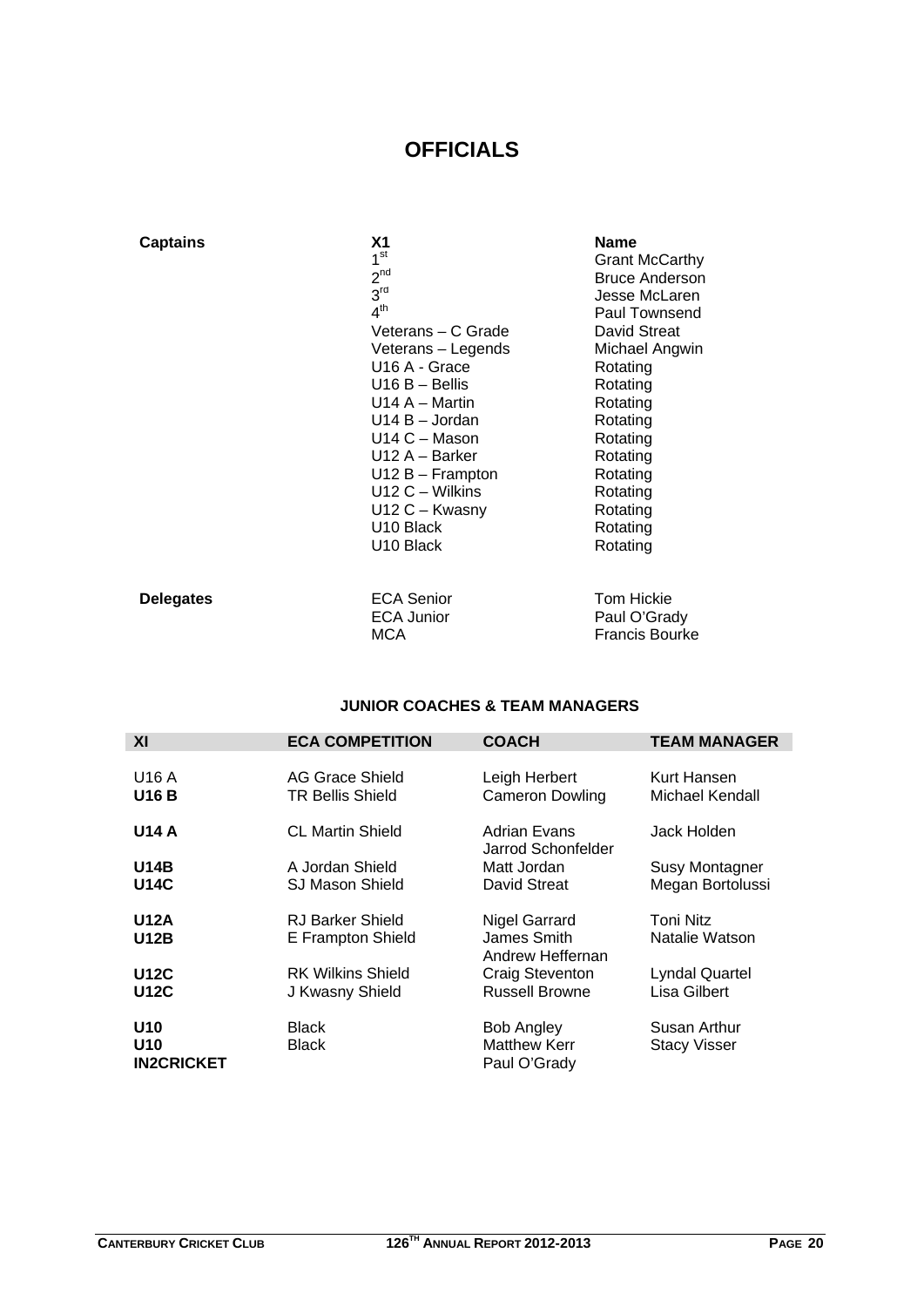## **SENIOR AWARDS**

| <b>Canterbury Medal</b>                                     | Himesh Sandaradura            |
|-------------------------------------------------------------|-------------------------------|
| <b>Club Championship</b><br>(McDonell Family Award)         | Himesh Sandaradura            |
| <b>Most Promising Player U21 (Bate Award)</b>               | Andrew Heffernan              |
| <b>Best Club Person</b>                                     | Doug and Allison<br>Retchford |
| <b>Coaches Award</b><br>(Doug and Allison Retchford Trophy) | Ryan Muir                     |

## **SENIOR BATTING AND BOWLING AVERAGES**

| X <sub>1</sub>  | <b>BATTING</b>         | <b>AVERAGE</b> | <b>BOWLING</b>       | <b>AVERAGE</b> |
|-----------------|------------------------|----------------|----------------------|----------------|
|                 |                        |                |                      |                |
| 1 <sup>ST</sup> | <b>Greg Powick</b>     | 40.23          | Himesh Sandaradura   | 9.80           |
|                 |                        |                |                      |                |
| 2 <sup>nd</sup> | <b>Bruce Anderson</b>  | 64.17          | Gavan Muckian        | 23.90          |
|                 |                        |                |                      |                |
| 3 <sup>rd</sup> | Sam Warner             | 19.73          | Tim Johnson          | 24.40          |
|                 |                        |                |                      |                |
| $4^{\text{th}}$ | <b>Reuben Williams</b> | 26.60          | <b>Chris Webster</b> | 36.55          |
|                 |                        |                |                      |                |
| <b>Veterans</b> | Rod Devlin             |                | Rod Devlin           |                |
|                 |                        |                |                      |                |
| Legends         | Paul Grant             |                | Peter Mirkovic       |                |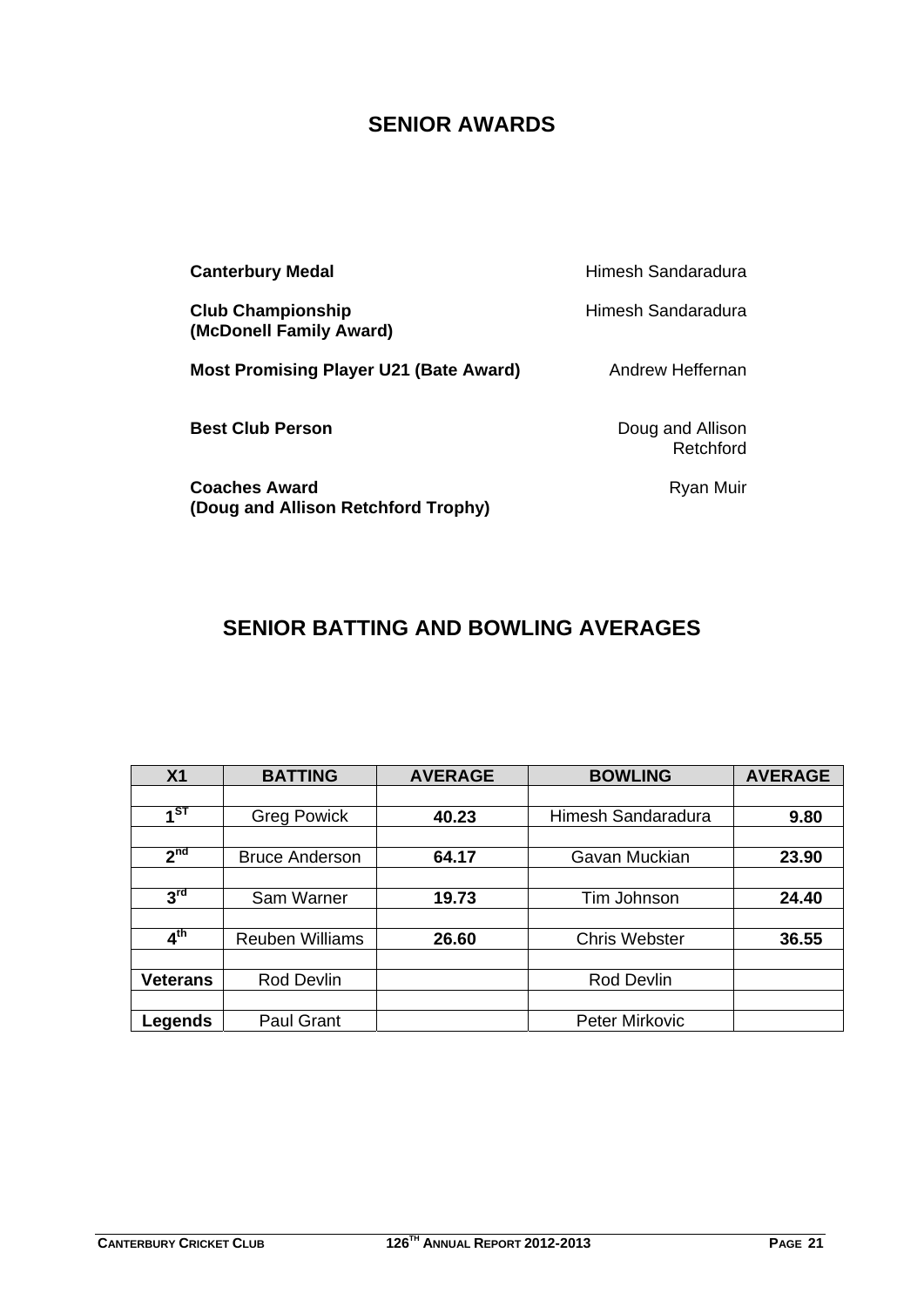## **NORM SHORES MEDAL**

The Norm Shores Medal was first struck in 1999-2000 and up to 2008-09 it was known as the Canterbury Medal. It's objective is to reward the outstanding team player as determined by the opposition captains in Senior XIs and the Junior Coaches/Managers in the Junior XIs. Votes are awarded for each game on a 3-2-1 basis to recognise effort and endeavour rather than statistical achievements.

This season's winner is Himesh Sandaradura. His bowling performances in the 1<sup>st</sup> XI were exceptional taking 40 wickets at 9.80. Himesh also won the ECA bowling average in the Wright Shield.

The votes of the leading players are shown below

| Himesh Sandaradura     | 16 |
|------------------------|----|
| <b>Reuben Williams</b> | 12 |
| <b>Adam Powick</b>     | 12 |
| Andrew Heffernan       | 9  |
| <b>Rhian Dickens</b>   | q  |
| <b>Greg Powick</b>     | ጸ  |
| James Whiting          |    |

#### **PREVIOUS WINNERS**

| <b>SENIORS</b>        | <b>JUNIORS</b>                                                                                                                                                |
|-----------------------|---------------------------------------------------------------------------------------------------------------------------------------------------------------|
|                       |                                                                                                                                                               |
| <b>Stuart Findlay</b> |                                                                                                                                                               |
| Peter Mirkovic        |                                                                                                                                                               |
| <b>Peter Mirkovic</b> | <b>Felix Nelson</b>                                                                                                                                           |
| Ash Waterford         |                                                                                                                                                               |
| George Mihailidis     | Will O'Sullivan                                                                                                                                               |
| Peter Mirkovic        | <b>James Strauss</b>                                                                                                                                          |
| Ash Maiyah            | Vinay Parikh                                                                                                                                                  |
|                       | <b>Tom Hickey</b>                                                                                                                                             |
|                       | William Ryan                                                                                                                                                  |
| <b>Peter Mirkovic</b> | Patrick O'Sullivan                                                                                                                                            |
|                       | Jesse Greenwood                                                                                                                                               |
|                       | Andrew Heffernan                                                                                                                                              |
| Jonathan Wilson       | Andrew Heffernan                                                                                                                                              |
|                       | <b>Matthew Roberts</b>                                                                                                                                        |
|                       |                                                                                                                                                               |
|                       |                                                                                                                                                               |
|                       | <b>Reuben Williams</b>                                                                                                                                        |
|                       | <b>Tom Vanderslik</b>                                                                                                                                         |
|                       | <b>Jackson Morris</b>                                                                                                                                         |
|                       | <b>Justin Sammut</b><br>Jonathan Wilson<br>Ash Maiyah<br>Darren Kimberley<br>Sam Warner<br>Jonathan Wilson<br><b>Allister Gore</b><br><b>Jack Quartermain</b> |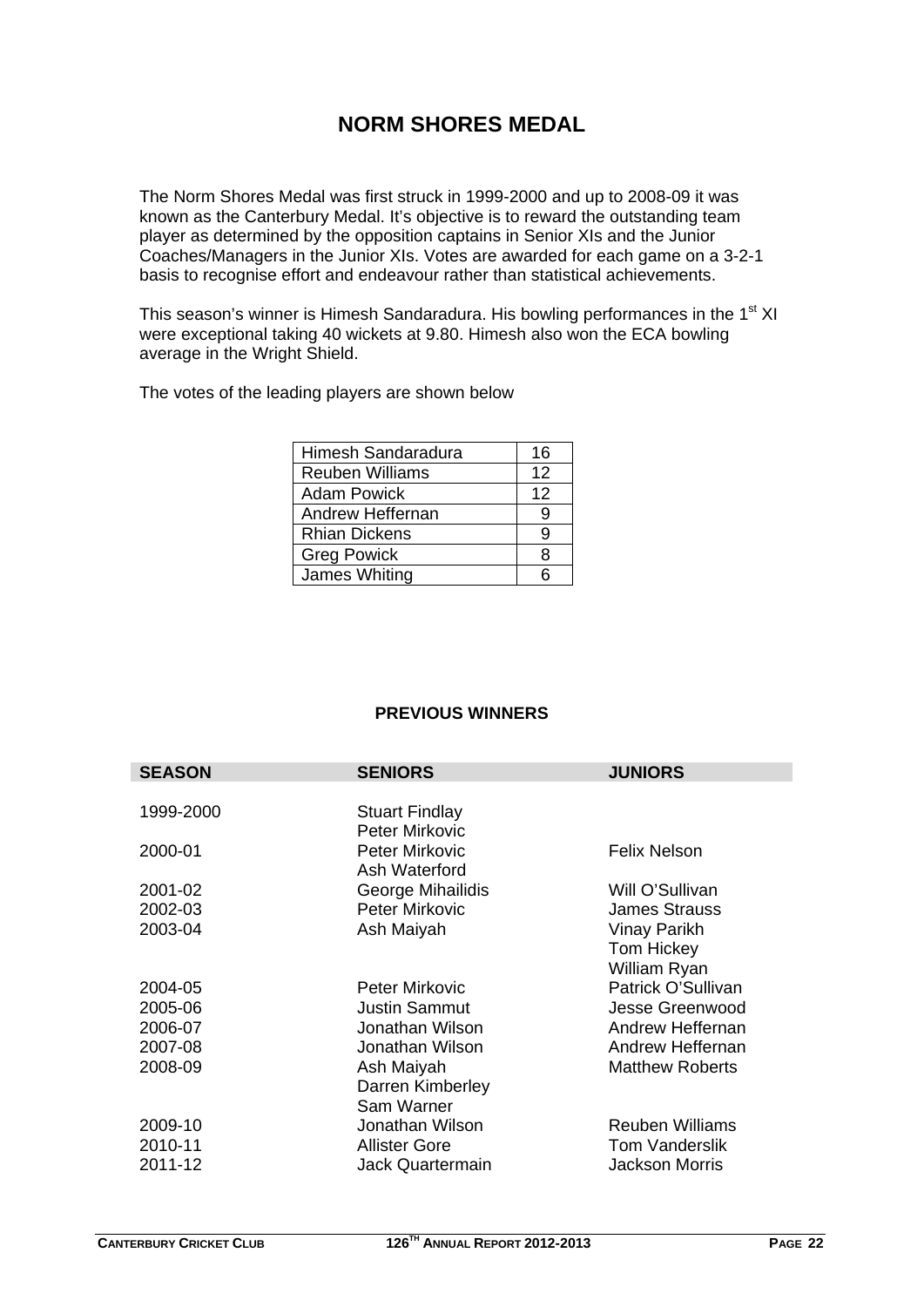## **CLUB CHAMPIONSHIP**

## **THE McDONELL FAMILY AWARD**

This award is sponsored by the McDonell family whose contribution to club sport in Canterbury is legendary. Allan McDonell came to the Canterbury Cricket Club during the early 1970's when he was in his later playing years. Allan was a magnificent wicketkeeper whose keeping up at the stumps to the quicks was deadly and his leg side stumpings were like lightening.

He was instrumental in the development of the  $3<sup>rd</sup>$  XI in the early years at Hislop Park and in recognition of his contribution to cricket at Canterbury, was awarded the Australian Sports Medal as part of the Australian Honours System in 2000.

Allan shares Life Membership at Canterbury with his late son Dean whose efforts as scorer for the 1<sup>st</sup> XI for many years resulted in recognition at Association level.

| Run                       | 1 point             |
|---------------------------|---------------------|
| Catch                     | 5 points            |
| Stumping                  | 5 points            |
| Wicket unassisted (b,lbw) | 15 points           |
| Wicket assisted           | 10 points           |
| Run Out - assisted        | 2 points per player |
| Run Out - unassisted      | 5 points            |

Criteria for the award of points for the Club Championship are:

To reflect the difference in standard between the XI's, the points earned are discounted as follows:

| χı              | <b>Discount</b>   |  |
|-----------------|-------------------|--|
|                 |                   |  |
| 1st             | <b>Full Value</b> |  |
| 2 <sub>nd</sub> | 10%               |  |
| <b>2rd</b>      | 20%               |  |
|                 | 30%               |  |

This season's winner was Himesh Sandaradura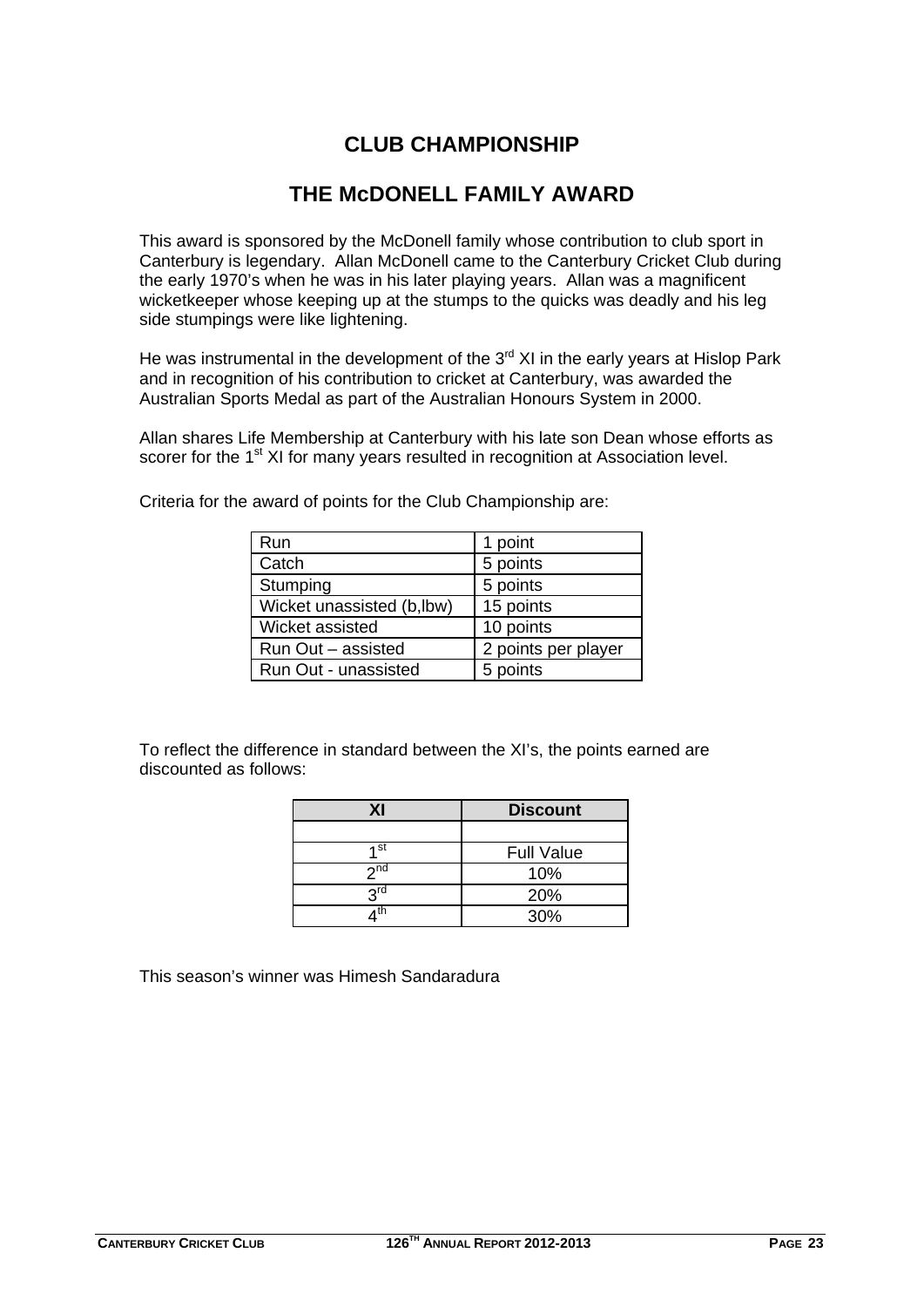Leading players in the McDonell Family Award in the 2012-13 season were:

| <b>Player</b>                   |  |
|---------------------------------|--|
| Himesh Sandaradura - 652 points |  |
| Greg Powick – 553 points        |  |
| Andrew Heffernan - 427 points   |  |
| Grant McCarthy - 390 points     |  |

#### **Previous Winners**

| 1977-78<br>M.Maguire<br>M.Maguire<br>1978-79<br>R.Emsley<br>1979-80<br>M.Maguire<br>1980-81<br>G. Russell<br>1981-82<br>P.Dillon<br>1982-83<br>1983-84                            | M.Archibald       |
|-----------------------------------------------------------------------------------------------------------------------------------------------------------------------------------|-------------------|
| 1985-85<br>P.Dillon<br><b>B.</b> White<br>1985-86<br>1986-87<br>P.Dillon<br>1987-88                                                                                               |                   |
| 1988-89<br>1989-90<br>1990-91<br>1991-92<br>1992-93<br>1993-94<br>1994-95<br>1995-96<br>1996-97<br>1997-98<br>N. Owen                                                             |                   |
| P.Mirkovic<br>1998-99<br>A. Waite<br>1999-00<br>2000-01<br>P.Mirkovic<br>2001-02<br>P.Mirkovic<br>2002-03<br>P.Mirkovic<br>P.Mirkovic<br>2003-04                                  |                   |
| P. Mirkovic<br>2004-05<br>A. Maiyah<br>2005-06<br>D. McBride<br>2006-07<br>J. Wilson<br>2007-08<br>2008-09<br>J. Wilson<br>2009-10<br>J. Wilson<br>W Lawton<br>2010-11<br>2011-12 | <b>G</b> McCarthy |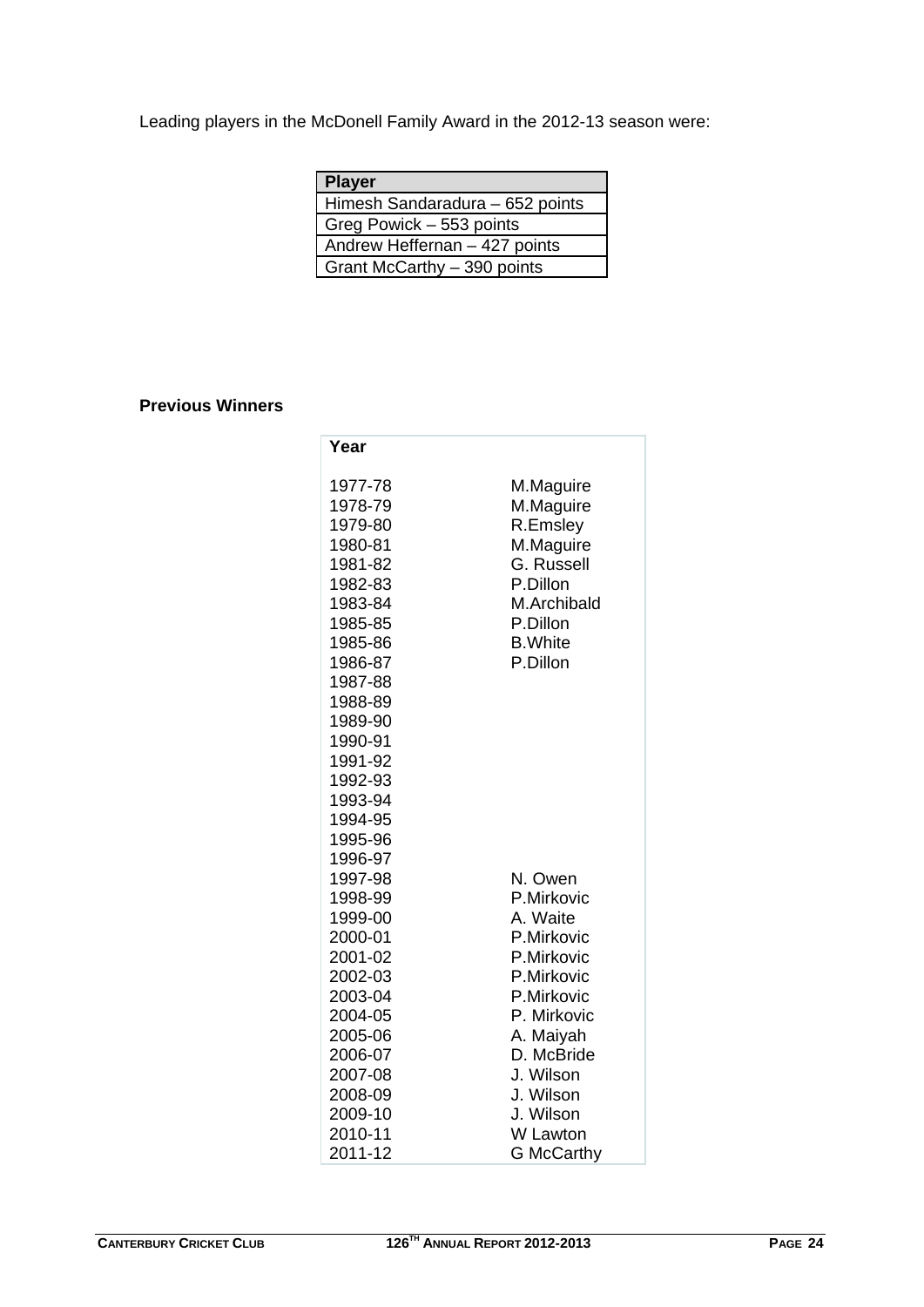## **OUTSTANDING PLAYER UNDER 21**

## **THE BATE AWARD**

This award acknowledges excellence in a player under 21 years of age and named in recognition of the contribution of the Bate Family to the development of young cricketers at Canterbury.

Arnold Bate was Vice President for many years and Chairman of Selectors during the most successful periods of the Club.

John Bate commenced his career with Canterbury as a junior in 1963-64 and has premiership success at both junior and Senior Turf level. John's dedication to the development of junior cricket at Canterbury now sees participation at unprecedented numbers and premiership success in the junior ranks. John has been recognised by both Cricket Victoria and the ECA for his commitment to junior cricket.

The Bate Award for 2012-13 is awarded to Andrew Heffernan

#### **Previous winners:**

| Year<br>(Geoff Sutton Trophy) |                 |
|-------------------------------|-----------------|
| 1973-74                       | D Gillard       |
| 1974-75                       | M. Gardiner     |
| 1975-76                       | J. Southall     |
| 1976-77                       | S.Day           |
| 1977-78                       | G. McQuiggan    |
| 1978-79                       | G. Maguire      |
| 1979-80                       | J. Vasiliou     |
| 1980-81                       | D. Frohlich     |
| 1981-82                       | J Gardiner      |
| 1982-83                       | J. McEwen       |
| 1983-84                       | J. Murphy       |
| 1984-85                       | G. Thompson     |
| 1985-86                       | G. Lister       |
| 1986-87                       | N. Spiliopoulis |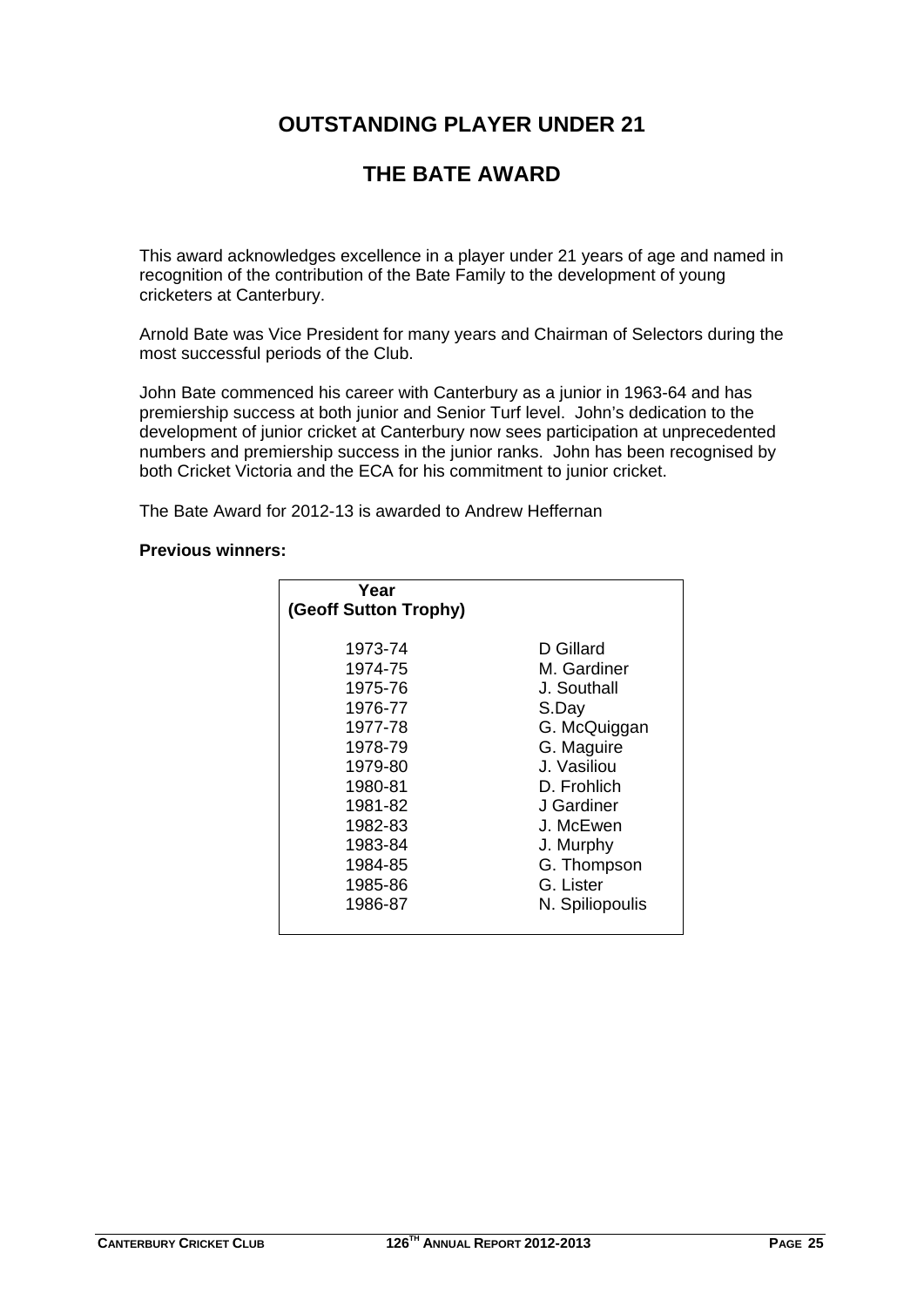| Year         |                    |
|--------------|--------------------|
| (Bate Award) |                    |
|              |                    |
| 1991-92      | P. Cooney          |
| 1992-93      | J. McLaren         |
| 1993-94      | J. White           |
| 1994-95      | Not Awarded        |
| 1995-96      | A. Gore            |
| 1996-97      | S. Dillon          |
| 1997-98      | M. Watts           |
| 1998-99      | D. Womersley       |
| 1999-00      | D. Glover          |
| 2000-01      | T. Berenger        |
| 2001-02      | <b>B.</b> Stafford |
| 2002-03      | J. McNamara        |
| 2003-04      | A. Clarke          |
| 2004-05      | Not Awarded        |
| 2005-06      | Not Awarded        |
| 2006-07      | J.Crook            |
| 2007-08      | A. Heffernan       |
| 2008-09      | S. Warner          |
| 2009-10      | L.King             |
|              | L. Holmes          |
| 2010-11      | Not Awarded        |
| 2011-12      | L Holmes           |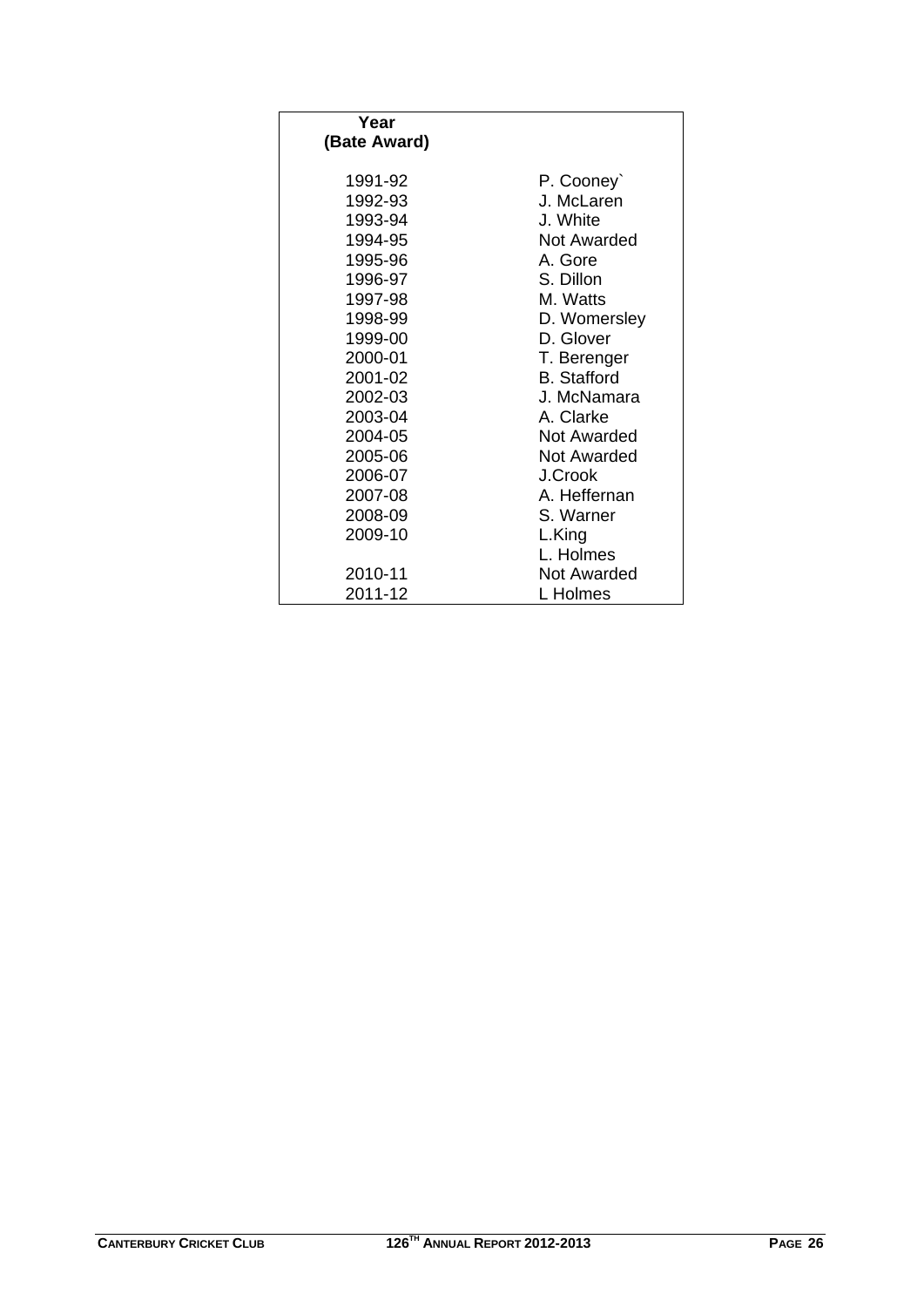## **COACHES AWARD**

## **THE DOUG AND ALLISON RETCHFORD PERPETUAL TROPHY**

This award acknowledges commitment to personal development and improvement in cricket and is determined by parameters established by the Club's senior coach.

Doug and Allison Retchford are stalwarts of Canterbury. Doug is a past President, committee member, junior coach and parent and past Chairman and Club representative on the Canterbury Sports Ground Special Committee. Allison is also a past committee member who was heavily involved in social and fundraising activities

The Doug and Allison Retchford Perpetual Trophy winner for the 2012-13 season is Ryan Muir.

Previous Winners:

| 2006-07 | Tom Hennessy       |
|---------|--------------------|
| 2007-08 | <b>Troy Finnin</b> |
| 2008-09 | David Womersley    |
| 2009-10 | Joshua Crook       |
| 2010-11 | Levi King          |
| 2011-12 | <b>Tom Winter</b>  |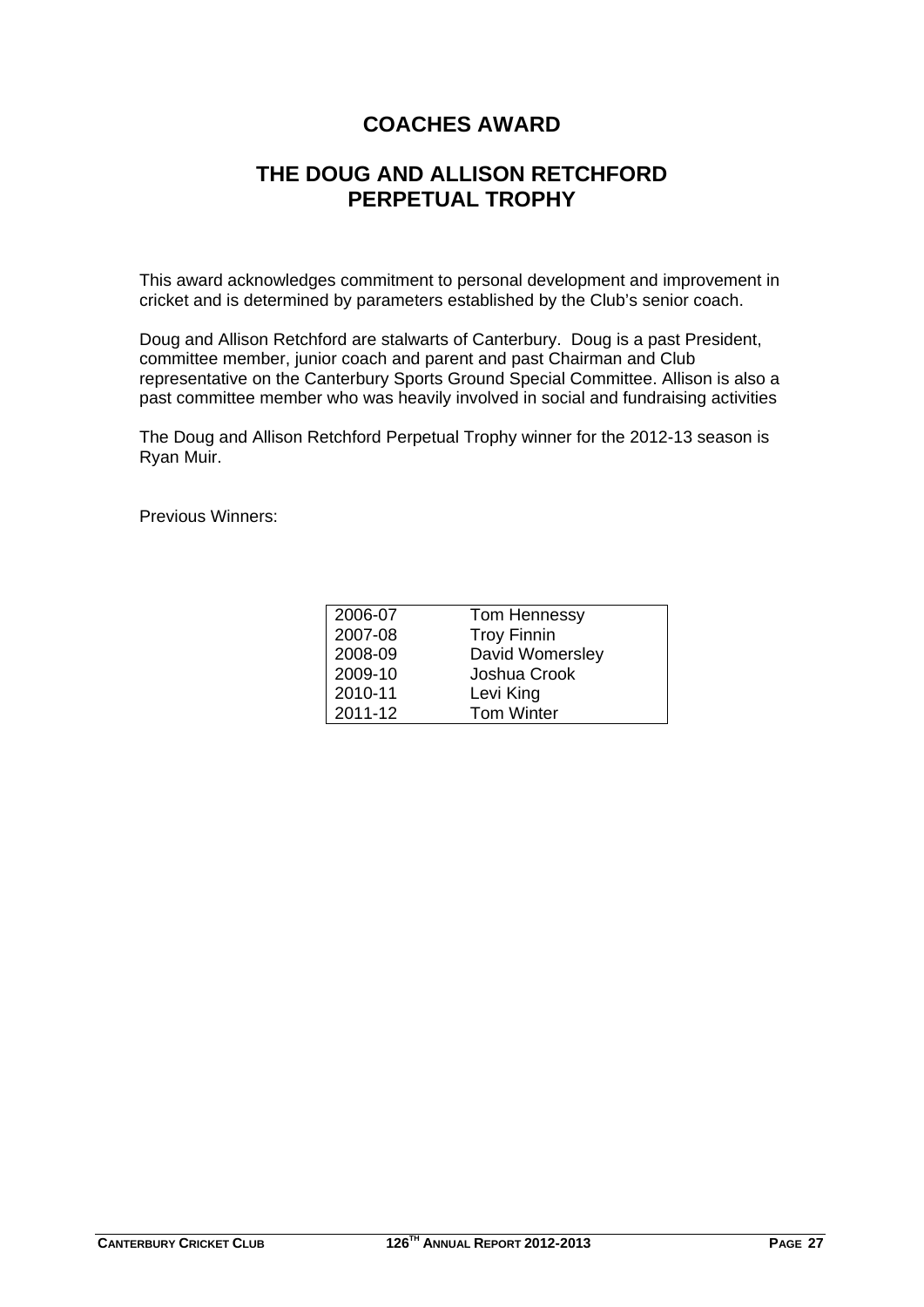## **SEASONAL PERFORMANCE RECORDS BATTING**

The following is a list of players who have won the Batting Average for the 1<sup>st</sup>, 2<sup>nd</sup> and 3<sup>rd</sup> XI for each year from the inception of the Club. Canterbury had a  $2<sup>nd</sup>$  XI almost from its inception, but records commence in 1926-27. The  $3<sup>rd</sup>$  XI first played in the 1970-71 season.

| <b>Name</b><br><b>Name</b><br><b>Name</b><br>Ave<br>Ave<br>Ave<br>Fowler, E<br>11.60<br>1887-88<br>No Record<br>1888-89<br>Fowler, T<br>33.00<br>1889-90<br>Sutherland, D<br>1890-91<br>24.12<br>Sutherland, D<br>43.10<br>1891-92<br>1892-93<br>Finger, A<br>10.80<br>Dodds, J<br>39.00<br>1893-94<br>No Record<br>1894-95<br>N/A<br>1895-96<br>Dodds, J<br>39.1<br>Watsford, E<br>1996-97<br>N/A<br>1897-98<br>Falconer, D<br>1898-99<br>No Record<br>N/A<br>1899-00<br>Leach, D<br>No Record<br>1900-01<br>1901-02<br>No Record<br>No Record<br>1902-03<br>1903-04<br>No Record<br>1904-05<br>No Record<br>N/A<br>Leach, H<br>1905-06<br>No Record<br>1906-07<br>1907-08<br>No Record<br>No Record<br>1908-09<br>1909-10<br>No Record<br>1910-11<br>No Record<br>1911-12<br>No Record<br>Walker. P<br>35.60<br>1912-13<br>1913-14<br>Lachlan, W<br>43.00<br>1914-15<br>Shepard, F<br>31.40<br>Shepard, F<br>22.00<br>1915-16<br>Binet, S<br>1916-17<br>30.00<br>Lachlan, W<br>1917-18<br>39.00<br>1918-19<br>No Record<br>1919-20<br>No Record<br>1920-21<br>Mackie, S<br>22.00<br>1921-22<br>Mackie, S<br>54.40<br>1922-23<br>Mackie, S<br>31.90<br>56.30<br>1923-24<br>Lachlan, W<br>1924-25<br>Mackie, S<br>43.40<br>Mackie, S<br>35.00<br>1925-26<br>Mackie, S<br>Chambers, H<br>1926-27<br>34.00<br>38.30<br>Warmbrum,L<br>Chambers, H<br>1927-28<br>34.80<br>42.60<br>1928-29<br>Denman, C<br>39.80<br>Hosken, A<br>27.50<br>Denman, C<br>Tickle, J<br>1929-30<br>37.20<br>31.00<br>Always, T<br>1930-31<br>Warmbrum, L<br>39.00<br>29.70<br>Gates, A<br>1931-32<br>Eyers, F<br>46.16<br>23.80<br>Silvers, K<br>1932-33<br>24.00<br>Carlson, J<br>26.12 | <b>Season</b> | 1 <sup>st</sup> XI | $2nd$ XI |  | $3^{\text{rd}}$ XI |  |
|------------------------------------------------------------------------------------------------------------------------------------------------------------------------------------------------------------------------------------------------------------------------------------------------------------------------------------------------------------------------------------------------------------------------------------------------------------------------------------------------------------------------------------------------------------------------------------------------------------------------------------------------------------------------------------------------------------------------------------------------------------------------------------------------------------------------------------------------------------------------------------------------------------------------------------------------------------------------------------------------------------------------------------------------------------------------------------------------------------------------------------------------------------------------------------------------------------------------------------------------------------------------------------------------------------------------------------------------------------------------------------------------------------------------------------------------------------------------------------------------------------------------------------------------------------------------------------------------------------------------------------------------------------------|---------------|--------------------|----------|--|--------------------|--|
|                                                                                                                                                                                                                                                                                                                                                                                                                                                                                                                                                                                                                                                                                                                                                                                                                                                                                                                                                                                                                                                                                                                                                                                                                                                                                                                                                                                                                                                                                                                                                                                                                                                                  |               |                    |          |  |                    |  |
|                                                                                                                                                                                                                                                                                                                                                                                                                                                                                                                                                                                                                                                                                                                                                                                                                                                                                                                                                                                                                                                                                                                                                                                                                                                                                                                                                                                                                                                                                                                                                                                                                                                                  |               |                    |          |  |                    |  |
|                                                                                                                                                                                                                                                                                                                                                                                                                                                                                                                                                                                                                                                                                                                                                                                                                                                                                                                                                                                                                                                                                                                                                                                                                                                                                                                                                                                                                                                                                                                                                                                                                                                                  |               |                    |          |  |                    |  |
|                                                                                                                                                                                                                                                                                                                                                                                                                                                                                                                                                                                                                                                                                                                                                                                                                                                                                                                                                                                                                                                                                                                                                                                                                                                                                                                                                                                                                                                                                                                                                                                                                                                                  |               |                    |          |  |                    |  |
|                                                                                                                                                                                                                                                                                                                                                                                                                                                                                                                                                                                                                                                                                                                                                                                                                                                                                                                                                                                                                                                                                                                                                                                                                                                                                                                                                                                                                                                                                                                                                                                                                                                                  |               |                    |          |  |                    |  |
|                                                                                                                                                                                                                                                                                                                                                                                                                                                                                                                                                                                                                                                                                                                                                                                                                                                                                                                                                                                                                                                                                                                                                                                                                                                                                                                                                                                                                                                                                                                                                                                                                                                                  |               |                    |          |  |                    |  |
|                                                                                                                                                                                                                                                                                                                                                                                                                                                                                                                                                                                                                                                                                                                                                                                                                                                                                                                                                                                                                                                                                                                                                                                                                                                                                                                                                                                                                                                                                                                                                                                                                                                                  |               |                    |          |  |                    |  |
|                                                                                                                                                                                                                                                                                                                                                                                                                                                                                                                                                                                                                                                                                                                                                                                                                                                                                                                                                                                                                                                                                                                                                                                                                                                                                                                                                                                                                                                                                                                                                                                                                                                                  |               |                    |          |  |                    |  |
|                                                                                                                                                                                                                                                                                                                                                                                                                                                                                                                                                                                                                                                                                                                                                                                                                                                                                                                                                                                                                                                                                                                                                                                                                                                                                                                                                                                                                                                                                                                                                                                                                                                                  |               |                    |          |  |                    |  |
|                                                                                                                                                                                                                                                                                                                                                                                                                                                                                                                                                                                                                                                                                                                                                                                                                                                                                                                                                                                                                                                                                                                                                                                                                                                                                                                                                                                                                                                                                                                                                                                                                                                                  |               |                    |          |  |                    |  |
|                                                                                                                                                                                                                                                                                                                                                                                                                                                                                                                                                                                                                                                                                                                                                                                                                                                                                                                                                                                                                                                                                                                                                                                                                                                                                                                                                                                                                                                                                                                                                                                                                                                                  |               |                    |          |  |                    |  |
|                                                                                                                                                                                                                                                                                                                                                                                                                                                                                                                                                                                                                                                                                                                                                                                                                                                                                                                                                                                                                                                                                                                                                                                                                                                                                                                                                                                                                                                                                                                                                                                                                                                                  |               |                    |          |  |                    |  |
|                                                                                                                                                                                                                                                                                                                                                                                                                                                                                                                                                                                                                                                                                                                                                                                                                                                                                                                                                                                                                                                                                                                                                                                                                                                                                                                                                                                                                                                                                                                                                                                                                                                                  |               |                    |          |  |                    |  |
|                                                                                                                                                                                                                                                                                                                                                                                                                                                                                                                                                                                                                                                                                                                                                                                                                                                                                                                                                                                                                                                                                                                                                                                                                                                                                                                                                                                                                                                                                                                                                                                                                                                                  |               |                    |          |  |                    |  |
|                                                                                                                                                                                                                                                                                                                                                                                                                                                                                                                                                                                                                                                                                                                                                                                                                                                                                                                                                                                                                                                                                                                                                                                                                                                                                                                                                                                                                                                                                                                                                                                                                                                                  |               |                    |          |  |                    |  |
|                                                                                                                                                                                                                                                                                                                                                                                                                                                                                                                                                                                                                                                                                                                                                                                                                                                                                                                                                                                                                                                                                                                                                                                                                                                                                                                                                                                                                                                                                                                                                                                                                                                                  |               |                    |          |  |                    |  |
|                                                                                                                                                                                                                                                                                                                                                                                                                                                                                                                                                                                                                                                                                                                                                                                                                                                                                                                                                                                                                                                                                                                                                                                                                                                                                                                                                                                                                                                                                                                                                                                                                                                                  |               |                    |          |  |                    |  |
|                                                                                                                                                                                                                                                                                                                                                                                                                                                                                                                                                                                                                                                                                                                                                                                                                                                                                                                                                                                                                                                                                                                                                                                                                                                                                                                                                                                                                                                                                                                                                                                                                                                                  |               |                    |          |  |                    |  |
|                                                                                                                                                                                                                                                                                                                                                                                                                                                                                                                                                                                                                                                                                                                                                                                                                                                                                                                                                                                                                                                                                                                                                                                                                                                                                                                                                                                                                                                                                                                                                                                                                                                                  |               |                    |          |  |                    |  |
|                                                                                                                                                                                                                                                                                                                                                                                                                                                                                                                                                                                                                                                                                                                                                                                                                                                                                                                                                                                                                                                                                                                                                                                                                                                                                                                                                                                                                                                                                                                                                                                                                                                                  |               |                    |          |  |                    |  |
|                                                                                                                                                                                                                                                                                                                                                                                                                                                                                                                                                                                                                                                                                                                                                                                                                                                                                                                                                                                                                                                                                                                                                                                                                                                                                                                                                                                                                                                                                                                                                                                                                                                                  |               |                    |          |  |                    |  |
|                                                                                                                                                                                                                                                                                                                                                                                                                                                                                                                                                                                                                                                                                                                                                                                                                                                                                                                                                                                                                                                                                                                                                                                                                                                                                                                                                                                                                                                                                                                                                                                                                                                                  |               |                    |          |  |                    |  |
|                                                                                                                                                                                                                                                                                                                                                                                                                                                                                                                                                                                                                                                                                                                                                                                                                                                                                                                                                                                                                                                                                                                                                                                                                                                                                                                                                                                                                                                                                                                                                                                                                                                                  |               |                    |          |  |                    |  |
|                                                                                                                                                                                                                                                                                                                                                                                                                                                                                                                                                                                                                                                                                                                                                                                                                                                                                                                                                                                                                                                                                                                                                                                                                                                                                                                                                                                                                                                                                                                                                                                                                                                                  |               |                    |          |  |                    |  |
|                                                                                                                                                                                                                                                                                                                                                                                                                                                                                                                                                                                                                                                                                                                                                                                                                                                                                                                                                                                                                                                                                                                                                                                                                                                                                                                                                                                                                                                                                                                                                                                                                                                                  |               |                    |          |  |                    |  |
|                                                                                                                                                                                                                                                                                                                                                                                                                                                                                                                                                                                                                                                                                                                                                                                                                                                                                                                                                                                                                                                                                                                                                                                                                                                                                                                                                                                                                                                                                                                                                                                                                                                                  |               |                    |          |  |                    |  |
|                                                                                                                                                                                                                                                                                                                                                                                                                                                                                                                                                                                                                                                                                                                                                                                                                                                                                                                                                                                                                                                                                                                                                                                                                                                                                                                                                                                                                                                                                                                                                                                                                                                                  |               |                    |          |  |                    |  |
|                                                                                                                                                                                                                                                                                                                                                                                                                                                                                                                                                                                                                                                                                                                                                                                                                                                                                                                                                                                                                                                                                                                                                                                                                                                                                                                                                                                                                                                                                                                                                                                                                                                                  |               |                    |          |  |                    |  |
|                                                                                                                                                                                                                                                                                                                                                                                                                                                                                                                                                                                                                                                                                                                                                                                                                                                                                                                                                                                                                                                                                                                                                                                                                                                                                                                                                                                                                                                                                                                                                                                                                                                                  |               |                    |          |  |                    |  |
|                                                                                                                                                                                                                                                                                                                                                                                                                                                                                                                                                                                                                                                                                                                                                                                                                                                                                                                                                                                                                                                                                                                                                                                                                                                                                                                                                                                                                                                                                                                                                                                                                                                                  |               |                    |          |  |                    |  |
|                                                                                                                                                                                                                                                                                                                                                                                                                                                                                                                                                                                                                                                                                                                                                                                                                                                                                                                                                                                                                                                                                                                                                                                                                                                                                                                                                                                                                                                                                                                                                                                                                                                                  |               |                    |          |  |                    |  |
|                                                                                                                                                                                                                                                                                                                                                                                                                                                                                                                                                                                                                                                                                                                                                                                                                                                                                                                                                                                                                                                                                                                                                                                                                                                                                                                                                                                                                                                                                                                                                                                                                                                                  |               |                    |          |  |                    |  |
|                                                                                                                                                                                                                                                                                                                                                                                                                                                                                                                                                                                                                                                                                                                                                                                                                                                                                                                                                                                                                                                                                                                                                                                                                                                                                                                                                                                                                                                                                                                                                                                                                                                                  |               |                    |          |  |                    |  |
|                                                                                                                                                                                                                                                                                                                                                                                                                                                                                                                                                                                                                                                                                                                                                                                                                                                                                                                                                                                                                                                                                                                                                                                                                                                                                                                                                                                                                                                                                                                                                                                                                                                                  |               |                    |          |  |                    |  |
|                                                                                                                                                                                                                                                                                                                                                                                                                                                                                                                                                                                                                                                                                                                                                                                                                                                                                                                                                                                                                                                                                                                                                                                                                                                                                                                                                                                                                                                                                                                                                                                                                                                                  |               |                    |          |  |                    |  |
|                                                                                                                                                                                                                                                                                                                                                                                                                                                                                                                                                                                                                                                                                                                                                                                                                                                                                                                                                                                                                                                                                                                                                                                                                                                                                                                                                                                                                                                                                                                                                                                                                                                                  |               |                    |          |  |                    |  |
|                                                                                                                                                                                                                                                                                                                                                                                                                                                                                                                                                                                                                                                                                                                                                                                                                                                                                                                                                                                                                                                                                                                                                                                                                                                                                                                                                                                                                                                                                                                                                                                                                                                                  |               |                    |          |  |                    |  |
|                                                                                                                                                                                                                                                                                                                                                                                                                                                                                                                                                                                                                                                                                                                                                                                                                                                                                                                                                                                                                                                                                                                                                                                                                                                                                                                                                                                                                                                                                                                                                                                                                                                                  |               |                    |          |  |                    |  |
|                                                                                                                                                                                                                                                                                                                                                                                                                                                                                                                                                                                                                                                                                                                                                                                                                                                                                                                                                                                                                                                                                                                                                                                                                                                                                                                                                                                                                                                                                                                                                                                                                                                                  |               |                    |          |  |                    |  |
|                                                                                                                                                                                                                                                                                                                                                                                                                                                                                                                                                                                                                                                                                                                                                                                                                                                                                                                                                                                                                                                                                                                                                                                                                                                                                                                                                                                                                                                                                                                                                                                                                                                                  |               |                    |          |  |                    |  |
|                                                                                                                                                                                                                                                                                                                                                                                                                                                                                                                                                                                                                                                                                                                                                                                                                                                                                                                                                                                                                                                                                                                                                                                                                                                                                                                                                                                                                                                                                                                                                                                                                                                                  |               |                    |          |  |                    |  |
|                                                                                                                                                                                                                                                                                                                                                                                                                                                                                                                                                                                                                                                                                                                                                                                                                                                                                                                                                                                                                                                                                                                                                                                                                                                                                                                                                                                                                                                                                                                                                                                                                                                                  |               |                    |          |  |                    |  |
|                                                                                                                                                                                                                                                                                                                                                                                                                                                                                                                                                                                                                                                                                                                                                                                                                                                                                                                                                                                                                                                                                                                                                                                                                                                                                                                                                                                                                                                                                                                                                                                                                                                                  |               |                    |          |  |                    |  |
|                                                                                                                                                                                                                                                                                                                                                                                                                                                                                                                                                                                                                                                                                                                                                                                                                                                                                                                                                                                                                                                                                                                                                                                                                                                                                                                                                                                                                                                                                                                                                                                                                                                                  |               |                    |          |  |                    |  |
|                                                                                                                                                                                                                                                                                                                                                                                                                                                                                                                                                                                                                                                                                                                                                                                                                                                                                                                                                                                                                                                                                                                                                                                                                                                                                                                                                                                                                                                                                                                                                                                                                                                                  |               |                    |          |  |                    |  |
|                                                                                                                                                                                                                                                                                                                                                                                                                                                                                                                                                                                                                                                                                                                                                                                                                                                                                                                                                                                                                                                                                                                                                                                                                                                                                                                                                                                                                                                                                                                                                                                                                                                                  |               |                    |          |  |                    |  |
|                                                                                                                                                                                                                                                                                                                                                                                                                                                                                                                                                                                                                                                                                                                                                                                                                                                                                                                                                                                                                                                                                                                                                                                                                                                                                                                                                                                                                                                                                                                                                                                                                                                                  |               |                    |          |  |                    |  |
|                                                                                                                                                                                                                                                                                                                                                                                                                                                                                                                                                                                                                                                                                                                                                                                                                                                                                                                                                                                                                                                                                                                                                                                                                                                                                                                                                                                                                                                                                                                                                                                                                                                                  |               |                    |          |  |                    |  |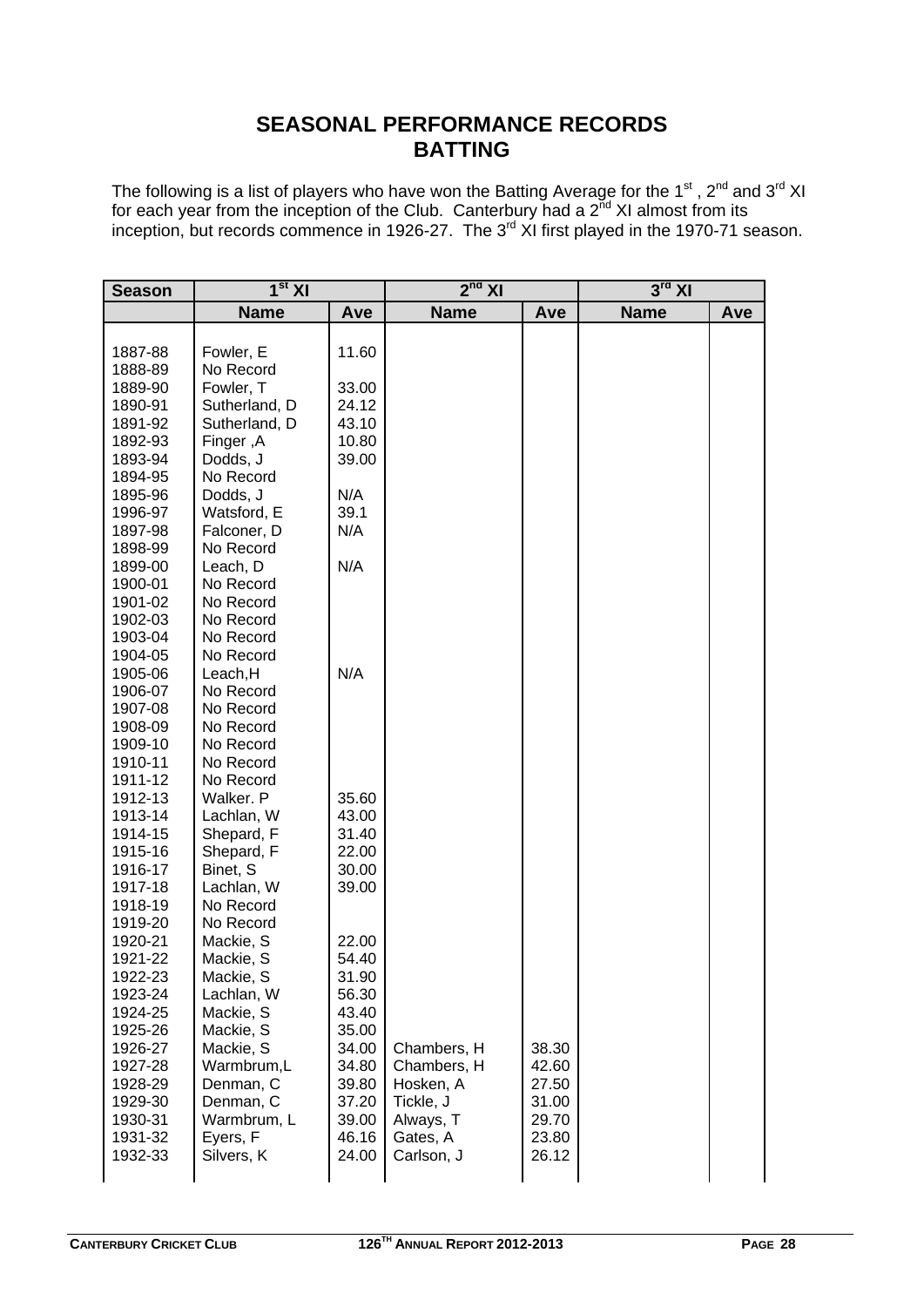| <b>Season</b>      | $1st$ XI                 |                | $2nd$ XI               |                | $3^{\rm rd}$ XI             |                |
|--------------------|--------------------------|----------------|------------------------|----------------|-----------------------------|----------------|
|                    | <b>Name</b>              | Ave            | <b>Name</b>            | Ave            | <b>Name</b>                 | Ave            |
| 1933-34            | Silvers, K               | 42.50          | Carlson, J             | 29.71          |                             |                |
| 1934-35            | Smith, W                 | 44.11          | Curtis, E              | 29.60          |                             |                |
| 1935-36            | Silvers, K               | 41.20          | Webb, A                | 24.87          |                             |                |
| 1936-37            | Silvers, K               | 36.60          | O'Connor, A            | 24.87          |                             |                |
| 1937-38            | Ingram, C                | 36.85          | O'Connor, H.A          | 67.87          |                             |                |
| 1938-39            | Silvers, K               | 27.00          | Warmbrum, L            | 22.27          |                             |                |
| 1939-40            | Ingram, C                | 34.30          | Collins, H             | 23.88          |                             |                |
| 1940-41            | Shores, N                | 41.00          | Thrupp, A              | 26.70          |                             |                |
| 1941-42            | Shores, N                | 36.20          | No Record              |                |                             |                |
| 1942-43            | Silvers, K               | 30.60          | No Record              |                |                             |                |
| 1943-44            | Silvers, K               | 53.00          | No Record              |                |                             |                |
| 1944-45            | Silvers, K               | 27.40          | No Record              |                |                             |                |
| 1945-46            | Silvers. K               | 44.64          | No Record              |                |                             |                |
| 1946-47            | Sinclair, C              | 33.66          | No Record              |                |                             |                |
| 1947-48            | Neilson, K               | 51.14          | Miller, C              | 39.58          |                             |                |
| 1948-49            | Goodear, G               | 35.33          | McDonald, D            | 26.45          |                             |                |
| 1949-50            | Goodear, G               | 30.00<br>20.20 | Bates, W               | 36.90          |                             |                |
| 1950-51<br>1951-52 | Maguire, L<br>Goodear, G | 32.44          | Kelly, J               | 26.75<br>21.80 |                             |                |
| 1952-53            | No Record                |                | Bates, W               | 20.70          |                             |                |
| 1953-54            | Goodear, G               | 34.88          | Grace, J<br>Grace, J   | 17.40          |                             |                |
| 1954-55            | Shores, N                | 22.21          | Bates, W               | 22.30          |                             |                |
| 1955-56            | Goodear, G               | 24.20          | Cohen, G               | 40.25          |                             |                |
| 1956-57            | Goodear, G               | 29.10          | Hicks, K               | 15.60          |                             |                |
| 1957-58            | Goodear, G               | 41.42          | Kelly, J               | 19.25          |                             |                |
| 1958-59            | Goodear, G               | 36.16          | Cohen, G               | 21.18          |                             |                |
| 1959-60            | Shores, N                | 18.56          | Lowry, B               | 20.50          |                             |                |
| 1960-61            | Goodear. G               | 38.66          | Not Played             |                |                             |                |
| 1961-62            | Shores, N                | 25.80          | Lowry, B               | 20.50          |                             |                |
| 1962-63            | Goodear, G               | 39.08          | Hegarty, B             | 22.00          |                             |                |
| 1963-64            | No Record                |                | McCarthy, V            | 13.40          |                             |                |
| 1964-65            | Goodear, G               | 24.57          | Davey, G               | 25.62          |                             |                |
| 1965-66            | Davey, G                 | 18.08          | Shores, N              | 26.33          |                             |                |
| 1966-67            | Maguire. M               | 37.72          | Spendlove, N           | 23.89          |                             |                |
| 1967-68            | Maguire, M               | 29.10          | Trengrove, P           | 23.89          |                             |                |
| 1968-69            | Maguire, M               | 46.94          | McCarthy, V            | 24.07          |                             |                |
| 1969-70            | Maguire, M               | 49.61          | Shores, N              | 18.40          |                             |                |
| 1970-71            | Maguire. M               | 41.00          | Bates, S               | 29.40          | Cottrell, T                 | 19.70          |
| 1971-72            | Dillon, D                | 29.75          | Bethune, A             | 33.27          | Gardiner, M                 | 34.12          |
| 1972-73            | Maguire, M               | 49.28          | Gardiner, S            | 40.14          | Gardiner, M                 | 30.13          |
| 1973-74            | Maguire, M               | 33.60          | Cottrell, T            | 34.12          | Gillard, G                  | 42.80          |
| 1974-75            | Maguire, M               | 46.00          | Alexeff, M             | 43.83          | Cottrell, T                 | 27.20          |
| 1975-76            | Maguire, M               | 36.10<br>49.25 | Callaway, A<br>Bate, J | 26.80<br>66.75 | Pulleybank, S<br>Hubbert, R | 31.10<br>55.50 |
| 1976-77<br>1977-78 | Maguire, M<br>Maguire, M | 68.22          | Alexeff, M             | 45.12          | Archbald, M                 | 36.57          |
| 1978-79            | Maguire, M               | 50.14          | Everard, D             | 51.16          | Russell, P                  | 38.13          |
| 1979-80            | Dillon, P                | 47.25          | McQuiggan, G           | 40.89          | Calvert, I                  | 36.57          |
| 1980-81            | McCarthy, J              | 38.40          | McCarthy, E            | 62.4           | Morley, C                   | 50.40          |
| 1981-82            | Bate, J                  | 40.20          | Calvert, I             | 32.70          | Foskey, D                   | 45.50          |
| 1982-83            | Everard, J               | 51.33          | Van Dort, C            | 31.55          | Hopkinson, D                | 30.80          |
| 1983-84            | Dillon, P                | 36.80          | Calvert, I             | 31.10          | Archbald, M                 | 20.80          |
| 1984-85            | Dillon, P                | 34.36          | McCarthy, E            | 21.27          | Foskey, D                   | 36.10          |
| 1985-86            | Dillon. P                | 25.30          | McCarthy, J            | 31.33          | Bertram, G                  | 33.28          |
| 1986-87            | Dillon, P                | 36.75          | McCarthy, J            | 22.89          | Cottrell, T                 | 34.40          |
| 1987-88            | Gardiner, M              | 44.30          | McCarthy, E            | 27.00          | Gillard, R                  | 19.33          |
| 1988-89            | Gore, C                  | 31.00          | McCarthy, E            | 17.55          | Jeffrey, G                  | 33.13          |
| 1989-90            | Pearce, R                | 29.80          | Gillard, R             | 25.20          | Bonice, X                   | 25.50          |
|                    |                          |                |                        |                |                             |                |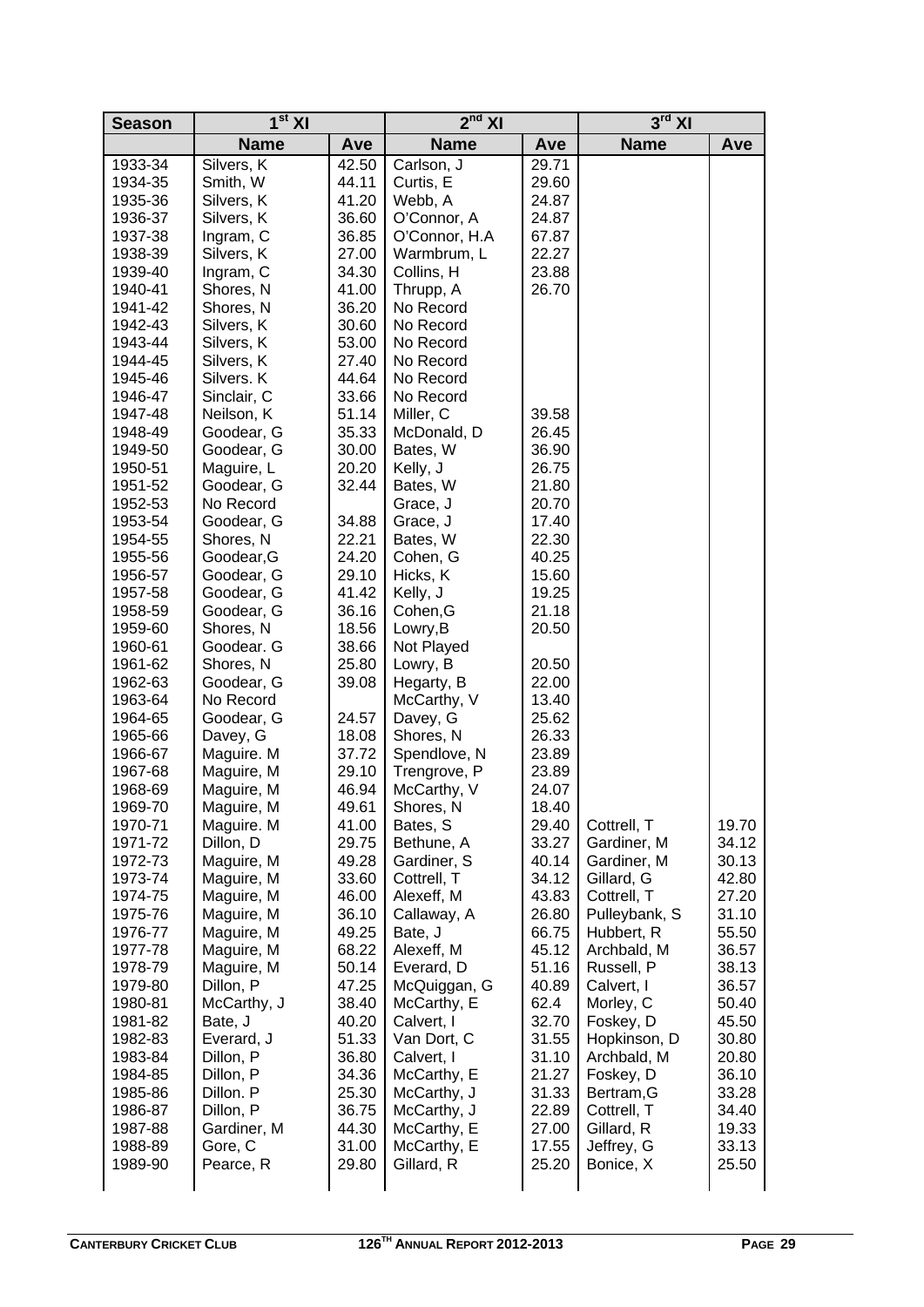| <b>Season</b> | 1 <sup>st</sup> XI |       | $2nd$ XI       |       | $3rd$ XI      |       |
|---------------|--------------------|-------|----------------|-------|---------------|-------|
|               | <b>Name</b>        | Ave   | <b>Name</b>    | Ave   | <b>Name</b>   | Ave   |
| 1990-91       | Powick, A          | 48.00 | McCarthy, E    | 32.38 | McLaren, J    | 41.10 |
| 1991-92       | Yell. M            | 42.83 | Zammit, P      | 20.25 | Davey, S      | 31.09 |
| 1992-93       | Powick, G          | 55.16 | Holz, A        | 22.13 | Giblin, A     | 26.16 |
| 1993-94       | O'Brien, J         | 26.33 | Hobkinson, D   | 17.86 | Boyce, G      | 16.12 |
| 1994-95       | Dillon, P          | 49.11 | Gore, C        | 17.00 | Sitlington, B | 41.83 |
| 1995-96       | Dillon, P          | 24.90 | Kent. J        | 30.92 | Gore, C       | 50.75 |
| 1996-97       | White, J           | 42.50 | Dillon, S      | 23.13 | Keshishian, H | 35.67 |
| 1997-98       | O'Brien, J         | 31.67 | Kent, J        | 27.36 | Henderson, W  | 33.50 |
| 1998-99       | Powick, G          | 39.33 | Sitlington, B  | 52.37 | Waite, A      | 23.75 |
| 1999-00       | Powick, G          | 21.42 | Kent, J        | 35.29 | Maiyah, A     | 33.25 |
| 2000-01       | Powick, G          | 32.55 | Boyle, P       | 25.00 | Waterford, A  | 21.50 |
| 2001-02       | Powick, G          | 72.69 | Cumming, A     | 28.14 | Glover, D     | 52.66 |
| 2002-03       | White, J           | 29.90 | Casey, R       | 32.25 | Anderson, J   | 27.50 |
| 2003-04       | Powick, G          | 24.50 | Lamb, D        | 41.00 | Whiting, J    | 20.17 |
| 2004-05       | Stafford, B        | 17.80 | Parikh, P      | 41.50 | Kennedy, K    | 22.00 |
| 2005-06       | James, S           | 32.67 | Sanguinetti, G | 35.50 | Mayiah, A     | 18.00 |
| 2006-07       | Wilson, J          | 49.60 | Brooks, C      | 28.25 | McEwan, J     | 27.25 |
| 2007-08       | Wilson, J          | 55.67 | Sanguinetti, G | 76.29 | Maiyah, A     | 33.25 |
| 2008-09       | Mills, A           | 44.20 | Dickins, R     | 36.20 | Kennedy, K    | 34.00 |
| 2009-10       | Wilson, J          | 73.33 | James, S       | 28.56 | Kennedy, K    | 31.50 |
| 2010-11       | Lawton, W          | 30.09 | Cumming, A     | 53.20 | Kennedy, K    | 22.45 |
| 2011-12       | Powick, G          | 31.22 | Anderson, B    | 30.50 | Kennedy, K    | 15.85 |
| 2012-13       | Powick, G          | 40.23 | Anderson, B    | 64.17 | Warner, S     | 19.73 |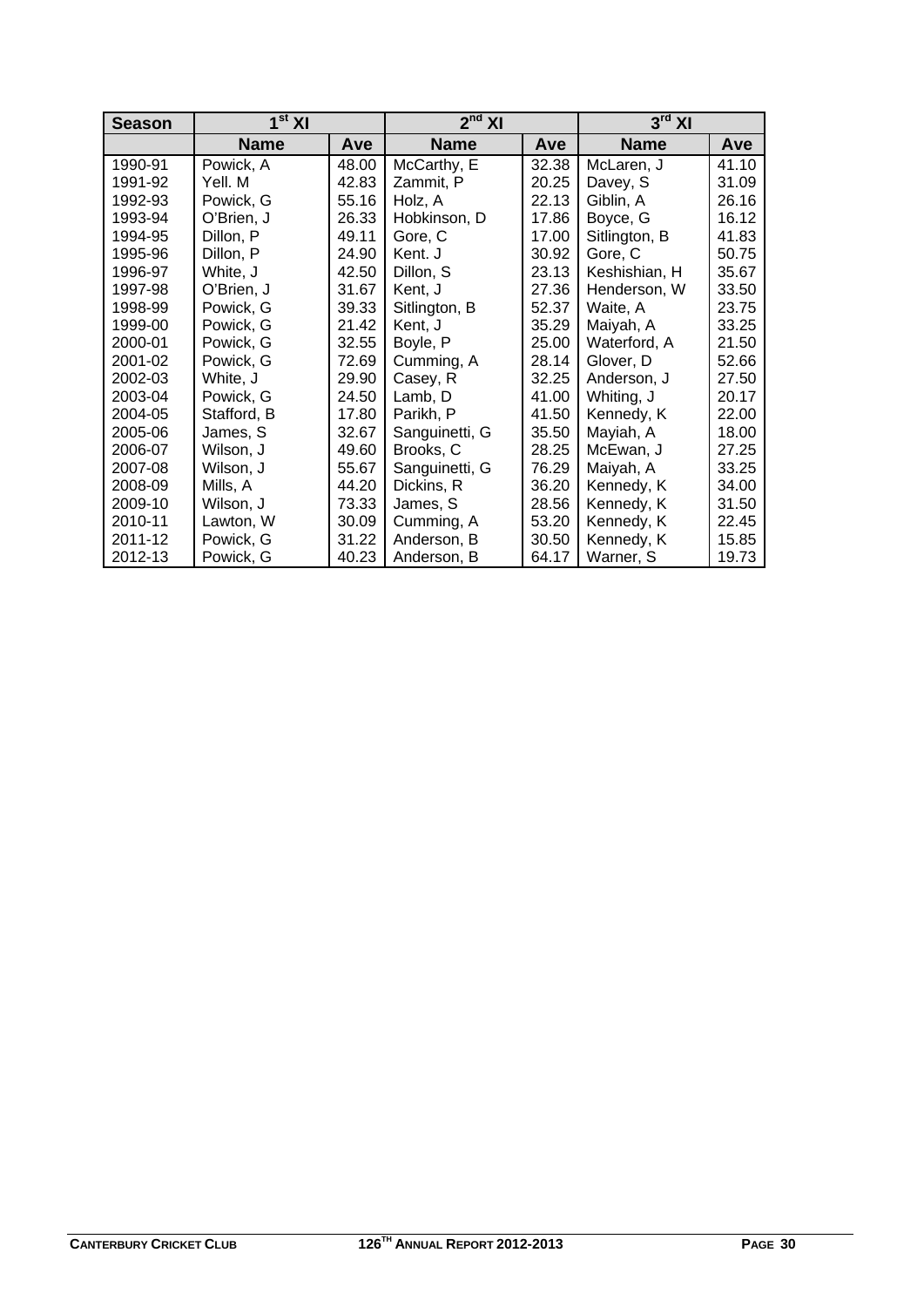## **SEASONAL PERFORMANCE RECORDS BATTING**

The following is a list of players who have won the Batting Average for the  $4<sup>th</sup>$  and  $5<sup>th</sup>$  XI. The  $4<sup>th</sup>$  XI first played in the 1972-73 season and the  $5<sup>th</sup>$  XI commenced in 1997-98

| <b>Season</b> | $4th$ XI       |       | 5 <sup>th</sup> XI |       |  |
|---------------|----------------|-------|--------------------|-------|--|
|               | <b>Name</b>    | Ave   | <b>Name</b>        | Ave   |  |
|               |                |       |                    |       |  |
| 1972-72       | Stals, M       | 30.00 |                    |       |  |
| 1973-74       | Arana, A       | 36.70 |                    |       |  |
| 1974-75       | Morley, C      | 36.00 |                    |       |  |
| 1975-76       | Bartley, G     | 30.00 |                    |       |  |
| 1976-77       | Day, S         | 55.40 |                    |       |  |
| 1977-78       | McKenzie, I    | 33.90 |                    |       |  |
| 1978-79       | Russell, G     | 14.70 |                    |       |  |
| 1979-80       | Vasilou, J     | 29.70 |                    |       |  |
| 1980-81       | Quin, D        | 24.10 |                    |       |  |
| 1981-82       | Russell, G     | 38.80 |                    |       |  |
| 1982-83       | French, R      | 23.20 |                    |       |  |
| 1983-84       | French, R      | 15.65 |                    |       |  |
| 1984-85       | Lee, A         | 34.60 |                    |       |  |
| 1985-86       | White, B       | 35.00 |                    |       |  |
| 1986-87       | Dallesandro, D | 20.50 |                    |       |  |
| 1987-88       | Bollen, G      | 17.00 |                    |       |  |
| 1988-89       | Ridgewell, L   | 12.80 |                    |       |  |
| 1989-90       | Bollen, G      | 22.40 |                    |       |  |
| 1990-91       | Bollen, G      | 22.40 |                    |       |  |
| 1991-92       | Conway, D      | 24.00 |                    |       |  |
| 1992-93       | Bollen, P      | 25.75 |                    |       |  |
| 1993-94       | Moorhead, J    | 19.00 |                    |       |  |
| 1994-95       | Not Played     |       |                    |       |  |
| 1995-96       | Boyce, G       | 43.70 |                    |       |  |
| 1996-97       | Boyce, G       | 47.00 |                    |       |  |
| 1997-98       | Boyce, G       | 33.56 | White, A           | 22.42 |  |
| 1998-99       | Hickie, TP     | 18.80 | White, A           | 28.00 |  |
| 1999-00       | Mainsbridge, D | 34.92 | Owen, N            | 35.41 |  |
| 2000-01       | Blake, A       | 22.50 | Georgiou, A        | 25.92 |  |
| 2001-02       | MacDermott, T  | 27.88 | Williams, D        | 34.88 |  |
| 2002-03       | Bourke, FW     | 45.08 | Kinross, A         | 27.75 |  |
| 2003-04       | Haggar, P      | 30.71 | Thomas, M          | 24.25 |  |
| 2004-05       | Bourke, FW     | 29.64 | Bates, R           | 31.80 |  |
| 2005-06       | Bourke, FW     | 57.75 |                    |       |  |
| 2006-07       | McBride, D     | 38.21 |                    |       |  |
| 2007-08       | Stafford, M    | 35.50 |                    |       |  |
| 2008-09       | Reynolds, C    | 46.91 |                    |       |  |
| 2009-10       | Gates, L       | 25.18 |                    |       |  |
| 2010-11       | Pincus, M      | 18.86 |                    |       |  |
| 2011-12       | Townsend, P    | 26.63 |                    |       |  |
| 2012-13       | Williams, R    | 26.60 |                    |       |  |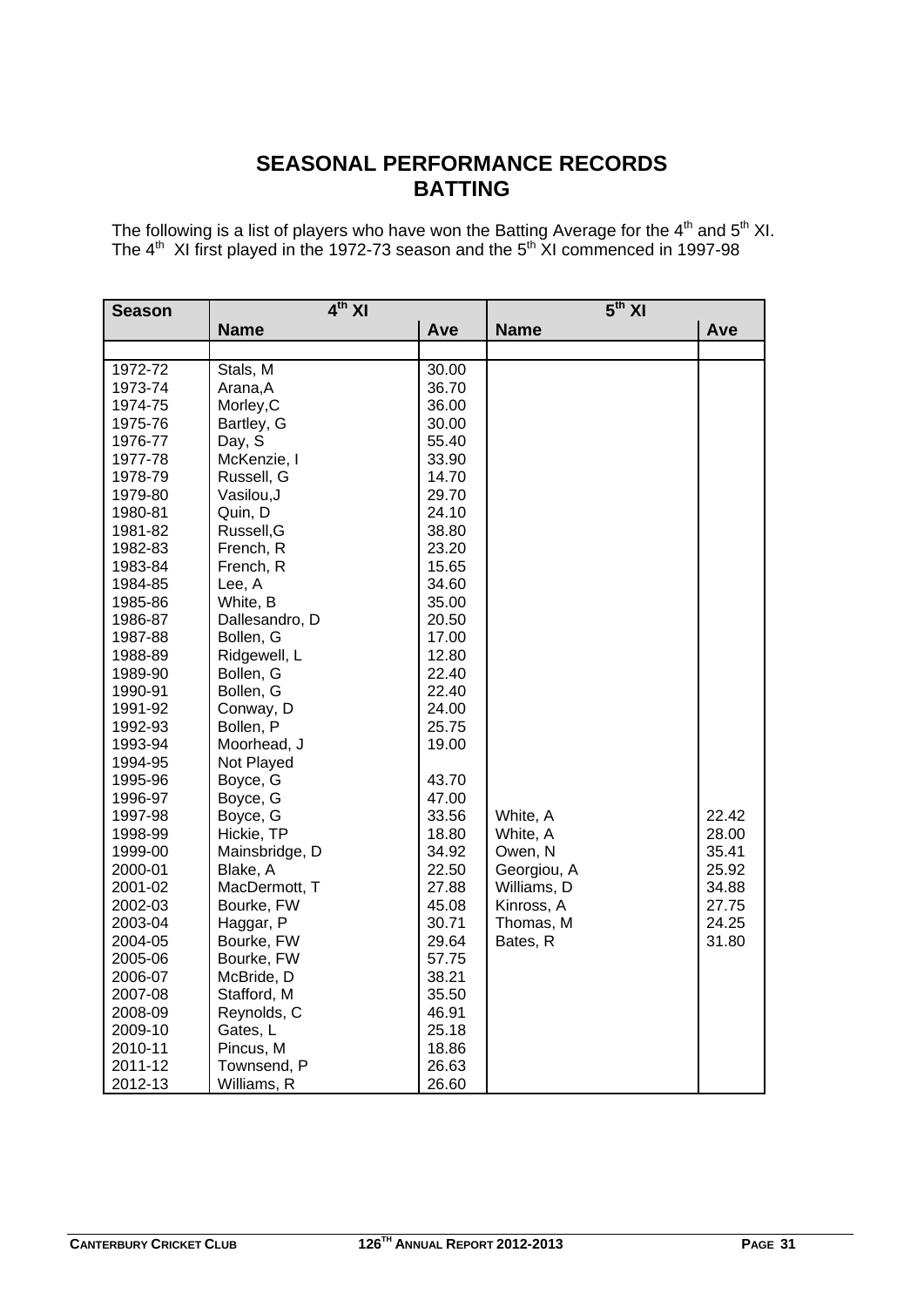## **SEASONAL PERFORMANCE RECORDS BOWLING**

The following is a list of players who have won the Bowling Average for the 1<sup>st</sup>, 2<sup>nd</sup> and 3<sup>rd</sup> XI for each year from the inception of the Club. Canterbury had a  $2^{nd}$  XI almost from it's inception, but records commence in 1926-27. The 3<sup>rd</sup> XI first played in the 1970-71 season.

| <b>Season</b>      | $1st$ XI                 |       | $2nd$ XI    |       | $3^{\text{rd}}$ XI |     |
|--------------------|--------------------------|-------|-------------|-------|--------------------|-----|
|                    | <b>Name</b>              | Ave   | <b>Name</b> | Ave   | <b>Name</b>        | Ave |
|                    |                          |       |             |       |                    |     |
| 1887-88            | Fowler, T                | 4.74  |             |       |                    |     |
| 1888-89            | No Records               |       |             |       |                    |     |
| 1889-90            | Hadlam, D                | N/A   |             |       |                    |     |
| 1890-91            | Hadlam, D                | N/A   |             |       |                    |     |
| 1891-92            | Hadlam, D                | 6.50  |             |       |                    |     |
| 1892-93            | Mackie, T                | 9.20  |             |       |                    |     |
| 1893-94            | Mackie, T                | 6.58  |             |       |                    |     |
| 1894-95            | No Records               |       |             |       |                    |     |
| 1895-96            | Mackie, T                | 8.70  |             |       |                    |     |
| 1896-97            | Mackie, T                | 5.90  |             |       |                    |     |
| 1897-98            | Mackie, T                | N/A   |             |       |                    |     |
| 1898-99            | No Records               |       |             |       |                    |     |
| 1899-00            | Watsford, T              | N/A   |             |       |                    |     |
| 1900-01            | No Records               |       |             |       |                    |     |
| 1901-02            | No Records               |       |             |       |                    |     |
| 1902-03            | No Records               |       |             |       |                    |     |
| 1903-04            | No Records               |       |             |       |                    |     |
| 1904-05            | No Records               |       |             |       |                    |     |
| 1905-06            | Swan H                   | 14.00 |             |       |                    |     |
| 1906-07            | Swan H                   | N/A   |             |       |                    |     |
| 1907-08            | No Records               |       |             |       |                    |     |
| 1908-09            | No Records               |       |             |       |                    |     |
| 1909-10            | No Records               |       |             |       |                    |     |
| 1910-11<br>1911-12 | No Records<br>No Records |       |             |       |                    |     |
|                    | Alcorn, A                | 7.50  |             |       |                    |     |
| 1912-13<br>1913-14 | Mackie, T                | 11.00 |             |       |                    |     |
| 1914-15            | Pocket, W                | 9.27  |             |       |                    |     |
| 1915-16            | Mackie, T                | 9.00  |             |       |                    |     |
| 1916-17            | Nesbit, M                | 8.00  |             |       |                    |     |
| 1917-18            | Lachlan, W               | 9.50  |             |       |                    |     |
| 1918-19            | No Records               |       |             |       |                    |     |
| 1919-20            | No Records               |       |             |       |                    |     |
| 1920-21            | Cambbell, J              | 12.00 |             |       |                    |     |
| 1921-22            | Campbell, J              | 10.30 |             |       |                    |     |
| 1922-23            | Swan H                   | 11.10 |             |       |                    |     |
| 1923-24            | Swan, H                  | 9.50  |             |       |                    |     |
| 1924-25            | Gates, A                 | 9.10  |             |       |                    |     |
| 1925-26            | Always, T                | 12.80 |             |       |                    |     |
| 1926-27            | Hosken E                 | 14.10 | Wilkin, H   | 13.00 |                    |     |
| 1927-28            | Swan H                   | 8.90  | Jeffrey, R  | 8.09  |                    |     |
| 1928-29            | Swan H                   | 8.20  | Hosken, A   | 7.40  |                    |     |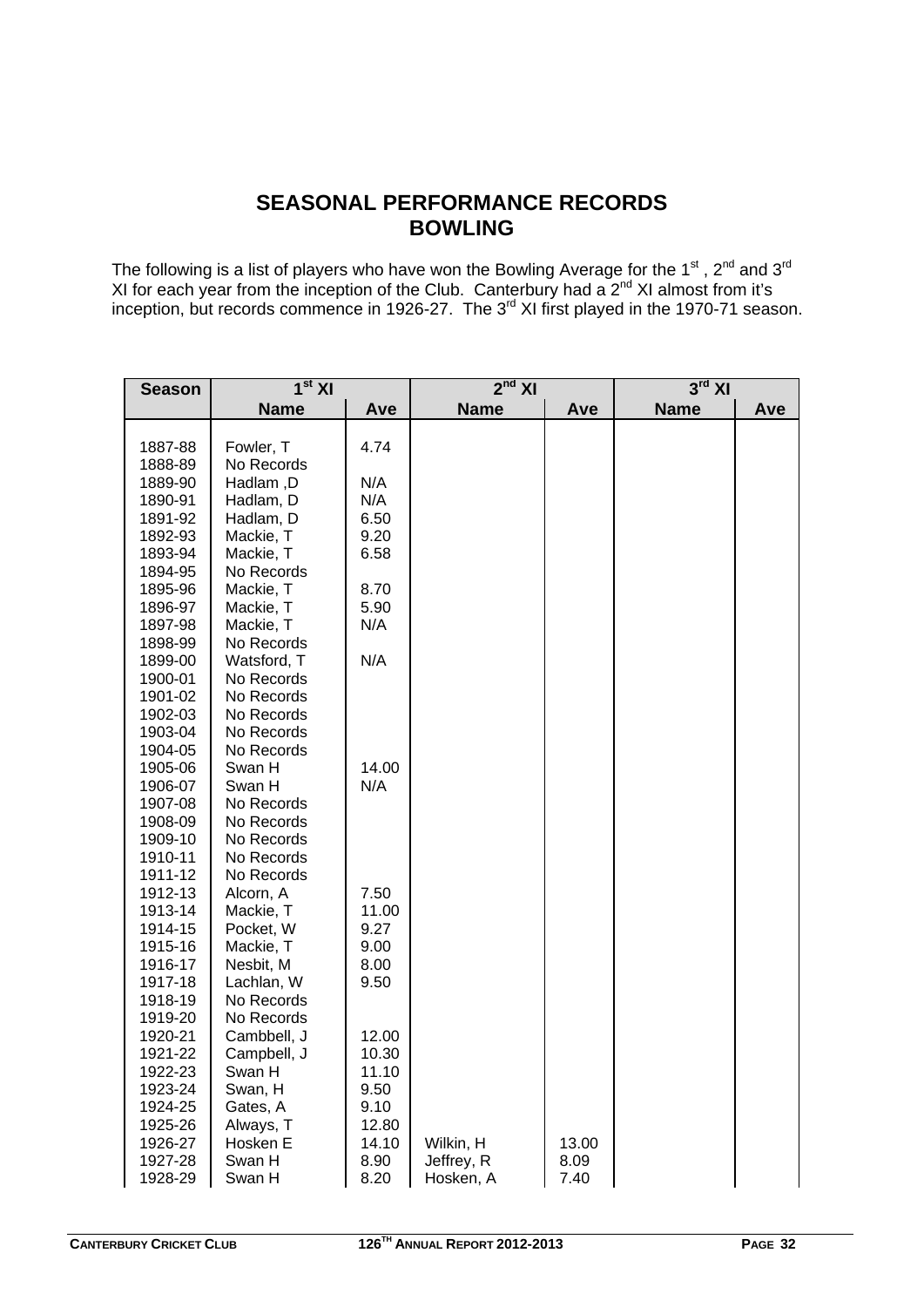| <b>Season</b>      | $1st$ XI                |              | $2nd$ XI              |       | $3rd$ XI     |       |
|--------------------|-------------------------|--------------|-----------------------|-------|--------------|-------|
|                    | <b>Name</b>             | Ave          | <b>Name</b>           | Ave   | <b>Name</b>  | Ave   |
| 1929-30            | Ingram C                | 9.36         | Webb, M               | 12.40 |              |       |
| 1930-31            | Ingram, C               | 6.00         | Carlson, J            | 7.00  |              |       |
| 1931-32            | Swan H                  | 10.36        | Tucker, F             | 11.70 |              |       |
| 1932-33            | Swan H                  | 10.00        | Webb, M               | 9.60  |              |       |
| 1933-34            | Jeffrey, R              | 10.64        | Tucker, F             | 7.10  |              |       |
| 1934-35            | Ingram, C               | 7.68         | Massey, G             | 12.60 |              |       |
| 1935-36            | Self, S                 | 9.23         | Morris, J             | 10.90 |              |       |
| 1936-37            | Shores, N               | 8.00         | O'Connor, A           | 14.59 |              |       |
| 1937-38            | Ingram C                | 10.21        | O'Connor, H.A.        | 9.40  |              |       |
| 1938-39            | Holton, L               | 10.02        | Gion, F               | 9.27  |              |       |
| 1939-40            | Shores, N               | 11.24        | Gion, F               | 9.82  |              |       |
| 1940-41            | Shores, N               | 9.02         | Gion F                | 7.80  |              |       |
| 1941-42            | Ingram C                | 6.70         | No Records            |       |              |       |
| 1942-43            | Gion, F                 | 5.16         | No Records            |       |              |       |
| 1943-44            | Gion, F                 | 7.70         | No Records            |       |              |       |
| 1944-45            | Larkin. L               | 8.00         | No Records            |       |              |       |
| 1945-46            | Gracie, A               | 7.15         | No Records            |       |              |       |
| 1946-47            | Larkin, L               | 13.04        | Morris, J             | 9.20  |              |       |
| 1947-48            | Maguire, L              | 10.48        | Sharpe, H             | 8.27  |              |       |
| 1848-49            | Maguire. L              | 10.70        | Baker, L              | 8.82  |              |       |
| 1949-50            | Cox, C                  | 8.36         | Ripper, B             | 7.12  |              |       |
| 1950-51            | Baker, L                | 5.78         | Smith, J              | 12.30 |              |       |
| 1951-52            | Baker, L                | 8.21         | Smith, J              | 9.12  |              |       |
| 1952-53            | Goodear, G              | 10.25        | Wain, G               | 9.08  |              |       |
| 1953-54            | Goodear, G              | 9.61         | Wain, G               | 4.88  |              |       |
| 1954-55            | Goodear, G              | 7.93         | Smith, J              | 8.30  |              |       |
| 1955-56            | Shores, N               | 10.25        | Cohen, G              | 6.46  |              |       |
| 1956-57            | Maguire. L              | 10.80        | Hicks, K              | 9.80  |              |       |
| 1957-58            | Goodear, G              | 11.90        | No Records            |       |              |       |
| 1958-59            | Shores, N               | 8.33         | Finnie, E             | 11.30 |              |       |
| 1959-60<br>1960-61 | Shores, N<br>Goodear, G | 8.53<br>9.00 | Cohen G<br>Not Played | 8.08  |              |       |
| 1961-62            | Shores, N               | 16.30        | Marchant, G           | 15.70 |              |       |
| 1962-63            | Shores, N               | 15.50        | Smith, J              | 11.80 |              |       |
| 1963-64            | Goodear, J              | 13.06        | Vermay, R             | 11.10 |              |       |
| 1964-65            | Goodear, G              | 12.79        | Shores, N             | 6.86  |              |       |
| 1965-66            | Goodear, G              | 10.64        | Vermay, R             | 11.45 |              |       |
| 1966-67            | Goodear, G              | 14.47        | Shores, N             | 6.66  |              |       |
| 1967-68            | Maguire, M              | 14.94        | Shores, N             | 11.00 |              |       |
| 1968-69            | Maguire, B              | 13.65        | Shores, N             | 9.96  |              |       |
| 1969-70            | Goodear, G              | 13.15        | Shores, N             | 10.80 |              |       |
| 1970-71            | O'Brien, B              | 9.26         | Shores, N             | 7.08  | Marshall, B  | 8.71  |
| 1971-72            | Dundas, W               | 10.33        | Sambell, A            | 9.35  | Jackson, K   | 12.80 |
| 1972-73            | O'Brien, B              | 13.50        | Shores, N             | 13.94 | Marshall, B  | 13.04 |
| 1973-74            | Maguire, M              | 9.05         | Bradbury, S           | 14.40 | Jackson, K   | 9.70  |
| 1974-75            | Maguire, M              | 11.04        | Clements, R           | 9.81  | Smith, N     | 18.90 |
| 1975-76            | Maguire, M              | 13.09        | Clements, R           | 13.40 | Southall, J  | 13.28 |
| 1976-77            | Hawking, M              | 14.50        | Southall, J           | 14.83 | Ridgewell, L | 22.40 |
| 1977-78            | Maguire, M              | 12.26        | Southall, J           | 9.78  | Dundas, W    | 9.61  |
| 1978-79            | Hawking, M              | 10.75        | Maguire, G            | 14.30 | Dundas, W    | 15.71 |
| 1979-80            | Bates, S                | 17.10        | Hubbert, R            | 12.76 | Calvert, I   | 14.43 |
| 1980-81            | Maguire, M              | 14.30        | Gillard, G            | 20.60 | McKenzie, I  | 14.80 |
| 1981-82            | Dillon, P               | 12.04        | McKenzie, I           | 12.33 | Ridgewell, L | 14.50 |
| 1982-83            | Southall, J             | 22.00        | McEwan, J             | 10.29 | Ridgewell, L | 16.70 |
| 1983-84            | Illingworth, E          | 16.00        | Burns, P              | 20.80 | Ridgewell, L | 21.60 |
| 1984-85            | Illingworth, E          | 14.88        | Burns, P              | 15.53 | Ridgewell, L | 15.97 |
| 1985-86            | Murphy, J               | 11.46        | McKenzie, I           | 16.92 | Gillard, R   | 13.40 |
| 1986-87            | Illingworth, E          | 14.12        | Southall, J           | 13.14 | Boyle, M     | 19.50 |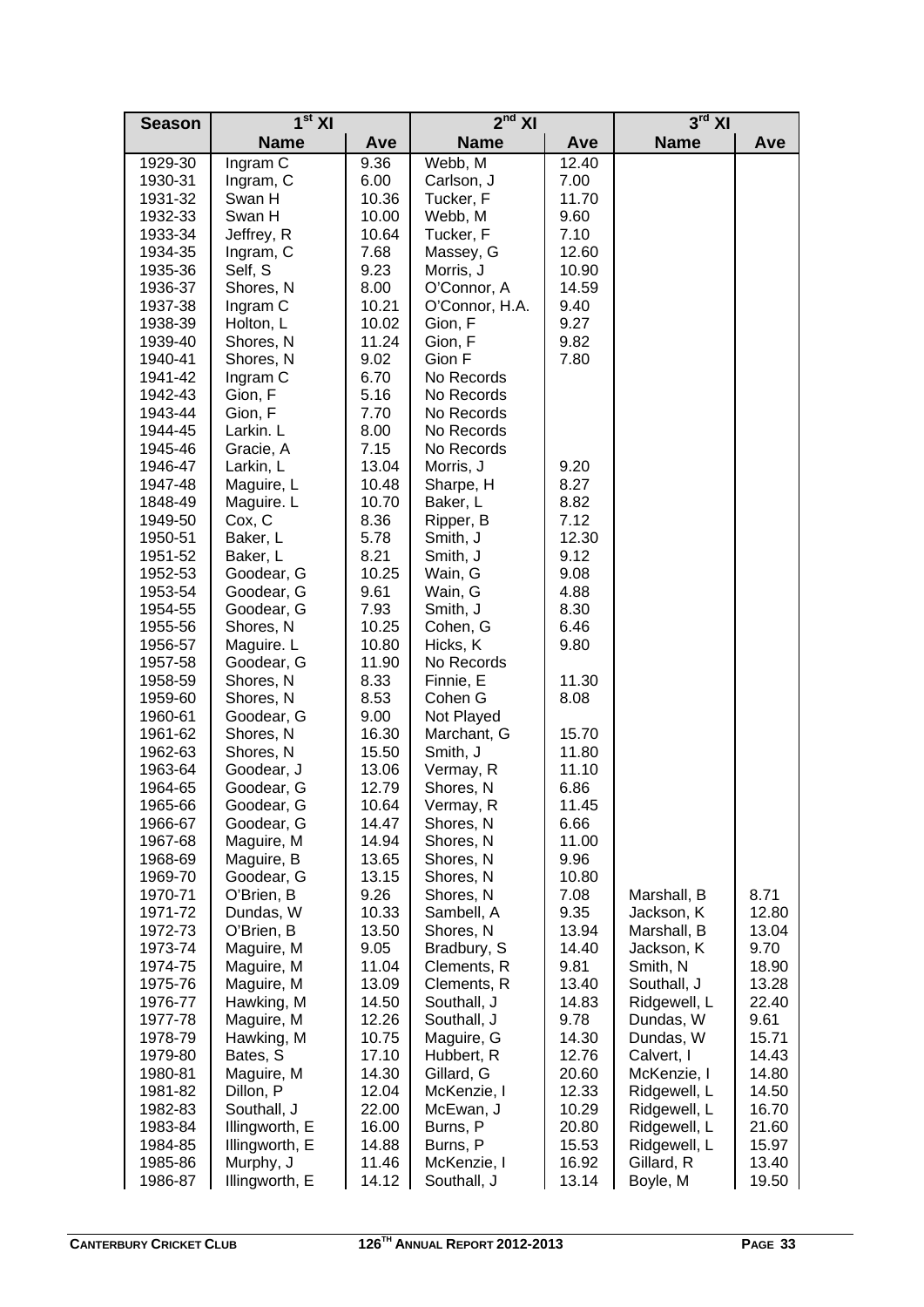| <b>Season</b> | 1 <sup>st</sup> XI |       | 2 <sup>nd</sup> XI |       | $3rd$ XI      |       |
|---------------|--------------------|-------|--------------------|-------|---------------|-------|
|               | <b>Name</b>        | Ave   | <b>Name</b>        | Ave   | <b>Name</b>   | Ave   |
| 1987-88       | Illingworth, E     | 16.44 | Cumming, A         | 15.80 | Boyle, M      | 20.28 |
| 1988-89       | Dillon, P          | 15.05 | Gillard, R         | 19.83 | Boyle, M      | 13.83 |
| 1989-90       | Murphy, J          | 17.60 | Barker, M          | 18.50 | Elliott, G    | 17.10 |
| 1990-91       | Tatterson, P       | 18.47 | Cook, M            | 31.00 | Petty, M      | 16.29 |
| 1991-92       | Powick, A          | 18.30 | Boyle, M           | 17.90 | Harrison, B   | 19.20 |
| 1992-93       | Dillon, P          | 11.90 | Hoffman, M         | 14.53 | Metcalfe, J   | 21.66 |
| 1993-94       | Mirkovic, P        | 14.27 | Boyle, M           | 18.19 | Gore, D       | 17.45 |
| 1994-95       | Dilon, P           | 14.88 | Boyle, M           | 22.26 | Sitlington, B | 21.00 |
| 1995-96       | Dillon, P          | 15.13 | Locke, P           | 8.26  | Owen, N       | 11.18 |
| 1996-97       | Mirkovic, P        | 17.75 | Harrison, B        | 13.94 | McEwen, J     | 15.86 |
| 1997-98       | Mirkovic, P        | 18.48 | Kent. J            | 20.75 | Donovan, T    | 17.91 |
| 1998-99       | Mirkovic, P        | 11.77 | Sitlington, B      | 9.75  | Locke, P      | 12.11 |
| 1999-00       | Mirkovic, P        | 15.45 | Glover, D          | 12.50 | Boyd, J       | 10.42 |
| 2000-01       | Segar, J           | 12.04 | Chipindall, D      | 24.80 | Thomson, D    | 16.90 |
| 2001-02       | Mirkovic, P        | 11.39 | Boyle, P           | 12.66 | Gore, A       | 12.73 |
| 2002-03       | Mirkovic, P        | 12.18 | Beckett, S         | 15.29 | Phillips, D   | 7.26  |
| 2003-04       | Mirkovic, P        | 11.58 | Lister, G          | 8.60  | Mayiah, A     | 17.58 |
| 2004-05       | Mirkovic, P        | 13.92 | Segar, J           | 9.33  | Locke, P      | 20.64 |
| 2005-06       | Mirkovic, P        | 35.71 | Segar, J           | 18.57 | Mayiah, A     | 16.55 |
| 2006-07       | Mirkovic, P        | 21.00 | Segar, J           | 19.18 | McEwen, J     | 14.11 |
| 2007-08       | Mirkovic, P        | 25.36 | Segar, J           | 13.00 | Maiyah, A     | 21.44 |
| 2008-09       | Kimberley, D       | 13.82 | Thomson, D         | 13.17 | Richmond, M   | 15.67 |
| 2009-10       | Pattinson, A       | 15.67 | Thomson, D         | 18.28 | Elton, J      | 12.53 |
| 2010-11       | Pattinson, A       | 30.00 | Holmes, L          | 23.30 | Gore, A       | 16.00 |
| 2011-12       | Thomson, D         | 24.32 | James, B           | 18.67 | Winter, T     | 17.77 |
| 2012-13       | Sandaradura, H     | 9.90  | Muckian, G         | 23.90 | Johnson, T    | 24.40 |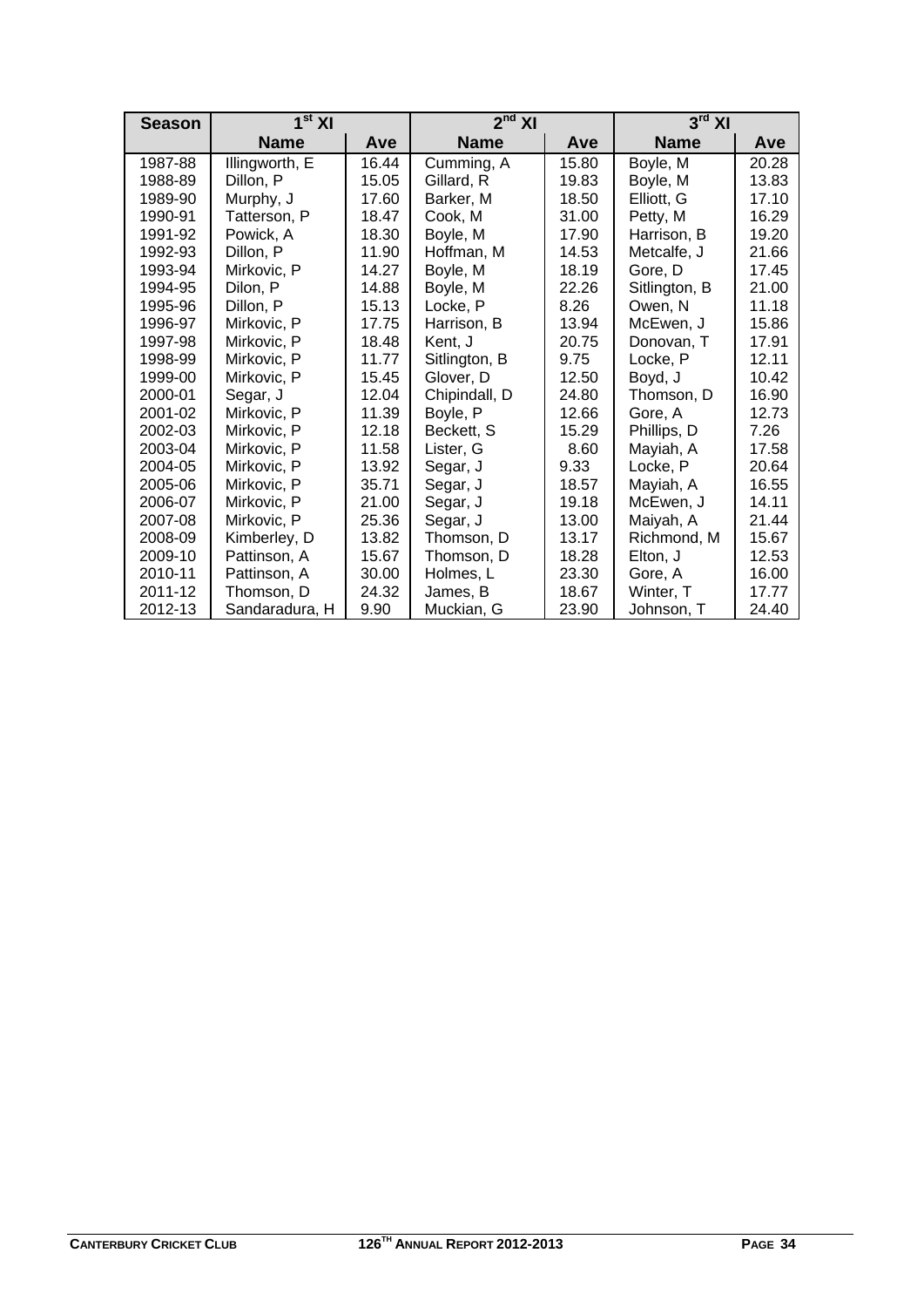## **SEASONAL PERFORMANCE RECORDS BOWLING**

The following is a list of players who have won the Bowling Average for the  $4<sup>th</sup>$  and  $5<sup>th</sup>$  XI. The  $4<sup>th</sup>$  XI first played in the 1972-73 season and the  $5<sup>th</sup>$  XI commenced in 1997-98

| <b>Season</b> | $4^{th}$ XI     |       |                 | $5th$ XI |
|---------------|-----------------|-------|-----------------|----------|
|               | <b>Name</b>     | Ave   | <b>Name</b>     | Ave      |
|               |                 |       |                 |          |
| 1972-73       | Stals, M        | 11.50 |                 |          |
| 1973-74       | Anstey, M       | 17.00 |                 |          |
| 1974-75       | Macartney, A    | 14.40 |                 |          |
| 1975-76       | Anstey, M       | 22.20 |                 |          |
| 1976-77       | Macartney, A    | 14.40 |                 |          |
| 1977-78       | McQuiggan, J    | 10.50 |                 |          |
| 1978-79       | Anstey, M       | 18.10 |                 |          |
| 1979-80       | Ridgewell, L    | 17.75 |                 |          |
| 1980-81       | Macartney, A    | 21.20 |                 |          |
| 1981-82       | White, B        | 22.20 |                 |          |
| 1982-83       | Boyce, I        | 23.10 |                 |          |
| 1983-84       | Trengrove, R    | 19.00 |                 |          |
| 1984-85       | Lee, A          | 28.20 |                 |          |
| 1985-86       | White, B        | 11.72 |                 |          |
| 1986-87       | Ridgewell, L    | 15.60 |                 |          |
| 1987-88       | <b>Bollen G</b> | 25.08 |                 |          |
| 1988-89       | Ridgewell, L    | 13.84 |                 |          |
| 1989-90       | Ridgewell, L    | 19.20 |                 |          |
| 1990-91       | Ridgewell, L    | 20.67 |                 |          |
| 1991-92       | Bollen, G       | 30.11 |                 |          |
| 1992-93       | Bollen, G       | 9.81  |                 |          |
| 1993-94       | Bollen, G       | 22.57 |                 |          |
| 1994-95       | Not Played      |       |                 |          |
| 1995-96       | Moorhead, J     | 15.38 |                 |          |
| 1996-97       | Moorhead, J     | 25.33 |                 |          |
| 1997-98       | Noakes, P       | 17.90 | <b>Barton A</b> | 27.50    |
| 1998-99       | Barton, A       | 11.75 | White, N        | 38.81    |
| 1999-00       | James, B        | 11.76 | Waite, A        | 11.50    |
| 2000-01       | White, N        | 18.95 | Johnson, G      | 22.05    |
| 2001-02       | Burns, P        | 11.67 | Williams, D     | 14.81    |
| 2002-03       | James, B        | 6.63  | Dholakia, R     | 14.85    |
| 2003-04       | James, B        | 14.50 | Burton, N       | 22.21    |
| 2004-05       | Gore, A         | 13.41 | Boyce, I        | 16.50    |
| 2005-06       | Sammut, J       | 13.28 |                 |          |
| 2006-07       | McBride, D      | 14.89 |                 |          |
| 2007-08       | Smith, N        | 14.89 |                 |          |
| 2009-10       | Zeitsman, T     | 13.20 |                 |          |
| 2009-10       | Johnston, T     | 13.38 |                 |          |
| 2010-11       | Thomas, M       | 14.76 |                 |          |
| 2011-12       | Quartermain, J  | 9.90  |                 |          |
| 2012-13       | Webster, C      | 36.55 |                 |          |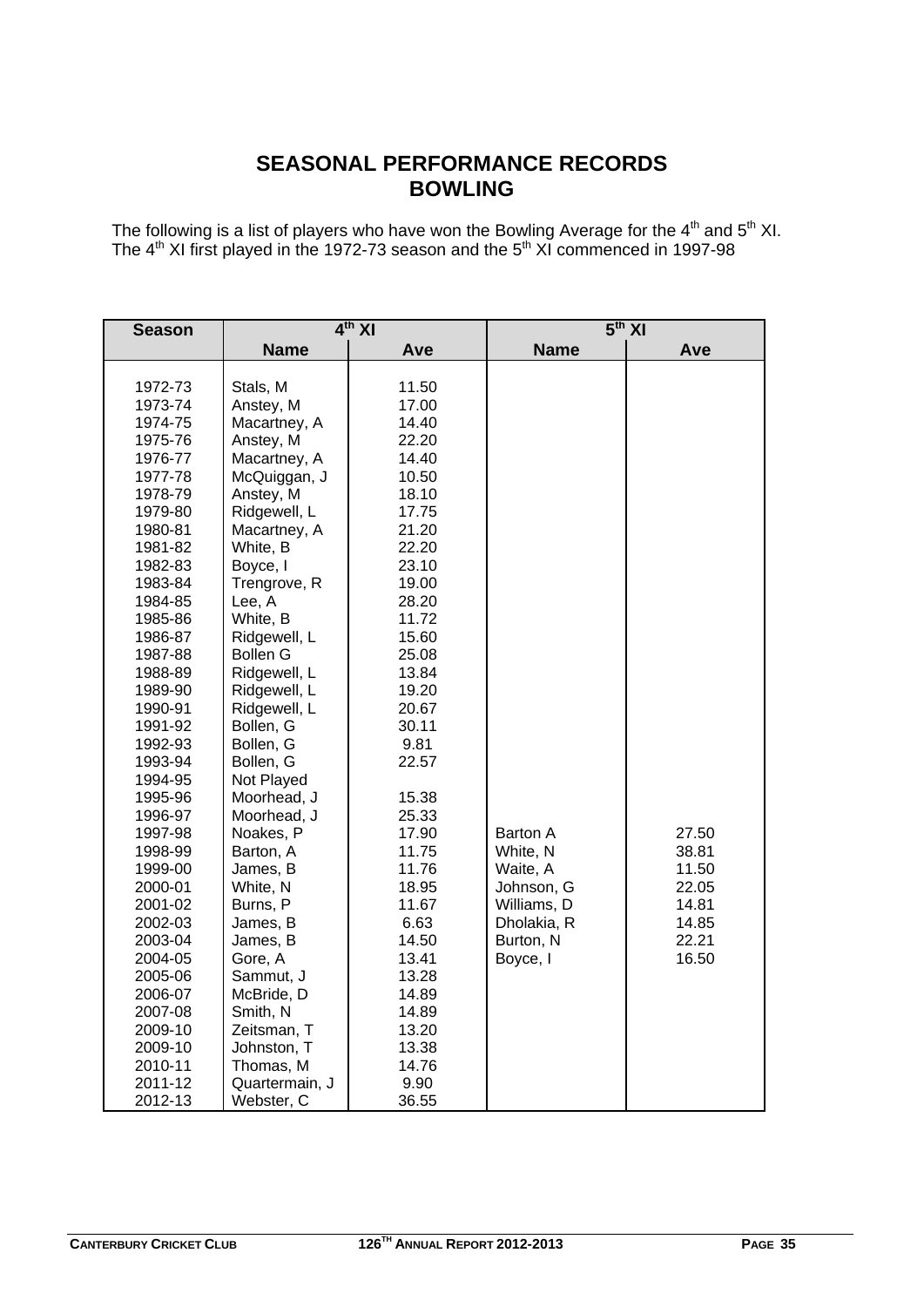#### **EASTERN CRICKET ASSOCIATION WRIGHT SHIELD 2012-13**   $1<sup>ST</sup>$  XI **SEASON FIXTURE**

| <b>RND</b>     | <b>Dates</b>           | Home Team                                                                                              |           | <b>Away Team</b>                                                                                               | Venue                             |
|----------------|------------------------|--------------------------------------------------------------------------------------------------------|-----------|----------------------------------------------------------------------------------------------------------------|-----------------------------------|
| 1              | 6 Oct 12               | Canterbury<br>9/211(cc) G McCarthy 51 A Heffernan 49 J Donovan<br>4/27                                 | def       | Deepdene Bears<br>199 S Grass 75 J Donovan 66 JW Boyd 4/53                                                     | Canterbury Sportsground           |
| $\mathcal{P}$  | 13 Oct 12              | Canterbury<br>203 J Whiting 93 A Heffernan 39 D Ryan 6/32                                              | def<br>bv | Heathmont<br>5/291(cc) T Thirlwell 86* J Cook 61 B Morris<br>47 M Gibson 39                                    | Canterbury Cricket Ground<br>West |
| 3              | 20 Oct 12<br>27 Oct 12 | Burwood<br>186 JD Kerr 41   Privitera 27 M Small<br>26* HM Sandaradura 5/39                            | def<br>by | Canterbury<br>9/331 (cc) GJ Powick 148 J Whiting 32 L King<br>29 HM Sandaradura 28 G McCarthy 25 J Sharpe 3/69 | <b>Burwood Reserve</b>            |
|                | 3 Nov 12<br>10 Nov 12  | Canterbury<br>9/321(cc) GJ Powick 120 H Crothers 51 G McCarthy<br>39 M Westman 4/61                    | def<br>by | St Barnabas<br>9/361(cc) J Sapardanis 166 J Sheldon 83 T George<br>26* HM Sandaradura 5/74                     | Canterbury Cricket Ground<br>West |
| 5              | 17 Nov 12<br>24 Nov 12 | Donvale<br>108 M Ronan 31* HM Sandaradura 7/39<br>and 0/49 M Ronan 25*                                 | def<br>by | Canterbury<br>211 L King 51 H Crothers 41 J Whiting 33 M Rosam<br>4/47 G Loku 3/50                             | Donyale Reserve No 1 Oval         |
| 6              | 1 Dec 12<br>8 Dec 12   | East Malvern Tooronga<br>225 J Land 60 J Dimock 35 HM Sandaradura 3/40<br>B. Johnson 3/45 K Cowan 3/84 | def<br>bv | Canterbury<br>5/365(cc) G McCarthy 128 A Heffernan 125 GJ Powick<br>26 M Garratt 4/86                          | DW Lucas Oval                     |
| $\overline{7}$ | 15 Dec 12<br>22 Dec 12 | Canterbury<br>9/209(cc) J Whiting 58 K Cowan 41 A Heffernan<br>30 G McCarthy 28 C Adam 5/35            |           | Glen Iris<br>def 9/190(cc) C Adam 31 V Buckley 31 TJ Jordan<br>30 S Dumaresq 26 HM Sandaradura 3/37            | Canterbury Cricket Ground<br>West |
| $\mathbf{R}$   | 12 Jan 13<br>19 Jan 13 | Canterbury<br>100 R Singleton 5/28 G Macrae 3/12<br>and 2/166 GJ Powick 112* A Heffernan 41            | def       | Old Carey<br>76 HM Sandaradura 6/33 JW Boyd 3/15                                                               | Canterbury Cricket Ground<br>West |
| $\circ$        | 26 Jan 13<br>2 Feb 13  | Richmond City<br>143 C Dent 35 HM Sandaradura 4/45 D Gates 3/24                                        |           | def Canterbury<br>by 151 C Brooks 25 D Mackintosh 3/21 P Kirkup 3/39                                           | KB Sporting Comp -<br>Loughnan Ov |
| 10             | 9 Feb 13<br>16 Feb 13  | Mazenod OC<br>139 A Jones 39 R Howes 34 HM Sandaradura 6/41                                            |           | Canterbury<br>def 120 A Heffernan 25<br>and $2/23$                                                             | Mazenod College Main Oval         |
| 11             | 23 Feb 13<br>2 Mar 13  | Canterbury<br>109 DB Hopkins 3/24 SL Roberts 3/35                                                      | def<br>by | Bulleen<br>9/295(dec) SG Porter 126* SG Tuckett 74* D Gates<br>3/44 L Holmes 3/45                              | Canterbury Cricket Ground<br>West |
| SF             | 9 Mar 13<br>10 Mar 13  | <b>Bulleen</b><br>165 R Hill 44 K Tsonis 36 B Johnson 4/36 O Lloyd 3/28                                |           | Canterbury<br>def 148 L King 53 A Heffernan 40 CT Hillas 5/43<br>S Davidson 3/25                               | Koonung Park                      |

| <b>RANK</b> | <b>TEAM</b>           | P  | W <sub>2</sub> | W1             | D        | L1 | L <sub>2</sub> | <b>WKTS</b><br><b>LOST</b> | <b>RUNS</b><br><b>FOR</b> | <b>WKTS</b><br><b>TAKEN</b> | <b>RUNS</b><br><b>AGST</b> | <b>POINTS</b> | %      |
|-------------|-----------------------|----|----------------|----------------|----------|----|----------------|----------------------------|---------------------------|-----------------------------|----------------------------|---------------|--------|
|             |                       |    |                |                |          |    |                |                            |                           |                             |                            |               |        |
|             | Heathmont             | 11 | 2              | 8              | $\Omega$ |    | $\Omega$       | 109                        | 2551                      | 126                         | 1587                       | 68            | .8581  |
|             | Bulleen               | 11 |                | 8              |          |    | $\Omega$       | 84                         | 2313                      | 121                         | 1787                       | 58            | .8645  |
| 3           | Canterbury            |    |                |                |          | 4  | $\Omega$       | 105                        | 2520                      | 102                         | 2262                       | 42            | 1.0822 |
| 4           | Burwood               | 11 |                | 5              |          | 5  | $\Omega$       | 96                         | 2151                      | 101                         | 2262                       | 40            | .0005  |
| 5           | St Barnabas           | 11 |                | 6              |          |    | c              | 118                        | 2295                      | 105                         | 2162                       | 36            | 0.9446 |
| 6           | Mazenod OC            | 11 |                | 6              |          | ь. | $\Omega$       | 98                         | 1730                      | 108                         | 2125                       | 36            | 0.8972 |
|             | Donvale               | 11 |                | 5              |          | 6  | $\Omega$       | 94                         | 1990                      | 103                         | 2151                       | 30            | 1.0137 |
| 8           | East Malvern Tooronga | 11 |                | 5              | $\Omega$ | 6  | $\Omega$       | 87                         | 2076                      | 90                          | 2225                       | 30            | 0.9652 |
| 9           | Old Carev             | 11 |                | 4              |          |    | $\Omega$       | 97                         | 2056                      | 97                          | 2367                       | 24            | 0.8686 |
| 10          | Glen Iris             | 11 |                | 4              |          | 6  |                | 116                        | 2051                      | 96                          | 2248                       | 24            | 0.7551 |
| 11          | <b>Richmond City</b>  | 11 |                | $\overline{ }$ | $\Omega$ | 8  | $\Omega$       | 105                        | 1915                      | 108                         | 1999                       | 22            | 0.9853 |
| 12          | Deepdene Bears        | 11 |                |                |          | 8  | $\overline{ }$ | 139                        | 1909                      | 91                          | 2382                       | 6             | 0.5247 |

#### **PREMIERS - BULLEEN**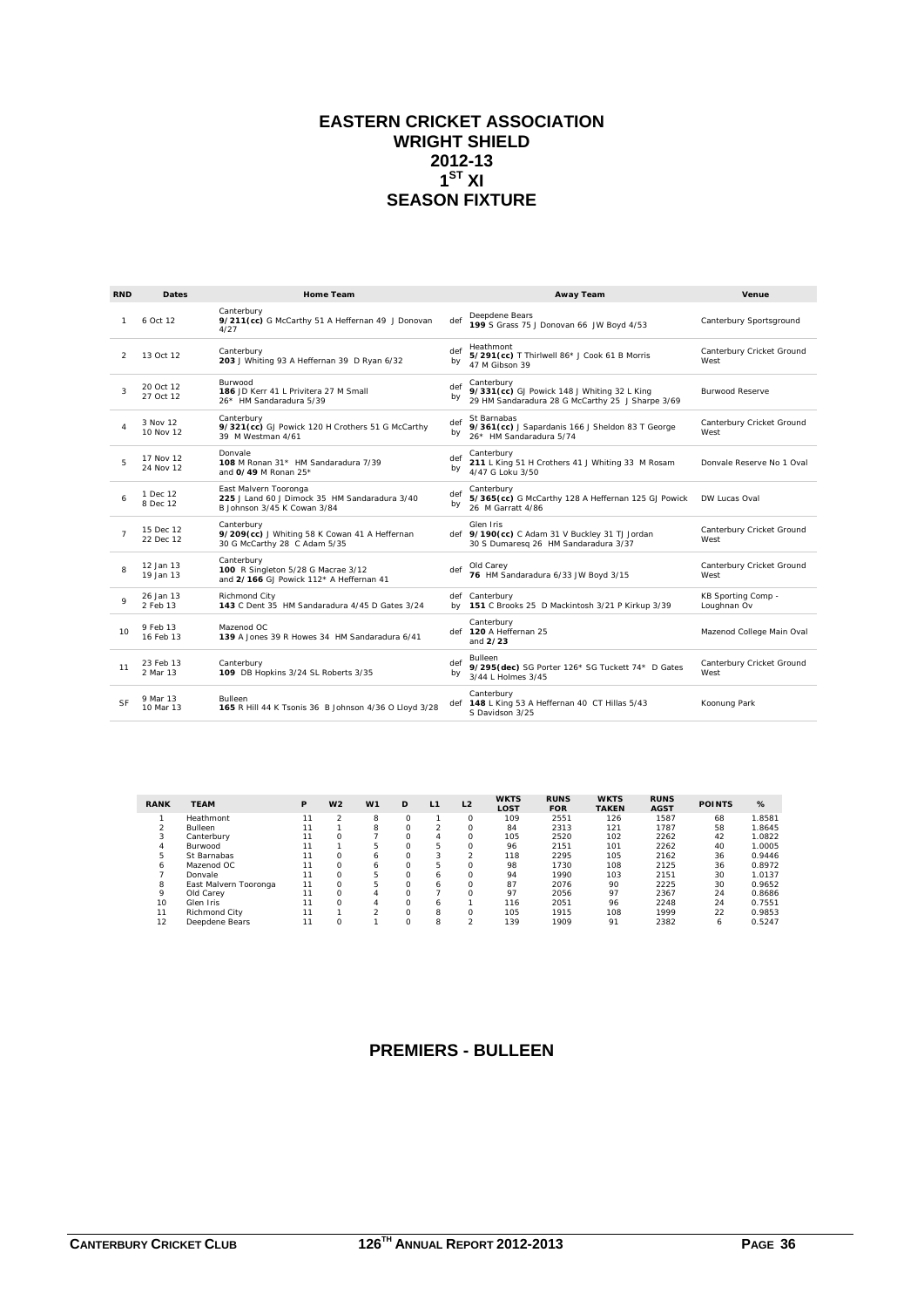## **EASTERN CRICKET ASSOCIATION**

## **WRIGHT SHIELD 2012-13**   $1<sup>ST</sup>$  XI **BATTING**

| <b>Player</b>         | <b>MAT</b>     | <b>INN</b>     | <b>NO</b>   | <b>100s</b> | <b>50s</b>     | $\overline{\text{Os}}$ | <b>HS</b>      | <b>RUNS</b>    | AVE.      |
|-----------------------|----------------|----------------|-------------|-------------|----------------|------------------------|----------------|----------------|-----------|
| Powick, Gregory J     | 12             | 14             | 1           | 3           | $\Omega$       | 1                      | 148            | 523            | 40.23     |
| Heffernan, Andrew     | 12             | 14             | 1           | 1           | $\Omega$       | 1                      | 125            | 411            | 31.62     |
| Whiting, Jim          | 12             | 14             | $\mathbf 0$ | 0           | $\overline{2}$ | 0                      | 93             | 337            | 24.07     |
| McCarthy, Grant       | 12             | 12             | $\Omega$    | 1           | 1              | $\overline{2}$         | 128            | 300            | 25.00     |
| King, Levi            | 9              | 9              | 1           | 0           | $\overline{2}$ | $\mathbf 0$            | 53             | 180            | 22.50     |
| Crothers, Harry       | 6              | 5              | 0           | 0           | 1              | $\Omega$               | 51             | 126            | 25.20     |
| Sandaradura, Himesh M | 10             | 10             | 1           | 0           | $\Omega$       | 1                      | 28             | 117            | 13.00     |
| Cowan, Kieran         | 8              | $\overline{7}$ | $\Omega$    | $\Omega$    | $\Omega$       | 0                      | 41             | 83             | 11.86     |
| Johnson, Brett        | 8              | 8              | $\mathbf 0$ | 0           | 0              | 0                      | 16             | 71             | 8.88      |
| Brooks, Craig         | 6              | 5              | 0           | 0           | $\mathbf{O}$   | 1                      | 25             | 54             | 10.80     |
| Boyd, Jonathon W      | 11             | 9              | 5           | 0           | 0              | 0                      | $10*$          | 53             | 13.25     |
| Gates, David          | 12             | 11             | 6           | 0           | 0              | $\overline{2}$         | $12*$          | 53             | 10.60     |
| Wilson, Jonathon      | 4              | 5              | 1           | 0           | 0              | 0                      | 22             | 43             | 10.75     |
| Brooks, Shane         | $\overline{2}$ | 2              | 1           | 0           | $\mathbf{O}$   | 0                      | $22*$          | 38             | 38.00     |
| Holmes, Louis         | 4              | $\overline{4}$ | 0           | 0           | $\mathbf 0$    | $\Omega$               | 17             | 31             | 7.75      |
| Smith, James          | 1              | 1              | 1           | 0           | $\Omega$       | $\Omega$               | $4*$           | 4              | <b>NA</b> |
| Newton, Taylor        | 1              | 1              | $\Omega$    | 0           | $\Omega$       | 0                      | $\overline{2}$ | $\overline{2}$ | 2.00      |
| Quartermain, Jack     | 1              | 1              | $\Omega$    | 0           | $\Omega$       | $\Omega$               | $\overline{2}$ | $\overline{2}$ | 2.00      |
| Smith, Nicholas J     | 1              | 1              | 1           | 0           | $\Omega$       | $\Omega$               | $2*$           | $\overline{2}$ | <b>NA</b> |
| Lloyd, Oliver         | 1              | 1              | $\mathbf 0$ | 0           | 0              | $\mathbf{1}$           | $\mathbf 0$    | $\mathbf 0$    | 0.00      |

| <b>Player</b>         | <b>MAT</b>     | O              | M              | $\mathbf R$ | W              | 5Wi      | 10Wm        | <b>BBI</b> | AVE.      | STR.      | ECN.  |
|-----------------------|----------------|----------------|----------------|-------------|----------------|----------|-------------|------------|-----------|-----------|-------|
| Sandaradura, Himesh M | 10             | 143            | 36             | 392         | 40             | 5        | $\Omega$    | 7/39       | 9.80      | 21.45     | 2.74  |
| Gates, David          | 12             | 139.2          | 25             | 466         | 19             | $\Omega$ | $\Omega$    | 3/24       | 24.53     | 44.00     | 3.34  |
| Boyd, Jonathon W      | 11             | 74.3           | 8              | 362         | 15             | $\Omega$ | 0           | 4/53       | 24.13     | 29.80     | 4.86  |
| Johnson, Brett        | 8              | 63             | 6              | 228         | 11             | $\Omega$ | $\Omega$    | 4/36       | 20.73     | 34.36     | 3.62  |
| Holmes, Louis         | 4              | 42.5           | 10             | 116         | 7              | 0        | $\Omega$    | 3/45       | 16.57     | 36.71     | 2.71  |
| Cowan, Kieran         | 8              | 48.2           | 3              | 187         | 6              | $\Omega$ | 0           | 3/84       | 31.17     | 48.33     | 3.87  |
| Lloyd, Oliver         | 1              | 17.4           | 4              | 28          | 3              | $\Omega$ | $\Omega$    | 3/28       | 9.33      | 35.33     | 1.58  |
| Smith, James          | 1              | 8              | $\overline{2}$ | 20          | $\overline{2}$ | $\Omega$ | $\Omega$    | 2/20       | 10.00     | 24.00     | 2.50  |
| Quartermain, Jack     | 1              | 8              | $\overline{2}$ | 25          | $\overline{2}$ | $\Omega$ | $\Omega$    | 2/25       | 12.50     | 24.00     | 3.13  |
| Newton, Taylor        | 1              | 6              | $\Omega$       | 42          | 1              | $\Omega$ | $\Omega$    | 1/42       | 42.00     | 36.00     | 7.00  |
| Wilson, Jonathon      | 4              | 13             | 3              | 67          | 1              | 0        | 0           | 1/62       | 67.00     | 78.00     | 5.15  |
| Brooks, Craig         | 6              | 35             | 8              | 128         | 1              | $\Omega$ | $\Omega$    | 1/15       | 128.00    | 210.00    | 3.66  |
| Brooks, Shane         | $\overline{2}$ | $\overline{7}$ | $\Omega$       | 37          | $\Omega$       | $\Omega$ | $\Omega$    | 0/37       | NA.       | <b>NA</b> | 5.29  |
| King, Levi            | 9              | 3              | $\Omega$       | 45          | $\Omega$       | $\Omega$ | $\Omega$    | 0/16       | <b>NA</b> | <b>NA</b> | 15.00 |
| Crothers, Harry       | 6              | 22             | 4              | 100         | 0              | 0        | $\mathbf 0$ | O/4        | <b>NA</b> | ΝA        | 4.55  |
| Smith, Nicholas J     | 1              | 8              | 0              | 42          | 0              | 0        | 0           | 0/42       | <b>NA</b> | <b>NA</b> | 5.25  |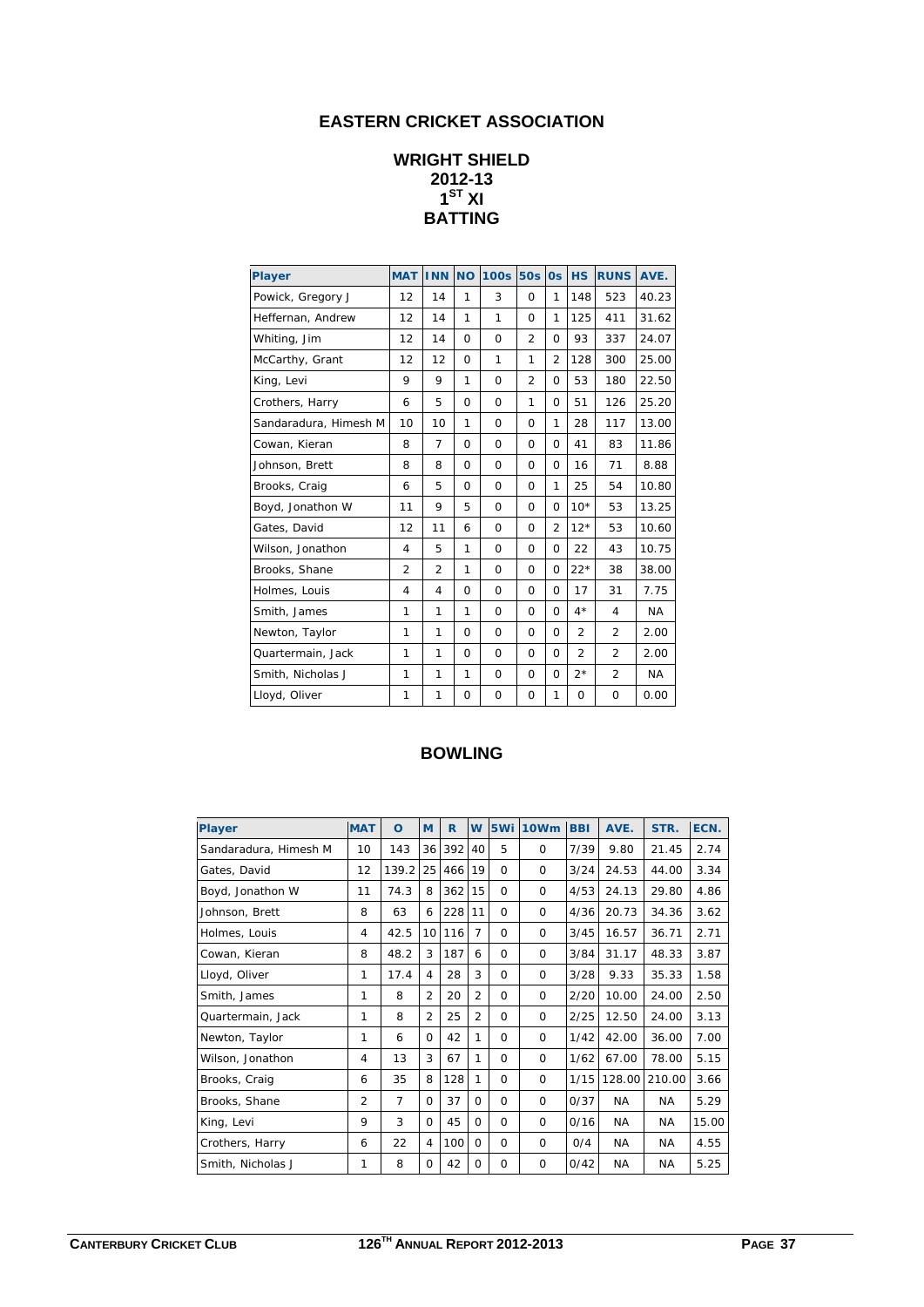## **EASTERN CRICKET ASSOCIATION**

#### **WRIGHT SHIELD 2012-13**   $1<sup>ST</sup> XI$ **BATTING PARTNERSHIPS**

| <b>WICKET</b> | <b>RUNS</b> | <b>BATSMEN</b>                    | <b>ROUND</b> | <b>INN</b>     | <b>OPPONENT</b>       |
|---------------|-------------|-----------------------------------|--------------|----------------|-----------------------|
|               |             |                                   |              |                |                       |
|               | 140         | Andrew Heffernan - Greg Powick    | 8            | $\overline{2}$ | Old Carey             |
| 2             | 93          | Greg Powick - Jim Whiting         | 4            |                | St Barnabas           |
| 3             | 242         | Andrew Heffernan - Grant McCarthy | 6            |                | East Malvern Tooronga |
| 4             | 71          | Andrew Heffernan - Levi King      | <b>SF</b>    |                | <b>Bulleen</b>        |
| 5             | 68          | Levi King - Harry Crothers        | 5            |                | Donvale               |
| 6             | 38          | Levi King - Harry Crothers        | 3            |                | <b>Burwood</b>        |
|               |             | Himesh Sandaradura - Kieran Cowan | 5            |                | Donvale               |
| 8             |             | No Qualifiers                     |              |                |                       |
| 9             | 50          | Harry Crothers - David Gates      | 4            |                | St Barnabas           |
| 10            |             | <b>No Qualifiers</b>              |              |                |                       |

## **RECORD BATTING PARTNERSHIPS**

| <b>WICKET</b> | <b>RUNS</b> | <b>BATSMEN</b>                             | <b>SEASON</b> | <b>OPPONENT</b>       |
|---------------|-------------|--------------------------------------------|---------------|-----------------------|
|               |             |                                            |               |                       |
|               | 189         | A. Sharpe (64) – G. Powick (117)           | 2002-03       | Mont Albert           |
| 2             | 224         | J. White (98) – G. Powick (131)            | 2001-02       | Hawthorn              |
| 3             | 242         | Andrew Heffernan - Grant McCarthy          | 2012-13       | East Malvern Tooronga |
| 4             | 137         | M. Maguire (113) – J. Bate (55)            | 1977-78       | Ashburton             |
|               | 137         | D Everard $(86)$ – M Alexeff $(45)$        | 1983-84       | Donvale               |
| 5             | 160         | J. White (105 )- A. Mills (64*)            | 2009-10       | Old Carey             |
| 6             | 106         | M. Hawking (47) - I. Coles (103)           | 1975-76       | Deepdene              |
|               | 152         | D. Everard $(130^*)$ – A. Sambell $(80)$   | 1975-76       | <b>Burwood</b>        |
| 8             | $122*$      | J. Segar $(67^*)$ – P. Mirkovic $(50^*)$   | 1999-00       | Donvale               |
| 9             | $174*$      | A. Sambell $(71^*)$ – M. Hawking $(102^*)$ | 1977-78       | Ashburton             |
| 10            | $85*$       | S. Bates (57*) - B. O'Brien (24*)          | 1971-72       | Deepdene              |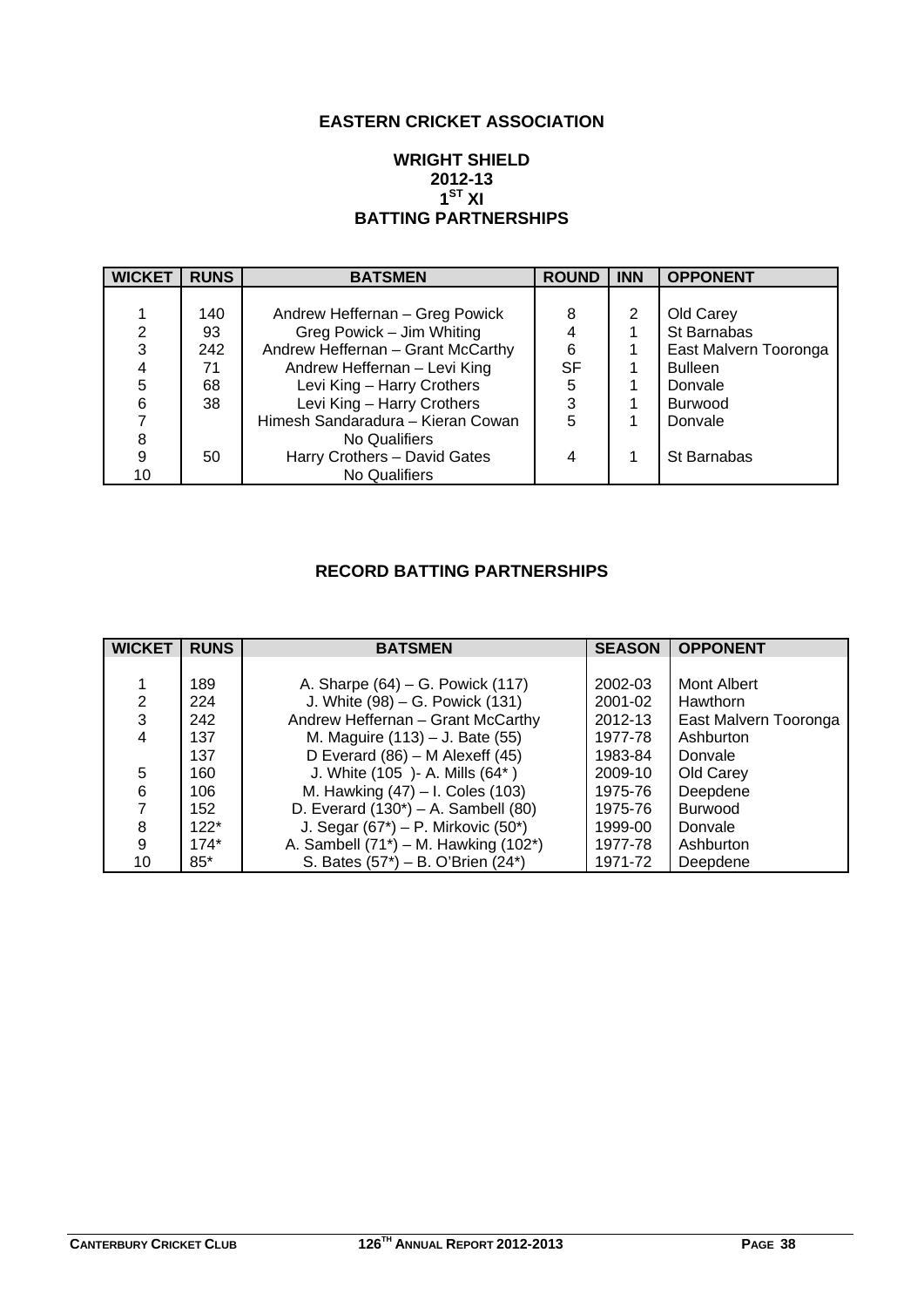#### **EASTERN CRICKET ASSOCIATION ARMSTRONG SHIELD 2012-13**   $2^{nd}$  XI **SEASON FIXTURE**

| <b>RND</b>    | <b>Dates</b>           | Home Team                                                                                               |           | <b>Away Team</b>                                                                                                        | Venue                   |
|---------------|------------------------|---------------------------------------------------------------------------------------------------------|-----------|-------------------------------------------------------------------------------------------------------------------------|-------------------------|
| 1             | 6 Oct 12               | Glen Iris<br>5/181(cc) B Saunders 64 T Tribe 53* C Adams 43                                             | def<br>by | Canterbury<br>3/184 A Powick 56 S James 51 R Dickins<br>35* B Anderson 26*                                              | Eric Raven Reserve      |
| $\mathcal{P}$ | 13 Oct 12              | Deepdene Bears<br>8/167(cc) G Braoudakis 31 K Cadekiwala 31 M Boffa<br>27 S Brooks 3/19 H Crothers 3/25 | def<br>by | Canterbury<br>204 S James 86 B Anderson 58 H Crothers<br>32 E Savanthan 5/21 K Hannett 3/47                             | Deepdene Park           |
| 3             | 20 Oct 12<br>27 Oct 12 | Canterbury<br>7/251(cc) B Anderson 78 S Brooks 75 C Box<br>25 J Driscoll 4/72                           |           | <b>Ashburton Willows</b><br>def 199 A Fraser 62 J Driscoll 49 C Barr 36 AP Townsend<br>4/25 GG Muckian 3/45             | Canterbury Sportsground |
| $\Delta$      | 3 Nov 12<br>10 Nov 12  | St Barnabas<br>199 M Barber 53 S Moussi 34 B Chan 3/29 C Box 3/42                                       | def<br>by | Canterbury<br>6/201 R Dickins 78* A Powick 36 B Anderson<br>27 M Barber 3/41                                            | Myrtle Park West        |
| 5             | 17 Nov 12<br>24 Nov 12 | Canterbury<br>290 R Dickins 79 B Anderson 66 T Newton 34 S James<br>31 A Grant 3/45 D Zachariah 3/46    | def<br>by | Donvale<br>301 C Webb 98 A Grant 68* D Gallacher 26 T Winter<br>3/65                                                    | Canterbury Sportsground |
| 6             | 1 Dec 12<br>8 Dec 12   | Canterbury<br>246 B Anderson 77 R Dickins 49 GG Smethurst 7/43                                          | def<br>by | East Malvern Tooronga<br>9/306(cc) U Prajapati 70 S Gleeson 49 S Rizio<br>42 GG Smethurst 29* M Foulds 26* B James 3/60 | Canterbury Sportsground |
|               | 15 Dec 12<br>22 Dec 12 | <b>Surrey Hills</b><br>6/181 A Hodgson 71 T Newton 32 B Wang 29 B Chan<br>3/16                          | def       | Canterbury<br>178 C Brooks 103* S James 51                                                                              | Surrey Park No 1 Oval   |
|               | 12 Jan 13<br>19 Jan 13 | <b>Fast Doncaster</b><br>166 W Grabham 36 CM McSkimming 35 J Wilson 3/24<br>NJ Smith 3/41               | def<br>by | Canterbury<br>208 A Powick 50 B Anderson 48 D Grant<br>32 CM McSkimming 3/19                                            | Wilsons Road Reserve    |
|               | 26 Jan 13<br>2 Feb 13  | Canterbury<br>38 D McDonald 7/13<br>and 113 T Newton 25 S Andrews 3/39                                  | def<br>by | Richmond City<br>180 D Sonnberg 38 RF Walsh 34 P Voorhaar<br>33 CM Hounihan 33 GG Muckian 3/17                          | Canterbury Sportsground |
| 10            | 9 Feb 13<br>16 Feb 13  | Canterbury<br>210 O Lloyd 62 D Grant 36 S James 30 GJ Cull 4/22                                         | def       | Mont Albert<br>138 SC Jones 54 HP Jones 38 O Lloyd 3/19                                                                 | Canterbury Sportsground |
| 11            | 23 Feb 13<br>2 Mar 13  | Bulleen<br>6/138 E Lee 35 C Williams 28 O Lloyd 3/17                                                    |           | Canterbury<br>def 133 H Crothers 29 T Newton 26 A Powick<br>26 F Cattapan 3/11 D Watt 3/23                              | Koonung Park            |

| <b>RANK</b> | <b>TEAM</b>              | P  | W <sub>2</sub> | W1             | D        | L1      | L <sub>2</sub> | <b>WKTS</b><br>LOST | <b>RUNS</b><br><b>FOR</b> | <b>WKTS</b><br><b>TAKEN</b> | <b>RUNS</b><br><b>AGST</b> | <b>POINTS</b> | %      |
|-------------|--------------------------|----|----------------|----------------|----------|---------|----------------|---------------------|---------------------------|-----------------------------|----------------------------|---------------|--------|
|             | Surrey Hills             | 11 |                |                | $\Omega$ | 3       |                | 100                 | 1889                      | 114                         | 1908                       | 52            | 1.1286 |
|             | <b>Bulleen</b>           | 11 | $\Omega$       | 8              | $\Omega$ | 3       |                | 77                  | 2197                      | 125                         | 2125                       | 48            | 1.6784 |
| 3           | <b>Ashburton Willows</b> | 11 |                | 6              | $\Omega$ | 3       |                | 116                 | 2203                      | 98                          | 1947                       | 46            | 0.9559 |
| 4           | Donvale                  | 11 | O              | 6              |          | 4       |                | 102                 | 2041                      | 113                         | 1949                       | 39            | 1.1601 |
| 5.          | Mont Albert              | 11 | $\Omega$       | 6              |          | 4       |                | 80                  | 1723                      | 87                          | 1689                       | 39            | 1.1094 |
| 6           | East Malvern Tooronga    | 11 | $\Omega$       | 6              | $\Omega$ | 5       |                | 85                  | 2126                      | 102                         | 2254                       | 36            | 1.1319 |
|             | Canterbury               | 11 | $\Omega$       | 6              | $\Omega$ | 4       |                | 106                 | 2256                      | 94                          | 2156                       | 36            | 0.9279 |
| 8           | <b>Richmond City</b>     | 11 | C              | $\overline{ }$ | $\Omega$ | 6       |                | 106                 | 1847                      | 117                         | 1821                       | 32            | 1.1195 |
| Q           | Deepdene Bears           | 11 | $\Omega$       | 5              | $\Omega$ | 6       |                | 94                  | 2000                      | 88                          | 1958                       | 30            | 0.9563 |
| 10          | Glen Iris                | 11 | $\Omega$       | 5              | $\Omega$ | 6       |                | 101                 | 2161                      | 98                          | 2030                       | 28            | 1.0329 |
| 11          | East Doncaster           | 11 | $\Omega$       | 3              | $\Omega$ | 8       | $\Omega$       | 112                 | 1833                      | 87                          | 1925                       | 18            | 0.7397 |
| 12          | St Barnabas              | 11 | 0              |                | 0        | $\circ$ |                | 128                 | 1995                      | 84                          | 2509                       | 6             | 0.5218 |

#### **PREMIERS - BULLEEN**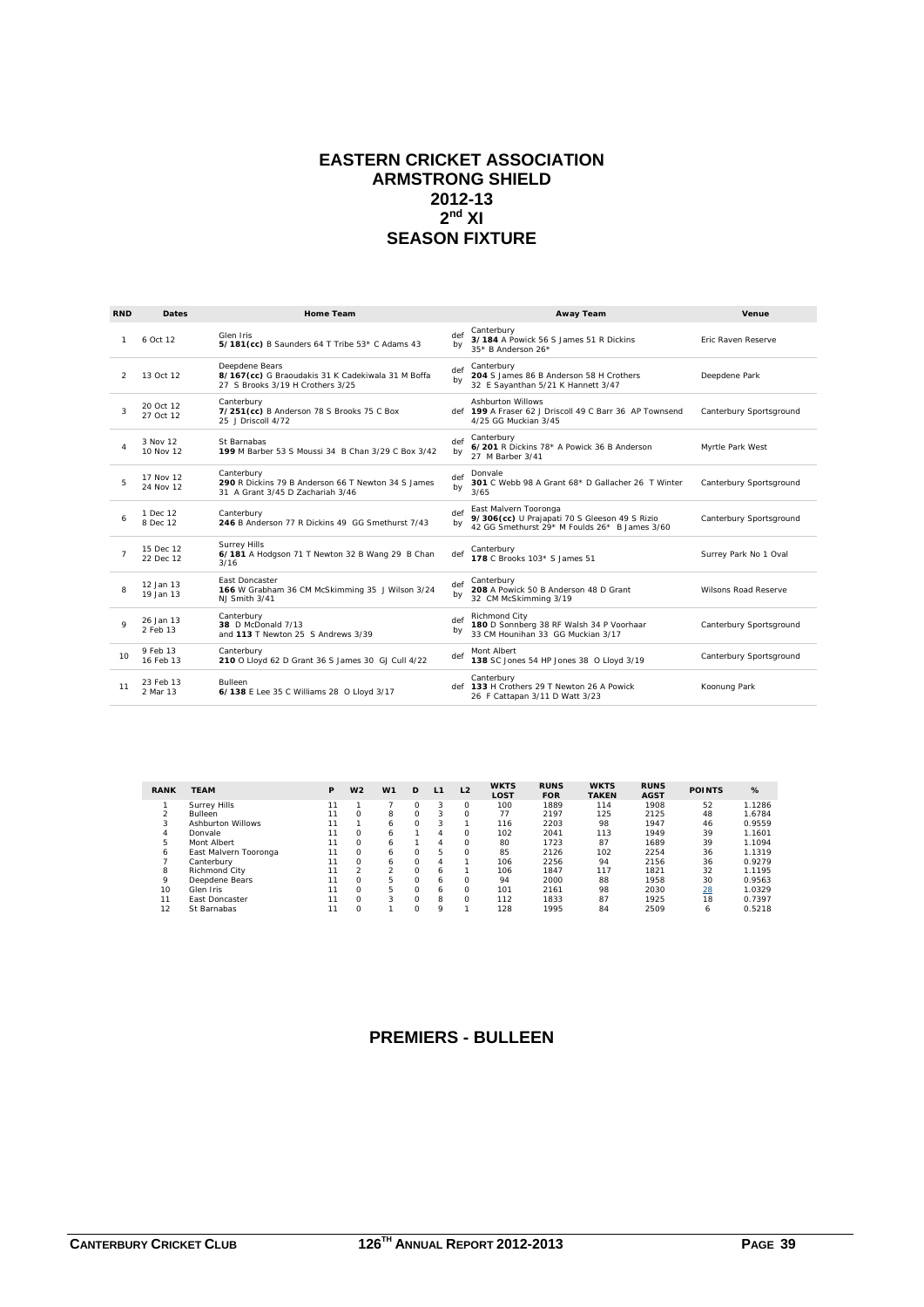## **EASTERN CRICKET ASSOCIATION ARMSTRONG SHIELD 2012-13**   $2^{nd}$  XI **BATTING**

| <b>Player</b>       | <b>MAT</b>     | <b>INN</b>     | <b>NO</b>      | <b>100s</b>  | <b>50s</b>     | <b>Os</b>      | <b>HS</b>    | <b>RUNS</b> | AVE.      |
|---------------------|----------------|----------------|----------------|--------------|----------------|----------------|--------------|-------------|-----------|
| Anderson, Bruce     | 9              | 8              | 2              | 0            | 4              | $\mathbf{O}$   | 78           | 385         | 64.17     |
| James, Scott        | 10             | 11             | 0              | 0            | 3              | 1              | 86           | 307         | 27.91     |
| Dickins, Rhian      | 10             | 10             | $\overline{2}$ | 0            | 2              | 1              | 79           | 273         | 34.13     |
| Powick, Adam        | 6              | 6              | 0              | 0            | $\overline{2}$ | $\mathbf{O}$   | 56           | 175         | 29.17     |
| Brooks, Craig       | 4              | 4              | 1              | 1            | $\mathbf{O}$   | 0              | $103*$       | 144         | 48.00     |
| Newton, Taylor      | 7              | 8              | 0              | 0            | $\mathbf{O}$   | 1              | 34           | 109         | 13.63     |
| Box, Cassidy        | 10             | 10             | 1              | 0            | 0              | 1              | 25           | 102         | 11.33     |
| Grant, D'Arcy       | 4              | 5              | 0              | 0            | 0              | 1              | 36           | 100         | 20.00     |
| Brooks, Shane       | 5              | 4              | 0              | 0            | 1              | 0              | 75           | 85          | 21.25     |
| Crothers, Harry     | 4              | 4              | 0              | 0            | 0              | 0              | 32           | 82          | 20.50     |
| Lloyd, Oliver       | 3              | 3              | 0              | 0            | 1              | 1              | 62           | 74          | 24.67     |
| Muckian, Gavan G    | $\overline{7}$ | 6              | 3              | $\mathbf{O}$ | $\mathbf{O}$   | $\overline{2}$ | $24*$        | 57          | 19.00     |
| Smith, James        | 4              | 3              | 0              | 0            | 0              | $\mathbf{O}$   | 20           | 41          | 13.67     |
| Smith, Nicholas J   | 8              | 8              | 3              | 0            | 0              | 1              | 10           | 31          | 6.20      |
| Chan, Brandon       | 6              | 4              | 0              | 0            | 0              | 2              | 16           | 29          | 7.25      |
| Winter, Thomas      | 1              | 1              | 0              | 0            | $\mathbf{O}$   | 0              | 21           | 21          | 21.00     |
| King, Levi          | 1              | 1              | 0              | 0            | $\mathbf{O}$   | 0              | 17           | 17          | 17.00     |
| James, Ben          | 7              | 3              | 1              | 0            | 0              | 1              | 14           | 14          | 7.00      |
| Johnson, Brett      | $\overline{2}$ | 1              | 0              | 0            | 0              | $\mathbf 0$    | 11           | 11          | 11.00     |
| Wilson, Jonathon    | 2              | $\overline{c}$ | 0              | 0            | 0              | 0              | 6            | 11          | 5.50      |
| Holmes, Louis       | 1              | 1              | 0              | 0            | 0              | 0              | 6            | 6           | 6.00      |
| Harding, Ashley A   | $\overline{c}$ | $\overline{2}$ | 1              | 0            | 0              | 1              | $6*$         | 6           | 6.00      |
| Hickie, Justin T    | 1              | 1              | 0              | 0            | $\mathbf{O}$   | $\mathbf{O}$   | 6            | 6           | 6.00      |
| White, James M      | 1              | $\overline{2}$ | 0              | 0            | $\mathbf{O}$   | $\mathbf{O}$   | 4            | 5           | 2.50      |
| Crook, Josh         | 1              | 1              | 1              | 0            | $\mathbf{O}$   | $\mathbf 0$    | $4*$         | 4           | <b>NA</b> |
| Townsend, Alex P    | 3              | 3              | 1              | 0            | 0              | 2              | $2*$         | 2           | 1.00      |
| Whitehouse, Edward  | 1              | 1              | 0              | 0            | 0              | 0              | 1            | 1           | 1.00      |
| Pincus, Mitchell    | 4              | 2              | 0              | 0            | $\mathbf{O}$   | $\overline{2}$ | $\mathbf{O}$ | 0           | 0.00      |
| Cunningham, Chris   | 1              | 1              | 0              | 0            | $\mathbf{O}$   | $\mathbf{1}$   | 0            | $\mathbf 0$ | 0.00      |
| McIntosh, Matthew C | 1              | 1              | 0              | 0            | 0              | 1              | 0            | 0           | 0.00      |
| Grant, Paul         | 1              | 1              | 0              | 0            | 0              | 1              | 0            | $\mathbf 0$ | 0.00      |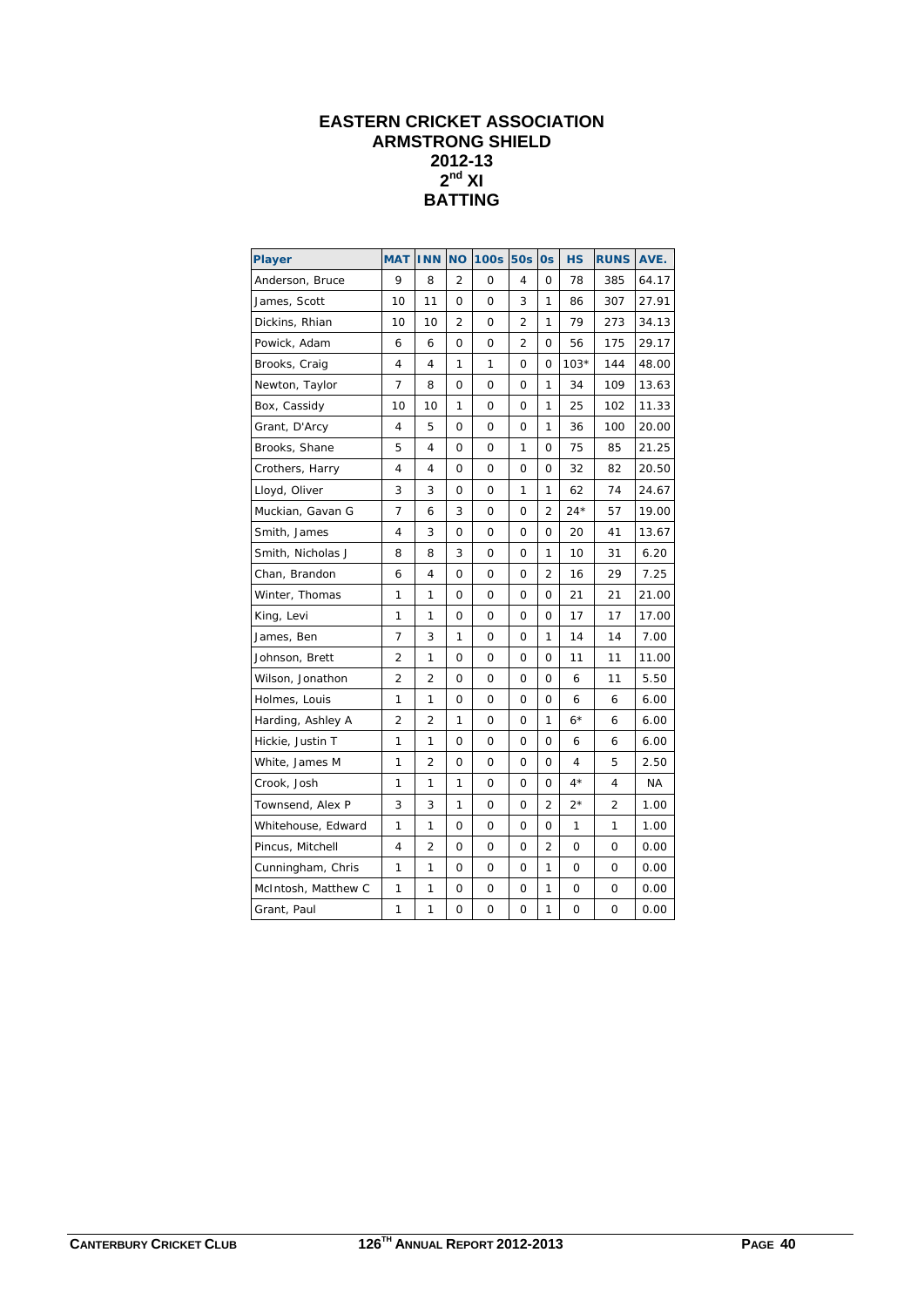## **EASTERN CRICKET ASSOCIATION ARMSTRONG SHIELD 2012-13**   $2^{nd}$  XI **BOWLING**

| <b>Player</b>       | <b>MAT</b>     | $\mathbf{o}$   | M               | R.             | W              | 5Wi          | 10 <sub>Wm</sub> | <b>BBI</b> | AVE.      | STR.      | ECN. |
|---------------------|----------------|----------------|-----------------|----------------|----------------|--------------|------------------|------------|-----------|-----------|------|
| Muckian, Gavan G    | $\overline{7}$ | 93.2           | 22              | 263            | 11             | $\mathbf 0$  | $\mathbf 0$      | 3/17       | 23.91     | 50.91     | 2.82 |
| Smith, Nicholas J   | 8              | 91             | 16 <sup>1</sup> | 284            | 11             | $\Omega$     | $\Omega$         | 3/41       | 25.82     | 49.64     | 3.12 |
| Box, Cassidy        | 10             | 63.2           | 10 <sup>1</sup> | 203            | 10             | $\mathbf 0$  | $\mathbf 0$      | 3/42       | 20.30     | 38.00     | 3.21 |
| Lloyd, Oliver       | 3              | 36.5           | 14              | 72             | 8              | $\mathsf{O}$ | $\mathbf 0$      | 3/17       | 9.00      | 27.63     | 1.95 |
| Chan, Brandon       | 6              | 30             | $\overline{4}$  | 105            | $\overline{7}$ | $\mathsf{O}$ | $\mathbf 0$      | 3/16       | 15.00     | 25.71     | 3.50 |
| James, Ben          | $\overline{7}$ | 70             | 15 <sup>1</sup> | 233            | $\overline{7}$ | $\mathbf 0$  | $\mathbf 0$      | 3/60       | 33.29     | 60.00     | 3.33 |
| Grant, D'Arcy       | $\overline{4}$ | 40             | $\overline{7}$  | 147            | 6              | $\mathsf{O}$ | $\mathbf 0$      | 2/30       | 24.50     | 40.00     | 3.68 |
| Brooks, Shane       | 5              | 15             | 3               | 41             | $\overline{4}$ | $\mathsf{O}$ | $\mathbf 0$      | 3/19       | 10.25     | 22.50     | 2.73 |
| Wilson, Jonathon    | $\overline{2}$ | 16.4           | 9               | 47             | $\overline{4}$ | $\mathbf 0$  | $\mathbf 0$      | 3/24       | 11.75     | 25.00     | 2.82 |
| Townsend, Alex P    | 3              | 23             | 2               | 78             | $\overline{4}$ | $\mathbf 0$  | $\mathbf 0$      | 4/25       | 19.50     | 34.50     | 3.39 |
| Smith, James        | 4              | 51.4           | 9               | 158            | $\overline{4}$ | $\mathsf{O}$ | $\mathbf 0$      | 2/36       | 39.50     | 77.50     | 3.06 |
| Crothers, Harry     | 4              | 5.4            | $\mathbf{1}$    | 31             | 3              | $\mathbf 0$  | $\mathbf 0$      | 3/25       | 10.33     | 11.33     | 5.47 |
| Winter, Thomas      | 1              | 15             | $\mathbf{1}$    | 65             | 3              | $\mathbf 0$  | $\mathbf 0$      | 3/65       | 21.67     | 30.00     | 4.33 |
| Hickie, Justin T    | 1              | 12             | $\mathbf{1}$    | 32             | $\overline{2}$ | $\Omega$     | $\mathbf 0$      | 2/32       | 16.00     | 36.00     | 2.67 |
| Johnson, Brett      | $\overline{2}$ | 29             | $\overline{7}$  | 44             | $\overline{2}$ | $\mathbf 0$  | $\mathbf 0$      | 1/16       | 22.00     | 87.00     | 1.52 |
| Newton, Taylor      | $\overline{7}$ | 23             | 3               | 106            | 2              | $\mathsf{O}$ | $\mathbf 0$      | 1/27       | 53.00     | 69.00     | 4.61 |
| Holmes, Louis       | 1              | 9              | $\mathbf 0$     | 22             | 1              | $\mathsf{O}$ | $\mathbf 0$      | 1/22       | 22.00     | 54.00     | 2.44 |
| Grant, Paul         | 1              | 4              | $\mathbf{O}$    | 24             | $\mathbf{1}$   | $\mathbf 0$  | $\mathbf 0$      | 1/24       | 24.00     | 24.00     | 6.00 |
| Harding, Ashley A   | $\overline{2}$ | 23             | $\overline{7}$  | 46             | $\mathbf{1}$   | $\mathsf{O}$ | $\mathbf 0$      | 1/21       | 46.00     | 138.00    | 2.00 |
| McIntosh, Matthew C | 1              | $\overline{2}$ | $\mathbf 0$     | 12             | $\circ$        | $\mathsf{O}$ | $\mathbf 0$      | 0/12       | <b>NA</b> | <b>NA</b> | 6.00 |
| Powick, Adam        | 6              | 3              | $\Omega$        | 26             | $\Omega$       | 0            | $\mathbf 0$      | 0/26       | <b>NA</b> | <b>NA</b> | 8.67 |
| James, Scott        | 10             | 1              | $\mathbf 0$     | 3              | $\mathbf 0$    | $\mathbf 0$  | $\mathbf 0$      | O/3        | <b>NA</b> | <b>NA</b> | 3.00 |
| Brooks, Craig       | $\overline{4}$ | $\mathbf{1}$   | $\mathbf 0$     | $\overline{4}$ | $\mathbf 0$    | $\mathsf{O}$ | $\mathbf 0$      | 0/4        | <b>NA</b> | <b>NA</b> | 4.00 |
| Whitehouse, Edward  | 1              | 3              | $\mathbf 0$     | 20             | $\mathbf 0$    | $\mathbf 0$  | 0                | 0/20       | <b>NA</b> | <b>NA</b> | 6.67 |
| Cunningham, Chris   | 1              | 3              | $\mathbf{1}$    | $\overline{4}$ | $\Omega$       | $\mathbf 0$  | $\mathbf 0$      | 0/4        | <b>NA</b> | <b>NA</b> | 1.33 |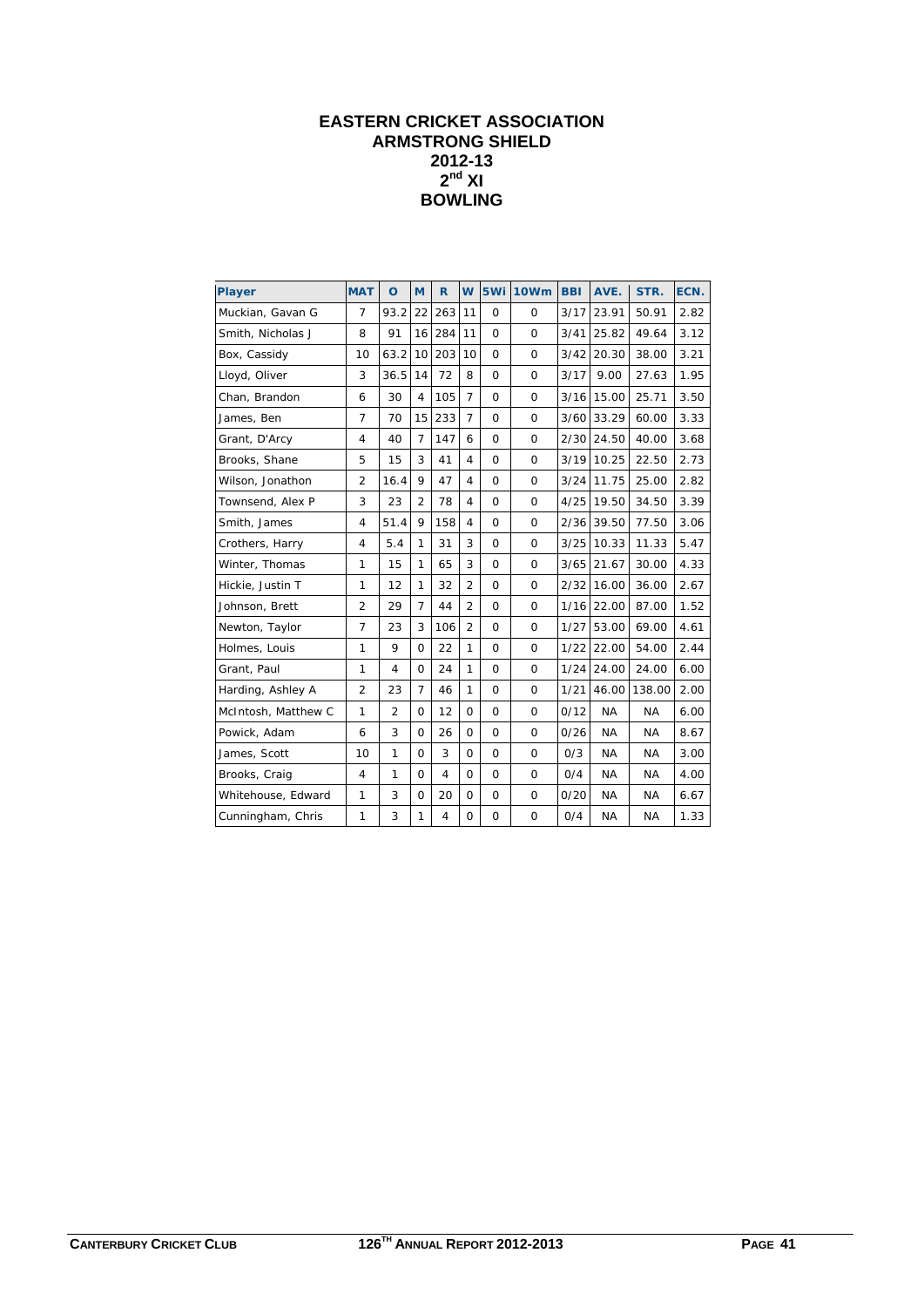#### **EASTERN CRICKET ASSOCIATION ARMSTRONG SHIELD 2012-13 2nd XI**

## **BATTING PARTNERSHIPS**

| <b>WICKET</b> | <b>RUNS</b> | <b>BATSMEN</b>                  | <b>ROUND</b> | <b>INN</b> | <b>OPPONENT</b>       |
|---------------|-------------|---------------------------------|--------------|------------|-----------------------|
|               |             |                                 |              |            |                       |
|               | 93          | Scott James - Shane Brooks      | 2            |            | Deepdene Bears        |
| 2             | 41          | Craig Brooks - Jonathan Wilson  |              |            | <b>Surrey Hills</b>   |
| 3             | 57          | Craig Brooks - Rhian Dickins    |              |            | <b>Surrey Hills</b>   |
|               | 113         | Rhian Dickins - Bruce Anderson  | 5            |            | Donvale               |
| 5             | 99          | Rhian Dickins - Bruce Anderson  | 6            |            | East Malvern Tooronga |
| 6             | 63          | Harry Crothers - Bruce Anderson | 2            |            | Deepdene Bears        |
|               | 70          | Oliver Lloyd - D'Arcy Grant     | 10           |            | Mont Albert           |
| 8             | 39          | Oliver Lloyd - Cassidy Box      | 10           |            | Mont albert           |
| 9             |             | No Qualifiers                   |              |            |                       |
| 10            | 55          | D'Arcy Grant - Gavan Muckian    | 8            |            | East Doncaster        |

## **RECORD BATTING PARTNERSHIPS**

| <b>WICKET</b> | <b>RUNS</b> | <b>BATSMEN</b>                               | <b>SEASON</b> | <b>OPPONENT</b>          |
|---------------|-------------|----------------------------------------------|---------------|--------------------------|
|               |             |                                              |               |                          |
|               | 207         | J. Whiting $(93) - J$ . Greenwood $(109)$    | 2007-08 SF    | <b>Burwood</b>           |
| 2             | 148         | V. McCarthy $(86)$ – P. Trengrove $(81)$     | 1968-69       | Old Carey                |
| 3             | 171         | G. Thomson $(93)$ – J. Connelly $(67)$       | 1986-87       | <b>Kew Footballers</b>   |
|               | $222*$      | M. Archibald $(75^*)$ – J. Bate $(139^*)$    | 1976-77       | Deepdene                 |
| 5             | $181*$      | I Calvert $(94^*)$ – D. Gillard $(86^*)$     | 1983-84       | <b>Surrey Hills</b>      |
| 6             | $132*$      | G. Sanguinetti (160*) - J. Weatherhead (52*) | 2007-08 GF    | Ashwood                  |
|               | 115         | D. Everard $(150)$ – S. McDonell $(47)$      | 1977-78       | <b>Burwood</b>           |
| 8             | 112         | P. Knights $(66)$ – A. Sambell $(132)$       | 1976-77       | Ashburton                |
| 9             | 124         | I. McKenzie $(71)$ – R. Emsley $(62)$        | 1981-82       | <b>Bayswater</b>         |
| 10            | 72          | B. Lumb $(38) - B$ . Harrison $(38^*)$       | 1999-00       | <b>Tooronga District</b> |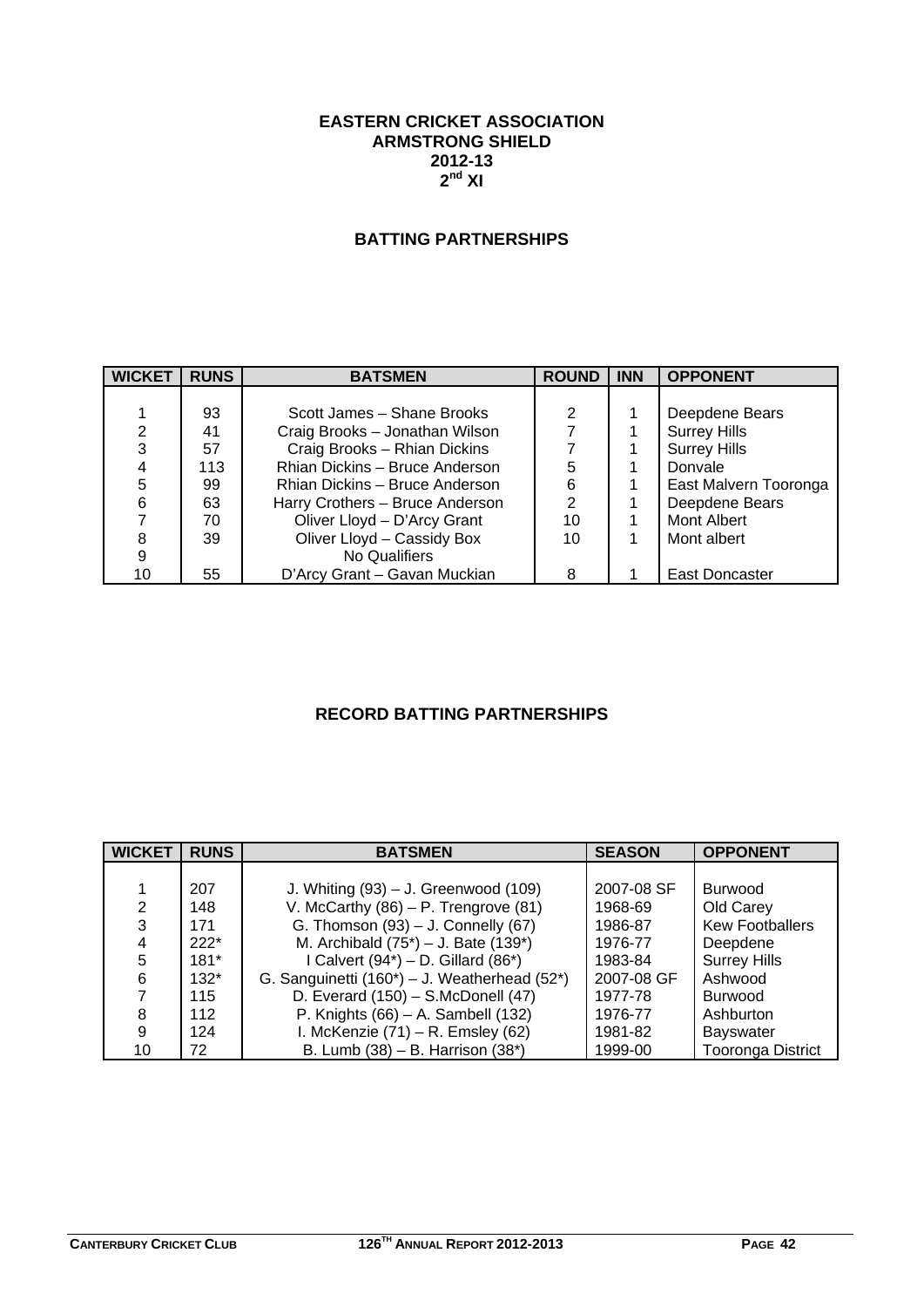#### **EASTERN CRICKET ASSOCIATION THOMSON SHIELD 2012-13 3rd XI SEASON FIXTURE**

| <b>RND</b>     | <b>Dates</b>           | Home Team                                                                                                          |           | <b>Away Team</b>                                                                                                        | Venue                            |
|----------------|------------------------|--------------------------------------------------------------------------------------------------------------------|-----------|-------------------------------------------------------------------------------------------------------------------------|----------------------------------|
|                | 7 Oct 12<br>14 Oct 12  | Canterbury<br>146 J Wilson 49<br>and 6/74 J Coupar 3/26                                                            | def<br>by | <b>Boronia</b><br>151 J Blennerhassett 33 J Coupar 31 J Wilson 4/21<br>J Smith 4/52                                     | Canterbury Sportsground          |
| 2              | 20 Oct 12              | Mont Albert<br>145 H Singh 35 ME Massey 27 J Quartermain 3/19                                                      | bv        | def Canterbury<br>9/180(cc) JT Hickie 61 C Cunningham 33                                                                | Elgar Park North West Oval       |
| 3              | 27 Oct 12              | Donvale<br>1/102 J Bonnyman 58* P Currie 29                                                                        | def       | Canterbury<br>8/91(cc) D Vos 28* S Fowler 4/7                                                                           | Donyale Reserve No 2 Oval        |
| 4              | 4 Nov 12               | Canterbury<br>8/122(cc) MD Holmes 28                                                                               | bv        | def East Malvern Tooronga<br>5/246(cc) C Munn 81 P Leerson 54 T Stewart 49*                                             | Canterbury Sportsground          |
| 5              | 11 Nov 12              | Canterbury<br>6/206(cc) J Wilson 75 AP Townsend 32* T Winter<br>31 ON Sharp 30                                     | bv        | def Ashwood<br>4/208 AF Edmonds 111* M Galbraith 56                                                                     | Canterbury Sportsground          |
| 6              | 17 Nov 12<br>24 Nov 12 | Ashwood<br>182 MP Wilson 60 J Meier 42 SJ Townsend 4/68<br>J Wilson 3/34                                           |           | def Canterbury<br>by 6/186 J Wilson 77* S Warner 63 M Shiells 3/39                                                      | <b>Essex Heights Reserve</b>     |
| $\overline{7}$ | 2 Dec 12<br>9 Dec 12   | Canterbury<br>5/131 (dec) JG Morris 52 S Warner 33 R Hopkins 3/21<br>and 2/59                                      |           | East Malvern Tooronga<br>def 8/78(cc) J Quartermain 4/43 T Johnston 3/11<br>and 8/110(cc) AJ Fernando 53* N Beaumont 25 | Canterbury Sportsground          |
| 8              | 15 Dec 12<br>22 Dec 12 | Richmond City<br>127 D Martin 51 E O'Sullivan 4/29 A Pattinson 3/10                                                | by        | def Canterbury<br>3/128 TA Hall 44* JT Hickie 25                                                                        | Corben Oval                      |
| 9              | 13 Jan 13              | Canterbury<br>83 G Kalia 3/20                                                                                      | def<br>by | La Trobe University<br>162 Z Bolim 36 N Dobariya 27* O Lloyd 3/16 JT Hickie<br>3/43                                     | Canterbury Sportsground          |
| 10             | 20 Jan 13              | Canterbury<br>111 AP Townsend 32 RJ Williams 26 JG Morris<br>26 Y Jayasinghe 4/8 S Moody 3/19                      | bv        | def Boronia<br>$0/117$ S Newell 68* M Harris 46*                                                                        | Canterbury Sportsground          |
| 11             | 26 Jan 13<br>2 Feb 13  | La Trobe University<br>117 N Krishnan 38 D Totamune 34 SJ Townsend 3/15<br>B James 3/18                            | def<br>by | Canterbury<br>142 S Cunningham 39 D Vos 38 P Nadarajah 3/27<br>G Kalia 3/33                                             | La Trobe University Main<br>Oval |
| 12             | 10 Feb 13<br>17 Feb 13 | Canterbury<br>9/108(cc) S Warner 36* G Tooth 4/29 A Laver 3/32                                                     | def       | Donvale<br>by 116 S Rachcoff 31 P Currie 27 B James 5/16                                                                | Canterbury Sportsground          |
| 13             | 23 Feb 13<br>2 Mar 13  | Mont Albert<br>277 RJ Barker 52 UK Patel 46 RW Cooper<br>46 ME Massey 33* AM Lamin 25 B James 3/51 L Prior<br>3/59 |           | Canterbury<br>def 147 C Cunningham 72 S Warner 34 ME Massey 6/51<br>NB Westerman 3/31                                   | Elgar Park North West Oval       |

| <b>RANK</b> | <b>TEAM</b>           | P  | W <sub>2</sub> | W <sub>1</sub> | D |    | L <sub>2</sub> | <b>WKTS</b><br>LOST | <b>RUNS</b><br><b>FOR</b> | <b>WKTS</b><br><b>TAKEN</b> | <b>RUNS</b><br><b>AGST</b> | <b>POINTS</b> | %      |
|-------------|-----------------------|----|----------------|----------------|---|----|----------------|---------------------|---------------------------|-----------------------------|----------------------------|---------------|--------|
|             | Donvale               |    |                |                |   |    |                | 80                  | 1997                      | 123                         | 1807                       | 61            | 1.6992 |
|             | Boronia               | 13 |                | 10             |   |    |                | 84                  | 2176                      | 124                         | 1880                       | 60            | 1.7086 |
|             | La Trobe University   | 13 |                |                |   |    |                | 93                  | 1984                      | 110                         | 1734                       | 57            | 1.3533 |
|             | Mont Albert           | 13 |                |                |   |    |                | 117                 | 2243                      | 105                         | 2159                       | 42            | 0.9324 |
|             | Canterbury            | 13 |                |                |   |    |                | 112                 | 1914                      | 106                         | 2138                       | 34            | 0.8473 |
|             | Ashwood               | 13 |                | h              |   |    |                | 110                 | 1904                      | 85                          | 2043                       | 33            | 0.7202 |
|             | <b>Richmond City</b>  | 13 |                |                |   |    |                | 99                  | 1978                      | 82                          | 2254                       | 19            | 0.7269 |
|             | East Malvern Tooronga |    |                |                |   | 10 |                | 122                 | 2036                      | 82                          | 2217                       |               | 0.6173 |

## **PREMIERS - DONVALE**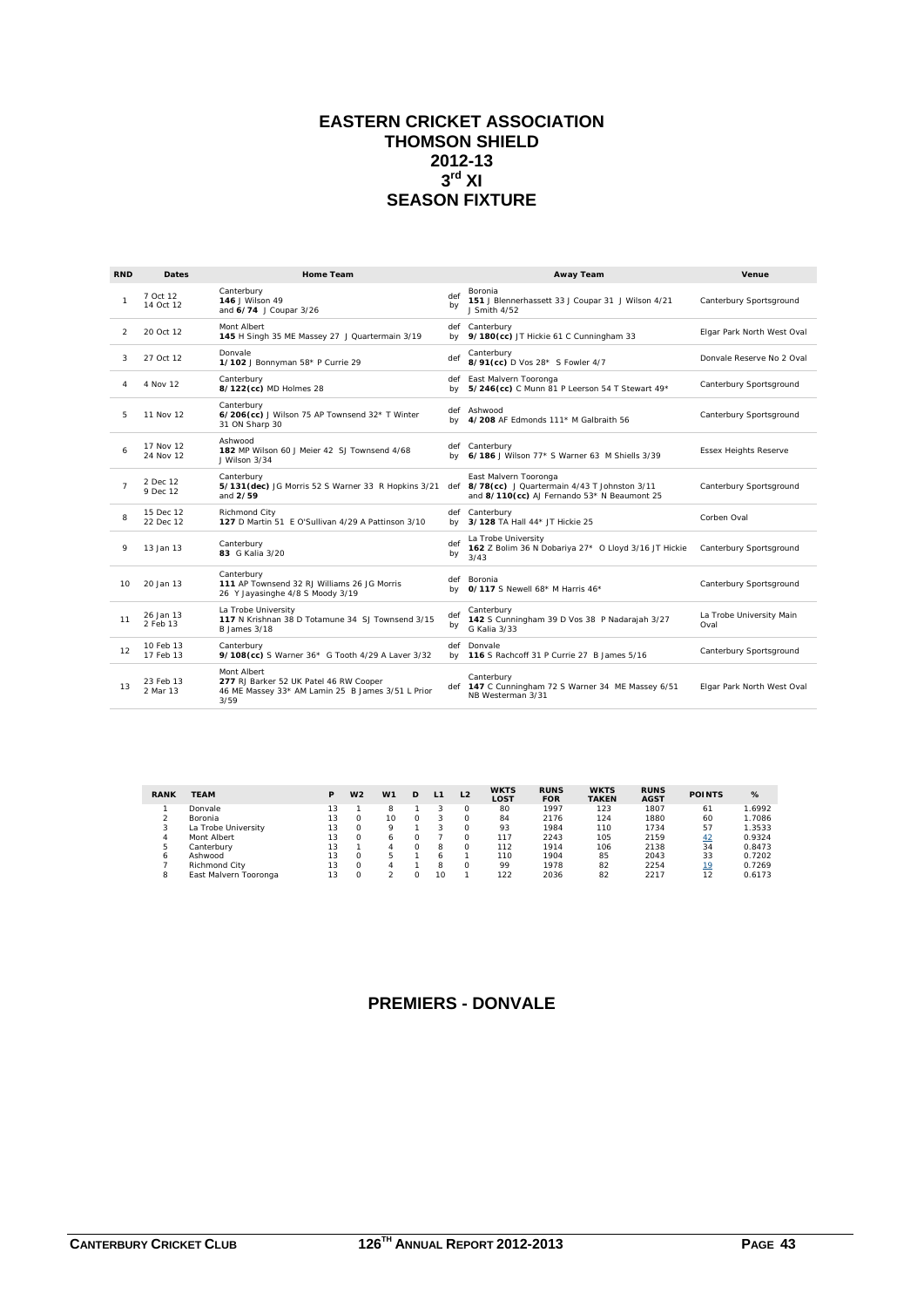## **EASTERN CRICKET ASSOCIATION THOMSON SHIELD 2012-13**   $3^{\text{rd}}$  XI **BATTING**

| Player              | <b>MAT</b>     | <b>INN</b>     | <b>NO</b>      | <b>100s</b>    | <b>50s</b>     | <b>Os</b>               | <b>HS</b> | <b>RUNS</b>    | AVE.      |
|---------------------|----------------|----------------|----------------|----------------|----------------|-------------------------|-----------|----------------|-----------|
| Warner, Sam         | 13             | 15             | 4              | $\overline{O}$ | 1              | $\overline{2}$          | 63        | 217            | 19.73     |
| Wilson, Jonathon    | 5              | 4              | 1              | 0              | $\overline{2}$ | 1                       | $77*$     | 201            | 67.00     |
| Cunningham, Chris   | 4              | 4              | 0              | 0              | 1              | 0                       | 72        | 137            | 34.25     |
| Hickie, Justin T    | 10             | 9              | $\mathbf{1}$   | $\mathbf 0$    | $\mathbf{1}$   | $\overline{\mathbf{c}}$ | 61        | 122            | 15.25     |
| Morris, Jackson G   | 3              | 4              | 0              | 0              | 1              | 0                       | 52        | 115            | 28.75     |
| Hall, Tim A         | 3              | 4              | 2              | 0              | 0              | 0                       | $44*$     | 77             | 38.50     |
| Cunningham, Steven  | 5              | 5              | $\overline{2}$ | 0              | 0              | 0                       | 39        | 77             | 25.67     |
| Vos, Deon           | 5              | 4              | 1              | 0              | 0              | 1                       | 38        | 74             | 24.67     |
| Townsend, Alex P    | 2              | 2              | 1              | 0              | 0              | 0                       | $32*$     | 64             | 64.00     |
| Winter, Thomas      | 4              | 4              | 0              | 0              | 0              | 1                       | 31        | 64             | 16.00     |
| Prior, Luke         | 6              | 5              | 0              | 0              | 0              | 1                       | 22        | 51             | 10.20     |
| Zietsman, Cato M    | 2              | 3              | 0              | 0              | 0              | 0                       | 24        | 43             | 14.33     |
| Sharp, Oscar N      | 3              | 3              | 0              | O              | 0              | 0                       | 30        | 42             | 14.00     |
| Smith, James        | 3              | 4              | $\overline{2}$ | O              | 0              | 0                       | 18        | 37             | 18.50     |
| Vos, Cameron        | 4              | 4              | $\overline{2}$ | 0              | 0              | 0                       | $17*$     | 36             | 18.00     |
| Thomas, Mark M      | 4              | 4              | 0              | 0              | 0              | 0                       | 11        | 34             | 8.50      |
| Holmes, Max D       | 1              | 1              | 0              | 0              | 0              | 0                       | 28        | 28             | 28.00     |
| Chan, Brandon       | 5              | 5              | 1              | 0              | 0              | 1                       | 16        | 28             | 7.00      |
| Williams, Reuben J  | 1              | 1              | 0              | 0              | 0              | 0                       | 26        | 26             | 26.00     |
| Whitehouse, Edward  | 4              | 3              | 1              | 0              | 0              | 1                       | 21        | 25             | 12.50     |
| Brooks, Shane       | 1              | $\overline{2}$ | 0              | 0              | 0              | 0                       | 15        | 25             | 12.50     |
| Lloyd, Oliver       | $\overline{2}$ | $\overline{2}$ | 0              | 0              | 0              | 0                       | 22        | 25             | 12.50     |
| James, Ben          | 3              | 3              | 0              | 0              | 0              | 0                       | 10        | 23             | 7.67      |
| Hawkins, Alistair   | $\overline{2}$ | 3              | $\overline{O}$ | O              | $\overline{O}$ | $\mathbf{1}$            | 18        | 22             | 7.33      |
| McLaren, Jesse D    | 11             | 8              | 1              | 0              | 0              | 3                       | 7         | 20             | 2.86      |
| Streat, Lachlan J   | 1              | 1              | 0              | 0              | 0              | 0                       | 13        | 13             | 13.00     |
| Quartermain, Jack   | 6              | 4              | 0              | 0              | 0              | 2                       | 9         | 13             | 3.25      |
| Townsend, Paul      | 1              | 1              | 0              | 0              | 0              | 0                       | 12        | 12             | 12.00     |
| Muir, Ryan          | 2              | 2              | 0              | 0              | 0              | 0                       | 5         | 9              | 4.50      |
| Johnston, Tim       | 9              | 5              | $\overline{2}$ | 0              | 0              | $\overline{2}$          | $4*$      | 9              | 3.00      |
| Minahan, Patrick M  | 1              | $\overline{2}$ | $\overline{2}$ | $\mathbf 0$    | $\mathbf 0$    | $\overline{O}$          | $8*$      | 8              | <b>NA</b> |
| Kennedy, Kevin      | 1              | $\overline{2}$ | 0              | 0              | 0              | 1                       | 7         | $\overline{7}$ | 3.50      |
| Muckian, Gavan G    | 3              | $\overline{2}$ | 0              | 0              | 0              | 1                       | 6         | 6              | 3.00      |
| Harding, Ashley A   | 1              | 1              | $\mathbf{1}$   | O              | 0              | 0                       | $5*$      | 5              | <b>NA</b> |
| Kent, John A        | 1              | 1              | 0              | 0              | 0              | 0                       | 4         | 4              | 4.00      |
| Newton, Taylor      | 1              | 1              | 0              | 0              | 0              | O                       | 4         | 4              | 4.00      |
| Townsend, Sam J     | 4              | 2              | 0              | 0              | 0              | 0                       | 2         | 3              | 1.50      |
| Box, Cassidy        | 2              | $\overline{2}$ | 2              | 0              | 0              | 0                       | $2*$      | 2              | <b>NA</b> |
| Holmes, Louis       | 1              | 1              | 1              | 0              | 0              | 0                       | $1*$      | 1              | ΝA        |
| Grant, Paul         | 1              | 1              | 0              | 0              | 0              | 1                       | 0         | 0              | 0.00      |
| McIntosh, Matthew C | 1              | 1              | $\overline{O}$ | O              | $\overline{O}$ | 1                       | O         | $\mathbf 0$    | 0.00      |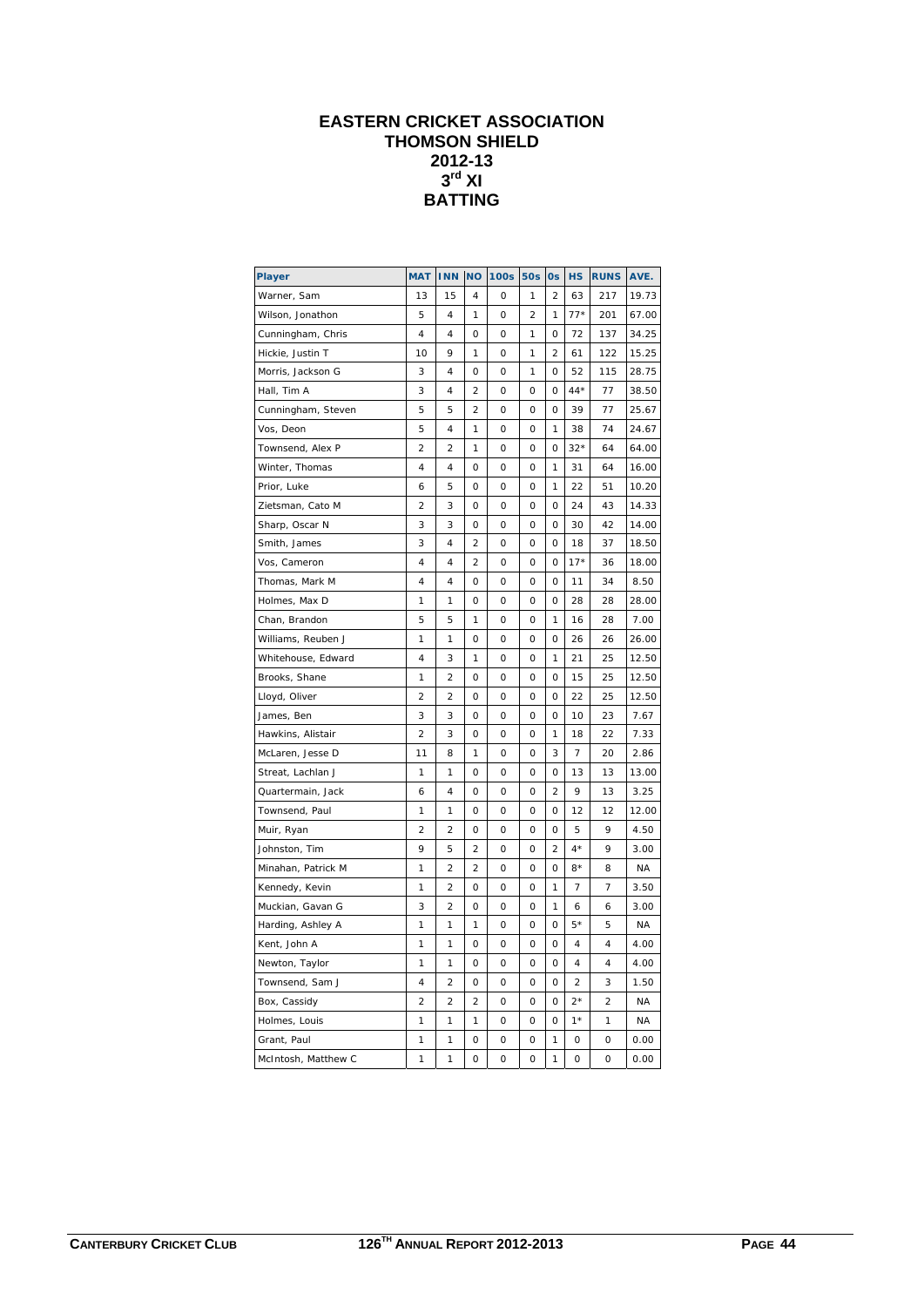#### **EASTERN CRICKET ASSOCIATION THOMSON SHIELD 2012-13 3rd XI BOWLING**

| <b>Player</b>      | <b>MAT</b>     | $\overline{O}$ | M              | R   | W              | 5Wi      | <b>BBI</b> | AVE.      | STR.      | ECN. |
|--------------------|----------------|----------------|----------------|-----|----------------|----------|------------|-----------|-----------|------|
| Quartermain, Jack  | 6              | 54             | 6              | 176 | 12             | $\Omega$ | 4/43       | 14.67     | 27.00     | 3.26 |
| James, Ben         | 3              | 37             | 11             | 85  | 11             | 1        | 5/16       | 7.73      | 20.18     | 2.30 |
| Wilson, Jonathon   | 5              | 40.3           | 14             | 105 | 9              | $\Omega$ | 4/21       | 11.67     | 27.00     | 2.59 |
| Townsend, Sam J    | 4              | 45.1           | 11             | 134 | 9              | 0        | 4/68       | 14.89     | 30.11     | 2.97 |
| Johnston, Tim      | 9              | 54             | 14             | 168 | 7              | 0        | 3/11       | 24.00     | 46.29     | 3.11 |
| Muckian, Gavan G   | 3              | 38.4           | 8              | 96  | 6              | 0        | 2/14       | 16.00     | 38.67     | 2.48 |
| Smith, James       | 3              | 27             | 3              | 99  | 6              | 0        | 4/52       | 16.50     | 27.00     | 3.67 |
| Prior, Luke        | 6              | 43             | 5              | 162 | 5              | 0        | 3/59       | 32.40     | 51.60     | 3.77 |
| O'Sullivan, Eddy   | 1              | 6              | 0              | 29  | 4              | 0        | 4/29       | 7.25      | 9.00      | 4.83 |
| Whitehouse, Edward | 4              | 31.4           | 10             | 84  | 4              | 0        | 2/20       | 21.00     | 47.50     | 2.65 |
| Hickie, Justin T   | 10             | 15             | 2              | 84  | 4              | 0        | 3/43       | 21.00     | 22.50     | 5.60 |
| Pattinson, Adrian  | 1              | 7              | 3              | 10  | 3              | 0        | 3/10       | 3.33      | 14.00     | 1.43 |
| Sharp, Oscar N     | 3              | 9.1            | 1              | 32  | 3              | 0        | 2/32       | 10.67     | 18.33     | 3.49 |
| Lloyd, Oliver      | 2              | 12.4           | 3              | 38  | 3              | 0        | 3/16       | 12.67     | 25.33     | 3.00 |
| Vos, Cameron       | 4              | 10             | $\overline{2}$ | 47  | 3              | 0        | 2/24       | 15.67     | 20.00     | 4.70 |
| Thomas, Mark M     | 4              | 14.4           | 1              | 75  | 3              | 0        | 2/10       | 25.00     | 29.33     | 5.11 |
| Harding, Ashley A  | 1              | 15             | 9              | 25  | $\overline{a}$ | 0        | 2/25       | 12.50     | 45.00     | 1.67 |
| Box, Cassidy       | $\overline{a}$ | 13             | 1              | 33  | $\overline{a}$ | $\Omega$ | 2/16       | 16.50     | 39.00     | 2.54 |
| Holmes, Max D      | 1              | 7              | 0              | 55  | 2              | 0        | 2/55       | 27.50     | 21.00     | 7.86 |
| Hall, Tim A        | 3              | 4              | 0              | 13  | 1              | 0        | 1/13       | 13.00     | 24.00     | 3.25 |
| Morris, Jackson G  | 3              | 14             | $\overline{2}$ | 15  | 1              | $\Omega$ | 1/15       | 15.00     | 84.00     | 1.07 |
| Holmes, Louis      | 1              | 5              | 0              | 25  | 1              | 0        | 1/25       | 25.00     | 30.00     | 5.00 |
| Cunningham, Steven | 5              | 16             | $\mathfrak{p}$ | 48  | 1              | $\Omega$ | 1/13       | 48.00     | 96.00     | 3.00 |
| Kent, John A       | 1              | 7              | 0              | 63  | 1              | $\Omega$ | 1/63       | 63.00     | 42.00     | 9.00 |
| Winter, Thomas     | 4              | 17.2           | 0              | 82  | 1              | 0        | 1/18       | 82.00     | 104.00    | 4.73 |
| Townsend, Alex P   | 2              | 6              | 0              | 57  | 0              | $\Omega$ | 0/19       | <b>NA</b> | ΝA        | 9.50 |
| Brooks, Shane      | 1              | 3              | 0              | 16  | O              | 0        | 0/16       | <b>NA</b> | <b>NA</b> | 5.33 |
| Williams, Reuben J | 1              | 4              | 1              | 12  | 0              | 0        | 0/12       | <b>NA</b> | <b>NA</b> | 3.00 |
| Cunningham, Chris  | 4              | 15             | 2              | 68  | 0              | $\Omega$ | 0/20       | <b>NA</b> | ΝA        | 4.53 |
| Streat, Thomas D   | 1              | 3              | 0              | 16  | O              | 0        | 0/16       | <b>NA</b> | <b>NA</b> | 5.33 |
| Chan, Brandon      | 5              | 4.4            | O              | 33  | 0              | 0        | 0/5        | <b>NA</b> | <b>NA</b> | 7.07 |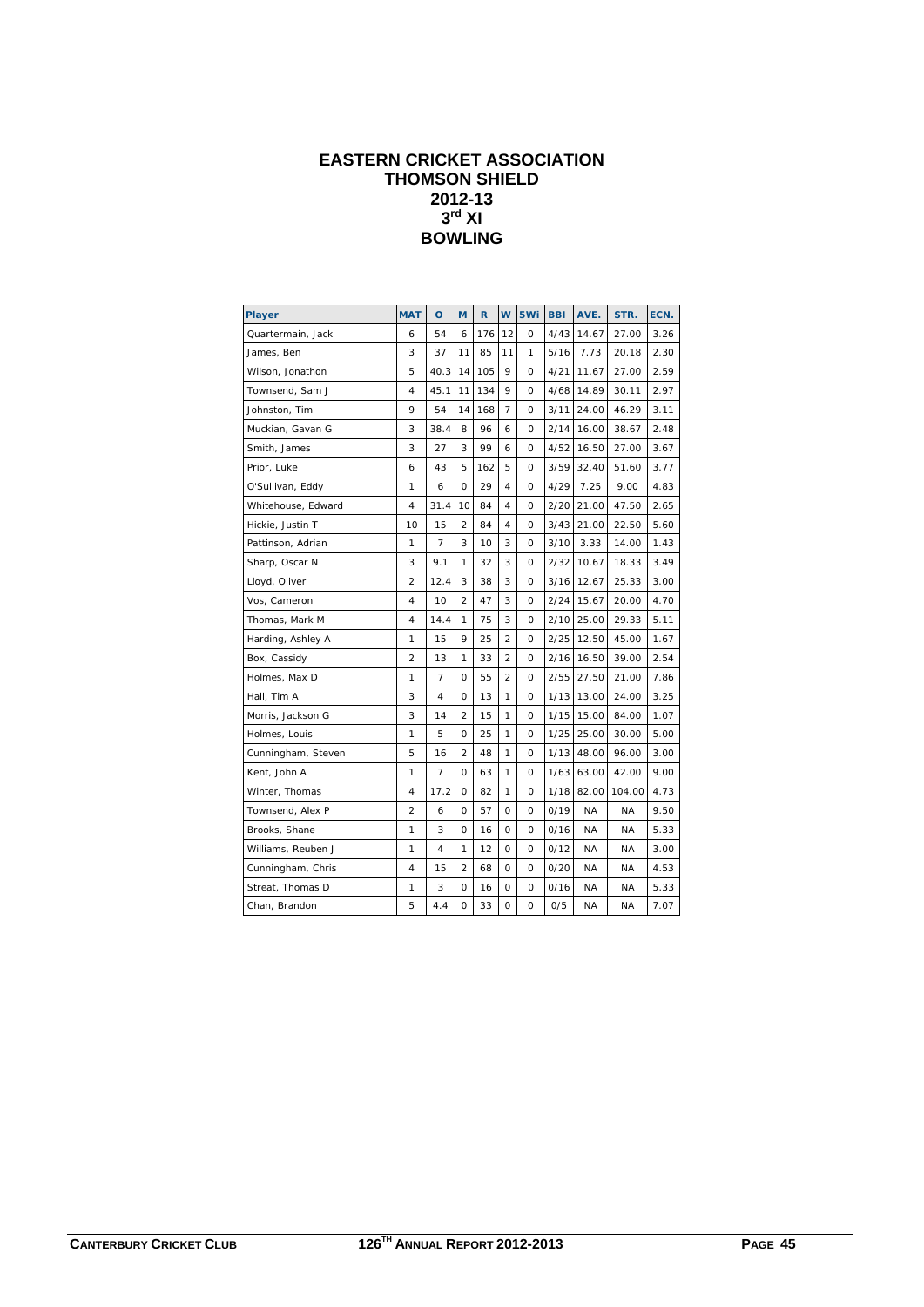#### **EASTERN CRICKET ASSOCIATION THOMSON SHIELD 2012-13 3rd XI**

## **BATTING PARTNERSHIPS**

| <b>WICKET</b> | <b>RUNS</b> | <b>BATSMEN</b>                | <b>ROUND</b> | <b>INN</b> | <b>OPPONENT</b>       |
|---------------|-------------|-------------------------------|--------------|------------|-----------------------|
|               |             |                               |              |            |                       |
|               | 41          | Sam Warner - Chris Cunningham | 2            |            | Mont albert           |
| 2             | 67          | Sam Warner - Jackson Morris   |              |            | East Malvern Tooronga |
| 3             | 93          | Chris Cunningham - Sam Warner | 13           |            | Mont Albert           |
| 4             | 52          | Tom Hall - Steven Cunningham  | 8            |            | <b>Richmond City</b>  |
| 5             |             | No Qualifiers                 |              |            |                       |
| 6             | 139         | Sam Warner - Jonathan Wilson  | 6            |            | Ashwood               |
|               | 50          | Justin Hickie - Cato Zietsman | 2            |            | Mont albert           |
| 8             |             | No Qualifiers                 |              |            |                       |
| 9             | 38          | Oliver Lloyd - Luke Prior     | 9            |            | La Trobe University   |
| 10            |             | <b>No Qualifiers</b>          |              |            |                       |

## **RECORD BATTING PARTNERSHIPS**

| <b>WICKET</b> | <b>RUNS</b> | <b>BATSMEN</b>                          | <b>SEASON</b> | <b>OPPONENT</b>     |
|---------------|-------------|-----------------------------------------|---------------|---------------------|
|               |             |                                         |               |                     |
|               | 172         | J.Anderson (90) - R.Dickens (62)        | 2004-05       | Emmanuel            |
|               | 162         | K.Kennedy $(77)$ – A. Maiyah $(86)$     | 2008-08       | Glen Iris           |
| 3             | 187         | M. Dillon (129) - A. Cornell (44)       | 1980-81       | <b>Bulleen</b>      |
| 4             | 169         | C. Morley (101) - I. Jones (101)        | 1979-80       | Boroondara          |
| 5             | 176         | G. Lister (103) - D. Foskey (100)       | 1984-85       | <b>Surrey Hills</b> |
| 6             | 139         | Sam Warner(63) - Jonathan Wilson(77)    | 2012-13       | Ashwood             |
|               | 178         | G. Lister (101) - R. Gillard (100)      | 1983-84       | Kooyong             |
| 8             | 124         | R. Dickens $(57)$ – D. Glover $(130^*)$ | 2001-02       | <b>Burnley CYMS</b> |
| 9             | 71          | A. Maiyah (72) - P. Locke (18)          | 1999-00       | St Barnabas         |
| 10            | 88          | D. Thomson(54) – P. Locke $(32)^*$      | 2004-05       | Sacred Heart        |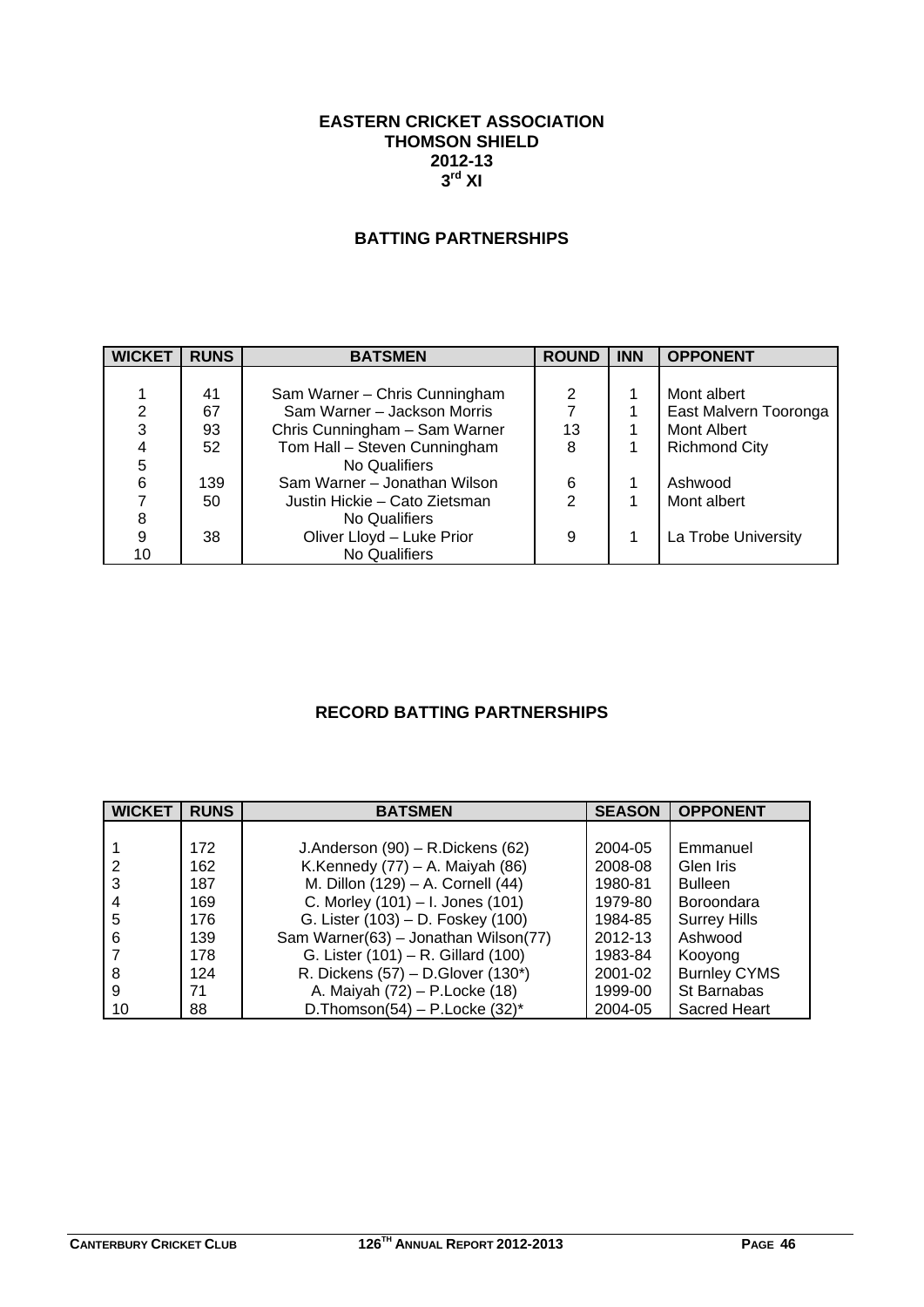#### **MERCANTILE CRICKET ASSOCIATION MC DONALD SHIELD 2012-13 4th XI SEASON FIXTURE**

| <b>RND</b>      | <b>Dates</b> | <b>Home Team</b>                                                                                         |           | <b>Away Team</b>                                                                               | Venue                           |
|-----------------|--------------|----------------------------------------------------------------------------------------------------------|-----------|------------------------------------------------------------------------------------------------|---------------------------------|
| 1               | 7 Oct 12     | Bentleigh<br>116 N Diamond 45 MJ Foot 27 JA Kent 5/16                                                    | def<br>bγ | Canterbury<br>7/162(cc) PI Haggar 49 N Diamond 3/18                                            | Centenary Park East             |
| $\overline{2}$  | 14 Oct 12    | Power House                                                                                              | drew      | Canterbury                                                                                     | Straw Field 2                   |
| 3               | 21 Oct 12    | Canterbury<br>117 TD Streat 38   Jones 4/15 Y Herbst 3/19                                                | def<br>by | Maccabi AJAX<br>6/118 NJ Rothschild 39* C Webster 3/11                                         | Canterbury Sports Ground        |
| 4               | 28 Oct 12    | Canterbury<br>8/124(cc) K Kennedy 25 P Townsend 25                                                       | tied      | <b>Thornbury Turf Strokers</b><br>124 MJ Wilkin 31 SJ Cummins 25 ON Sharp 4/23                 | Straw Field 1                   |
| 5               | 4 Nov 12     | Bentleigh<br>6/196(cc) S McGinness 68* M Walsh 45                                                        | def       | Canterbury<br>8/132(cc) P Townsend 38                                                          | Bentleigh Recreation<br>Reserve |
| 6               | 11 Nov 12    | South Yarra<br><b>111 F Hughes 43</b>                                                                    | def<br>by | Canterbury<br>5/112 A Maiyah 47 R Peries 3/20                                                  | Como Park West                  |
| $\overline{7}$  | 18 Nov 12    | Canterbury<br>109 P Townsend 25 G Barrett 5/13 T Scotland 4/29                                           | def<br>by | Power House<br>5/110 G Barrett 45* RA Grant 26 S Cunningham 3/26                               | Canterbury Sports Ground        |
| 8               | 25 Nov 12    | Canterbury<br>5/234(cc) A Maiyah 57 ON Sharp 56 P Townsend 53*                                           | def       | Bentleigh<br>7/215(cc) A Glenton 119* C Hills 26                                               | Canterbury Sports Ground        |
| 9               | 2 Dec 12     | Parkville District<br>104 D Grant 4/21                                                                   | def<br>by | Canterbury<br>9/105 ON Sharp 27*                                                               | <b>Brens Oval</b>               |
| 10 <sup>1</sup> | 9 Dec 12     | Maccabi AJAX<br>115 JA Balbin 27 L Prior 4/28                                                            | def<br>by | Canterbury<br>136 AP Townsend 36 J Jones 3/11                                                  | Albert Park 9 Smorgon<br>Oval   |
| 11              | 16 Dec 12    | Canterbury<br>102 D Grant 32 L Arnold 3/7 T Sudano 3/16                                                  | def<br>bv | East Malvern Tooronga<br>8/165(cc) S Gleeson 49 S Nelson 41 RJ Williams 3/35                   | Canterbury Sports Ground        |
| 12              | 6 Jan 13     | South Yarra<br>$9/120$ (cc)                                                                              | def<br>by | Canterbury<br>4/126 K Kennedy 36 ON Sharp 29* P Townsend 27                                    | Como Park East                  |
| 13              | 13 Jan 13    | Thornbury Turf Strokers<br>76 T Johnston 5/37 RJ Williams 4/24<br>and 5/42 FJ Moore 27* AP Townsend 3/10 | def<br>by | Canterbury<br>215 RJ Williams 52 AP Townsend 32 H Keshishian<br>31 A Maiyah 25 SJ Cummins 3/54 | Corben Oval                     |
| 14              | 20 Jan 13    | Maccabi AJAX<br>5/175(cc) O Klein 72* D Paltiel 47                                                       | def       | Canterbury<br>93 A Maiyah 50   Jones 4/4 B Jones 3/9                                           | Albert Park 9 Smorgon<br>Oval   |
| 15              | 27 Jan 13    | Canterbury<br>8/155(cc) JW Boyd 37 RJ Williams 32 IR Pringle 4/23                                        | def<br>by | South Yarra<br>5/215(cc) D Elliott 46 N Dawson 40* P Hodgson<br>40 S Irvin 37                  | Canterbury Sports Ground        |
| 16              | 3 Feb 13     | Canterbury<br>113 K Cowan 50 R Chandra 3/30                                                              | def<br>bv | Power House<br>6/128(cc) G Barrett 55                                                          | Straw Field 1                   |
| 17              | 10 Feb 13    | Parkville District<br>7/84 T White $30*$                                                                 | def       | Canterbury<br>72 H Mohan 4/5                                                                   | Brens Oval                      |
| 18              | 17 Feb 13    | East Malvern Tooronga<br>9/170 D Arnold 93 I Giles 33* T Winter 3/50                                     | def       | Canterbury<br>7/168(cc) RJ Williams 70* T Winter 27                                            | DW Lucas Oval                   |
| 19              | 24 Feb 13    | Canterbury<br>6/191(cc) P Townsend 52 K Kennedy 43 RJ Williams<br>29 M Ali 3/40                          | def<br>by | Parkville District<br>8/197 A Stock 69 R Plotz 51 D McGahey 27 T Winter<br>4/41                | Canterbury Sports Ground        |
| 20 <sup>2</sup> | 3 Mar 13     | Canterbury<br>9/139(cc) P Townsend 25 L Arnold 3/22 B Parsons<br>3/32                                    | def<br>bγ | East Malvern Tooronga<br>4/251(cc) D Arnold 130* W Sutherland 70                               | Straw Field 1                   |

| <b>RANK</b> | <b>TEAM</b>             | D  | W <sub>2</sub> | W <sub>1</sub> | D | L1 | L <sub>2</sub> | <b>WKTS</b><br>LOST | <b>RUNS</b><br><b>FOR</b> | <b>WKTS</b><br><b>TAKEN</b> | <b>RUNS</b><br><b>AGST</b> | <b>POINTS</b> | %      |
|-------------|-------------------------|----|----------------|----------------|---|----|----------------|---------------------|---------------------------|-----------------------------|----------------------------|---------------|--------|
|             | Power House             | 20 |                | 5              |   |    |                | 139                 | 2474                      | 171                         | 2252                       | 62            | 1.3515 |
|             | East Malvern Tooronga   | 20 | O              | 14             |   | o  |                | 137                 | 3431                      | 175                         | 2728                       | 56            | 1.6065 |
| 3           | South Yarra             | 20 |                |                |   | o  |                | 153                 | 2675                      | 154                         | 2452                       | 42            | 1.0981 |
| 4           | Parkville District      | 20 |                |                |   | o  |                | 167                 | 2408                      | 160                         | 2461                       | 40            | 0.9375 |
| ь           | Maccabi AJAX            | 20 |                | 8              |   |    |                | 175                 | 2337                      | 189                         | 2401                       | 38            | 1.0512 |
| 6           | Canterbury              | 20 |                |                |   |    |                | 156                 | 2605                      | 150                         | 2832                       | 32            | 0.8845 |
|             | Bentleigh               | 20 |                |                |   | 13 |                | 174                 | 2748                      | 148                         | 2946                       | 28            | 0.7934 |
| 8           | Thornbury Turf Strokers | 20 |                |                |   |    |                | 200                 | 2308                      | 154                         | 2914                       | 23            | 0.6099 |

## **PREMIERS – EAST MALVERN TOORONGA**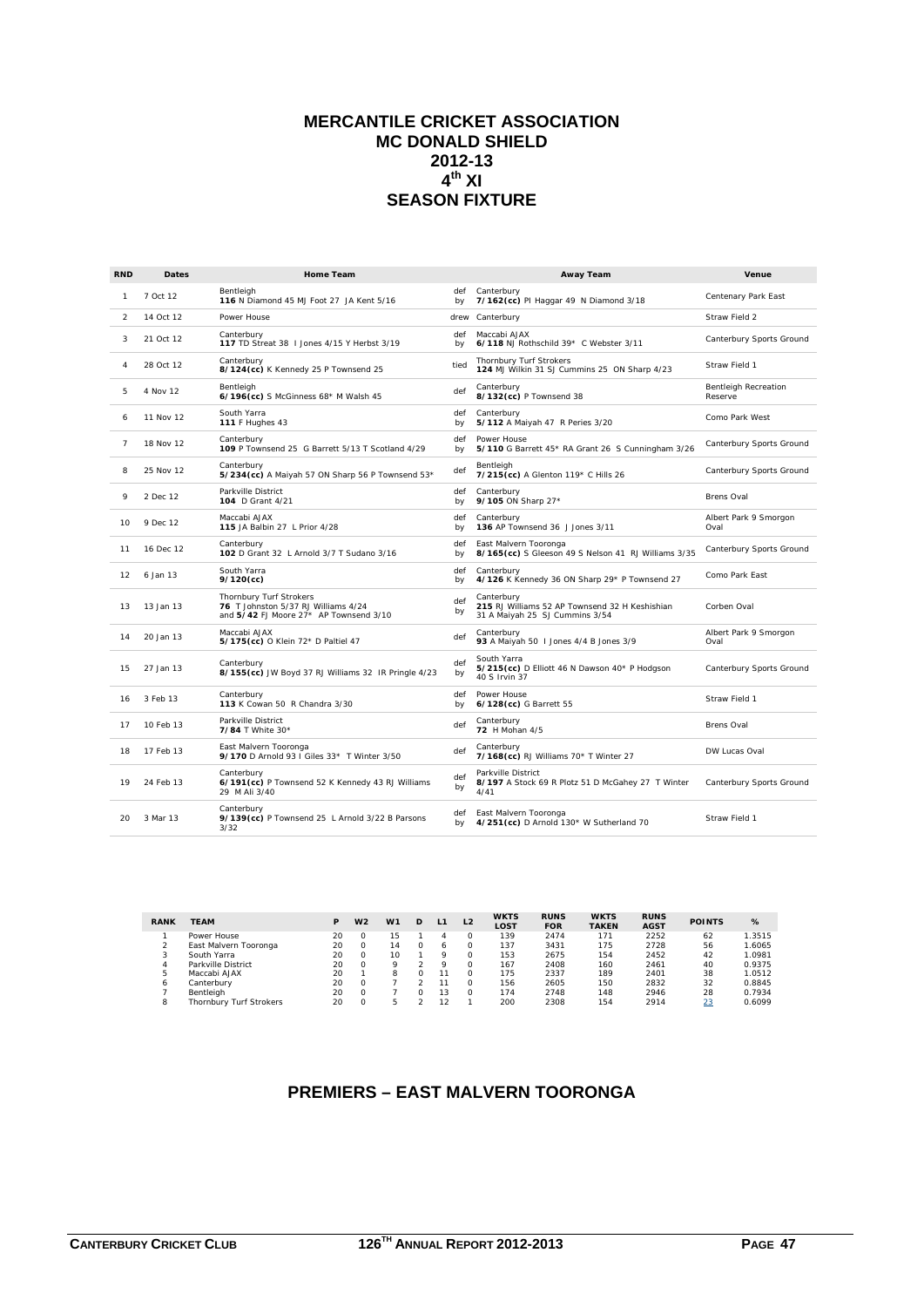## **MERCANTILE CRICKET ASSOCIATION MC DONALD SHIELD 2012-13 4th XI BATTING**

| Player                         | <b>MAT</b> | <b>INN</b>     | <b>NO</b> | <b>100s</b> | <b>50s</b> | <b>Os</b> | <b>HS</b> | <b>RUNS</b> | AVE.  |
|--------------------------------|------------|----------------|-----------|-------------|------------|-----------|-----------|-------------|-------|
| Townsend, Paul                 | 16         | 16             | 1         | 0           | 2          | 0         | $53*$     | 354         | 23.60 |
| Williams, Reuben J             | 12         | 12             | 2         | 0           | 2          | 1         | $70*$     | 266         | 26.60 |
| Maiyah, Ashoka                 | 11         | 11             | 0         | 0           | 2          | 2         | 57        | 239         | 21.73 |
| Kennedy, Kevin                 | 17         | 17             | 0         | 0           | 0          | 1         | 43        | 231         | 13.59 |
| Sharp, Oscar N                 | 8          | 8              | 2         | 0           | 1          | 0         | 56        | 166         | 27.67 |
| Streat, Thomas D               | 7          | 7              | 1         | 0           | 0          | 2         | 38        | 95          | 15.83 |
| Townsend, Alex P               | 5          | 4              | 0         | 0           | 0          | 1         | 36        | 90          | 22.50 |
| Keshishian, Harry              | 8          | 8              | 0         | 0           | 0          | 1         | 31        | 83          | 10.38 |
| Winter, Thomas                 | 5          | 5              | 0         | 0           | 0          | 2         | 27        | 68          | 13.60 |
|                                | 3          | 3              | 0         | 0           | 0          | 0         | 32        | 65          | 21.67 |
| Grant, D'Arcy<br>Lloyd, Jack C |            | 8              | 4         | 0           | 0          | 1         | $19*$     | 62          |       |
|                                | 10         |                |           |             |            |           |           |             | 15.50 |
| Cowan, Kieran                  | 1          | 1              | 0         | 0           | 1          | 0         | 50        | 50          | 50.00 |
| Haggar, Peter I                | 1          | 1              | 0         | 0           | 0          | 0         | 49        | 49          | 49.00 |
| Wetherall, Shane H             | 16         | 11             | 8         | 0           | 0          | 0         | 9*        | 47          | 15.67 |
| Harding, Christopher A         | 3          | 3              | 2         | 0           | 0          | 0         | 23*       | 38          | 38.00 |
| Boyd, Jonathon W               | 2          | 2              | 0         | 0           | 0          | 0         | 37        | 38          | 19.00 |
| Vos, Deon                      | 3          | 3              | 0         | 0           | 0          | 1         | 23        | 36          | 12.00 |
| Townsend, Sam J                | 9          | 8              | 2         | 0           | 0          | 2         | $12*$     | 36          | 6.00  |
| Thomas, Mark M                 | 11         | 7              | 1         | 0           | 0          | 0         | 8         | 34          | 5.67  |
| Webster, Chris                 | 16         | 8              | 2         | 0           | 0          | 3         | 18        | 33          | 5.50  |
| Balme, Will                    | 2          | 2              | 0         | 0           | 0          | 0         | 21        | 29          | 14.50 |
| Vines, Harry                   | 3          | 3              | 0         | 0           | 0          | 0         | 14        | 28          | 9.33  |
| McLaren, Jesse D               | 1          | 1              | 0         | 0           | 0          | 0         | 24        | 24          | 24.00 |
| Kent, John A                   | 1          | 1              | 0         | 0           | 0          | 0         | 23        | 23          | 23.00 |
| Khanna, Shiv                   | 3          | 2              | 0         | 0           | 0          | 0         | 15        | 23          | 11.50 |
| O'Sullivan, Eddy               | 1          | 1              | 0         | 0           | 0          | 0         | 18        | 18          | 18.00 |
| Gowers, Campbell               | 7          | 6              | 0         | 0           | 0          | 1         | 10        | 16          | 2.67  |
| Streat, Lachlan J              | 3          | 3              | 0         | 0           | 0          | 1         | 10        | 12          | 4.00  |
| Morris, Jackson G              | 1          | 1              | 0         | 0           | 0          | 0         | 11        | 11          | 11.00 |
| McIntosh, Luke S               | 1          | 1              | 1         | 0           | 0          | 0         | $11*$     | 11          | ΝA    |
| Vos, Cameron                   | 2          | 2              | 0         | 0           | 0          | 0         | 5         | 9           | 4.50  |
| McIntosh, Matthew C            | 1          | 1              | 0         | 0           | 0          | 0         | 8         | 8           | 8.00  |
| Wheater, Andrew                | 1          | 1              | 0         | 0           | 0          | 0         | 8         | 8           | 8.00  |
| Cunningham, Steven             | 1          | 1              | 0         | 0           | 0          | 0         | 8         | 8           | 8.00  |
| Whitehouse, Edward             | 1          | 1              | 1         | 0           | 0          | 0         | $6*$      | 6           | ΝA    |
| Prior, Luke                    | 1          | 1              | 0         | 0           | 0          | 0         | 5         | 5           | 5.00  |
| Grace, Darcy M                 | 1          | 1              | 1         | 0           | 0          | 0         | 5*        | 5           | NA    |
| Weissel, Charles               | 4          | $\overline{c}$ | 0         | 0           | 0          | 1         | 3         | 3           | 1.50  |
| Muir, Ryan                     | 3          | 3              | 0         | 0           | 0          | 1         | 2         | 3           | 1.00  |
| Angwin, Michael                | 1          | 1              | 0         | 0           | 0          | 0         | 1         | 1           | 1.00  |
| Johnston, Tim                  | 2          | 2              | 0         | 0           | 0          | 1         | 1         | 1           | 0.50  |
| Harding, Tristan W             | 4          | 1              | 0         | 0           | 0          | 1         | 0         | 0           | 0.00  |
| Smith, James                   | 1          | 1              | 0         | 0           | 0          | 1         | 0         | 0           | 0.00  |
| Pattinson, Adrian              | 1          | 1              | 0         | 0           | 0          | 1         | 0         | 0           | 0.00  |
| Streat, David                  | 1          | 1              | 0         | 0           | 0          | 1         | 0         | 0           | 0.00  |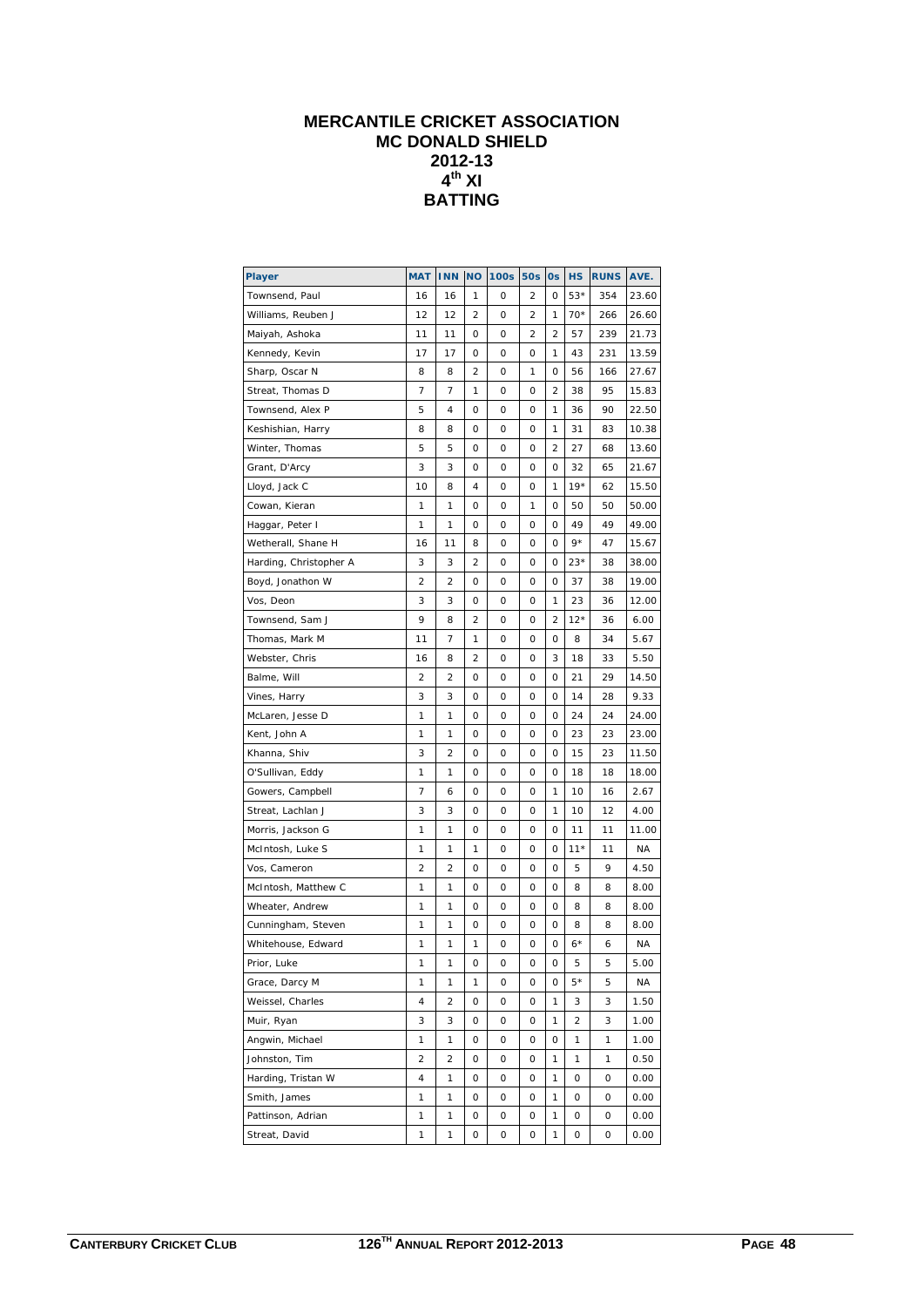#### **MERCANTILE CRICKET ASSOCIATION MC DONALD SHIELD 2012-13**   $4^{\text{th}}$  XI **BOWLING**

| <b>Player</b>       | <b>MAT</b>     | $\mathbf{o}$   | M              | $\mathsf{R}$ | W              | 5Wi         | <b>BBI</b> | AVE.      | STR.      | ECN. |
|---------------------|----------------|----------------|----------------|--------------|----------------|-------------|------------|-----------|-----------|------|
| Williams, Reuben J  | 12             | 96             | 15             | 303          | 14             | 0           | 4/24       | 21.64     | 41.14     | 3.16 |
| Sharp, Oscar N      | 8              | 58             | 5              | 175          | 12             | 0           | 4/23       | 14.58     | 29.00     | 3.02 |
| Streat, Thomas D    | 7              | 53             | 7              | 188          | 12             | 0           | 2/5        | 15.67     | 26.50     | 3.55 |
| Webster, Chris      | 16             | 103            | 10             | 402          | 11             | 0           | 3/11       | 36.55     | 56.18     | 3.90 |
| Townsend, Sam J     | 9              | 63.3           | 4              | 275          | 9              | 0           | 2/8        | 30.56     | 42.33     | 4.33 |
| Winter, Thomas      | 5              | 21             | $\overline{2}$ | 97           | 8              | 0           | 4/41       | 12.13     | 15.75     | 4.62 |
| Johnston, Tim       | $\overline{2}$ | 21             | 3              | 49           | $\overline{7}$ | 1           | 5/37       | 7.00      | 18.00     | 2.33 |
| Townsend, Alex P    | 5              | 30             | 2              | 112          | $\overline{7}$ | 0           | 3/10       | 16.00     | 25.71     | 3.73 |
| Grant, D'Arcy       | 3              | 24             | 4              | 83           | 6              | 0           | 4/21       | 13.83     | 24.00     | 3.46 |
| Thomas, Mark M      | 11             | 80             | 13             | 223          | 6              | 0           | 1/12       | 37.17     | 80.00     | 2.79 |
| Kent, John A        | 1              | 7              | 0              | 16           | 5              | 1           | 5/16       | 3.20      | 8.40      | 2.29 |
| Harding, Tristan W  | 4              | 34             | 5              | 126          | 5              | 0           | 2/22       | 25.20     | 40.80     | 3.71 |
| Prior, Luke         | 1              | 9              | 2              | 28           | 4              | 0           | 4/28       | 7.00      | 13.50     | 3.11 |
| Cunningham, Steven  | 1              | 9              | $\overline{2}$ | 26           | 3              | 0           | 3/26       | 8.67      | 18.00     | 2.89 |
| Streat, Lachlan J   | 3              | 22             | 10             | 41           | 3              | 0           | 2/15       | 13.67     | 44.00     | 1.86 |
| Lloyd, Jack C       | 10             | 24             | 1              | 110          | 3              | 0           | 1/14       | 36.67     | 48.00     | 4.58 |
| Smith, James        | 1              | 9              | $\overline{2}$ | 12           | $\overline{a}$ | $\circ$     | 2/12       | 6.00      | 27.00     | 1.33 |
| Haggar, Peter I     | 1              | 7              | 0              | 30           | $\overline{2}$ | 0           | 2/30       | 15.00     | 21.00     | 4.29 |
| O'Sullivan, Eddy    | 1              | 9              | 1              | 32           | $\overline{2}$ | 0           | 2/32       | 16.00     | 27.00     | 3.56 |
| Wetherall, Shane H  | 16             | 7              | 1              | 37           | 2              | 0           | 2/13       | 18.50     | 21.00     | 5.29 |
| Boyd, Jonathon W    | $\overline{2}$ | 14             | 3              | 53           | $\overline{2}$ | 0           | 1/16       | 26.50     | 42.00     | 3.79 |
| Keshishian, Harry   | 8              | 1              | 0              | 3            | 1              | 0           | 1/3        | 3.00      | 6.00      | 3.00 |
| Angwin, Michael     | 1              | $\overline{2}$ | 0              | 3            | 1              | 0           | 1/3        | 3.00      | 12.00     | 1.50 |
| Vos, Cameron        | 2              | $\overline{2}$ | 1              | 7            | 1              | 0           | 1/7        | 7.00      | 12.00     | 3.50 |
| Muckian, Gavan G    | 1              | 5              | 0              | 12           | 1              | 0           | 1/12       | 12.00     | 30.00     | 2.40 |
| Gowers, Campbell    | 7              | 4              | 0              | 14           | 1              | 0           | 1/7        | 14.00     | 24.00     | 3.50 |
| Pattinson, Adrian   | 1              | 7              | 3              | 18           | 1              | 0           | 1/18       | 18.00     | 42.00     | 2.57 |
| McIntosh, Matthew C | 1              | 6              | 2              | 20           | 1              | $\mathbf 0$ | 1/20       | 20.00     | 36.00     | 3.33 |
| Grace, Darcy M      | 1              | 4              | 0              | 22           | 1              | 0           | 1/22       | 22.00     | 24.00     | 5.50 |
| Maiyah, Ashoka      | 11             | 7              | 1              | 29           | 1              | 0           | 1/8        | 29.00     | 42.00     | 4.14 |
| McLaren, Jesse D    | 1              | 1              | 0              | 1            | 0              | 0           | 0/1        | <b>NA</b> | <b>NA</b> | 1.00 |
| Whitehouse, Edward  | 1              | 4              | 0              | 10           | 0              | 0           | 0/10       | <b>NA</b> | <b>NA</b> | 2.50 |
| Cowan, Kieran       | 1              | 4              | 1              | 23           | $\mathbf 0$    | 0           | 0/23       | <b>NA</b> | <b>NA</b> | 5.75 |
| Muir, Ryan          | 3              | 7              | 1              | 31           | 0              | 0           | 0/1        | ΝA        | ΝA        | 4.43 |
| Morris, Jackson G   | 1              | 9              | 0              | 31           | 0              | 0           | 0/31       | NA        | <b>NA</b> | 3.44 |
| Balme, Will         | $\overline{2}$ | 5              | 0              | 30           | 0              | 0           | 0/30       | NA        | <b>NA</b> | 6.00 |
| Vos, Deon           | 3              | 3              | 0              | 26           | 0              | 0           | 0/26       | ΝA        | <b>NA</b> | 8.67 |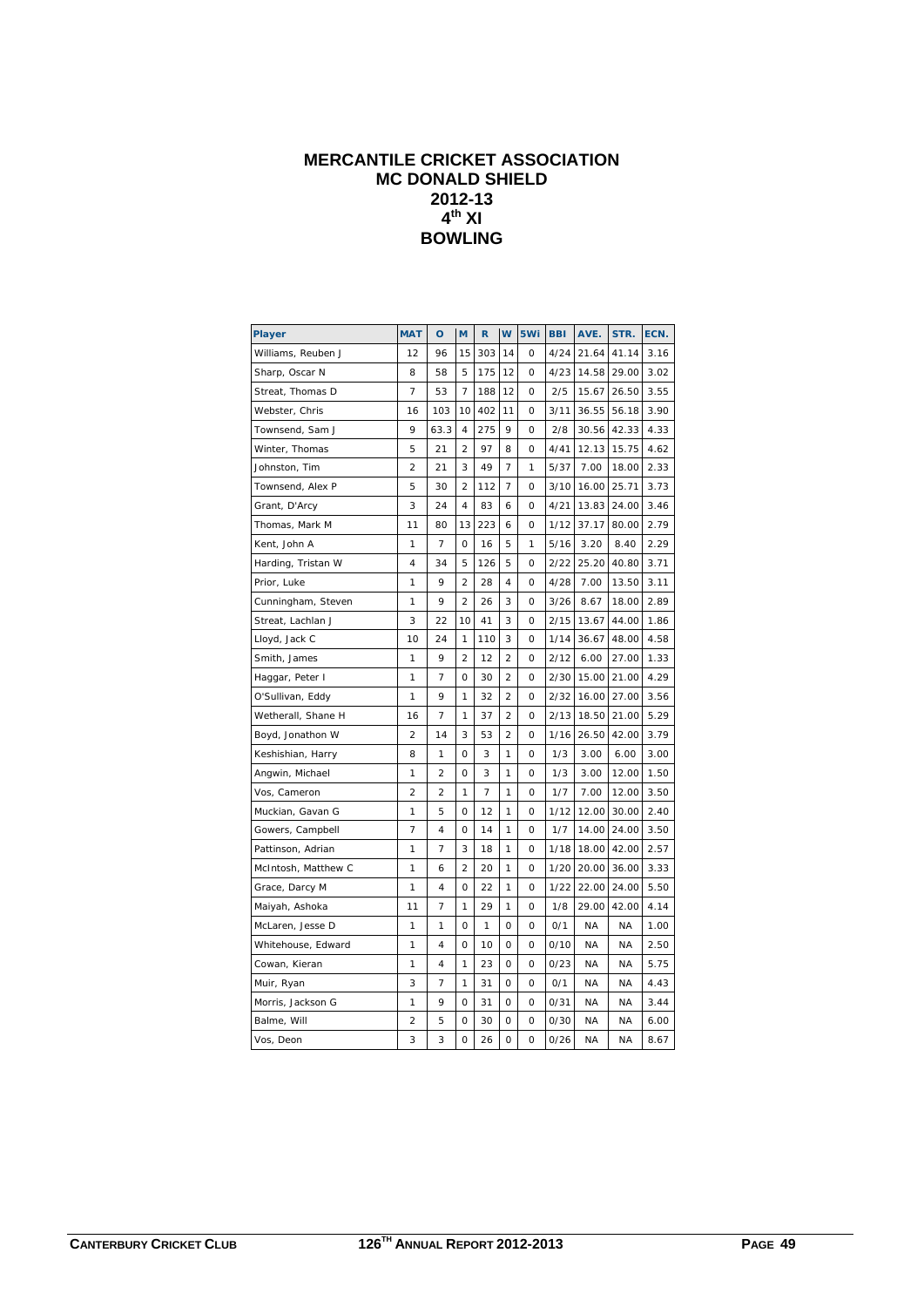#### **MERCANTILE CRICKET ASSOCIATION MC DONALD SHIELD 2012-13 4th XI**

#### **BATTING PARTNERSHIPS**

| <b>WICKET</b> | <b>RUNS</b> | <b>BATSMEN</b>                     | <b>ROUND</b> | <b>INN</b> | <b>OPPONENT</b>                |
|---------------|-------------|------------------------------------|--------------|------------|--------------------------------|
|               |             |                                    |              |            |                                |
|               | 75          | John Kent - Peter Haggar           |              |            | Bentleigh                      |
| 2             | 42          | Kevin Kennedy - Tom Winter         | 19           |            | <b>Parkville District</b>      |
| 3             | 52          | Kieran Cowan - Paul Townsend       | 16           |            | Power House                    |
|               | 91          | Oscar Sharp - Paul townsend        | 8            |            | Bentleigh                      |
| 5             | 43          | Paul Townsend - Alex Townsend      | 8            |            | Bentleigh                      |
| 6             | 88          | Harry Keshishian - Reuben Williams | 13           |            | <b>Thornbury Turf Strokers</b> |
|               |             | No Qualifiers                      |              |            |                                |
| 8             | 30          | Matthew McIntosh - Thomas Streat   | 3            |            | Maccabi AJAX                   |
| 9             | 38          | Thomas Streat - Shane Weatherall   | 3            |            | Maccabi AJAX                   |
| 10            | 25          | Oscar Sharp – Chris Webster        |              |            | <b>Parkville District</b>      |

## **RECORD BATTING PARTNERSHIPS**

| <b>WICKET</b> | <b>RUNS</b> | <b>BATSMEN</b>                               | <b>SEASON</b> | <b>OPPONENT</b>            |
|---------------|-------------|----------------------------------------------|---------------|----------------------------|
|               |             |                                              |               |                            |
|               | 195         | A. Makris $(67^*)$ – D. Mainsbridge $(73)$   | 1999-00       | Eastern Willows            |
| 2             | 226         | R. Dickens $(124^*)$ – M. Richmond $(114)$   | 2006-07       | Barnawartha Nth            |
| 3             | 233         | N. Owen (129) - N. Hutton (122*)             | 1998-99       | STC Sth Camb               |
|               | $211*$      | R. Hubbert $(115^*)$ – G. Bartley $(81^*)$   | 1972-73       | North Balwyn               |
| 5             | 182         | A. Heffernan $(111^*)$ – K. Kennedy $(61^*)$ | 2008-09       | <b>Parkville Districts</b> |
| 6             | 187         | S. Day (132) – J. McQuiggan (88)             | 1976-77       | Mt. Waverley               |
|               | 145         | S. Day (190) – J. McQuiggan (55)             | 1976-77       | STC Sth Camb               |
| 8             | 130         | J. McQuiggan (78) - A. McDonell (54)         | 1977-78       | STC Sth Camb               |
| 9             | 82          | A. Wade (67) – J. Kaiser (15*)               | 1984-85       | Marcellin OC               |
| 10            | 81          | G. McQuiggan (32) - D. McKean (83*)          | 1976-77       | <b>Balwyn</b>              |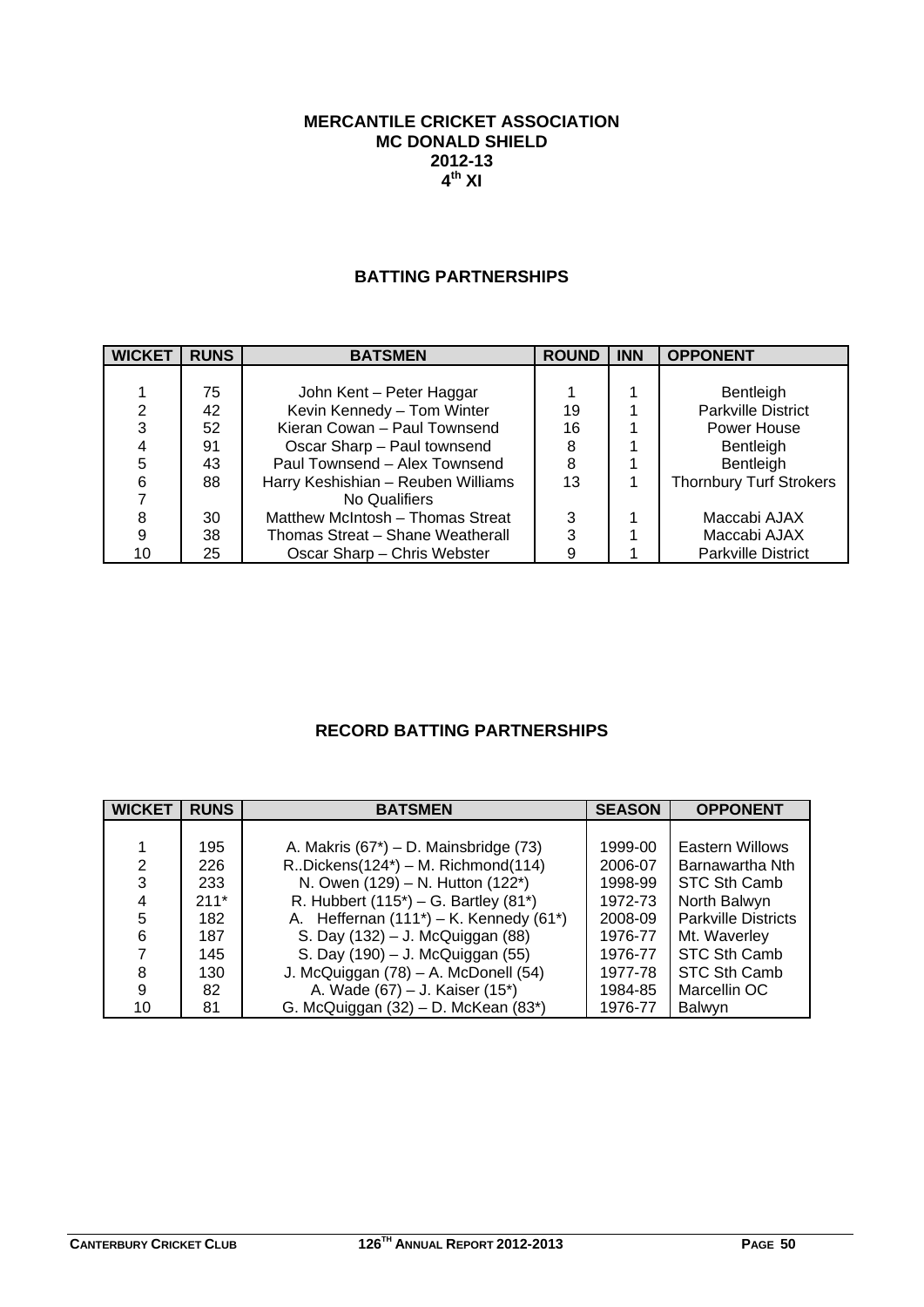#### **BHRDCA VETERANS 2012-13 LEGENDS SEASON FIXTURE**

| <b>RND</b>    | <b>Dates</b> | Home Team                                                         |                | Away Team                                                                                                            | Venue                         |
|---------------|--------------|-------------------------------------------------------------------|----------------|----------------------------------------------------------------------------------------------------------------------|-------------------------------|
|               | 14 Oct 12    | North Balwyn<br>8/126(cc) M Grace 41* D Galvin 3/13               | def<br>bv      | Canterbury<br>2/258(cc) M Rattenbury 43* G Gavin 40* B Angley<br>40* A Goldstein 40* P Mirkovic 28                   | Macleay Park #2               |
| $\mathcal{P}$ | 28 Oct 12    | Canterbury<br>4/136 JA Kent 40* M Kent 40*                        |                | Eley Park<br>def 6/133(cc) W Hale 43* P Coe 39 P Colbert 32 P Grant<br>3/26                                          | Hislop Park Oval              |
| 3             | 11 Nov 12    | Forest Hill<br>6/86(cc) D Baker 26 B Greenwood 26 P Mirkovic 3/10 | bv             | def Canterbury<br>$0/88$ J Allen 42* C Hall 40*                                                                      | Forest Hill Reserve           |
|               | 25 Nov 12    | Canterbury<br>7/222(cc) B Hansen 41* P Grant 40* P Mirkovic 35    | def            | Mont Albert Green<br>7/125(cc) MJ Delves 41* M Spink 40* L Cavill 3/14                                               | Hislop Park Oval              |
| 5.            | 9 Dec 12     | <b>Fast Doncaster</b><br>8/156 W Grabham 41*                      | $\mathsf{def}$ | Canterbury<br>7/155(cc) M Kent 42*                                                                                   | Serpells Community Res.<br>#1 |
| 6             | 13 Jan 13    | Canterbury<br>6/170 G Gavin 40* JA Kent 40* B Angley 37           |                | <b>Victorian Stars</b><br>def 9/167(cc) A Gopolan 32 A Mohideen 27 S Madhanayake Hislop Park Oval<br>26 R Bryce 3/19 |                               |
|               | 3 Feb 13     | West Ivanhoe United<br>8/153(cc) D Puglesi 40* M Rattenbury 3/19  | def<br>bv      | Canterbury<br>8/161(cc) M Kent 40* A Goldstein 25                                                                    | Seddon Reserve                |
| <b>SF</b>     | 17 Feb 13    | Canterbury<br>1/140 G Gavin 42* B Angley 40* C Kent 25*           | def            | Eley Park<br>7/138(cc) W Hale 40* P Mirkovic 3/20                                                                    | Hislop Park Oval              |
| GF            | 3 Mar 13     | Canterbury<br>169 JA Kent 40* B Angley 36 C Kent 26               | def            | West Ivanhoe United<br>10/154 N Stanton 39 D Puglesi 34 M Rattenbury 3/25                                            | Hislop Park Oval              |

| <b>RANK</b> | <b>TEAM</b>         | Р | W <sub>2</sub> | W <sub>1</sub> | D        | L1 | L <sub>2</sub> | <b>WKTS</b><br>LOST | <b>RUNS</b><br><b>FOR</b> | <b>WKTS</b><br><b>TAKEN</b> | <b>RUNS</b><br><b>AGST</b> | <b>POINTS</b> | %      |
|-------------|---------------------|---|----------------|----------------|----------|----|----------------|---------------------|---------------------------|-----------------------------|----------------------------|---------------|--------|
|             | Canterbury          |   |                | 6              |          |    | $\Omega$       | 34                  | 1190                      | 52                          | 946                        | 12            | 1.9239 |
|             | Mitcham Black       |   |                | 5.             |          |    |                | 44                  | 1225                      | 59                          | 848                        | 10            | 1.9370 |
| 3           | West Ivanhoe United |   | 0              | ь.             |          |    | $\Omega$       | 31                  | 1083                      | 52                          | 1001                       | 10            | 1.8148 |
| 4           | Elev Park           |   |                | ь.             |          |    | $\Omega$       | 32                  | 1041                      | 51                          | 1031                       | 10            | 1.6092 |
| 5           | Victorian Stars     |   |                | ь.             | O        |    | $\Omega$       | 44                  | 1225                      | 49                          | 1004                       | 10            | 1.3588 |
| 6           | East Doncaster      |   | 0              | 5.             | $\Omega$ |    | $\Omega$       | 45                  | 1101                      | 49                          | 986                        | 10            | 1.2159 |
|             | North Balwyn        |   |                |                | O        | 5  | $\Omega$       | 49                  | 1140                      | 32                          | 1352                       | 4             | 0.5507 |
| 8           | Mitcham Yellow      |   |                |                |          | 6  | $\Omega$       | 47                  | 957                       | 35                          | 1213                       | $\sim$        | 0.5875 |
| Q           | Mont Albert Green   |   |                |                |          | 6  | $\Omega$       | 56                  | 872                       | 37                          | 1096                       | ∽             | 0.5257 |
| 10          | ForestHill          |   |                |                |          |    | $\Omega$       | 58                  | 692                       | 24                          | 1049                       |               | 0.2730 |

## **PREMIERS - CANTERBURY**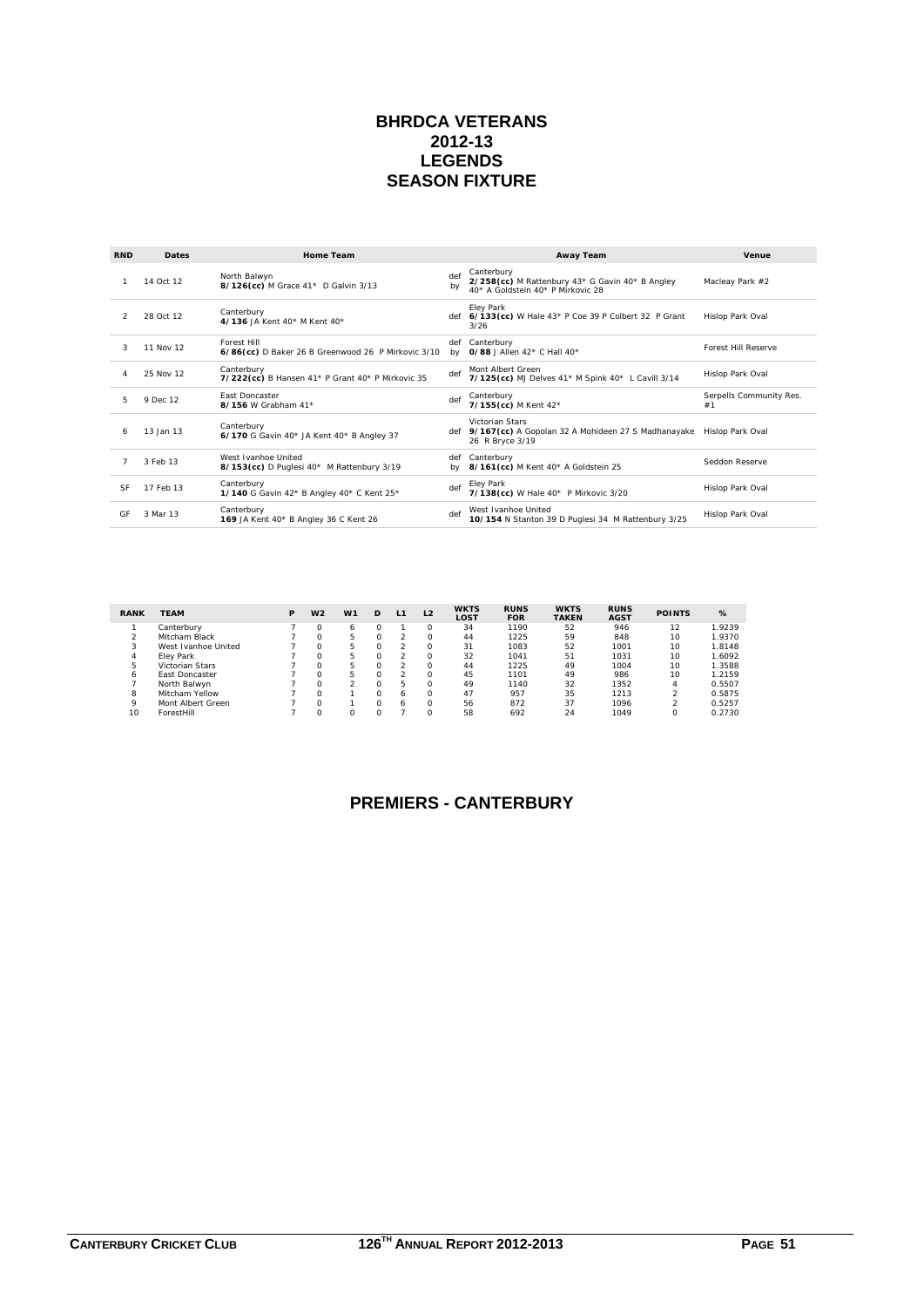## **BHRDCA VETERANS 2012-13 LEGENDS BATTING**

| <b>Player</b>       | <b>MAT</b>     | <b>INN</b>     | <b>NO</b>      | <b>100s</b>  | <b>50s</b> | <b>Os</b> | <b>HS</b>      | <b>RUNS</b>    | AVE.      |
|---------------------|----------------|----------------|----------------|--------------|------------|-----------|----------------|----------------|-----------|
| Angley, Bob         | 9              | 8              | $\overline{2}$ | $\Omega$     | $\Omega$   | $\Omega$  | $40*$          | 200            | 33.33     |
| Gavin, Gary         | 9              | 8              | 4              | $\Omega$     | $\Omega$   | 1         | $42*$          | 164            | 41.00     |
| Kent, John A        | 6              | 5              | 4              | $\Omega$     | $\Omega$   | $\Omega$  | $40*$          | 161            | 161.00    |
| Kent, Michael       | 6              | 5              | 3              | $\Omega$     | $\Omega$   | $\Omega$  | $42*$          | 151            | 75.50     |
| Goldstein, Alan     | 8              | $\overline{7}$ | $\overline{2}$ | $\mathbf{O}$ | $\Omega$   | $\Omega$  | $40*$          | 139            | 27.80     |
| Grant, Paul         | 8              | 6              | 3              | $\mathbf{O}$ | $\Omega$   | $\Omega$  | $40*$          | 130            | 43.33     |
| Mirkovic, Peter     | 8              | 5              | $\Omega$       | $\Omega$     | $\Omega$   | $\Omega$  | 35             | 89             | 17.80     |
| Kent, Craig         | 7              | 6              | 1              | $\Omega$     | $\Omega$   | $\Omega$  | 26             | 71             | 14.20     |
| Angwin, Michael     | 9              | $\overline{7}$ | 1              | $\mathbf 0$  | 0          | 1         | $23*$          | 57             | 9.50      |
| Hall, Charlie       | 2              | $\overline{2}$ | 1              | $\Omega$     | $\Omega$   | $\Omega$  | $40*$          | 53             | 53.00     |
| Rattenbury, Michael | 5              | 4              | $\overline{2}$ | 0            | $\Omega$   | $\Omega$  | $43*$          | 48             | 24.00     |
| Hansen, Bill        | 9              | $\overline{2}$ | $\overline{2}$ | 0            | $\Omega$   | $\Omega$  | $41*$          | 42             | <b>NA</b> |
| Allen, John         | $\overline{2}$ | 1              | 1              | 0            | $\Omega$   | $\Omega$  | $42*$          | 42             | NA.       |
| Galvin, Dean        | $\overline{7}$ | 5              | 3              | $\Omega$     | $\Omega$   | $\Omega$  | $22*$          | 37             | 18.50     |
| Watkinson, Mark     | $\overline{2}$ | $\overline{2}$ | 1              | $\mathbf 0$  | $\Omega$   | $\Omega$  | $\overline{7}$ | 12             | 12.00     |
| Clarke, Brian       | 1              | 1              | 1              | $\mathbf 0$  | $\Omega$   | $\Omega$  | $11*$          | 11             | <b>NA</b> |
| Bryce, Roger        | 6              | 1              | 1              | $\Omega$     | $\Omega$   | $\Omega$  | $4*$           | 4              | NA.       |
| Cavill, Laurie      | 7              | $\overline{2}$ | 1              | $\mathbf{O}$ | 0          | 1         | $2*$           | $\overline{2}$ | 2.00      |

| <b>Player</b>       | <b>MAT</b>     | $\mathbf o$    | M              | $\mathbf R$ | W              | 5Wi          | <b>BBI</b> | AVE.      | STR.      | ECN. |
|---------------------|----------------|----------------|----------------|-------------|----------------|--------------|------------|-----------|-----------|------|
| Mirkovic, Peter     | 8              | 47             | $\overline{7}$ | 135         | 12             | $\Omega$     | 3/10       | 11.25     | 23.50     | 2.87 |
| Cavill, Laurie      | $\overline{7}$ | 38             | 5              | 143         | 8              | $\Omega$     | 3/14       | 17.88     | 28.50     | 3.76 |
| Rattenbury, Michael | 5              | 24.1           | $\Omega$       | 95          | $\overline{7}$ | $\Omega$     | 3/19       | 13.57     | 20.71     | 3.93 |
| Goldstein, Alan     | 8              | 26             | 6              | 85          | 5              | $\Omega$     | 2/12       | 17.00     | 31.20     | 3.27 |
| Grant, Paul         | 8              | 9              | 0              | 39          | 4              | $\Omega$     | 3/26       | 9.75      | 13.50     | 4.33 |
| Galvin, Dean        | 7              | 19             | 0              | 87          | 4              | 0            | 3/13       | 21.75     | 28.50     | 4.58 |
| Bryce, Roger        | 6              | 16             | 1              | 93          | 4              | $\Omega$     | 3/19       | 23.25     | 24.00     | 5.81 |
| Kent, John A        | 6              | 22             | 2              | 105         | 4              | $\Omega$     | 2/22       | 26.25     | 33.00     | 4.77 |
| Hansen, Bill        | 9              | 54             | 10             | 160         | 4              | $\Omega$     | 1/13       | 40.00     | 81.00     | 2.96 |
| Angwin, Michael     | 9              | 11             | 1              | 30          | 3              | $\Omega$     | 2/16       | 10.00     | 22.00     | 2.73 |
| Gavin, Gary         | 9              | 10             | $\overline{2}$ | 38          | 3              | $\Omega$     | 2/9        | 12.67     | 20.00     | 3.80 |
| Haggar, Peter I     | 1              | 6              | $\Omega$       | 16          | $\overline{2}$ | $\Omega$     | 2/16       | 8.00      | 18.00     | 2.67 |
| Watkinson, Mark     | $\overline{2}$ | 11             | $\Omega$       | 57          | $\overline{2}$ | $\Omega$     | 1/22       | 28.50     | 33.00     | 5.18 |
| Clarke, Brian       | 1              | 3              | $\Omega$       | 6           | 1              | $\Omega$     | 1/6        | 6.00      | 18.00     | 2.00 |
| Allen, John         | $\overline{2}$ | 9              | $\overline{2}$ | 29          | $\Omega$       | $\mathbf 0$  | 0/1        | <b>NA</b> | <b>NA</b> | 3.22 |
| Hall, Charlie       | $\overline{2}$ | $\overline{7}$ | $\Omega$       | 30          | $\Omega$       | $\mathbf 0$  | 0/8        | <b>NA</b> | <b>NA</b> | 4.29 |
| Kent, Michael       | 6              | 6              | $\Omega$       | 38          | $\Omega$       | $\mathbf 0$  | 0/8        | <b>NA</b> | <b>NA</b> | 6.33 |
| Kent, Craig         | $\overline{7}$ | 3              | 0              | 12          | $\Omega$       | $\mathbf{O}$ | 0/5        | <b>NA</b> | <b>NA</b> | 4.00 |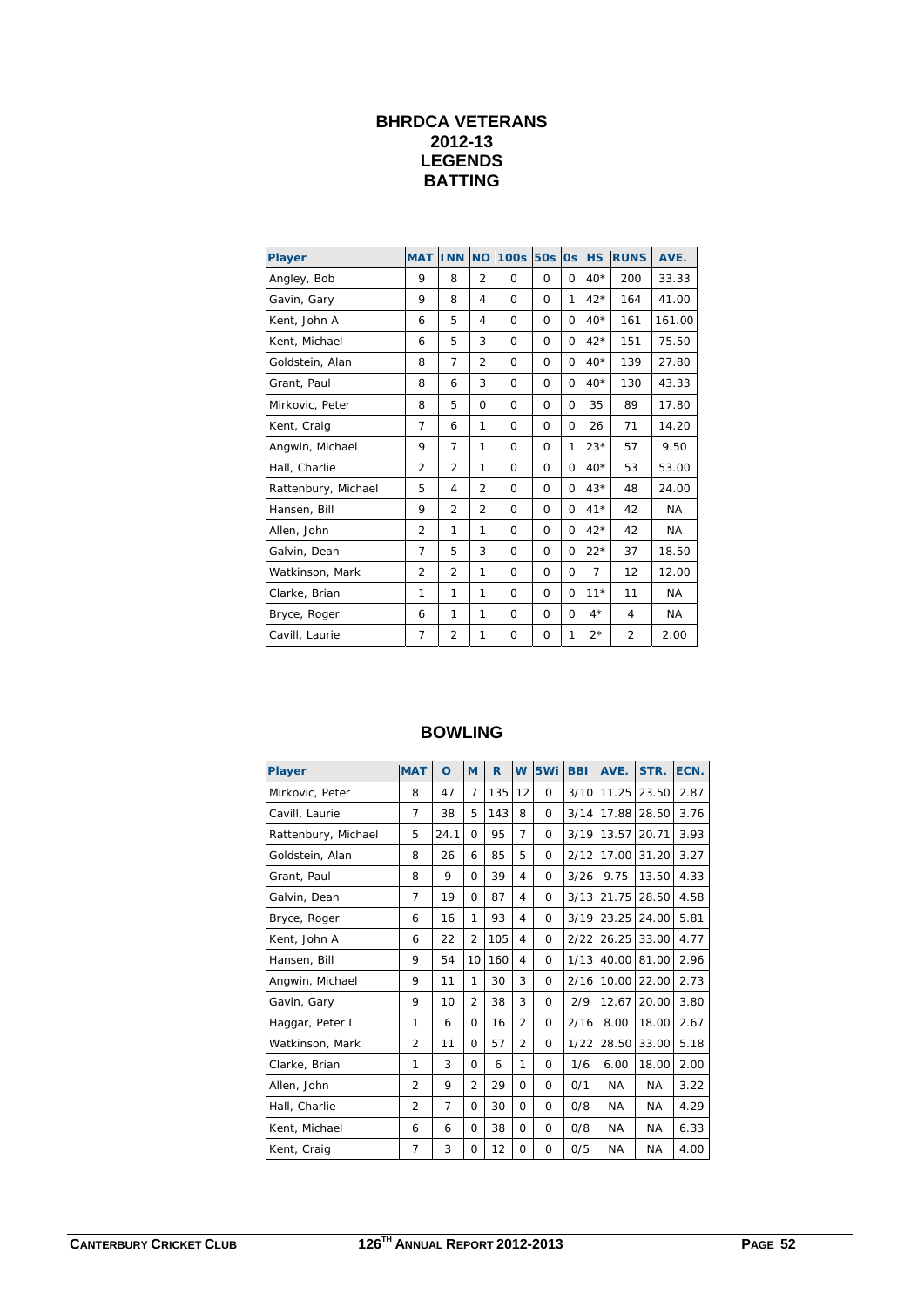#### **BHRDCA VETERANS 2012-13 B DIVISION SEASON FIXTURE**

| <b>RND</b>    | <b>Dates</b> | Home Team                                                                              |                  | Away Team                                                             | Venue                                     |
|---------------|--------------|----------------------------------------------------------------------------------------|------------------|-----------------------------------------------------------------------|-------------------------------------------|
|               | 14 Oct 12    | Edinburgh<br>6/126 T Black 40* J Sutton 38* T Heenan 27 P Mckee<br>3/24                | def              | Canterbury<br>8/123(cc) R Devlin 25                                   | W H Peterson Oval                         |
| $\mathcal{P}$ | 28 Oct 12    | Canterbury<br>4/182(cc) M Wood 43* R Devlin 41* D Streat 40*                           | def              | North Balwyn<br>115 A Narayana 28 P Weldon 3/23                       | Hislop Park Oval                          |
| 3             | 11 Nov 12    | Monash<br>3/235(cc) R May 43* R McKinnon 42* SJ Gray<br>40* L Boles 38* M Goldsmith 27 | def              | Canterbury<br>8/177 M Wood 35* R Devlin 32 D Streat 27                | Tally Ho Reserve                          |
| $\Delta$      | 25 Nov 12    | Canterbury<br>68 PJ Gartlan 3/21                                                       | def<br>by        | Mont Albert<br>5/211(cc) PB Knox 44* RE Grumont 41* C McEvoy<br>$26*$ | Hislop Park Oval                          |
| 5             | 9 Dec 12     | Kew CC<br>8/160(cc) PA Hyde 44* B Rieniets 29 R Devlin 4/11                            | $\mathsf{def}$   | Canterbury<br>9/148(cc) R Devlin 33 D Streat 26                       | Victoria Park Nth (Kew<br>Cricket Ground) |
| 6             | 13 Jan 13    | Canterbury<br>9/118(cc) R Devlin 31 J Spencer 30 JE Moore 4/28                         | def<br><b>bv</b> | Blackburn<br>6/124 J Evans $40*$ D Jones $39*$                        | Hislop Park Oval                          |
|               | 3 Feb 13     | Surrey Hills<br>1/217(cc) A Thompson 45* RG Pike 45* A Smith<br>40* C Smith 40*        | def              | Canterbury<br>8/151(cc) R Devlin 37 PI Haggar 28 S Jordan 3/25        | Wattle Park (turf)                        |

| <b>RANK</b> | <b>TEAM</b>  | D | W <sub>2</sub> | W <sub>1</sub> | D | L1 | L <sub>2</sub> | <b>WKTS</b><br>LOST | <b>RUNS</b><br><b>FOR</b> | <b>WKTS</b><br><b>TAKEN</b> | <b>RUNS</b><br><b>AGST</b> | <b>POINTS</b> | %      |
|-------------|--------------|---|----------------|----------------|---|----|----------------|---------------------|---------------------------|-----------------------------|----------------------------|---------------|--------|
|             | Edinburgh    |   |                |                |   |    |                | 45                  | 1084                      | 57                          | 966                        | 14            | 1.4214 |
|             | Blackburn    |   |                |                |   |    |                | 41                  | 1041                      | 52                          | 952                        | 10            | 1.3869 |
|             | Surrey Hills |   |                |                |   |    |                | 44                  | 1171                      | 48                          | 940                        | 10            | 1.3590 |
|             | Mont Albert  |   |                |                |   |    |                | 40                  | 996                       | 58                          | 938                        | 8             | 1.5397 |
|             | Monash       |   |                |                |   |    |                | 47                  | 1140                      | 51                          | 1089                       | 8             | 1.1359 |
|             | North Balwyn |   |                |                |   | 0. |                | 56                  | 862                       | 43                          | 1019                       |               | 0.6496 |
|             | Canterbury   |   |                |                |   |    |                | 56                  | 967                       | 39                          | 1188                       |               | 0.5669 |
|             | Kew CC       |   |                |                |   |    |                | 52                  | 1082                      | 33                          | 1251                       |               | 0.5489 |

## **PREMIERS - BLACKBURN**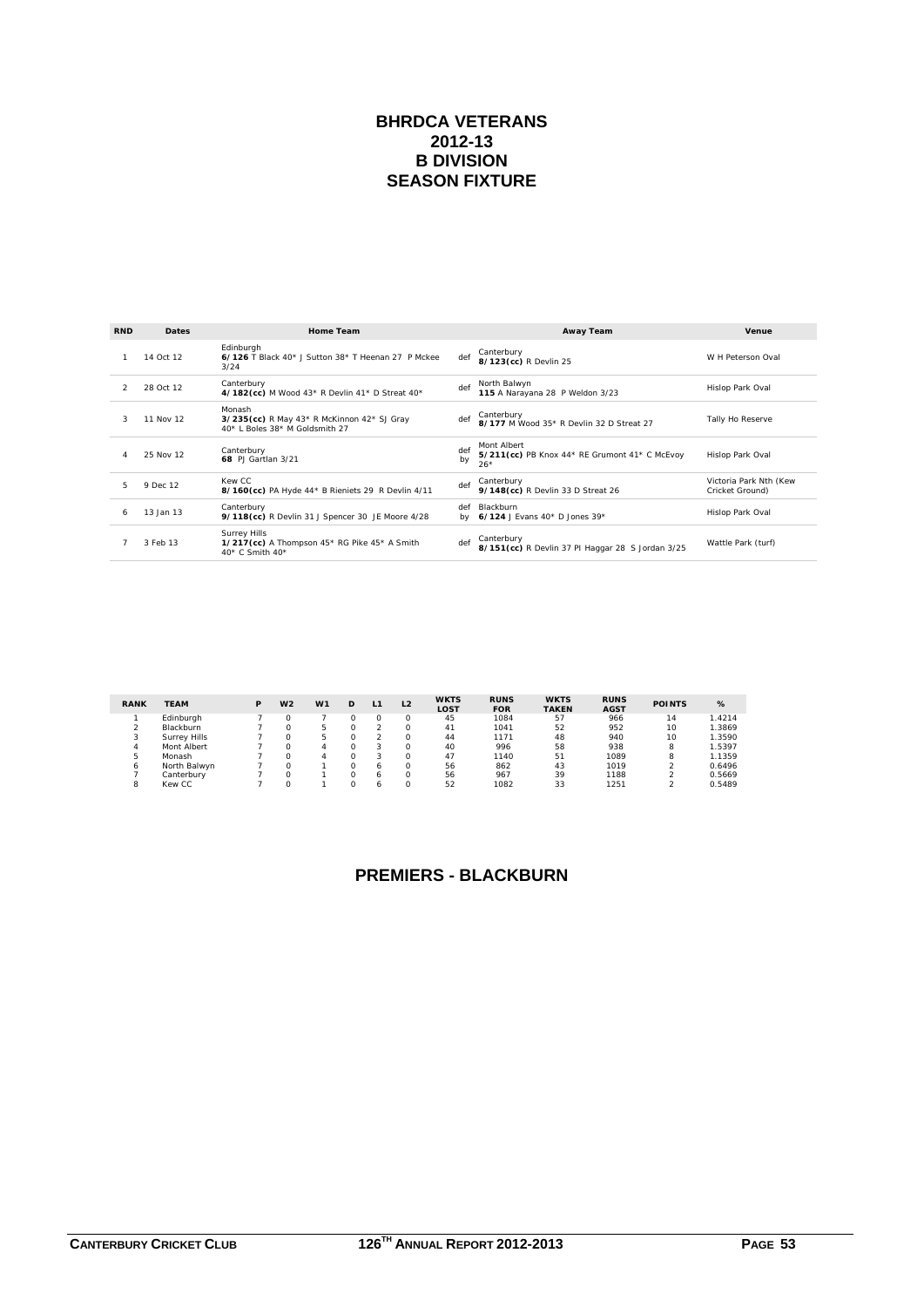## **BHRDCA VETERANS 2012-13 B DIVISION BATTING**

| <b>Player</b>     | <b>MAT</b> | <b>INN</b> | <b>NO</b>      | <b>100s</b> | <b>50s</b> | <b>Os</b>      | <b>HS</b> | <b>RUNS</b>    | AVE.      |
|-------------------|------------|------------|----------------|-------------|------------|----------------|-----------|----------------|-----------|
| Devlin, Rod       | 7          | 7          | 1              | $\Omega$    | $\Omega$   | $\Omega$       | $41*$     | 208            | 34.67     |
| Streat, David     | 5          | 5          | 1              | $\Omega$    | $\Omega$   | $\Omega$       | $40*$     | 124            | 31.00     |
| Wood, Michael     | 5          | 5          | $\overline{2}$ | 0           | $\Omega$   | $\Omega$       | $43*$     | 106            | 35.33     |
| Haggar, Peter I   | 6          | 6          | 1              | 0           | $\Omega$   | $\Omega$       | 28        | 86             | 17.20     |
| Spencer, Jonathan | 6          | 6          | $\Omega$       | 0           | 0          | $\Omega$       | 30        | 77             | 12.83     |
| Mayhood, Adam     | 4          | 4          | $\Omega$       | 0           | $\Omega$   | $\Omega$       | 21        | 64             | 16.00     |
| Barrett, John     | 5          | 5          | 1              | $\Omega$    | 0          | 0              | 17        | 51             | 12.75     |
| Burnett, Michael  | 6          | 6          | 1              | 0           | $\Omega$   | 1              | $17*$     | 45             | 9.00      |
| Mckee, Peter      | 6          | 6          | $\overline{2}$ | 0           | $\Omega$   | 1              | $17*$     | 44             | 11.00     |
| Hicks, Chris      | 6          | 6          | $\Omega$       | 0           | 0          | $\Omega$       | 14        | 37             | 6.17      |
| Weldon, Peter     | 5          | 4          | 3              | $\Omega$    | $\Omega$   | $\Omega$       | $15*$     | 27             | 27.00     |
| Lewis, Paul       | 4          | 4          | 1              | $\Omega$    | $\Omega$   | 1              | $6*$      | 11             | 3.67      |
| Powick, Adam      | 1          | 1          | $\Omega$       | $\Omega$    | $\Omega$   | $\Omega$       | 8         | 8              | 8.00      |
| Gates, Lindsay    | 1          | 1          | $\Omega$       | $\Omega$    | $\Omega$   | $\Omega$       | 5         | 5              | 5.00      |
| Cavill, Laurie    | 3          | 1          | 1              | $\Omega$    | $\Omega$   | $\Omega$       | $2*$      | $\overline{2}$ | NA.       |
| Grlj, Rob         | 6          | 3          | $\Omega$       | $\Omega$    | 0          | $\overline{2}$ | 1         | 1              | 0.33      |
| Gower, John       | 4          | 1          | 1              | $\Omega$    | 0          | 0              | $0^*$     | 0              | <b>NA</b> |

| <b>Player</b>    | <b>MAT</b> | O              | M              | $\mathbf R$ | W              | 5Wi      | <b>BBI</b> | AVE.      | STR.      | ECN.  |
|------------------|------------|----------------|----------------|-------------|----------------|----------|------------|-----------|-----------|-------|
| Devlin, Rod      | 7          | 24             | 3              | 94          | 6              | $\Omega$ | 4/11       | 15.67     | 24.00     | 3.92  |
| Weldon, Peter    | 5          | 27             | 1              | 119         | 5              | $\Omega$ | 3/23       | 23.80     | 32.40     | 4.41  |
| Mckee, Peter     | 6          | 26             | $\overline{2}$ | 149         | 5              | $\Omega$ | 3/24       | 29.80     | 31.20     | 5.73  |
| Gower, John      | 4          | 23             | 1              | 110         | 4              | $\Omega$ | 2/11       | 27.50     | 34.50     | 4.78  |
| Grlj, Rob        | 6          | 28             | 5              | 135         | 4              | $\Omega$ | 1/4        | 33.75     | 42.00     | 4.82  |
| Cavill, Laurie   | 3          | 16.3           | 1              | 63          | 3              | $\Omega$ | 1/14       | 21.00     | 33.00     | 3.82  |
| Haggar, Peter I  | 6          | 27             | 0              | 156         | 3              | $\Omega$ | 2/16       | 52.00     | 54.00     | 5.78  |
| Mayhood, Adam    | 4          | 24             | 5              | 47          | $\overline{2}$ | $\Omega$ | 2/12       | 23.50     | 72.00     | 1.96  |
| Barrett, John    | 5          | 11.5           | 1              | 78          | $\overline{2}$ | $\Omega$ | 1/6        | 39.00     | 35.50     | 6.59  |
| Streat, David    | 5          | 6              | 0              | 27          | 1              | 0        | 1/10       | 27.00     | 36.00     | 4.50  |
| Hicks, Chris     | 6          | 1              | 0              | 10          | $\Omega$       | 0        | 0/10       | <b>NA</b> | <b>NA</b> | 10.00 |
| Burnett, Michael | 6          | 5              | 0              | 49          | $\Omega$       | $\Omega$ | 0/39       | NA.       | NA.       | 9.80  |
| Lawson, Scott    | 1          | 1              | 0              | 8           | Ω              | 0        | 0/8        | NA.       | NA.       | 8.00  |
| Lewis, Paul      | 4          | 6              | 0              | 49          | 0              | $\Omega$ | 0/41       | <b>NA</b> | <b>NA</b> | 8.17  |
| Wood, Michael    | 5          | $\overline{2}$ | Ω              | 13          | $\Omega$       | $\Omega$ | 0/13       | <b>NA</b> | NA.       | 6.50  |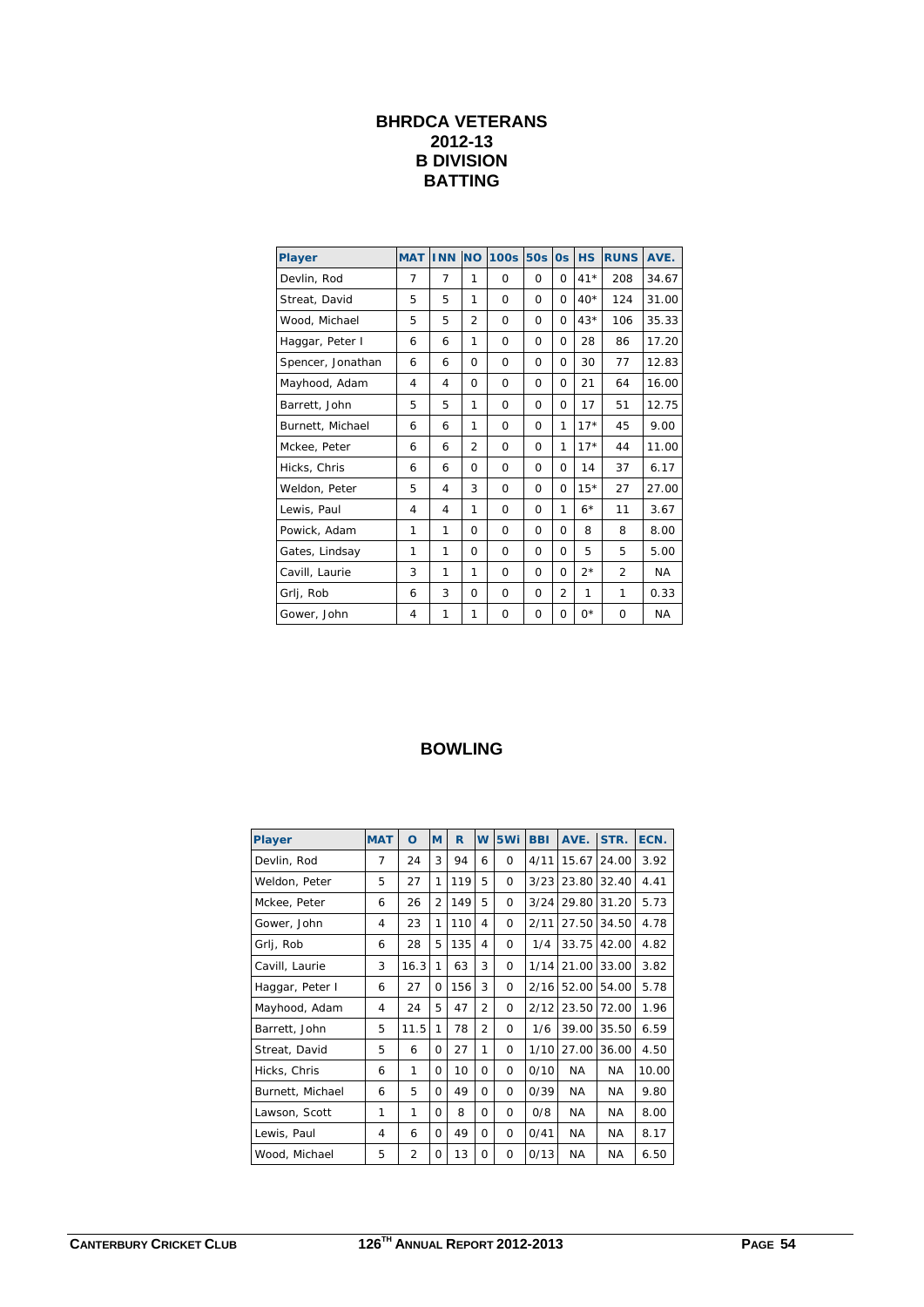# **JUNIOR AWARDS**

## **Canterbury Medal Canterbury Medal Canterbury Medal Canterbury Medal Canterbury Medal Canterbury Medal Canterbury Medal Canterbury Medal Canterbury Medal Canterbury Medal Canterbury Medal Canterbury Medal Canterbury Medal**

# **Canterbury Rising Star Sam Garrard Canterbury Rising Star Sam Garrard Canterbury Rising Star Sam Garrard Canter**

|             | <b>BATTING</b><br><b>AWARD</b> | <b>BOWLING</b><br><b>AWARD</b> | <b>ALL ROUNDER</b>  | <b>FIELDING</b><br><b>AWARD</b> | <b>COACHES</b><br><b>AWARD</b> |
|-------------|--------------------------------|--------------------------------|---------------------|---------------------------------|--------------------------------|
| <b>U16A</b> | Oscar Sharp                    | Michael Liu                    | Miller Medina       | Max Holmes                      | <b>Lachlan Streat</b>          |
| <b>U16B</b> | <b>Stuart Hartley</b>          | Pat Kendall                    | <b>Riley Pincus</b> | <b>Jack Sestan</b>              | <b>Tikm Dowling</b>            |
| <b>U14A</b> | Sam Townsend                   | Dominic Holden                 | Like McIntosh       | Darcy Grace                     | Zac Evans                      |
| <b>U14B</b> | Sam Hirimatsu                  | <b>Patrick McCormick</b>       | Greg Jordan         | Nick Scott                      | Dairmuid Healy                 |
| <b>U14C</b> | Zac Bortolussi                 | Ollie Arrowsmith               | Cooper Leon         | Henry Taylor                    | Hamish Atkins                  |
| <b>U12A</b> | Ben Jepson                     | Ray Son                        | Sam Garrard         | <b>Will Steventon</b>           | <b>Oliver Gow</b>              |
| <b>U12B</b> | Tom Woods                      | Benjamin Sexton                | Benjamin Simpson    | Eamonn Avery                    | <b>Oliver Gow</b>              |
| <b>U12C</b> | Hudson Birch                   | <b>Shick Patel</b>             | <b>Tom Clifford</b> | <b>William Power</b>            | Raphael Glasspole              |
| U10 Black 1 | Ingo Dammer-Smith              | Lachlan Maddern                | <b>Bill Angley</b>  | Max Yakabowski                  | Sam Stone<br>William Harper    |
| U10 Black 2 | Niclaas Bray                   | <b>Charlie Barratt-Smith</b>   | Max Kerr            | Liam Visser                     | <b>Ruben Howard</b>            |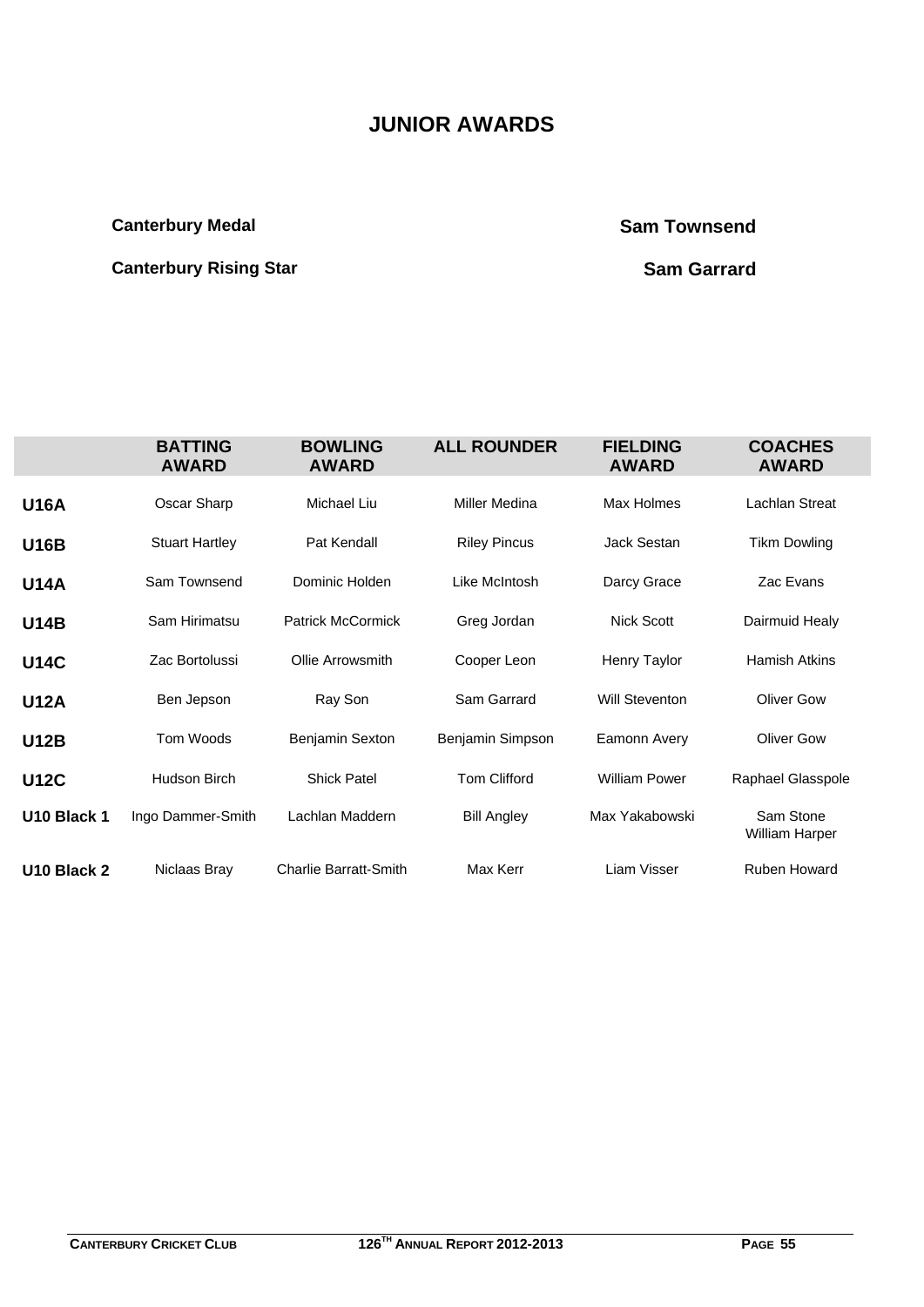#### **EASTERN CRICKET ASSOCIATION AG GRACE SHIELD 2012-13 U16 A SEASON FIXTURE**

| <b>RND</b>     | <b>Dates</b>           | Home Team                                                                        |           | <b>Away Team</b>                                                                   | Venue                             |
|----------------|------------------------|----------------------------------------------------------------------------------|-----------|------------------------------------------------------------------------------------|-----------------------------------|
|                | 12 Oct 12              | Hawthorn<br>9/109 PJ Kerr 26                                                     | def<br>by | Canterbury<br>6/138 S Khanna 50 CM Zietsman 28 S Rintoul 25                        | Auburn Quarry Reserve             |
| $\overline{2}$ | 19 Oct 12<br>26 Oct 12 | Canterbury<br>$9/158$ (cc)                                                       | drew      | Mont Albert<br>1/26                                                                | Hislop Park No 2 Oval<br>(Central |
|                | 2 Nov 12<br>9 Nov 12   | Canterbury<br>3/183 ON Sharp 50 AP Townsend 49*                                  |           | Glen Iris<br>drew 4/215(cc) W Keep 60 LP Meddings 47 M Saunders<br>37 Y Billias 28 | Hislop Park No 2 Oval<br>(Central |
|                | 16 Nov 12<br>23 Nov 12 | <b>Camberwell Magpies</b><br>10/135 H Lewis 76 M Liu 4/13                        | def<br>by | Canterbury<br>208 LJ Streat 52 CM Zietsman 48 ON Sharp<br>25 TG Wooller 4/14       | Howard Dawson Reserve             |
|                | 30 Nov 12<br>7 Dec 12  | Canterbury<br>164 ON Sharp 72 J de Paiva 3/42                                    | def<br>by | Kew Junior<br>172 S Contos 45 A Leptos 35 L Ritchie 31 ME Medina<br>3/21           | Hislop Park No 2 Oval<br>(Central |
|                | 14 Dec 12<br>21 Dec 12 | <b>Boroondara</b><br>4/145 B Douglas 31* N Douglas 30 AM Trigar<br>28 NW Russ 25 | def       | Canterbury<br>6/144(cc) ON Sharp 43 LJ Streat 34                                   | Victoria Road Reserve             |
| $\overline{7}$ | 1 Feb 13               | Canterbury<br>5/124(cc) ON Sharp 37                                              | def<br>by | North Balwyn<br>4/127(cc) AK Narayana 30 AA Hansen 3/24                            | Hislop Park No 2 Oval<br>(Central |
|                | 8 Feb 13<br>15 Feb 13  | Canterbury<br>135 ON Sharp 60 ME Medina 29 A Steele 5/17                         | def<br>bv | Boroondara<br>3/138 O Sleeman 73* N Douglas 26                                     | Hislop Park No 2 Oval<br>(Central |
| $\circ$        | 22 Feb 13<br>1 Mar 13  | Kew Junior<br>137 L Ritchie 33* A Dowling 28 MD Holmes 3/23 M Liu<br>3/33        | def       | Canterbury<br>123 MD Holmes 27 W Sist 4/21                                         | Hays Paddock (North)              |

| <b>RANK</b>  | <b>TEAM</b>        |            | W <sub>2</sub> | W <sub>1</sub> | D | L1 | L <sub>2</sub> | <b>WKTS</b><br>LOST | <b>RUNS</b><br><b>FOR</b> | <b>WKTS</b><br><b>TAKEN</b> | <b>RUNS</b><br><b>AGST</b> | <b>POINTS</b> | %      |
|--------------|--------------------|------------|----------------|----------------|---|----|----------------|---------------------|---------------------------|-----------------------------|----------------------------|---------------|--------|
|              | Boroondara         |            |                | 8              |   |    |                | 49                  | 1231                      | 73                          | 1018                       | 51.5          | 1.8015 |
|              | Mont Albert        | $^{\circ}$ |                |                |   |    |                | 53                  | 1208                      | 78                          | 1253                       | 36.5          | 1.4188 |
|              | Camberwell Magpies |            |                | ь.             |   |    |                | 56                  | 1123                      | 66                          | 1191                       | 34.0          | 1.1113 |
| 4            | North Balwyn       |            |                |                |   |    |                | 58                  | 1301                      | 54                          | 1168                       | 31.5          | 1.0371 |
| ь.           | Glen Iris          |            |                |                |   |    |                | 66                  | 1264                      | 60                          | 1184                       | 31.5          | 0.9705 |
| <sub>o</sub> | Kew Junior         | $^{\circ}$ |                |                |   |    |                | 68                  | 1162                      | 60                          | 1505                       | 29.0          | 0.6813 |
|              | Canterbury         | Ω          | $\Omega$       |                |   |    |                | 67                  | 1377                      | 55                          | 1204                       | 24.0          | 0.9388 |
| 8            | Hawthorn           | Ω          |                |                |   | 8  |                | 83                  | 1210                      | 54                          | 1353                       | 14.0          | 0.5818 |

## **PREMIERS - BOORONDARA**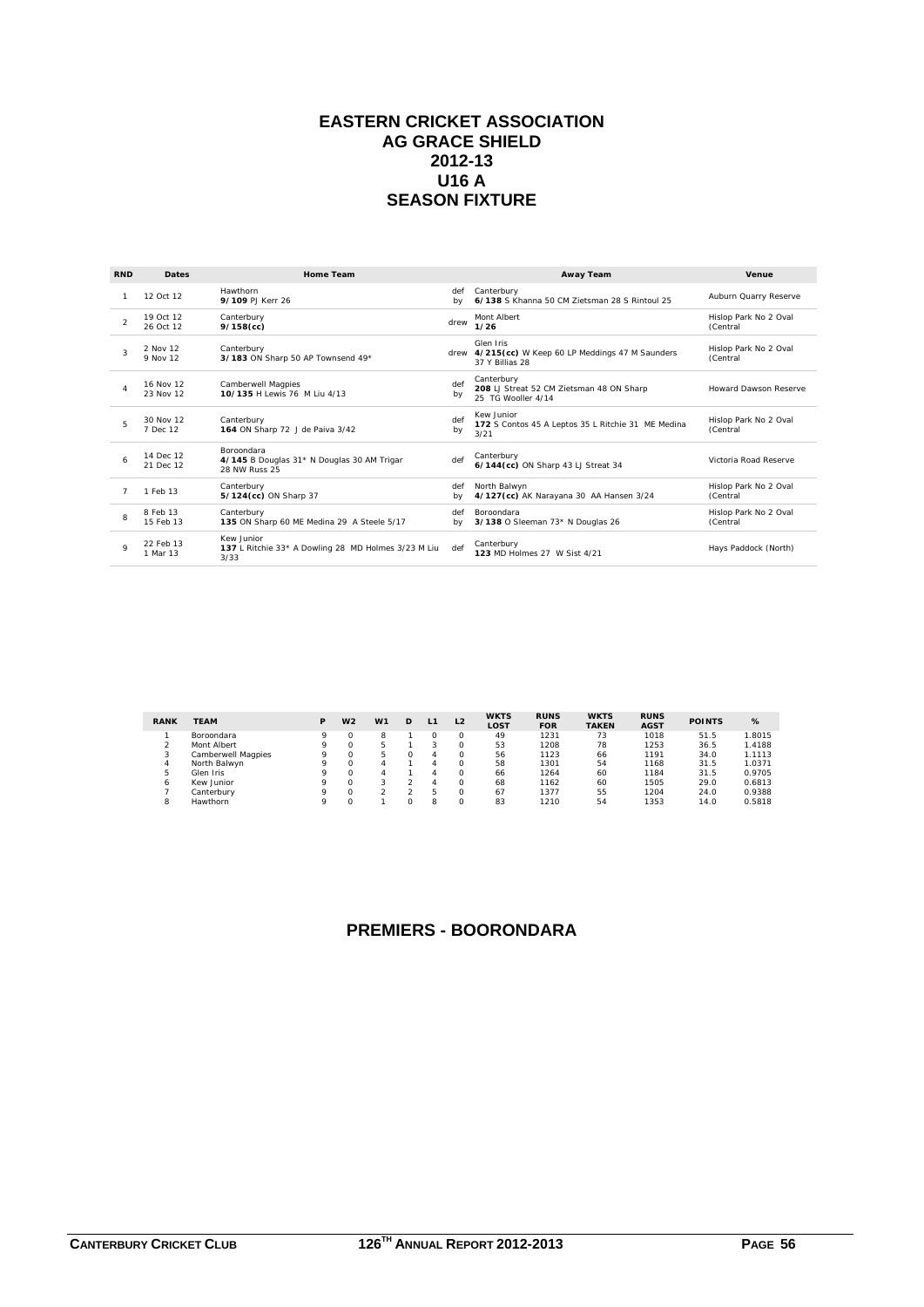#### **EASTERN CRICKET ASSOCIATION AG GRACE SHIELD 2012-13 U16 A**

## **BATTING**

| <b>Player</b>       | <b>MAT</b>     | <b>INN</b>     | <b>NO</b>      | 100s 50s |          | $\overline{\text{Os}}$ | <b>HS</b> | <b>RUNS</b> | AVE.  |
|---------------------|----------------|----------------|----------------|----------|----------|------------------------|-----------|-------------|-------|
| Sharp, Oscar N      | 7              | 7              | $\Omega$       | 0        | 3        | 0                      | 72        | 291         | 41.57 |
| Streat, Lachlan J   | $\overline{7}$ | 6              | $\Omega$       | $\Omega$ | 1        | 0                      | 52        | 146         | 24.33 |
| Zietsman, Cato M    | 6              | 6              | 1              | $\Omega$ | $\Omega$ | $\Omega$               | 48        | 119         | 23.80 |
| Townsend, Alex P    | 6              | 6              | 1              | $\Omega$ | $\Omega$ | 1                      | $49*$     | 98          | 19.60 |
| Medina, Miller E    | 8              | 8              | 3              | $\Omega$ | $\Omega$ | $\overline{2}$         | 29        | 79          | 15.80 |
| Rintoul, Sean       | 8              | $\overline{7}$ | 1              | $\Omega$ | $\Omega$ | $\overline{2}$         | 25        | 74          | 12.33 |
| Khanna, Shiv        | $\overline{2}$ | $\overline{2}$ | $\Omega$       | $\Omega$ | 1        | $\Omega$               | 50        | 67          | 33.50 |
| Holmes, Max D       | 8              | 6              | $\Omega$       | $\Omega$ | $\Omega$ | 1                      | 27        | 63          | 10.50 |
| Khanna, Shiv        | 6              | 5              | $\Omega$       | $\Omega$ | $\Omega$ | 1                      | 24        | 53          | 10.60 |
| McIntosh, Matthew C | 6              | 4              | $\overline{2}$ | $\Omega$ | $\Omega$ | 0                      | $24*$     | 38          | 19.00 |
| Herbert, Nicholas L | 4              | 4              | $\Omega$       | $\Omega$ | $\Omega$ | 1                      | 18        | 31          | 7.75  |
| Liu, Michael        | 5              | $\overline{2}$ | 1              | $\Omega$ | $\Omega$ | $\Omega$               | $11*$     | 17          | 17.00 |
| McComb, Griffin     | 4              | 3              | $\overline{2}$ | $\Omega$ | $\Omega$ | $\Omega$               | $6*$      | 9           | 9.00  |
| Martin, Joshua D    | 5              | $\overline{2}$ | 1              | $\Omega$ | $\Omega$ | $\Omega$               | 4         | 4           | 4.00  |
| Hansen, Andrew A    | 4              | 1              | $\Omega$       | $\Omega$ | $\Omega$ | 1                      | $\Omega$  | $\Omega$    | 0.00  |
| Lai, Justin         | 4              | 1              | $\Omega$       | 0        | 0        | 1                      | 0         | $\Omega$    | 0.00  |

| <b>Player</b>       | <b>MAT</b> | O    | M              | R   | W              | 5Wi      | <b>BBI</b> | AVE.      | STR.   | ECN. |
|---------------------|------------|------|----------------|-----|----------------|----------|------------|-----------|--------|------|
| Holmes, Max D       | 8          | 48.4 | 4              | 184 | 8              | $\Omega$ | 3/23       | 23.00     | 36.50  | 3.78 |
| Liu, Michael        | 5          | 38   | 1              | 100 | 7              | $\Omega$ | 4/13       | 14.29     | 32.57  | 2.63 |
| Medina, Miller E    | 8          | 26   | $\Omega$       | 121 | 6              | 0        | 3/21       | 20.17     | 26.00  | 4.65 |
| Martin, Joshua D    | 5          | 12   | $\Omega$       | 38  | 4              | 0        | 2/4        | 9.50      | 18.00  | 3.17 |
| Hansen, Andrew A    | 4          | 19   | 1              | 80  | 4              | 0        | 3/24       | 20.00     | 28.50  | 4.21 |
| Rintoul, Sean       | 8          | 14   | $\Omega$       | 84  | 4              | $\Omega$ | 2/6        | 21.00     | 21.00  | 6.00 |
| Sharp, Oscar N      | 7          | 26   | $\overline{2}$ | 100 | 4              | $\Omega$ | 2/15       | 25.00     | 39.00  | 3.85 |
| Townsend, Alex P    | 6          | 19   | $\Omega$       | 76  | 3              | $\Omega$ | 2/16       | 25.33     | 38.00  | 4.00 |
| Lai, Justin         | 4          | 25   | 1              | 83  | 3              | $\Omega$ | 2/15       | 27.67     | 50.00  | 3.32 |
| Zietsman, Cato M    | 6          | 13   | 1              | 51  | $\overline{2}$ | $\Omega$ | 1/3        | 25.50     | 39.00  | 3.92 |
| McIntosh, Matthew C | 6          | 18   | 1              | 104 | $\overline{2}$ | 0        | 1/16       | 52.00     | 54.00  | 5.78 |
| Streat, Lachlan J   | 7          | 22   | 1              | 70  | 1              | $\Omega$ | 1/17       | 70.00     | 132.00 | 3.18 |
| Khanna, Shiv        | 6          | 4    | $\Omega$       | 13  | 0              | 0        | 0/13       | <b>NA</b> | NA.    | 3.25 |
| McComb, Griffin     | 4          | 3    | 1              | 14  | 0              | 0        | 0/14       | <b>NA</b> | NA     | 4.67 |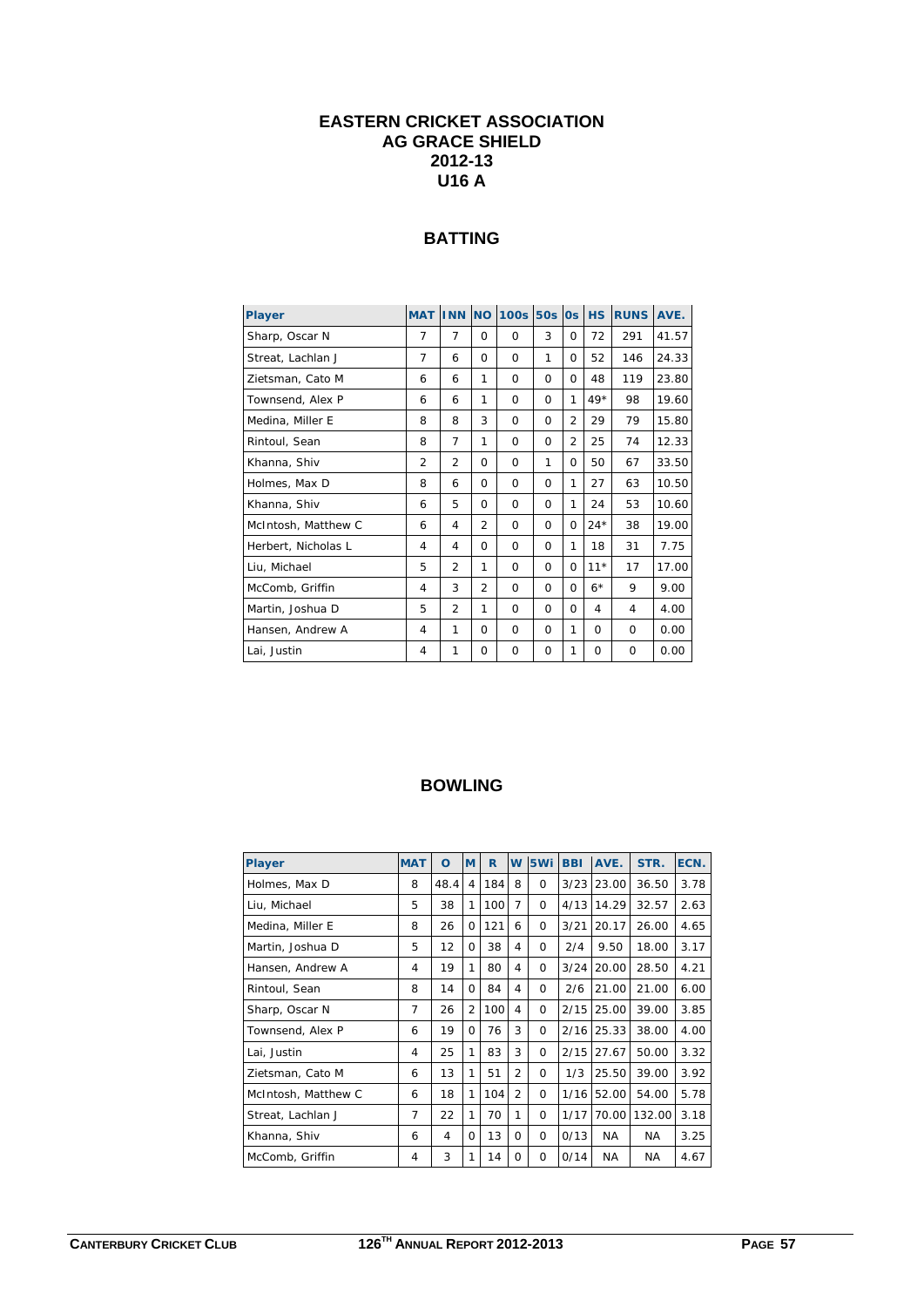#### **EASTERN CRICKET ASSOCIATION TR BELLIS SHIELD 2012-13 U16 B SEASON FIXTURE**

| <b>RND</b>     | <b>Dates</b>           | Home Team                                                                          |           | <b>Away Team</b>                                                                     | Venue                           |
|----------------|------------------------|------------------------------------------------------------------------------------|-----------|--------------------------------------------------------------------------------------|---------------------------------|
|                | 12 Oct 12              | Canterbury<br>1/128(cc) LJ Streat 50* RC Pincus 26*                                | def       | Mont Albert<br>6/110(cc) S Cook 35 NO Creese 30                                      | Hislop Park No 1 Oval<br>(East) |
| $\overline{2}$ | 19 Oct 12<br>26 Oct 12 | <b>Fast Doncaster</b><br>7/185(cc) J Bumpstead 37* D Fornito 29*                   | def       | Canterbury<br>29 A Chan 4/9<br>and $2/47$                                            | Boronia Grove Reserve           |
|                | 2 Nov 12<br>9 Nov 12   | Canterbury<br>6/144(cc) S Harley 32                                                | drew      | Park Orchards<br>3/201(cc) J Nicholson 52* R Hunt 33*                                | Hislop Park No 1 Oval<br>(East) |
|                | 16 Nov 12<br>23 Nov 12 | Clifton Hill<br>1/251 (cc) R Terrens 83* J Bluer 60* A Yaksender 57*               | def       | Canterbury<br>94 S Harley 27 L Dalla Zuanna 4/20<br>and 4/63 G McComb 41             | Ramsden Street Reserve          |
|                | 30 Nov 12<br>7 Dec 12  | <b>Box Hill</b><br>3/126 AW Hands 37* S English 35* N Fletcher<br>30 G McComb 3/30 | def       | Canterbury<br>91 S Harley 32 G McComb 26 N Fletcher 3/8                              | Whitehorse Reserve              |
|                | 14 Dec 12<br>21 Dec 12 | Canterbury<br>86 C Campbell 4/20 N White 3/16                                      | def<br>by | Edinburgh<br>$7/122$ (cc)                                                            | Hislop Park No 1 Oval<br>(East) |
|                | 1 Feb 13               | Kew Junior<br>0/114(cc) M McMahon 41* T Mulcahy 40*                                | def       | Canterbury<br>8/94(cc) J Sestan 42* M Scott 3/7 B Jowett 3/22                        | Willsmere Park                  |
|                | 8 Feb 13<br>15 Feb 13  | Canterbury<br>139 I F McI ellan 41 N Karkalas 4/26                                 | def<br>by | <b>Fast Ivanhoe Saints</b><br>7/194(cc) M Jones 80* N Karkalas 50 PA Kendall<br>4/40 | Hislop Park No 1 Oval<br>(East) |
|                | 22 Feb 13<br>1 Mar 13  | North Balwyn<br>9/147 J Galanos 34 G Heng 27 JD Martin 4/19                        | def       | Canterbury<br>146 J Sestan 63 M Hurse 4/19                                           | Macleay Park No 2               |

|                | <b>RANK TEAM</b>      | P | W <sub>2</sub> | W <sub>1</sub> |               | <b>D</b> L1 L2 |          | WKTS<br>LOST | <b>RUNS</b><br><b>FOR</b> | <b>WKTS</b><br><b>TAKEN</b> | <b>RUNS</b><br><b>AGST</b> | <b>POINTS</b> | %      |
|----------------|-----------------------|---|----------------|----------------|---------------|----------------|----------|--------------|---------------------------|-----------------------------|----------------------------|---------------|--------|
|                | <b>Fast Doncaster</b> | 9 | $\Omega$       | 8              | O             |                | $\Omega$ | 62           | 1534                      | 69                          | 1044                       | 49.0          | 1.6352 |
| $\mathfrak{D}$ | Clifton Hill          | 9 | $\Omega$       | 6              |               | 2              | $\Omega$ | 55           | 1564                      | 59                          | 1127                       | 41.5          | 1.4887 |
| 3              | East Ivanhoe Saints9  |   | $\Omega$       | 6              |               | 2              | $\Omega$ | 57           | 1298                      | 73                          | 1160                       | 41.5          | 1.4331 |
| $\overline{4}$ | Edinburgh             | 9 | $\Omega$       | 5              | $\Omega$      | Δ              | $\Omega$ | 54           | 1182                      | 61                          | 1114                       | 34.0          | 1.1986 |
| 5              | North Balwyn          | 9 | $\Omega$       | 4              |               | Δ              | $\Omega$ | 67           | 1189                      | 65                          | 1106                       | 31.5          | 1.0430 |
| 6              | Kew Junior            | 9 | $\Omega$       | 3              | $\mathcal{P}$ | Δ              | $\Omega$ | 50           | 1006                      | 63                          | 1368                       | 29.0          | 0.9266 |
| $\overline{7}$ | <b>Box Hill</b>       | 8 | $\Omega$       | 4              | <sup>n</sup>  | Δ              | $\Omega$ | 50           | 1301                      | 47                          | 1210                       | 28.0          | 1.0107 |
| 8              | Park Orchards         | 9 | $\Omega$       | 1              | $\mathcal{P}$ | 6              | $\Omega$ | 44           | 1091                      | 55                          | 1406                       | 19.0          | 0.9700 |
| 9              | Mont Albert           | 8 | $\Omega$       | 2              | <sup>n</sup>  | 6              | $\Omega$ | 60           | 1196                      | 41                          | 1437                       | 18.0          | 0.5687 |
| 10             | Canterbury            | 9 | $\Omega$       |                |               |                | $\Omega$ | 77           | 1061                      | 43                          | 1450                       | 16.5          | 0.4086 |

## **PREMIERS – CLIFTON HILL**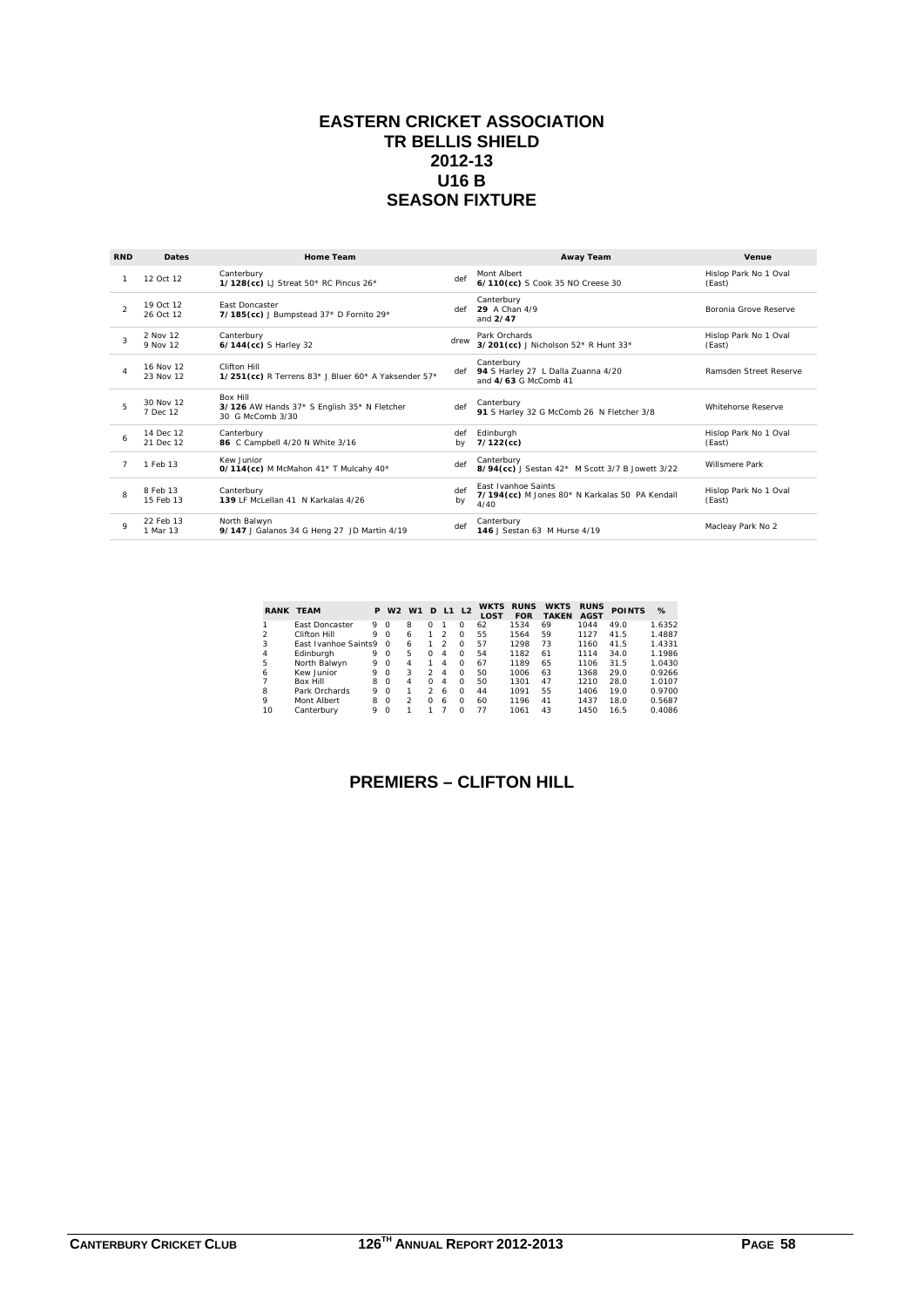## **EASTERN CRICKET ASSOCIATION TR BELLIS SHIELD 2012-13 U16 B**

## **BATTING**

| <b>Player</b>       | <b>MAT</b> | <b>INN</b> | <b>NO</b>      | <b>100s</b> | <b>50s</b> | <b>Os</b>      | <b>HS</b>      | <b>RUNS</b>    | AVE.  |
|---------------------|------------|------------|----------------|-------------|------------|----------------|----------------|----------------|-------|
| Harley, Stuart      | 9          | 10         | 1              | $\Omega$    | 0          | 0              | 32             | 174            | 19.33 |
| Sestan, Jack        | 9          | 11         | $\overline{2}$ | $\Omega$    | 1          | $\overline{2}$ | 63             | 168            | 18.67 |
| Pincus, Riley C     | 9          | 11         | $\overline{2}$ | $\Omega$    | 0          | $\Omega$       | $26*$          | 115            | 12.78 |
| McLellan, Liam F    | 9          | 10         | 1              | $\Omega$    | $\Omega$   | $\overline{2}$ | 41             | 89             | 9.89  |
| McComb, Griffin     | 2          | 3          | $\Omega$       | $\Omega$    | 0          | $\Omega$       | 41             | 83             | 27.67 |
| Streat, Lachlan J   | 1          | 1          | 1              | $\Omega$    | 1          | 0              | $50*$          | 50             | NA.   |
| Dowling, Timothy    | 9          | 9          | 3              | $\Omega$    | 0          | <sup>0</sup>   | 17             | 41             | 6.83  |
| Kendall, Patrick A  | 9          | 9          | 1              | $\Omega$    | 0          | 3              | 14             | 32             | 4.00  |
| McKinney, Liam      | 9          | 8          | 1              | $\Omega$    | 0          | $\overline{2}$ | 10             | 26             | 3.71  |
| Alllan, Tim         | 9          | 8          | 3              | $\Omega$    | $\Omega$   | 3              | $11*$          | 25             | 5.00  |
| Lai, Justin         | 3          | 3          | $\Omega$       | Ω           | 0          | 1              | 11             | 13             | 4.33  |
| Payne, Steven       | 5          | 3          | 1              | $\Omega$    | 0          | $\Omega$       | 5              | 6              | 3.00  |
| Liu, Michael        | 3          | 1          | $\Omega$       | $\Omega$    | 0          | $\Omega$       | 4              | 4              | 4.00  |
| McIntosh, Matthew C | 1          | 1          | $\Omega$       | $\Omega$    | $\Omega$   | $\Omega$       | $\overline{2}$ | $\overline{2}$ | 2.00  |
| Habeeb, Bilal B     | 6          | 3          | $\Omega$       | $\Omega$    | 0          | $\overline{2}$ | 1              | 1              | 0.33  |
| Martin, Joshua D    | 3          | 3          | 1              | $\Omega$    | 0          | $\overline{2}$ | $0^*$          | $\Omega$       | 0.00  |

| <b>Player</b>      | <b>MAT</b> | O  | <b>M</b>       | R   | W              | 5Wi      | <b>BBI</b> | AVE.      | STR.      | ECN. |
|--------------------|------------|----|----------------|-----|----------------|----------|------------|-----------|-----------|------|
| Kendall, Patrick A | 9          | 49 | 5              | 227 | 7              | 0        | 4/40       | 32.43     | 42.00     | 4.63 |
| Dowling, Timothy   | 9          | 44 | 1              | 226 | 6              | $\Omega$ | 2/24       | 37.67     | 44.00     | 5.14 |
| Martin, Joshua D   | 3          | 18 | 1              | 57  | 5              | $\Omega$ | 4/19       | 11.40     | 21.60     | 3.17 |
| Payne, Steven      | 5          | 9  | 1              | 37  | 3              | $\Omega$ | 2/6        | 12.33     | 18.00     | 4.11 |
| McComb, Griffin    | 2          | 13 | $\Omega$       | 45  | 3              | $\Omega$ | 3/30       | 15.00     | 26.00     | 3.46 |
| Harley, Stuart     | 9          | 36 | $\overline{2}$ | 182 | 3              | $\Omega$ | 2/29       | 60.67     | 72.00     | 5.06 |
| Liu, Michael       | 3          | 16 | 1              | 53  | $\overline{2}$ | $\Omega$ | 1/9        | 26.50     | 48.00     | 3.31 |
| Habeeb, Bilal B    | 6          | 24 | $\Omega$       | 82  | $\overline{2}$ | $\Omega$ | 1/14       | 41.00     | 72.00     | 3.42 |
| McKinney, Liam     | 9          | 21 | 1              | 111 | $\overline{2}$ | $\Omega$ | 2/10       | 55.50     | 63.00     | 5.29 |
| Pincus, Riley C    | 9          | 23 | 0              | 116 | $\overline{2}$ | 0        | 1/6        | 58.00     | 69.00     | 5.04 |
| Streat, Lachlan J  | 1          | 3  | $\Omega$       | 23  | 1              | $\Omega$ | 1/23       | 23.00     | 18.00     | 7.67 |
| Lai, Justin        | 3          | 23 | $\overline{2}$ | 67  | 1              | $\Omega$ | 1/19       | 67.00     | 138.00    | 2.91 |
| Sestan, Jack       | 9          | 12 | 0              | 80  | 1              | $\Omega$ | 1/31       | 80.00     | 72.00     | 6.67 |
| McLellan, Liam F   | 9          | 3  | $\Omega$       | 24  | $\Omega$       | $\Omega$ | 0/24       | NA.       | <b>NA</b> | 8.00 |
| Alllan, Tim        | 9          | 5  | $\Omega$       | 40  | $\Omega$       | $\Omega$ | 0/10       | <b>NA</b> | <b>NA</b> | 8.00 |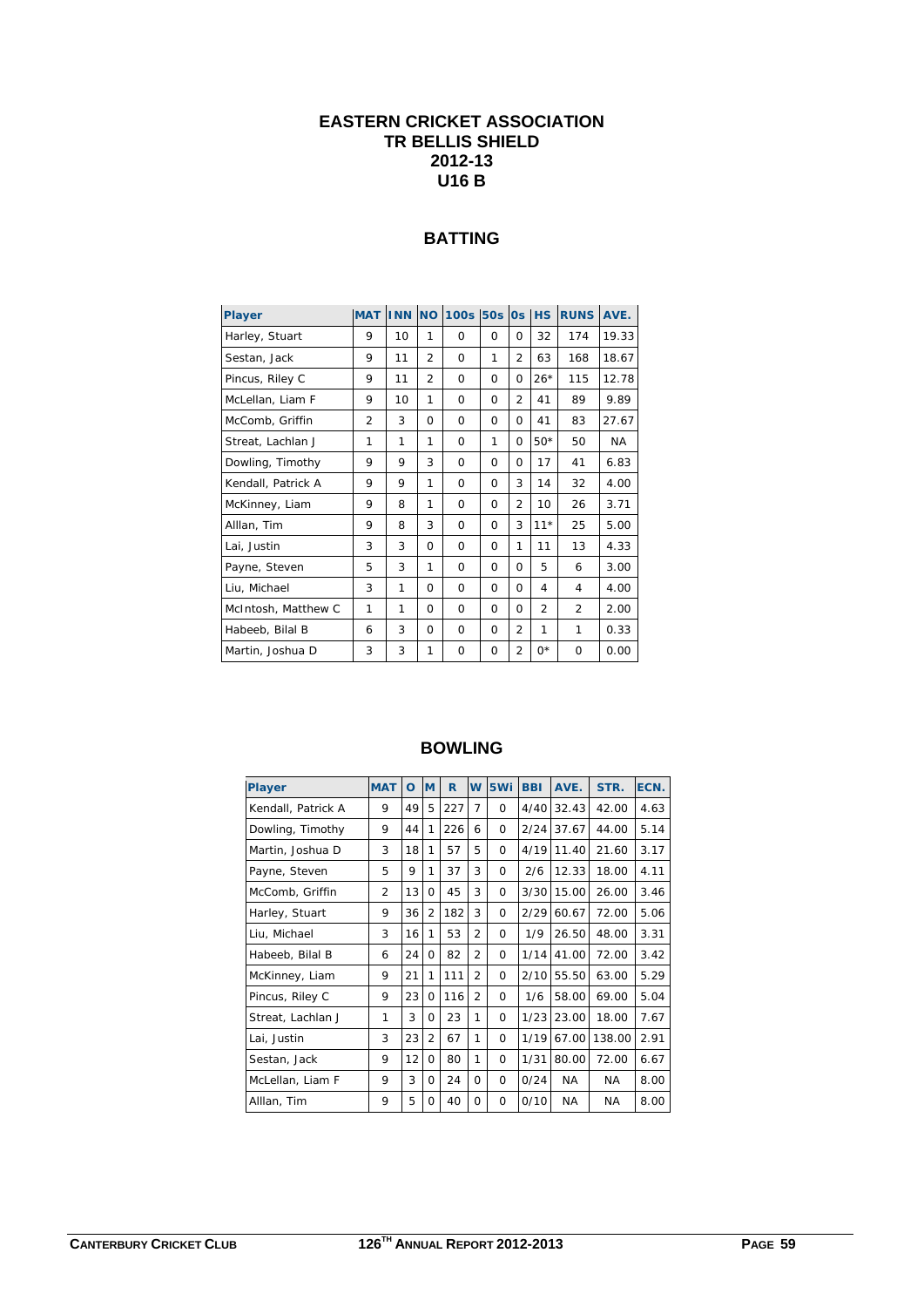#### **EASTERN CRICKET ASSOCIATION CL MARTIN SHIELD 2012-13 U14 A SEASON FIXTURE**

| <b>RND</b>    | <b>Dates</b>           | <b>Home Team</b>                                                                        |                | <b>Away Team</b>                                                                                            | Venue                 |
|---------------|------------------------|-----------------------------------------------------------------------------------------|----------------|-------------------------------------------------------------------------------------------------------------|-----------------------|
|               | 12 Oct 12              | <b>Fast Doncaster</b><br>4/108(cc) T Li 39*                                             | def            | Canterbury<br>$9/69$ (cc)                                                                                   | Boronia Grove Reserve |
| $\mathcal{P}$ | 19 Oct 12<br>26 Oct 12 | Canterbury<br>$6/175$ 7k Evans 57* DJ Jones 39*                                         | def            | Boroondara<br>6/133(cc) JX Dalbosco 31                                                                      | Cooper Reserve        |
|               | 2 Nov 12<br>9 Nov 12   | Canterbury<br>143 DM Grace 63 A Nainani 3/24                                            | def            | Box Hill<br>72 I.S. McIntosh 5/9                                                                            | Cooper Reserve        |
|               | 16 Nov 12<br>23 Nov 12 | Kew Junior<br>7/205(cc) J Mannix 53 E Chiodo 38 D Mastras 27                            | def            | Canterbury<br>112                                                                                           | Hays Paddock (North)  |
| 5             | 30 Nov 12<br>7 Dec 12  | Camberwell Magpies<br>175 D Di Battista 80* SJ Townsend 5/28                            | $\mathsf{def}$ | Canterbury<br>156 WA Vanderslik 29 DM Grace 27                                                              | Anderson Park Upper   |
|               | 14 Dec 12<br>21 Dec 12 | Canterbury<br>5/129(cc) SJ Townsend 44 LS McIntosh 29                                   | def<br>by      | North Balwyn<br>7/156(cc) E Brandon-Jones 52* M Nehme 41 T Gallent Cooper Reserve<br>25 DJ Holden 4/19      |                       |
|               | 1 Feb 13               | Canterbury<br>$5/65$ (cc)                                                               | def<br>bv      | Glen Iris<br>7/96(cc) D Ingleton 35 DJ Holden 3/7                                                           | Cooper Reserve        |
| R             | 8 Feb 13<br>15 Feb 13  | North Balwyn<br>8/221(cc) M Nehme 47 E Brandon-Jones 34 J Carroll<br>29                 |                | Canterbury<br>def 8/159(cc) DJ Jones 39 SJ Townsend 31 WA Vanderslik<br>28* I.S. McIntosh 25   Stacker 4/33 | Myrtle Park East      |
| $\mathsf o$   | 22 Feb 13<br>1 Mar 13  | Canterbury<br>9/184(cc) SJ Townsend 80* LS McIntosh 66 S Elliott<br>4/34 S Morarty 3/19 |                | Camberwell Magpies<br>def 166 T Jepson 36 D Di Battista 30* W Davey<br>29 SJ Townsend 4/39                  | Cooper Reserve        |

| <b>RANK</b> | <b>TEAM</b>        | D | W <sub>2</sub> | W <sub>1</sub> | D |   | L <sub>2</sub> | <b>WKTS</b><br><b>LOST</b> | <b>RUNS</b><br><b>FOR</b> | <b>WKTS</b><br><b>TAKEN</b> | <b>RUNS</b><br><b>AGST</b> | <b>POINTS</b> | %      |
|-------------|--------------------|---|----------------|----------------|---|---|----------------|----------------------------|---------------------------|-----------------------------|----------------------------|---------------|--------|
|             | Kew Junior         |   |                |                |   |   |                | 58                         | 1277                      | 77                          | 1222                       | 46.5          | 1.3873 |
|             | Glen Iris          |   |                | 6              |   |   |                | 63                         | 1221                      | 68                          | 1093                       | 39.0          | 1.2058 |
|             | North Balwyn       |   |                |                |   |   |                | 51                         | 1214                      | 61                          | 1282                       | 36.5          | 1.1326 |
|             | <b>Boroondara</b>  |   |                |                |   |   |                | 56                         | 1135                      | 62                          | 1008                       | 31.5          | 1.2466 |
| ь           | East Doncaster     |   |                |                |   |   |                | 75                         | 1196                      | 60                          | 1006                       | 31.5          | 0.9511 |
| 6           | Canterbury         |   |                |                |   | 6 |                | 72                         | 1192                      | 69                          | 1332                       | 24.0          | 0.8576 |
|             | Camberwell Magpies |   |                |                |   | 6 |                | 72                         | 1216                      | 57                          | 1400                       | 24.0          | 0.6876 |
|             | Box Hill           |   |                |                |   |   |                | 65                         | 1036                      | 58                          | 1144                       | 19.0          | 0.8081 |

## **PREMIERS – GLEN IRIS**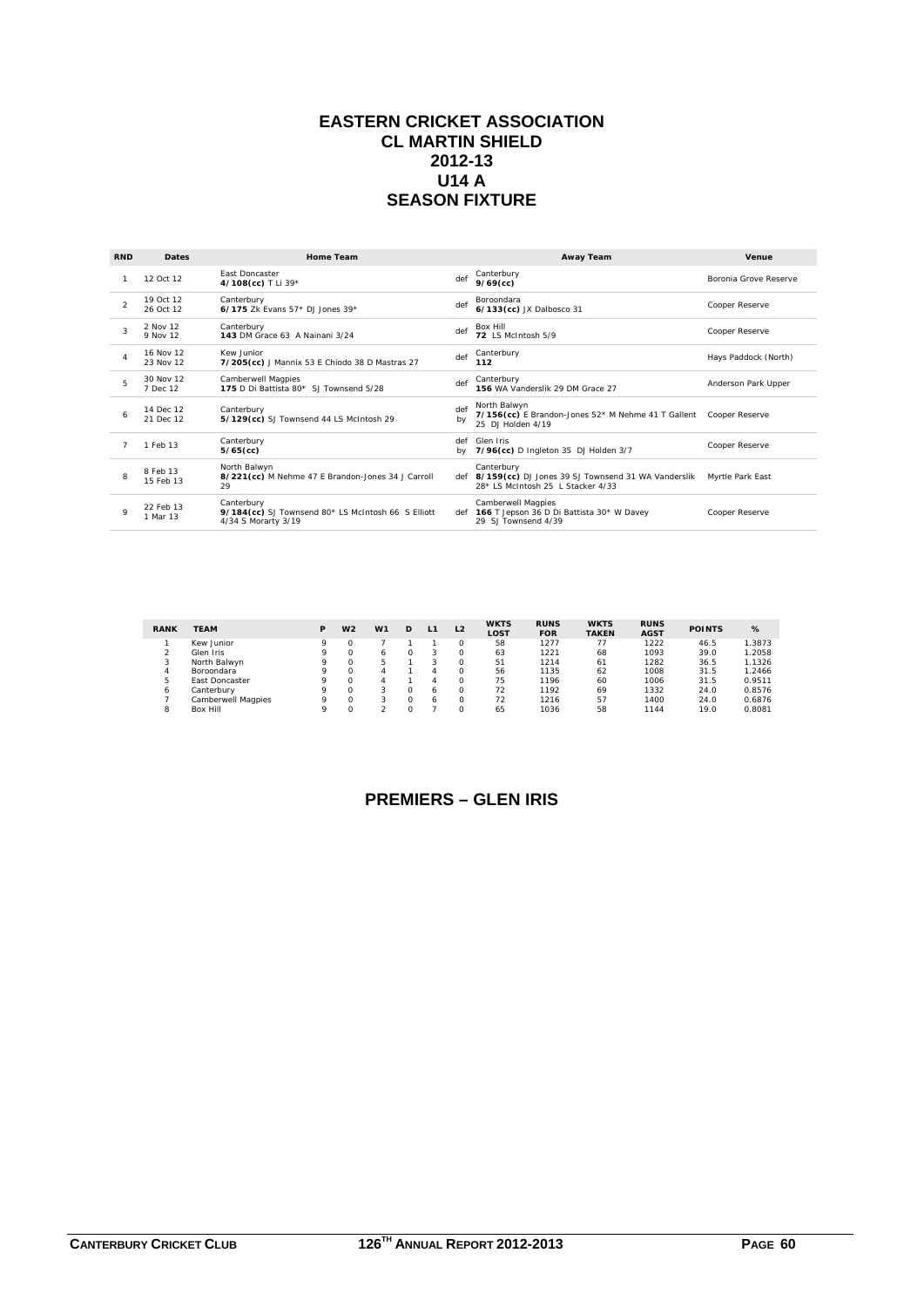#### **EASTERN CRICKET ASSOCIATION CL MARTIN SHIELD 2012-13 U14 A**

## **BATTING**

| <b>Player</b>           | <b>MAT INN NO</b> |                |                | 100s 50s |          | $\overline{\text{Os}}$ | <b>HS</b>      | <b>RUNS</b> | AVE.  |
|-------------------------|-------------------|----------------|----------------|----------|----------|------------------------|----------------|-------------|-------|
| Townsend, Sam J         | 9                 | 9              | 1              | $\Omega$ | 1        | 1                      | $80*$          | 247         | 30.88 |
| McIntosh, Luke S        | 9                 | 9              | $\Omega$       | $\Omega$ | 1        | $\Omega$               | 66             | 172         | 19.11 |
| Evans, Zak k            | 9                 | 9              | 4              | $\Omega$ | 1        | $\Omega$               | $57*$          | 146         | 29.20 |
| Grace, Darcy M          | 9                 | 9              | $\Omega$       | $\Omega$ | 1        | $\overline{2}$         | 63             | 126         | 14.00 |
| Jones, Dylan J          | 9                 | 9              | $\overline{2}$ | $\Omega$ | $\Omega$ | Ω                      | $39*$          | 116         | 16.57 |
| Vanderslik, William A   | 9                 | 9              | $\overline{2}$ | $\Omega$ | $\Omega$ | 1                      | 29             | 102         | 14.57 |
| Galbraith, Nicholas B   | 9                 | 6              | 3              | $\Omega$ | $\Omega$ | Ω                      | 21             | 50          | 16.67 |
| Holden, Dominic J       | 9                 | 9              | $\overline{2}$ | $\Omega$ | $\Omega$ | $\overline{2}$         | 16             | 43          | 6.14  |
| Italia, James           | 4                 | 4              | $\Omega$       | $\Omega$ | 0        | 1                      | 16             | 26          | 6.50  |
| Long, Angus A           | 7                 | 4              | $\Omega$       | $\Omega$ | $\Omega$ | $\overline{2}$         | 14             | 22          | 5.50  |
| Schonfelder, Harrison A | 4                 | 3              | $\Omega$       | $\Omega$ | $\Omega$ | 1                      | 6              | 7           | 2.33  |
| O'Grady, Ryan M         | $\overline{2}$    | $\overline{2}$ | 0              | $\Omega$ | 0        | 1                      | 6              | 6           | 3.00  |
| Healy, Dairmuid D       | 1                 | 1              | $\Omega$       | $\Omega$ | $\Omega$ | $\Omega$               | 4              | 4           | 4.00  |
| Scott, Nick             | 3                 | $\overline{2}$ | $\Omega$       | $\Omega$ | $\Omega$ | Ω                      | $\overline{2}$ | 4           | 2.00  |
| McCormick, Patrick      | 4                 | 1              | 0              | Ω        | 0        | 1                      | $\Omega$       | $\Omega$    | 0.00  |

| <b>Player</b>           | <b>MAT</b>     | O              | M              | R   | W              | 5Wi      | <b>BBI</b> | AVE.      | STR.      | ECN.  |
|-------------------------|----------------|----------------|----------------|-----|----------------|----------|------------|-----------|-----------|-------|
| Holden, Dominic J       | 9              | 31             | 3              | 109 | 12             | $\Omega$ | 4/19       | 9.08      | 15.50     | 3.52  |
| McIntosh, Luke S        | 9              | 39             | $\overline{2}$ | 177 | 12             | 1        | 5/9        | 14.75     | 19.50     | 4.54  |
| Townsend, Sam J         | 9              | 55.5           | 10             | 174 | 10             | 1        | 5/28       | 17.40     | 33.50     | 3.12  |
| Evans, Zak k            | 9              | 54             | 10             | 202 | 8              | $\Omega$ | 2/12       | 25.25     | 40.50     | 3.74  |
| Vanderslik, William A   | 9              | 28             | $\overline{2}$ | 129 | 7              | $\Omega$ | 2/8        | 18.43     | 24.00     | 4.61  |
| Galbraith, Nicholas B   | 9              | 28             | 4              | 106 | 5              | $\Omega$ | 2/3        | 21.20     | 33.60     | 3.79  |
| Grace, Darcy M          | 9              | 36             | 6              | 153 | 3              | $\Omega$ | 1/14       | 51.00     | 72.00     | 4.25  |
| Long, Angus A           | $\overline{7}$ | 10             | 0              | 52  | $\overline{2}$ | $\Omega$ | 1/2        | 26.00     | 30.00     | 5.20  |
| Scott, Nick             | 3              | 3              | 1              | 21  | 1              | $\Omega$ | 1/10       | 21.00     | 18.00     | 7.00  |
| Schonfelder, Harrison A | 4              | 9              | $\overline{2}$ | 32  | 1              | 0        | 1/8        | 32.00     | 54.00     | 3.56  |
| O'Grady, Ryan M         | $\overline{2}$ | $\overline{2}$ | 0              | 15  | $\Omega$       | $\Omega$ | 0/15       | NA.       | NA.       | 7.50  |
| Hiramatsu, Sam          | $\overline{2}$ | 4              | $\Omega$       | 14  | $\Omega$       | $\Omega$ | 0/14       | NA.       | NA.       | 3.50  |
| McCormick, Patrick      | 4              | 4              | 0              | 45  | 0              | $\Omega$ | 0/17       | NA.       | NA.       | 11.25 |
| Italia, James           | 4              | 7              | $\Omega$       | 29  | 0              | $\Omega$ | O/3        | <b>NA</b> | <b>NA</b> | 4.14  |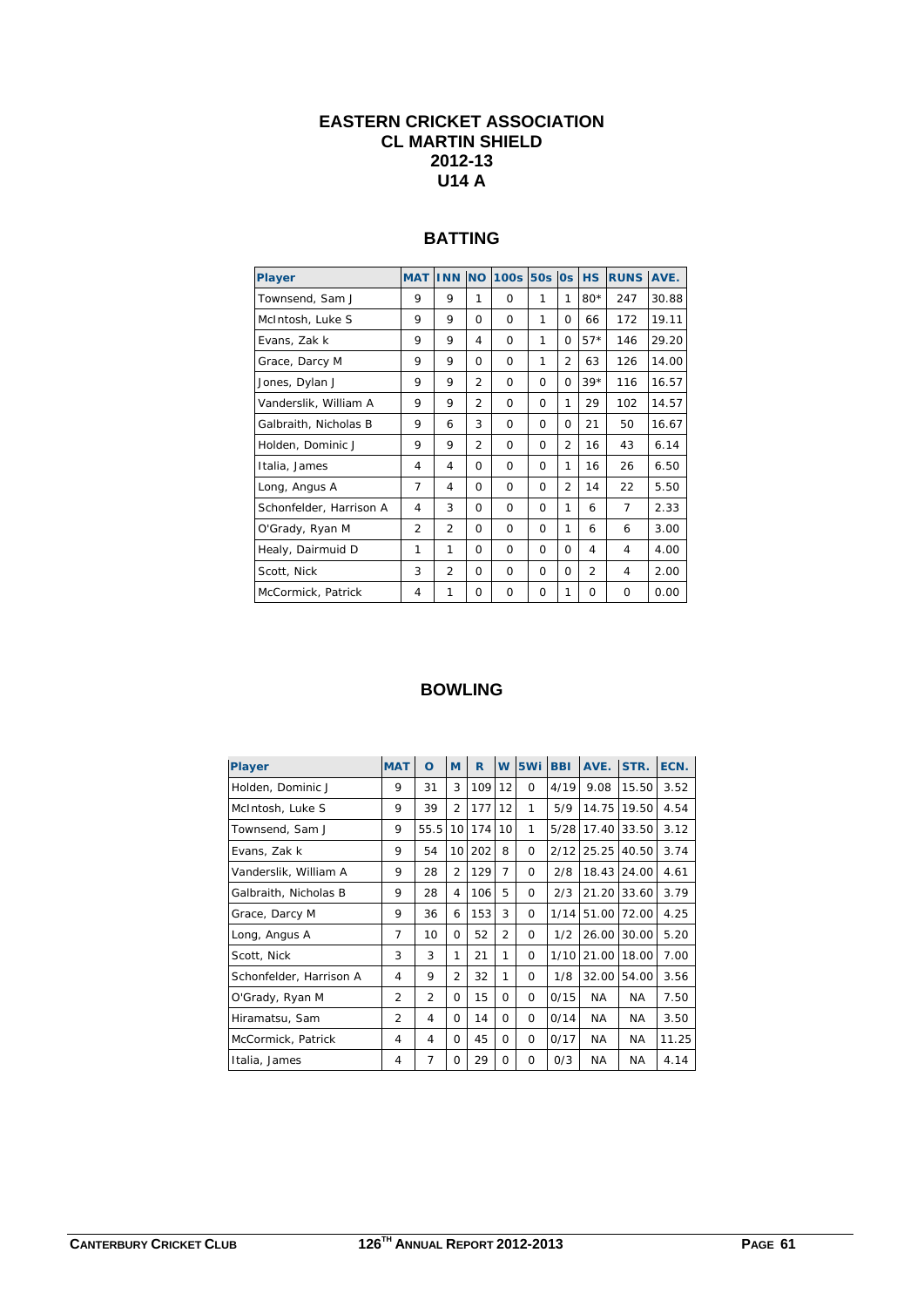#### **EASTERN CRICKET ASSOCIATION M VAN ZUYDEN SHIELD 2012-13 U14 B SEASON FIXTURE**

| <b>RND</b>     | <b>Dates</b>           | <b>Home Team</b>                                                       |           | <b>Away Team</b>                                                                                       | Venue                             |
|----------------|------------------------|------------------------------------------------------------------------|-----------|--------------------------------------------------------------------------------------------------------|-----------------------------------|
|                | 12 Oct 12              | Canterbury<br>$4/66$ (cc)                                              | def<br>bv | <b>Burwood Uniting Canterbury</b><br>$5/68$ (cc)                                                       | Hislop Park No 2 Oval<br>(Central |
| $\overline{2}$ | 19 Oct 12<br>26 Oct 12 | Hawthorn<br>7/122 B Bromell 32* P McCormick 4/16 G Jordan<br>3/15      | def       | Canterbury<br><b>121 DD Healy 36</b>                                                                   | Auburn Quarry Reserve             |
| 3              | 2 Nov 12<br>9 Nov 12   | Richmond Union<br>8/142(cc) T Huynh 34* A Angelis 29* M Graham<br>4/16 | drew      | Canterbury<br>7/58                                                                                     | <b>Burnley Oval</b>               |
|                | 16 Nov 12<br>23 Nov 12 | Canterbury<br>146 RM O'Grady 33                                        | def<br>by | <b>Richmond City</b><br>3/247(cc) L Hounihan 60* P Hounihan 51* A Spralja<br>31* D Pandazopoulos 30*   | Hislop Park No 2 Oval<br>(Central |
|                | 30 Nov 12<br>7 Dec 12  | STC South Camberwell<br>4/214 H Hamilton 51* J Mackenzie 48            | def       | Canterbury<br>8/171(cc) S Hiramatsu 60                                                                 | Nettleton Park West               |
| 6              | 14 Dec 12<br>21 Dec 12 | Canterbury<br>$5/70$ (cc)                                              | def       | North Balwyn Combined<br>$7/67$ (cc)                                                                   | Hislop Park No 2 Oval<br>(Central |
|                | 1 Feb 13               | Kew Junior<br>$6/85$ (cc)                                              | def<br>bv | Canterbury<br>3/111                                                                                    | Trinity Sports Complex No<br>3    |
| 8              | 8 Feb 13<br>15 Feb 13  | Boroondara<br>6/186 T McIntyre 36 W James $33*$                        | def       | Canterbury<br>154 S Hiramatsu 45 AA Long 29 W Law 3/11                                                 | Highfield Park (Upper)            |
| $\circ$        | 22 Feb 13<br>1 Mar 13  | Canterbury<br>152 C McIntosh 4/13                                      | def<br>by | <b>Surrey Hills</b><br>3/256(cc) A Tchakerian 60* S Naidu 53* N Sund<br>41* P Conole 26* BC Soussa 25* | Hislop Park No 2 Oval<br>(Central |

|    | <b>RANK TEAM</b>            | P |          | W <sub>2</sub> W <sub>1</sub> | D        |   | L1 L2    | <b>WKTS</b><br><b>LOST</b> | <b>RUNS</b><br><b>FOR</b> | <b>WKTS</b><br><b>TAKEN</b> | <b>RUNS</b><br><b>AGST</b> | <b>POINTS</b> | %      |
|----|-----------------------------|---|----------|-------------------------------|----------|---|----------|----------------------------|---------------------------|-----------------------------|----------------------------|---------------|--------|
|    | <b>STC South Camberwell</b> | 9 | $\Omega$ |                               | $\Omega$ | 2 | $\Omega$ | 54                         | 1471                      | 60                          | 1220                       | 44.0          | 1.3397 |
|    | Hawthorn                    | 9 | $\Omega$ |                               | O.       | 2 | $\Omega$ | 56                         | 1261                      | 67                          | 1076                       | 43.0          | 1.4021 |
| 3  | Boroondara                  | 9 | $\Omega$ | 6                             | $\Omega$ | 3 | $\Omega$ | 60                         | 1385                      | 67                          | 1093                       | 39.0          | 1.4150 |
| 4  | Burwood Uniting Canterbury9 |   | $\Omega$ | 6                             | $\Omega$ | 3 | $\Omega$ | 51                         | 1183                      | 65                          | 1298                       | 39.0          | 1.1616 |
| 5  | <b>Surrey Hills</b>         | 9 | $\Omega$ | 6                             | $\Omega$ | 3 | $\Omega$ | 56                         | 1350                      | 57                          | 1338                       | 39.0          | 1.0270 |
| 6  | Kew Junior                  | 9 | $\Omega$ | 3                             |          | 5 | $\Omega$ | 58                         | 936                       | 48                          | 1188                       | 26.5          | 0.6520 |
|    | Richmond City               | 9 | $\Omega$ | 3                             |          | 5 | $\Omega$ | 31                         | 908                       | 61                          | 933                        | 24.5          | 1.9150 |
| 8  | <b>Richmond Union</b>       | 9 | $\Omega$ | $\mathcal{P}$                 | 2        | 5 | $\Omega$ | 72                         | 986                       | 52                          | 915                        | 24.0          | 0.7783 |
| 9  | Canterbury                  | 9 | $\Omega$ | $\mathcal{P}$                 |          | 6 | $\Omega$ | 65                         | 1049                      | 49                          | 1387                       | 21.5          | 0.5701 |
| 10 | North Balwyn Combined       | 9 | $\Omega$ | 0                             |          | 8 | $\Omega$ | 69                         | 1016                      | 46                          | 1097                       | 11.5          | 0.6174 |

## **PREMERS – STC SOUTH CAMBERWELL**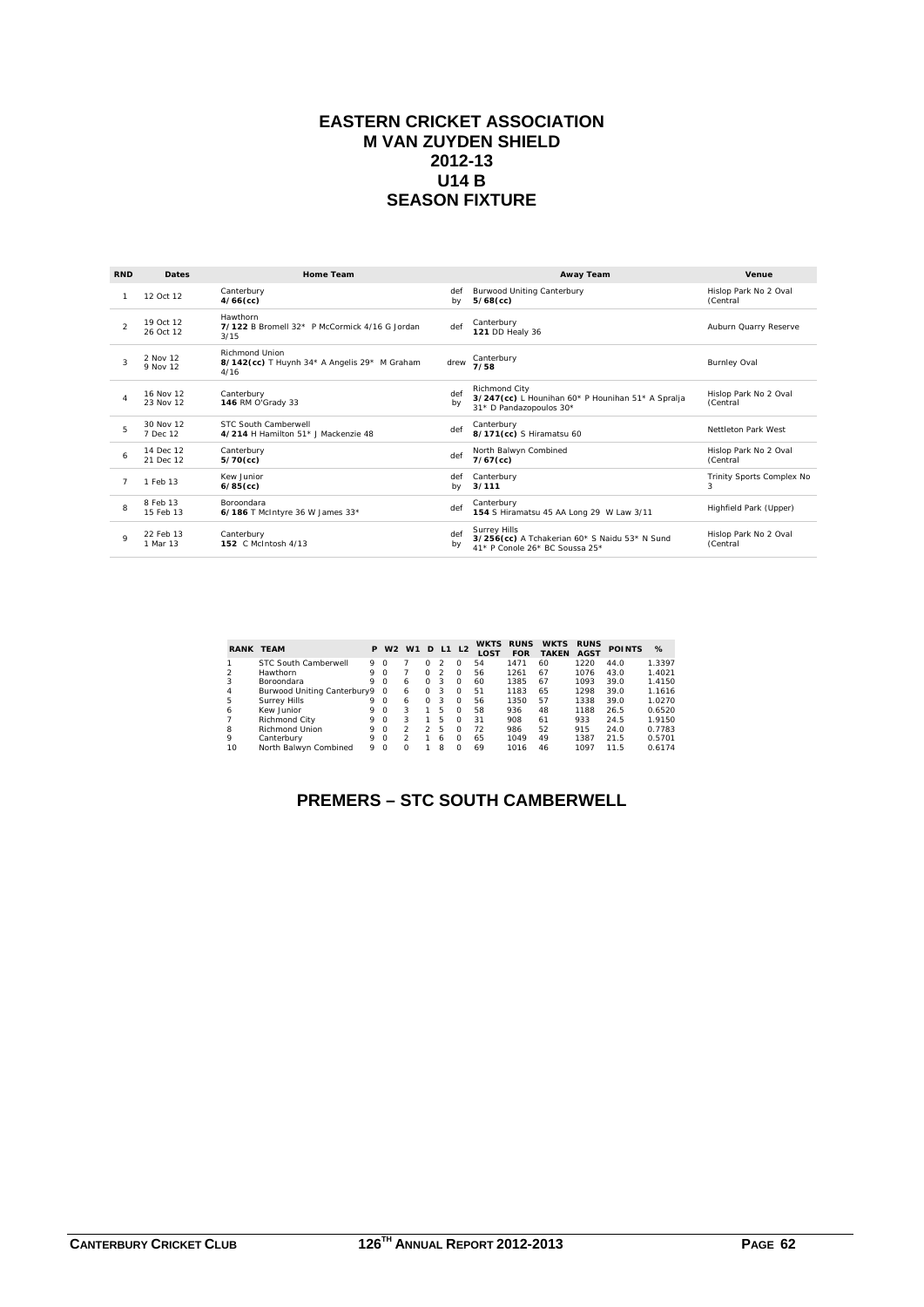#### **EASTERN CRICKET ASSOCIATION M VAN ZUYDEN SHIELD 2012-13 U14 B**

## **BATTING**

| <b>Player</b>           | <b>MAT</b>     | <b>INN NO</b>  |                | <b>100s</b> | <b>50s</b>   | <b>Os</b>      | <b>HS</b>      | <b>RUNS</b>    | AVE.  |
|-------------------------|----------------|----------------|----------------|-------------|--------------|----------------|----------------|----------------|-------|
| Hiramatsu, Sam          | $\overline{2}$ | $\overline{2}$ | $\Omega$       | $\Omega$    | $\mathbf{1}$ | $\Omega$       | 60             | 105            | 52.50 |
| Birch, Jackson L        | $\overline{7}$ | $\overline{7}$ | $\overline{2}$ | 0           | 0            | 0              | $21*$          | 88             | 17.60 |
| Healy, Dairmuid D       | 6              | 5              | 1              | $\Omega$    | $\Omega$     | $\mathbf 0$    | 36             | 79             | 19.75 |
| O'Grady, Ryan M         | 6              | 6              | 1              | $\Omega$    | $\Omega$     | 1              | 33             | 62             | 12.40 |
| Scott, Nick             | 5              | 5              | 1              | 0           | 0            | $\overline{2}$ | $14*$          | 37             | 9.25  |
| Graham, Marcus          | 5              | 5              | $\Omega$       | $\Omega$    | 0            | 1              | 21             | 35             | 7.00  |
| McCormick, Patrick      | 3              | 3              | 1              | 0           | 0            | 1              | $24*$          | 31             | 15.50 |
| Long, Angus A           | 1              | 1              | $\Omega$       | 0           | $\mathbf 0$  | $\Omega$       | 29             | 29             | 29.00 |
| Schonfelder, Harrison A | 3              | 3              | $\Omega$       | $\Omega$    | $\Omega$     | $\Omega$       | 18             | 29             | 9.67  |
| Quinn, Oliver P         | 7              | 6              | $\Omega$       | 0           | 0            | 3              | 16             | 29             | 4.83  |
| Jordan, Gregory P       | 7              | $\overline{7}$ | 3              | 0           | $\Omega$     | $\overline{2}$ | $19*$          | 28             | 7.00  |
| Italia, James           | $\overline{2}$ | $\overline{2}$ | 1              | $\Omega$    | $\Omega$     | $\Omega$       | $15*$          | 24             | 24.00 |
| Nitz, Joshua            | 4              | 4              | 1              | 0           | 0            | 1              | $8*$           | 15             | 5.00  |
| Harper, Charles D       | 1              | 1              | $\Omega$       | $\Omega$    | $\Omega$     | $\Omega$       | $\overline{7}$ | $\overline{7}$ | 7.00  |
| McNulty, James S        | 7              | 6              | 3              | $\Omega$    | $\Omega$     | $\overline{2}$ | $4*$           | 6              | 2.00  |
| Maher, Chet W           | 1              | 1              | $\Omega$       | 0           | $\mathbf 0$  | $\Omega$       | 4              | 4              | 4.00  |
| Martin, Alexander L     | $\overline{7}$ | 4              | $\Omega$       | 0           | 0            | $\overline{2}$ | 1              | 2              | 0.50  |
| Whiting, Conor          | 1              | 1              | $\Omega$       | 0           | 0            | $\Omega$       | 1              | 1              | 1.00  |
| Watson, James           | $\overline{2}$ | 1              | 0              | 0           | 0            | 1              | 0              | 0              | 0.00  |

| Player                  | <b>MAT</b>     | $\Omega$ | M              | R   | W              | 5Wi      | <b>BBI</b> | AVE.      | STR.      | ECN.  |
|-------------------------|----------------|----------|----------------|-----|----------------|----------|------------|-----------|-----------|-------|
| Graham, Marcus          | 5              | 29       | 4              | 84  | 6              | $\Omega$ | 4/16       | 14.00     | 29.00     | 2.90  |
| McCormick, Patrick      | 3              | 16       | 3              | 83  | 4              | $\Omega$ | 4/16       | 20.75     | 24.00     | 5.19  |
| Healy, Dairmuid D       | 6              | 24       | 4              | 92  | 4              | $\Omega$ | 1/10       | 23.00     | 36.00     | 3.83  |
| Nitz, Joshua            | 4              | 9        | $\mathbf{1}$   | 23  | 3              | $\Omega$ | 2/7        | 7.67      | 18.00     | 2.56  |
| Martin, Alexander L     | $\overline{7}$ | 6        | 1              | 30  | 3              | $\Omega$ | 2/0        | 10.00     | 12.00     | 5.00  |
| Jordan, Gregory P       | $\overline{7}$ | 33       | $\overline{2}$ | 144 | 3              | $\Omega$ | 3/15       | 48.00     | 66.00     | 4.36  |
| Hiramatsu, Sam          | $\overline{2}$ | 16       | 4              | 35  | $\overline{2}$ | $\Omega$ | 2/16       | 17.50     | 48.00     | 2.19  |
| Schonfelder, Harrison A | 3              | 11       | $\overline{2}$ | 36  | $\overline{2}$ | $\Omega$ | 1/5        | 18.00     | 33.00     | 3.27  |
| Birch, Jackson L        | 7              | 13       | 3              | 47  | $\overline{2}$ | 0        | 1/5        | 23.50     | 39.00     | 3.62  |
| O'Grady, Ryan M         | 6              | 18       | $\mathbf{1}$   | 80  | $\overline{2}$ | $\Omega$ | 1/10       | 40.00     | 54.00     | 4.44  |
| Italia, James           | $\overline{2}$ | 7        | $\Omega$       | 19  | 1              | $\Omega$ | 1/8        | 19.00     | 42.00     | 2.71  |
| Maher, Chet W           | 1              | 4        | 1              | 22  | 1              | $\Omega$ | 1/22       | 22.00     | 24.00     | 5.50  |
| Long, Angus A           | 1              | 6        | 0              | 31  | 1              | $\Omega$ | 1/31       | 31.00     | 36.00     | 5.17  |
| Scott, Nick             | 5              | 15       | 0              | 67  | 1              | $\Omega$ | 1/4        | 67.00     | 90.00     | 4.47  |
| Quinn, Oliver P         | 7              | 30       | $\overline{2}$ | 126 | 1              | $\Omega$ | 1/17       | 126.00    | 180.00    | 4.20  |
| Harper, Charles D       | 1              | 1        | 0              | 12  | $\Omega$       | $\Omega$ |            | NA.       | <b>NA</b> | 12.00 |
| McNulty, James S        | $\overline{7}$ | 10       | $\mathbf{1}$   | 66  | 0              | 0        | 0/1        | <b>NA</b> | NA.       | 6.60  |
| Watson, James           | $\overline{2}$ | 3        | 0              | 25  | $\Omega$       | 0        | 0/12       | <b>NA</b> | <b>NA</b> | 8.33  |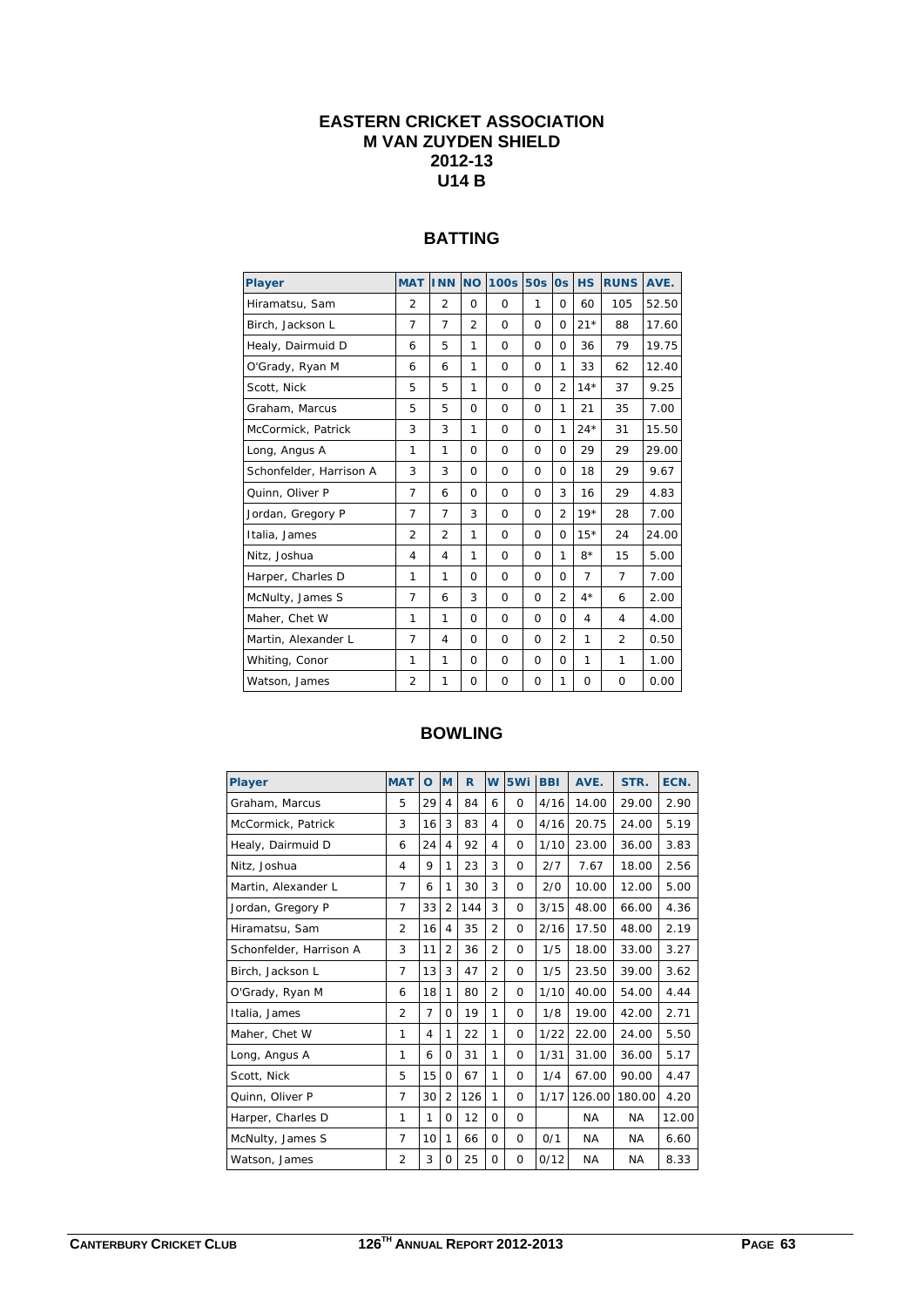#### **EASTERN CRICKET ASSOCIATION SJ MASON SHIELD 2012-13 U14 C SEASON FIXTURE**

| <b>RND</b>     | <b>Dates</b>           | Home Team                                                                  |           | Away Team                                                                                       | Venue                           |
|----------------|------------------------|----------------------------------------------------------------------------|-----------|-------------------------------------------------------------------------------------------------|---------------------------------|
|                | 12 Oct 12              | <b>Burwood Uniting Canterbury</b><br>$6/69$ (cc)                           | def       | Canterbury<br>$2/53$ (cc)                                                                       | Lynden Park (Upper)             |
| $\overline{2}$ | 19 Oct 12<br>26 Oct 12 | Canterbury<br>2/112                                                        | def       | Burwood<br>39                                                                                   | Hislop Park No 1 Oval<br>(East) |
| 3              | 2 Nov 12<br>9 Nov 12   | Glen Iris<br>95<br>and 7/103 S Garrard 4/8                                 | def<br>by | Canterbury<br>6/225(dec) C Leon 43* O Arrowsmith 26 F Herrera<br>3/31                           | Dorothy Laver West (Nth)        |
|                | 16 Nov 12<br>23 Nov 12 | Canterbury<br>7/236 Z Bortolussi 44* Z Knights 36*                         | def       | Kew Junior<br>95                                                                                | Hislop Park No 1 Oval<br>(East) |
| 5              | 30 Nov 12<br>7 Dec 12  | Canterbury<br>$3/48$ (cc)                                                  | bv        | def Wyclif<br>8/64 O Arrowsmith 3/3                                                             | Hislop Park No 1 Oval<br>(East) |
| 6              | 14 Dec 12<br>21 Dec 12 | STC South Camberwell<br>163 J Ayton-Delaney 38* H Serpell 37 T Slorach 32* | def<br>by | Canterbury<br>194 Z Bortolussi 42* O Arrowsmith 39 J Woodbridge<br>3/19                         | Nettleton Park West             |
|                | 1 Feb 13               | Canterbury<br>$6/54$ (cc)                                                  | def<br>by | Boroondara<br>4/68                                                                              | Hislop Park No 1 Oval<br>(East) |
| 8              | 8 Feb 13<br>15 Feb 13  | <b>Camberwell Magpies</b><br>85 H Taylor 3/26                              | def<br>bv | Canterbury<br>8/198 O Arrowsmith 33 Z Bortolussi 29                                             | Anderson Park Lower             |
| $\mathsf Q$    | 22 Feb 13<br>1 Mar 13  | Canterbury<br>8/260(cc) Z Knights 34* Z Bortolussi 31 HA Japp 25           | def       | North Balwyn<br>7/253 J Koong 41* J Howells 41* M Bourikas<br>41* C De Martinis 31* J Grundy 26 | Hislop Park No 1 Oval<br>(East) |
| SF             | 10 Mar 13              | <b>Camberwell Magpies</b><br>191 J McNab 32 A Capp 28                      | def       | Canterbury<br>145 C Leon 43* O Arrowsmith 29                                                    | Anderson Park Lower             |

| <b>RANK</b> | <b>TEAM</b>                       | P       | W <sub>2</sub> | W <sub>1</sub> | D            | L1 | L <sub>2</sub> | <b>WKTS</b><br>LOST | <b>RUNS</b><br><b>FOR</b> | <b>WKTS</b><br><b>TAKEN</b> | <b>RUNS</b><br><b>AGST</b> | <b>POINTS</b> | %      |
|-------------|-----------------------------------|---------|----------------|----------------|--------------|----|----------------|---------------------|---------------------------|-----------------------------|----------------------------|---------------|--------|
|             | Wyclif                            | Q       | 0              | 8              |              |    |                | 62                  | 1386                      | 74                          | 1008                       | 49.0          | 1.6411 |
|             | Camberwell Magpies                | Q       | 0              |                |              |    | $\Omega$       | 58                  | 1334                      | 91                          | 1238                       | 44.0          | 1.6906 |
| 3           | Canterbury                        | Q       | $\Omega$       | 6              | <sup>o</sup> | 3  | $\Omega$       | 51                  | 1380                      | 81                          | 1034                       | 39.0          | 2.1197 |
| 4           | STC South Camberwell              | Q       | 0              | 6              | <sup>o</sup> | 3  | $\Omega$       | 63                  | 1529                      | 81                          | 1399                       | 39.0          | 1.4052 |
| 5           | Boroondara                        | Q       | 0              | 6              | <sup>n</sup> | 3  | $\Omega$       | 60                  | 1358                      | 76                          | 1341                       | 39.0          | 1.2827 |
| 6           | <b>Burwood Uniting Canterbury</b> | Q       | $\Omega$       | Δ              | <sup>o</sup> | 5  | $\Omega$       | 64                  | 1241                      | 62                          | 1408                       | 29.0          | 0.8538 |
|             | North Balwyn                      | $\circ$ | O              |                |              | 5  |                | 77                  | 1582                      | 59                          | 1476                       | 29.0          | 0.8213 |
| 8           | Glen Iris                         | $\circ$ | O              |                |              | 6  |                | 72                  | 1427                      | 59                          | 1235                       | 21.5          | 0.9468 |
| 9           | Burwood                           | $\circ$ | O              |                |              | 8  | $\Omega$       | 88                  | 1072                      | 57                          | 1551                       | 14.0          | 0.4477 |
| 10          | Kew Junior                        | Q       | O              |                |              | 8  | O              | 90                  | 1008                      | 45                          | 1627                       | 11.5          | 0.3098 |

## **PREMIERS - WYCLIFF**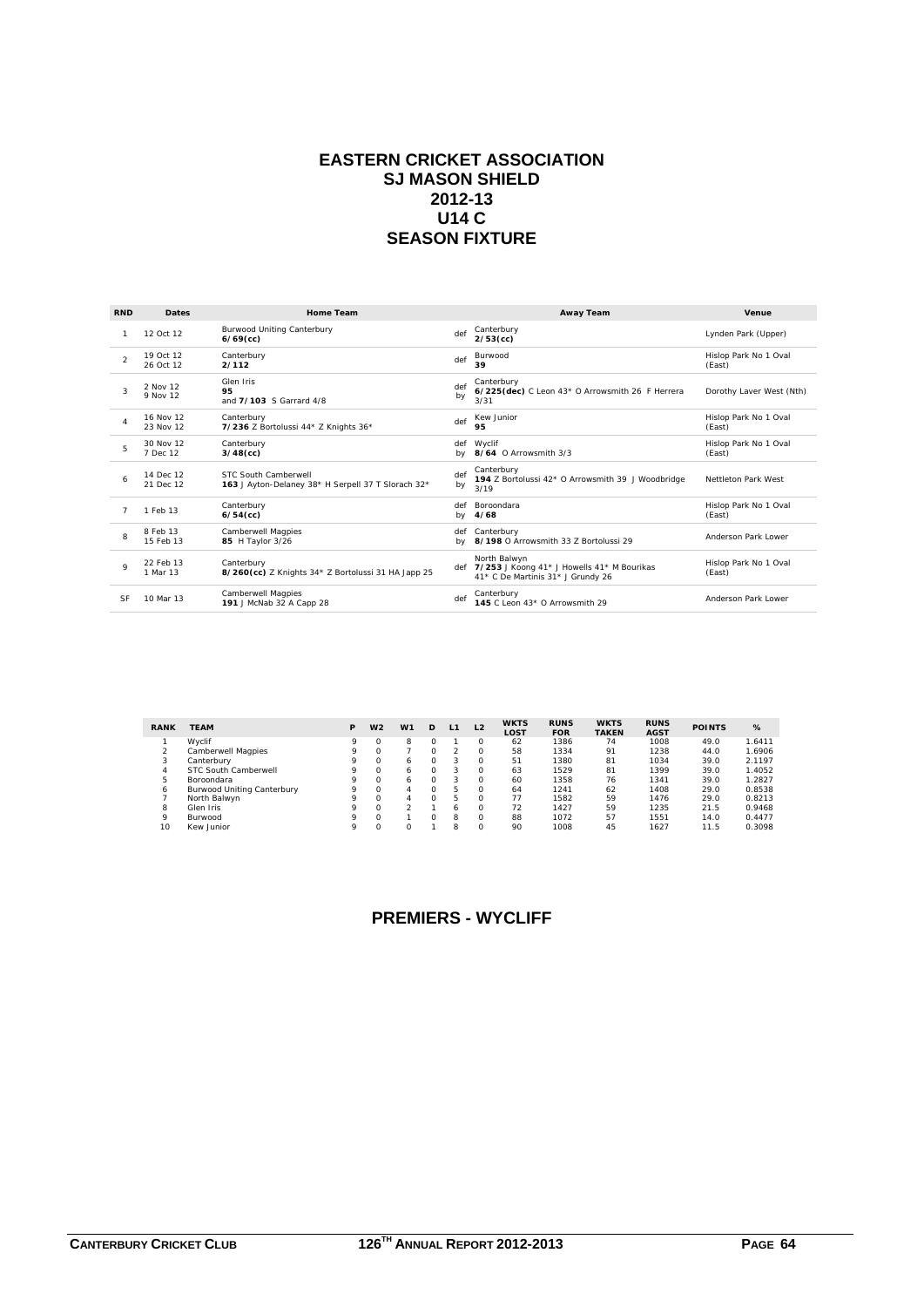#### **EASTERN CRICKET ASSOCIATION SJ MASON SHIELD 2012-13 U14 C**

## **BATTING**

| <b>Player</b>      | <b>MAT</b> | <b>INN</b>   | <b>NO</b>      | <b>100s</b> | <b>50s</b> | <b>Os</b>      | <b>HS</b> | <b>RUNS</b> | AVE.  |
|--------------------|------------|--------------|----------------|-------------|------------|----------------|-----------|-------------|-------|
| Leon, Cooper       | 10         | 10           | 5              | $\Omega$    | $\Omega$   | 1              | $43*$     | 198         | 39.60 |
| Bortolussi, Zac    | 9          | 9            | 5              | $\Omega$    | $\Omega$   | $\Omega$       | $44*$     | 186         | 46.50 |
| Arrowsmith, Oliver | 10         | 9            | 3              | $\Omega$    | O          | 1              | 39        | 165         | 27.50 |
| Sestan, Harrison W | 10         | 10           | 5              | $\Omega$    | $\Omega$   | 1              | 23        | 112         | 22.40 |
| Knights, Zachary   | 10         | 8            | 6              | $\Omega$    | $\Omega$   | $\Omega$       | $36*$     | 107         | 53.50 |
| Japp, Howie A      | 10         | 10           | 3              | $\Omega$    | O          | $\overline{2}$ | 25        | 102         | 14.57 |
| Cato, Samuel C     | 9          | 8            | 4              | $\Omega$    | $\Omega$   | 1              | 20        | 60          | 15.00 |
| Kendall, Matthew   | 10         | 10           | 5              | $\Omega$    | $\Omega$   | $\overline{2}$ | $16*$     | 58          | 11.60 |
| Streat, Angus R    | 9          | 8            | $\overline{2}$ | $\Omega$    | $\Omega$   | 1              | 21        | 58          | 9.67  |
| Garrard, Sam       | 5          | 4            | 1              | $\Omega$    | $\Omega$   | 0              | 18        | 50          | 16.67 |
| Taylor, Henry      | 10         | 10           | $\overline{4}$ | $\Omega$    | $\Omega$   | 3              | $14*$     | 50          | 8.33  |
| Atkins, Hamish     | 10         | 9            | 3              | $\Omega$    | O          | 3              | $20*$     | 44          | 7.33  |
| Whiting, Conor     | 1          | $\mathbf{1}$ | $\Omega$       | $\Omega$    | $\Omega$   | 1              | $\Omega$  | $\Omega$    | 0.00  |

| <b>Player</b>      | <b>MAT</b> | O    | M              | R   | W              | <b>BBI</b> | AVE.  | STR.  | ECN. |
|--------------------|------------|------|----------------|-----|----------------|------------|-------|-------|------|
| Arrowsmith, Oliver | 10         | 37   | 4              | 109 | 11             | 3/3        | 9.91  | 20.18 | 2.95 |
| Leon, Cooper       | 10         | 38   | 10             | 80  | 9              | 2/6        | 8.89  | 25.33 | 2.11 |
| Streat, Angus R    | 9          | 26   | 3              | 89  | 9              | 2/1        | 9.89  | 17.33 | 3.42 |
| Kendall, Matthew   | 10         | 24   | 1              | 110 | 9              | 2/2        | 12.22 | 16.00 | 4.58 |
| Sestan, Harrison W | 10         | 25   | 2              | 97  | 7              | 2/2        | 13.86 | 21.43 | 3.88 |
| Atkins, Hamish     | 10         | 25   | 3              | 109 | 7              | 1/2        | 15.57 | 21.43 | 4.36 |
| Garrard, Sam       | 5          | 16   | 5              | 35  | 6              | 4/8        | 5.83  | 16.00 | 2.19 |
| Bortolussi, Zac    | 9          | 31   | 7              | 75  | 6              | 2/9        | 12.50 | 31.00 | 2.42 |
| Taylor, Henry      | 10         | 24.3 | $\Omega$       | 151 | 6              | 3/26       | 25.17 | 24.50 | 6.16 |
| Japp, Howie A      | 10         | 23   | 1              | 101 | 5              | 1/5        | 20.20 | 27.60 | 4.39 |
| Whiting, Conor     | 1          | 4    | $\Omega$       | 28  | $\overline{2}$ | 2/21       | 14.00 | 12.00 | 7.00 |
| Cato, Samuel C     | 9          | 17   | $\overline{2}$ | 72  | $\overline{2}$ | 1/19       | 36.00 | 51.00 | 4.24 |
| Knights, Zachary   | 10         | 21   | 3              | 73  | $\overline{2}$ | 1/7        | 36.50 | 63.00 | 3.48 |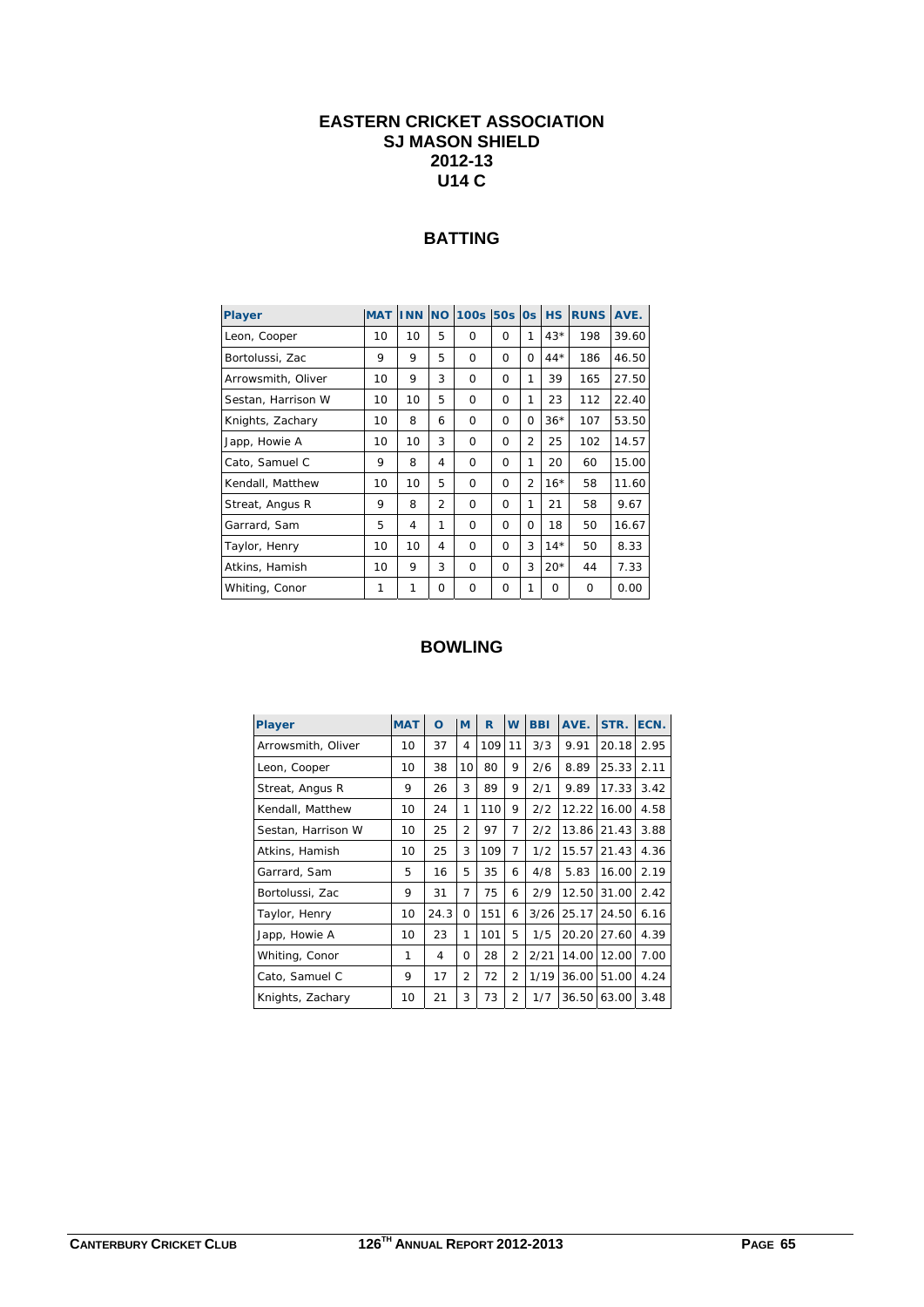#### **EASTERN CRICKET ASSOCIATION RJ BARKER SHIELD 2012-13 U12 A SEASON FIXTURE**

| <b>RND</b>     | Dates                  | <b>Home Team</b>                                     |           | Away Team                                                                          | Venue                            |
|----------------|------------------------|------------------------------------------------------|-----------|------------------------------------------------------------------------------------|----------------------------------|
|                | 13 Oct 12              | Glen Iris<br>3/90                                    | def       | Canterbury<br>9/57                                                                 | Dorothy Laver East               |
| $\mathfrak{p}$ | 20 Oct 12<br>27 Oct 12 | Canterbury<br>8/101(cc) S Garrard 35*                | def<br>bv | Mont Albert<br>190 D Horvat 26*                                                    | Hartwell Sports Ground<br>(West) |
| 3              | 3 Nov 12<br>10 Nov 12  | Canterbury<br>9/142(cc) BI Jepson 43 V Narayana 4/18 |           | North Balwyn<br>def 127 W Murphy 26 R Son 3/9 BI Jepson 3/21<br>and $5/49$         | Hartwell Sports Ground<br>(West) |
|                | 17 Nov 12<br>24 Nov 12 | <b>Box Hill</b><br>3/188(cc) A Davidson 52*          | def<br>by | Canterbury<br>228 CD Harper 53* R Son 53* BI Jepson 31 S Garrard<br>29 A Vatsa 5/6 | Bennettswood Reserve<br>(South)  |
|                | 1 Dec 12<br>8 Dec 12   | Canterbury<br>$6/114$ (cc)                           | def<br>by | Kew Junior<br>6/209(cc) J Meehan 49* E Hogg 31* C Wansbrough<br>$30*$              | Hartwell Sports Ground<br>(West) |
| 6              | 15 Dec 12              | Boroondara<br>4/113(cc) J Fraser McGurk 29*          | def       | Canterbury<br>$9/40$ (cc)                                                          | Victoria Road Reserve            |
|                | 2 Feb 13               | Canterbury<br>8/110                                  | def<br>by | <b>Ashburton Willows</b><br>131                                                    | Hartwell Sports Ground<br>(West) |
|                | 9 Feb 13<br>16 Feb 13  | Canterbury<br><b>78</b> C Knott 3/0                  | def<br>by | Boroondara<br>7/203(cc) A Macmillan 37 N Kennedy<br>28 J Fraser McGurk 25          | Hartwell Sports Ground<br>(West) |
| $\mathsf o$    | 23 Feb 13<br>2 Mar 13  | Kew Junior<br>7/187(cc) J Meehan 35 O Scott 32*      | def       | Canterbury<br>7/81                                                                 | Hays Paddock (South)             |

| <b>RANK</b> | <b>TEAM</b>              | P | W <sub>2</sub> | W <sub>1</sub> | D |   | L <sub>2</sub> | <b>WKTS</b><br>LOST | <b>RUNS</b><br><b>FOR</b> | <b>WKTS</b><br><b>TAKEN</b> | <b>RUNS</b><br><b>AGST</b> | <b>POINTS</b> | %      |
|-------------|--------------------------|---|----------------|----------------|---|---|----------------|---------------------|---------------------------|-----------------------------|----------------------------|---------------|--------|
|             | Kew Junior               |   |                |                |   |   |                | 57                  | 1308                      | 61                          | 985                        | 44.0          | 1.4211 |
|             | Glen Iris                |   |                |                |   |   |                | 49                  | 1171                      | 64                          | 1057                       | 41.5          | 1.4470 |
|             | Boroondara               | o |                |                |   |   |                | 60                  | 1141                      | 77                          | 886                        | 39.0          | 1.6527 |
| 4           | Mont Albert              | o |                |                |   |   |                | 61                  | 1256                      | 64                          | 992                        | 36.5          | 1.3284 |
| ь           | North Balwyn             | o |                |                |   | Δ |                | 68                  | 1109                      | 65                          | 1031                       | 34.0          | 1.0282 |
| 6           | <b>Ashburton Willows</b> | o |                |                |   | ь |                | 83                  | 1170                      | 57                          | 1385                       | 24.0          | 0.5801 |
|             | Canterbury               | o |                |                |   |   |                | 74                  | 951                       | 64                          | 1487                       | 19.0          | 0.5531 |
| 8           | Box Hill                 |   |                |                |   | 8 |                | 57                  | 1164                      | 57                          | 1447                       | 14.0          | 0.8044 |

## **PREMIERS – MONT ALBERT**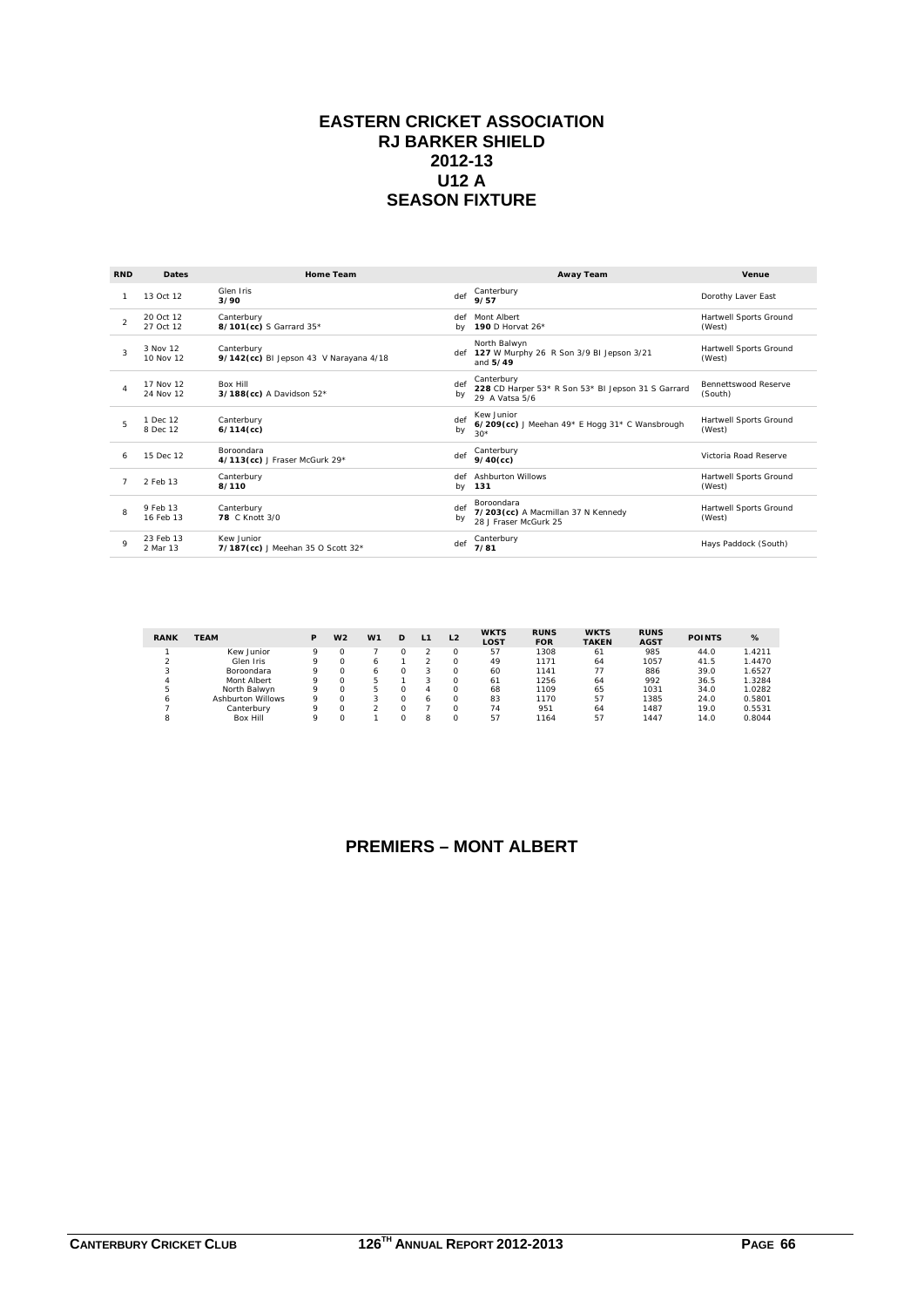## **EASTERN CRICKET ASSOCIATION RJ BARKER SHIELD 2012-13 U12 A**

## **BATTING**

| <b>Player</b>         | <b>MAT</b>     | <b>INN</b> | <b>NO</b>      | <b>100s</b> | <b>50s</b> | $\overline{\text{Os}}$ | <b>HS</b> | <b>RUNS</b>    | AVE.  |
|-----------------------|----------------|------------|----------------|-------------|------------|------------------------|-----------|----------------|-------|
| Jepson, Ben I         | 9              | 9          | 5              | $\Omega$    | 0          | 1                      | 43        | 134            | 33.50 |
| Garrard, Sam          | 9              | 9          | 4              | $\Omega$    | 0          | 1                      | $35*$     | 131            | 26.20 |
| Son, Ray              | 8              | 8          | $\overline{2}$ | $\Omega$    | 1          | 1                      | $53*$     | 130            | 21.67 |
| Harper, Charles D     | 7              | 7          | 1              | $\Omega$    | 1          | $\Omega$               | $53*$     | 106            | 17.67 |
| Steventon, Will       | 8              | 8          | 1              | 0           | $\Omega$   | $\overline{2}$         | 24        | 60             | 8.57  |
| Nitz, Joshua          | 9              | 9          | $\overline{2}$ | $\Omega$    | $\Omega$   | $\Omega$               | $14*$     | 45             | 6.43  |
| Hosken, Oskar T       | $\overline{7}$ | 7          | 3              | $\Omega$    | $\Omega$   | $\overline{2}$         | $16*$     | 25             | 6.25  |
| Galbraith, Hamish K   | 8              | 8          | 1              | $\Omega$    | $\Omega$   | 4                      | $11*$     | 25             | 3.57  |
| Maher, Chet W         | 8              | 8          | $\overline{2}$ | $\Omega$    | $\Omega$   | 1                      | $8*$      | 23             | 3.83  |
| Spencer, Daniel E     | 8              | 8          | 4              | $\Omega$    | 0          | $\overline{2}$         | 7         | 21             | 5.25  |
| Amirtharajah, Jacob R | 7              | 7          | 1              | $\Omega$    | $\Omega$   | $\overline{2}$         | $6*$      | 21             | 3.50  |
| Brown, Oliver         | 8              | 7          | 1              | $\Omega$    | 0          | $\overline{2}$         | 3         | 12             | 2.00  |
| Brown, Lachlan J      | 8              | 8          | $\overline{2}$ | $\Omega$    | 0          | 5                      | $1*$      | $\overline{2}$ | 0.33  |

| <b>Player</b>         | <b>MAT</b> | O    | M              | R   | W | 5Wi      | <b>BBI</b> | AVE.   | STR.   | ECN. |
|-----------------------|------------|------|----------------|-----|---|----------|------------|--------|--------|------|
| Garrard, Sam          | 9          | 32   | 8              | 98  | 8 | $\Omega$ | 2/10       | 12.25  | 24.00  | 3.06 |
| Jepson, Ben I         | 9          | 29   | $\mathbf{1}$   | 138 | 8 | 0        | 3/21       | 17.25  | 21.75  | 4.76 |
| Galbraith, Hamish K   | 8          | 17   | 0              | 75  | 5 | $\Omega$ | 2/3        | 15.00  | 20.40  | 4.41 |
| Spencer, Daniel E     | 8          | 23   | 1              | 128 | 5 | $\Omega$ | 2/16       | 25.60  | 27.60  | 5.57 |
| Son, Ray              | 8          | 32   | 3              | 130 | 5 | $\Omega$ | 3/9        | 26.00  | 38.40  | 4.06 |
| Steventon, Will       | 8          | 34   | 3              | 133 | 5 | $\Omega$ | 2/15       | 26.60  | 40.80  | 3.91 |
| Maher, Chet W         | 8          | 25.4 | 1              | 96  | 4 | 0        | 2/13       | 24.00  | 38.50  | 3.74 |
| Nitz, Joshua          | 9          | 28   | 3              | 77  | 3 | $\Omega$ | 1/7        | 25.67  | 56.00  | 2.75 |
| Hosken, Oskar T       | 7          | 31   | 6              | 82  | 3 | 0        | 2/5        | 27.33  | 62.00  | 2.65 |
| Brown, Oliver         | 8          | 26   | 1              | 95  | 3 | $\Omega$ | 1/8        | 31.67  | 52.00  | 3.65 |
| Amirtharajah, Jacob R | 7          | 23   | $\Omega$       | 126 | 3 | 0        | 1/16       | 42.00  | 46.00  | 5.48 |
| Harper, Charles D     | 7          | 19   | $\overline{2}$ | 72  | 1 | $\Omega$ | 1/9        | 72.00  | 114.00 | 3.79 |
| Brown, Lachlan J      | 8          | 22   | $\Omega$       | 124 | 1 | 0        | 1/16       | 124.00 | 132.00 | 5.64 |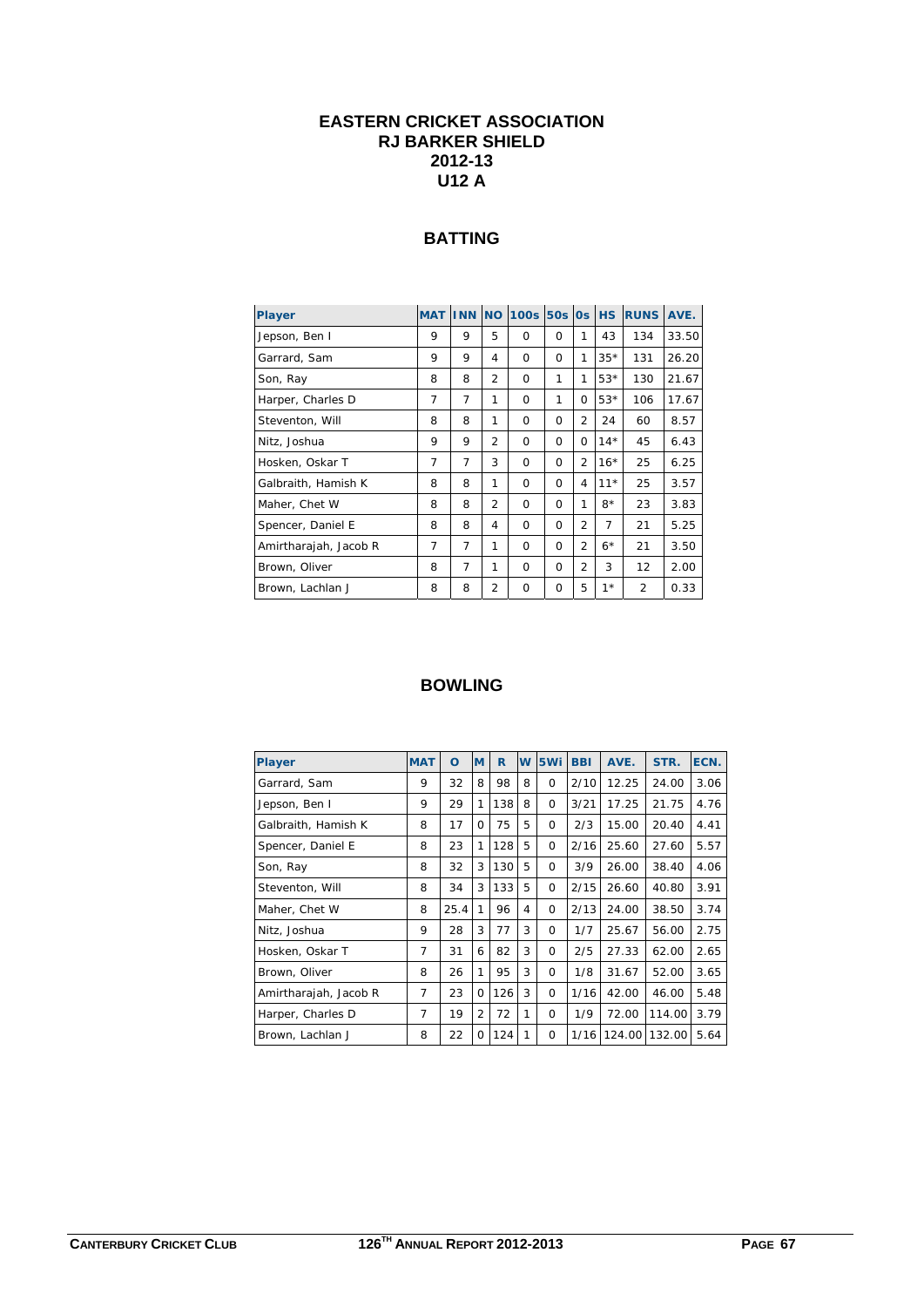#### **EASTERN CRICKET ASSOCIATION ER FRAMPTON SHIELD 2012-13 U12 B SEASON FIXTURE**

| <b>RND</b>     | <b>Dates</b>           | <b>Home Team</b>                                                     |           | Away Team                                            | Venue                                |
|----------------|------------------------|----------------------------------------------------------------------|-----------|------------------------------------------------------|--------------------------------------|
|                | 13 Oct 12              | Canterbury<br>$2/99$ (cc)                                            | def       | Balwyn<br>4/83(cc) R Lumpreiks 25                    | Hartwell Sports Ground<br>(West)     |
| $\mathfrak{p}$ | 20 Oct 12<br>27 Oct 12 | Mont Albert<br>171 J Julien 26* BW Simpson 5/14                      | def       | Canterbury<br>156 C Bettiol 3/9                      | Elgar Park South East<br>Oval        |
| $\mathbf{z}$   | 3 Nov 12<br>10 Nov 12  | North Balwyn<br>149 A De Martinis 28*                                | def       | Canterbury<br><b>123 AC Jones 3/4</b>                | Macleay Park No 2                    |
|                | 17 Nov 12<br>24 Nov 12 | Canterbury<br>140                                                    | def<br>bv | Kew Junior<br>8/218(cc) W Sheedy 29 H Mitchelhill 25 | Hartwell Sports Ground<br>(West)     |
| 5              | 1 Dec 12<br>8 Dec 12   | Deepdene Bears<br>9/139 H Wild 40* L Fitzpatrick 32* BW Simpson 4/15 | def       | Canterbury<br>102 T Rasdell 3/7                      | Leigh Park                           |
| 6              | 15 Dec 12              | Canterbury<br>$5/67$ (cc)                                            | def<br>bv | Boroondara<br>$6/70$ (cc)                            | Hartwell Sports Ground<br>(West)     |
|                | 2 Feb 13               | <b>Burwood</b><br>5/112                                              | def       | Canterbury<br>5/92                                   | <b>Burwood Reserve Lower</b><br>Oval |
| 8              | 9 Feb 13<br>16 Feb 13  | Boroondara<br>196 M Guiffrida 42* D Tuddenham 33*                    | def       | Canterbury<br>154 BW Simpson 36                      | Victoria Road Reserve                |
| $\circ$        | 23 Feb 13<br>2 Mar 13  | Canterbury<br>108                                                    | def<br>bv | Deepdene Bears<br>$7/121$ (cc)                       | Hartwell Sports Ground<br>(West)     |

| <b>RANK</b> | <b>TEAM</b>    | D | W <sub>2</sub> | W <sub>1</sub> | D | L <sub>1</sub> | L <sub>2</sub> | <b>WKTS</b><br>LOST | <b>RUNS</b><br><b>FOR</b> | <b>WKTS</b><br><b>TAKEN</b> | <b>RUNS</b><br><b>AGST</b> | <b>POINTS</b> | %      |
|-------------|----------------|---|----------------|----------------|---|----------------|----------------|---------------------|---------------------------|-----------------------------|----------------------------|---------------|--------|
|             | <b>Burwood</b> |   |                | 8              |   |                |                | 45                  | 1302                      | 74                          | 822                        | 49            | 2.6047 |
|             | Boroondara     |   |                | 8              |   |                |                | 66                  | 1234                      | 68                          | 993                        | 49            | 1.2804 |
|             | Deepdene Bears |   |                |                |   |                |                | 62                  | 1104                      | 71                          | 978                        | 44            | 1.2927 |
|             | Kew Junior     |   |                | 6              |   |                |                | 67                  | 1336                      | 61                          | 1085                       | 39            | 1.1211 |
|             | Balwyn         |   |                |                |   | e              |                | 68                  | 1126                      | 65                          | 1205                       | 24            | 0.8932 |
|             | North Balwyn   |   |                |                |   |                |                | 78                  | 972                       | 56                          | 1159                       | 19            | 0.6021 |
|             | Canterbury     |   |                |                |   | я              |                | 71                  | 1041                      | 68                          | 1259                       | 14            | 0.7919 |
|             | Mont Albert    |   |                |                |   | 8              |                | 73                  | 720                       | 67                          | 1334                       | 14            | 0.4954 |

## **PREMIERS - BURWOOD**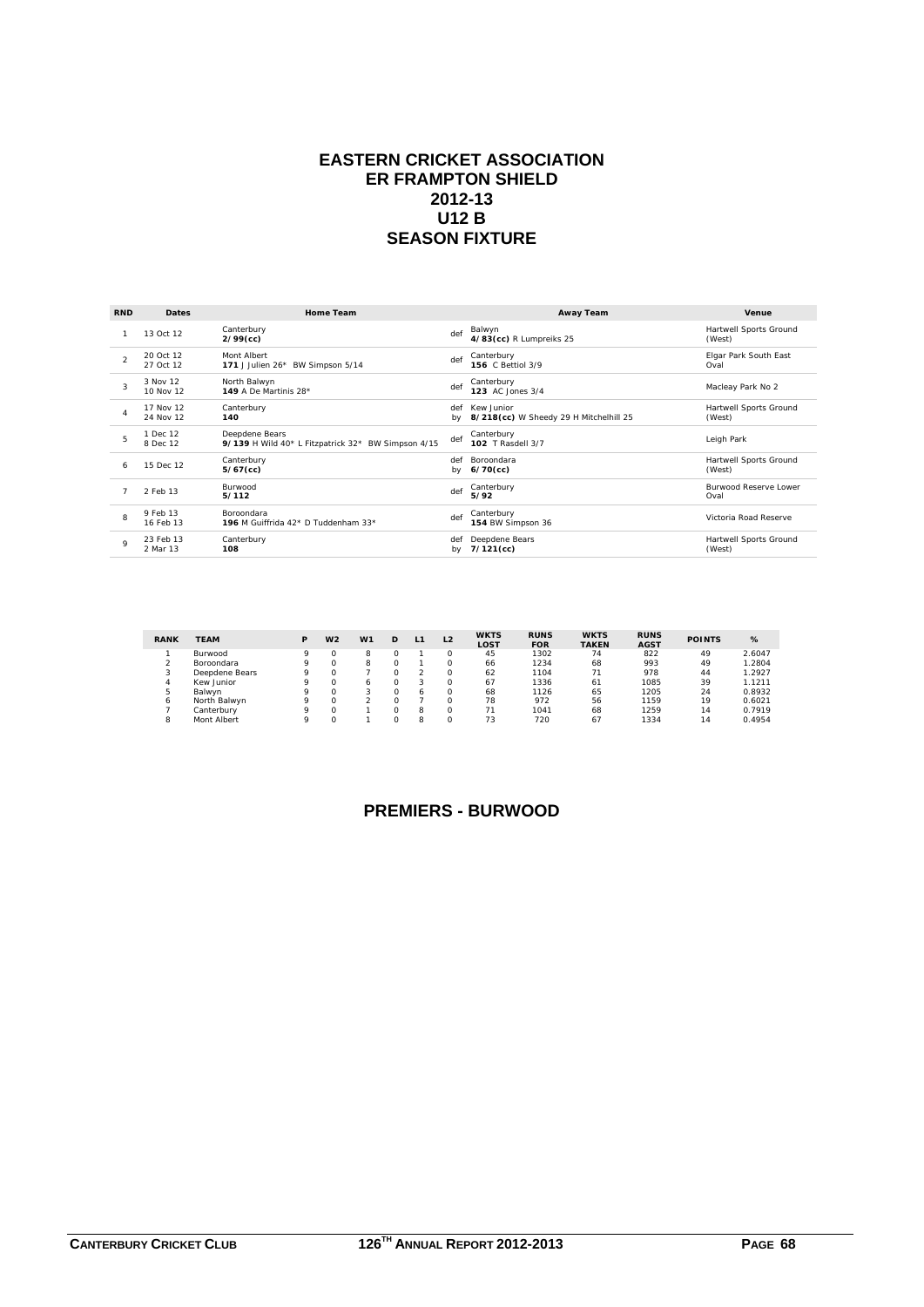## **EASTERN CRICKET ASSOCIATION ER FRAMPTON SHIELD 2012-13 U12 B**

## **BATTING**

| <b>Player</b>       | <b>MAT</b> | <b>INN NO</b>  |                | <b>100s</b> | <b>50s 0s</b> |                | <b>HS</b> | <b>RUNS</b> | AVE.  |
|---------------------|------------|----------------|----------------|-------------|---------------|----------------|-----------|-------------|-------|
| Simpson, Benjamin W | 9          | 9              | 1              | $\Omega$    | $\Omega$      | 0              | 36        | 118         | 14.75 |
| Woods, Tom          | 9          | 9              | 3              | 0           | $\Omega$      | 1              | 24        | 102         | 17.00 |
| Sexton, Benjamin    | 9          | 9              | 3              | $\Omega$    | $\Omega$      | $\overline{2}$ | 18        | 76          | 12.67 |
| Whiting, Conor      | 8          | 7              | 3              | 0           | $\Omega$      | 1              | 17        | 61          | 15.25 |
| Avery, Eamonn F     | 9          | 9              | 3              | $\Omega$    | $\Omega$      | 1              | $13*$     | 58          | 9.67  |
| Watson, James       | 9          | 9              | $\overline{2}$ | $\Omega$    | $\Omega$      | $\Omega$       | 17        | 57          | 8.14  |
| Gow, Oliver J       | 9          | 8              | $\overline{2}$ | $\Omega$    | $\Omega$      | 1              | 23        | 54          | 9.00  |
| Shepherd, Luke S    | 9          | 8              | 3              | $\Omega$    | $\Omega$      | $\Omega$       | 12        | 41          | 8.20  |
| Dempsey, Tom B      | 8          | 7              | 4              | $\Omega$    | $\Omega$      | 1              | $12*$     | 40          | 13.33 |
| Negri, Luke         | 8          | 6              | $\overline{2}$ | 0           | $\Omega$      | 1              | 10        | 27          | 6.75  |
| Harrison, Jarryd    | 9          | 9              | $\overline{2}$ | $\Omega$    | $\Omega$      | $\overline{2}$ | $4*$      | 15          | 2.14  |
| Magrath, Lachlan J  | 4          | $\overline{4}$ | 2              | 0           | $\Omega$      | 1              | $8*$      | 14          | 7.00  |
| Marks, Oliver J     | 9          | 8              | $\overline{2}$ | 0           | $\Omega$      | 3              | $4*$      | 13          | 2.17  |
| Townsend, Will      | 1          | 1              | $\Omega$       | $\Omega$    | $\Omega$      | $\Omega$       | 1         | 1           | 1.00  |

| <b>Player</b>       | <b>MAT</b> | O              | M              | R   | W              | 5Wi      | <b>BBI</b> | AVE.      | STR.      | ECN. |
|---------------------|------------|----------------|----------------|-----|----------------|----------|------------|-----------|-----------|------|
| Simpson, Benjamin W | 9          | 34.4           | $\Omega$       | 125 | 9              | 1        | 5/14       | 13.89     | 23.11     | 3.61 |
| Sexton, Benjamin    | 9          | 39             | 8              | 112 | 8              | $\Omega$ | 2/15       | 14.00     | 29.25     | 2.87 |
| Gow, Oliver J       | 9          | 22             | 1              | 91  | 6              | $\Omega$ | 2/8        | 15.17     | 22.00     | 4.14 |
| Dempsey, Tom B      | 8          | 26             | 1              | 133 | 6              | $\Omega$ | 2/4        | 22.17     | 26.00     | 5.12 |
| Woods, Tom          | 9          | 21             | $\overline{2}$ | 63  | 5              | $\Omega$ | 2/20       | 12.60     | 25.20     | 3.00 |
| Whiting, Conor      | 8          | 22.2           | $\overline{2}$ | 86  | 5              | $\Omega$ | 2/10       | 17.20     | 26.80     | 3.85 |
| Shepherd, Luke S    | 9          | 31             | $\overline{2}$ | 122 | 4              | $\Omega$ | 2/18       | 30.50     | 46.50     | 3.94 |
| Watson, James       | 9          | 24             | 5              | 66  | 3              | $\Omega$ | 1/1        | 22.00     | 48.00     | 2.75 |
| Negri, Luke         | 8          | 29             | 6              | 70  | 3              | $\Omega$ | 1/5        | 23.33     | 58.00     | 2.41 |
| Marks, Oliver J     | 9          | 23             | 1              | 99  | 3              | $\Omega$ | 1/10       | 33.00     | 46.00     | 4.30 |
| Harrison, Jarryd    | 9          | 26             | 1              | 121 | 3              | $\Omega$ | 2/3        | 40.33     | 52.00     | 4.65 |
| Magrath, Lachlan J  | 4          | 9              | 0              | 44  | $\overline{2}$ | $\Omega$ | 1/9        | 22.00     | 27.00     | 4.89 |
| Avery, Eamonn F     | 9          | 15             | 0              | 66  | 1              | $\Omega$ | 1/7        | 66.00     | 90.00     | 4.40 |
| Townsend, Will      | 1          | $\overline{2}$ | 0              | 3   | $\Omega$       | $\Omega$ | O/3        | <b>NA</b> | <b>NA</b> | 1.50 |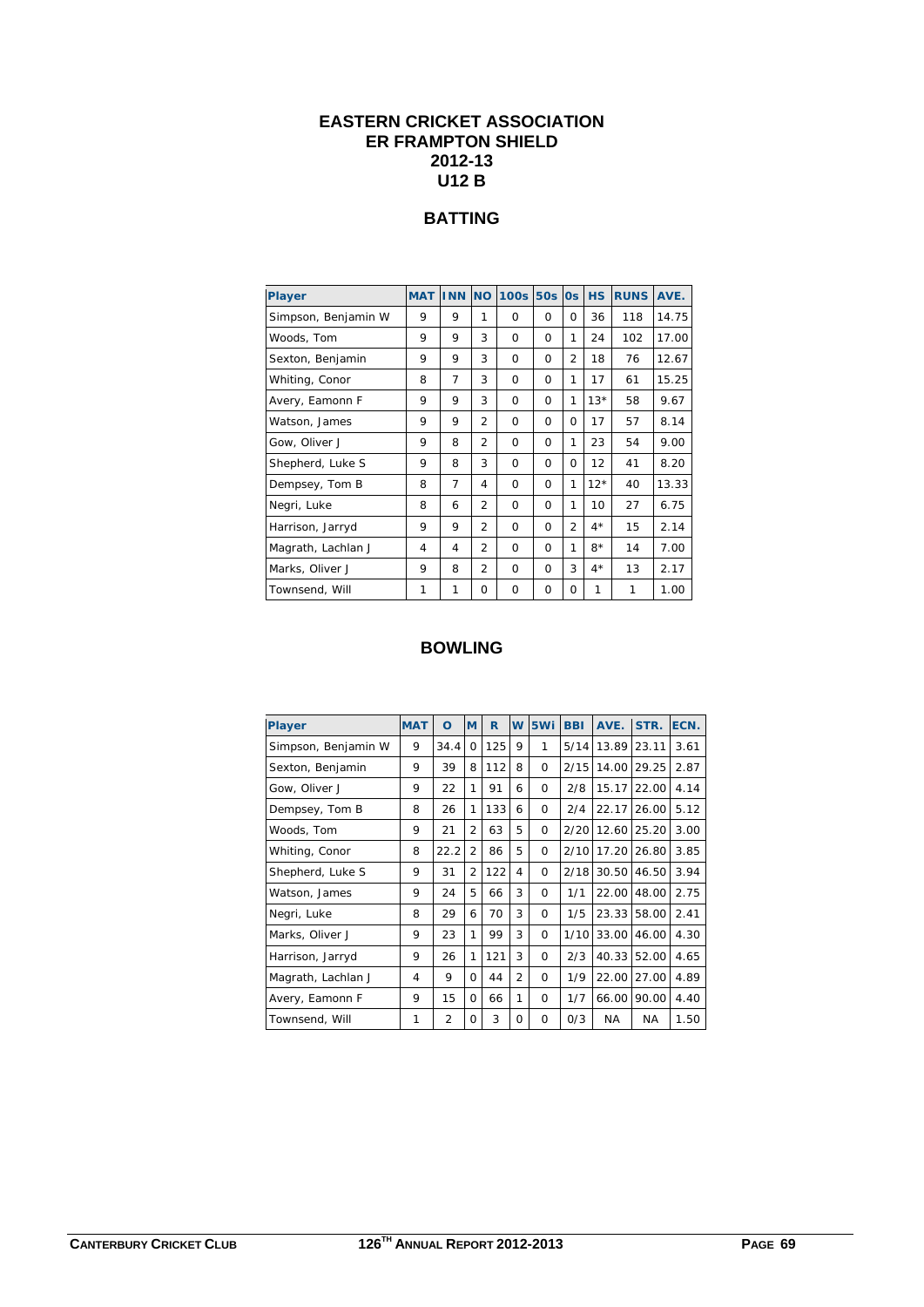#### **EASTERN CRICKET ASSOCIATION RK WILKINS SHIELD 2012-13 U12 C SEASON FIXTURE**

| <b>RND</b>     | <b>Dates</b> | Home Team                                           |     | <b>Away Team</b>                                 | Venue                            |
|----------------|--------------|-----------------------------------------------------|-----|--------------------------------------------------|----------------------------------|
| 1              | 13 Oct 12    | Boroondara<br>$8/96$ (cc)                           | by  | def Canterbury<br>6/134                          | Howard Dawson Reserve            |
| $\mathfrak{D}$ | 20 Oct 12    | Canterbury<br>$4/95$ (cc)                           | def | Burwood green<br>58 T Steventon 3/2              | Hartwell Sports Ground<br>(East) |
| 3              | 27 Oct 12    | Canterbury<br>$6/101$ (cc)                          | def | Burwood yellow<br>91                             | Hartwell Sports Ground<br>(East) |
| $\overline{4}$ | 10 Nov 12    | STC South Camberwell<br>6/81                        | by  | def Canterbury<br>$3/181$ (cc)                   | Nettleton Park Fast              |
| 5              | 17 Nov 12    | Canterbury<br>$5/103$ (cc)                          | def | Boroondara<br>8/58                               | Hartwell Sports Ground<br>(East) |
| 6              | 24 Nov 12    | Canterbury<br>$3/119$ (cc)                          | def | Glen Iris<br>6/70                                | Hartwell Sports Ground<br>(East) |
| $\overline{7}$ | 1 Dec 12     | Canterbury<br>4/94                                  | def | <b>Burwood Uniting Canterbury</b><br>$6/65$ (cc) | Hartwell Sports Ground<br>(East) |
| 8              | 8 Dec 12     | Canterbury<br>$8/93$ (cc)                           | def | Burwood green<br>7/83(cc) M Forwood 3/0          | Hartwell Sports Ground<br>(East) |
| 9              | 15 Dec 12    | Hawthorn<br>4/69                                    | by  | def Canterbury<br>$2/118$ (cc)                   | Anderson Park Upper              |
| 10             | 2 Feb 13     | Canterbury<br>7/94                                  | def | STC South Camberwell<br>27 AL Scott 3/2          | Hartwell Sports Ground<br>(East) |
| 11             | 9 Feb 13     | Canterbury<br>$3/164$ (cc)                          | def | Hawthorn<br>27 JM Sharp 3/4                      | Hartwell Sports Ground<br>(East) |
| 12             | 16 Feb 13    | Canterbury<br>$3/136$ (cc)                          | def | <b>Burwood Uniting Canterbury</b><br>45          | Hartwell Sports Ground<br>(East) |
| 13             | 23 Feb 13    | Boroondara<br>5/110                                 | def | Canterbury<br><b>94</b> F Fwart 3/4              | Howard Dawson Reserve            |
| 14             | 2 Mar 13     | <b>Burwood Uniting Canterbury</b><br>72 AF Hume 3/5 | def | Canterbury<br>by 8/120(cc)                       | Lynden Park (Lower)              |

| <b>RANK</b> | <b>TEAM</b>                       | Р  | W <sub>2</sub> | W <sub>1</sub> | D | L1      | L <sub>2</sub> | <b>WKTS</b><br>LOST | <b>RUNS</b><br><b>FOR</b> | <b>WKTS</b><br><b>TAKEN</b> | <b>RUNS</b><br><b>AGST</b> | <b>POINTS</b> | %      |
|-------------|-----------------------------------|----|----------------|----------------|---|---------|----------------|---------------------|---------------------------|-----------------------------|----------------------------|---------------|--------|
|             | Canterbury                        | 14 |                |                |   |         |                | 72                  | 1646                      | 101                         | 952                        | 79.0          | 2.4254 |
|             | Burwood yellow                    | 14 |                |                |   |         |                | 55                  | 1606                      | 108                         | 927                        | 76.5          | 3.4019 |
| 3           | Glen Iris                         | 14 |                | $\circ$        |   | 5       |                | 63                  | 1360                      | 78                          | 1217                       | 58.0          | 1.3836 |
| 4           | STC South Camberwell              | 14 | $\Omega$       | ь              |   | 8       |                | 93                  | 1225                      | 81                          | 1453                       | 40.0          | 0.7343 |
| 5           | <b>Burwood Uniting Canterbury</b> | 14 | $\Omega$       | 5              |   | $\circ$ |                | 95                  | 1227                      | 65                          | 1430                       | 39.0          | 0.5871 |
| 6           | Burwood areen                     | 13 |                |                |   | 8       |                | 61                  | 1081                      | 83                          | 1146                       | 38.0          | 1.2835 |
|             | <b>Boroondara</b>                 | 13 |                |                |   | 8       |                | 91                  | 1160                      | 68                          | 1267                       | 37.5          | 0.6841 |
| 8           | Hawthorn                          | 14 |                |                |   |         |                | 116                 | 1035                      | 62                          | 1948                       | 19.0          | 0.2840 |

## **PREMIERS - CANTERBURY**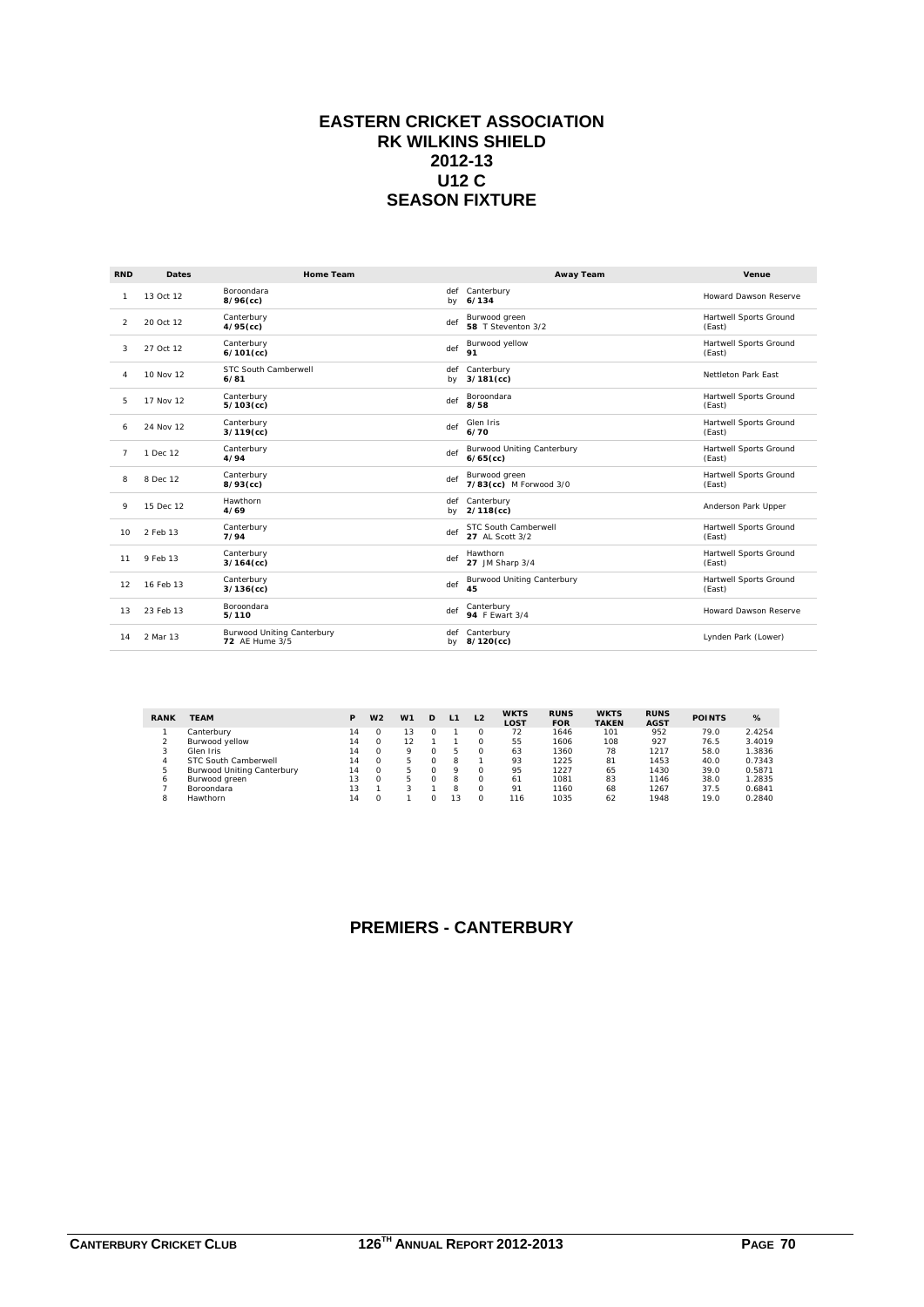## **EASTERN CRICKET ASSOCIATION RK WILKINS SHIELD 2012-13 U12 C**

## **BATTING**

| <b>Player</b>     | <b>MAT</b> | <b>INN NO</b> |   | <b>100s</b> | <b>50s</b> | <b>Os</b>      | <b>HS</b> | <b>RUNS</b> | AVE.  |
|-------------------|------------|---------------|---|-------------|------------|----------------|-----------|-------------|-------|
| McCormick, Aedan  | 13         | 13            | 9 | $\Omega$    | $\Omega$   | 1              | $19*$     | 145         | 36.25 |
| Hume, Angus E     | 13         | 13            | 9 | $\Omega$    | $\Omega$   | 1              | $20*$     | 142         | 35.50 |
| Taylor, Alexander | 12         | 12            | 6 | $\Omega$    | 0          | $\Omega$       | $21*$     | 142         | 23.67 |
| Forwood, Michael  | 13         | 13            | 9 | $\Omega$    | 0          | 0              | $20*$     | 134         | 33.50 |
| Scott, Angus L    | 13         | 13            | 8 | $\Omega$    | $\Omega$   | 0              | $21*$     | 128         | 25.60 |
| Steventon, Tom    | 13         | 13            | 8 | $\Omega$    | $\Omega$   | 0              | $22*$     | 116         | 23.20 |
| Townsend, James   | 14         | 14            | 6 | $\Omega$    | $\Omega$   | 3              | $20*$     | 109         | 13.63 |
| Quartel, Jack     | 13         | 13            | 9 | $\Omega$    | $\Omega$   | $\Omega$       | $20*$     | 106         | 26.50 |
| Barker, Henry     | 13         | 13            | 4 | $\Omega$    | $\Omega$   | 3              | 13        | 69          | 7.67  |
| Inlander, Shayl p | 13         | 13            | 4 | $\Omega$    | $\Omega$   | 3              | $16*$     | 59          | 6.56  |
| Mitchell, Luke    | 12         | 12            | 5 | $\Omega$    | $\Omega$   | 1              | $8*$      | 46          | 6.57  |
| Sharp, Jack M     | 13         | 11            | 4 | $\Omega$    | $\Omega$   | $\overline{2}$ | $13*$     | 41          | 5.86  |
| Townsend, Will    | 1          | 1             | 1 | $\Omega$    | $\Omega$   | 0              | $4^*$     | 4           | NA.   |

| <b>Player</b>     | <b>MAT</b> | O              | M              | R  | W              | <b>BBI</b> | AVE.  | STR.      | ECN. |
|-------------------|------------|----------------|----------------|----|----------------|------------|-------|-----------|------|
| Steventon, Tom    | 13         | 28             | 5              | 76 | 11             | 3/2        | 6.91  | 15.27     | 2.71 |
| Townsend, James   | 14         | 30             | 9              | 59 | 9              | 2/1        | 6.56  | 20.00     | 1.97 |
| Forwood, Michael  | 13         | 31             | 9              | 67 | 9              | 3/0        | 7.44  | 20.67     | 2.16 |
| Hume, Angus E     | 13         | 30             | 9              | 73 | 9              | 3/5        | 8.11  | 20.00     | 2.43 |
| Scott, Angus L    | 13         | 23             | $\overline{2}$ | 81 | 8              | 3/2        | 10.13 | 17.25     | 3.52 |
| Mitchell, Luke    | 12         | 23             | $\overline{2}$ | 87 | 8              | 2/2        | 10.88 | 17.25     | 3.78 |
| Quartel, Jack     | 13         | 29             | 4              | 98 | $\overline{7}$ | 2/1        | 14.00 | 24.86     | 3.38 |
| McCormick, Aedan  | 13         | 28             | 4              | 64 | 6              | 2/1        | 10.67 | 28.00     | 2.29 |
| Barker, Henry     | 13         | 25             | $\overline{2}$ | 83 | 6              | 2/3        | 13.83 | 25.00     | 3.32 |
| Taylor, Alexander | 12         | 24             | 5              | 89 | 6              | 2/5        | 14.83 | 24.00     | 3.71 |
| Sharp, Jack M     | 13         | 23             | 4              | 42 | 5              | 3/4        | 8.40  | 27.60     | 1.83 |
| Inlander, Shayl p | 13         | 26             | 3              | 71 | 5              | 2/4        | 14.20 | 31.20     | 2.73 |
| Townsend, Will    | 1          | $\overline{2}$ | O              | 5  | 0              | 0/5        | NA    | <b>NA</b> | 2.50 |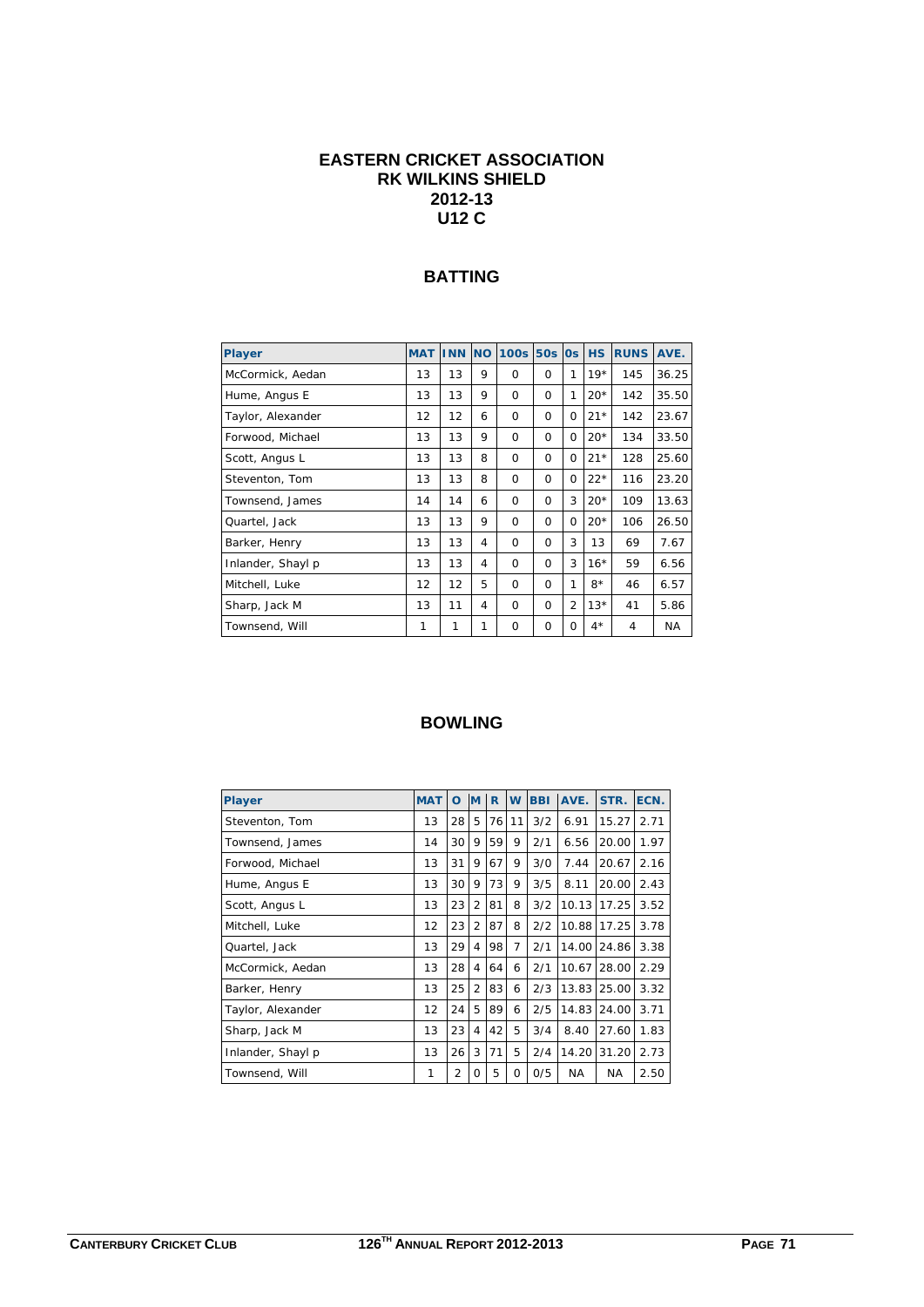#### **EASTERN CRICKET ASSOCIATION J KWASNY SHIELD 2012-13 U12 C SEASON FIXTURE**

| <b>RND</b>     | <b>Dates</b> | <b>Home Team</b>                     |           | Away Team                           | Venue                                |
|----------------|--------------|--------------------------------------|-----------|-------------------------------------|--------------------------------------|
|                | 13 Oct 12    | Canterbury<br>9/102                  | def<br>by | Richmond Union<br>5/152             | Hartwell Sports Ground<br>(East)     |
| $\overline{2}$ | 20 Oct 12    | Boroondara<br>7/75                   | by        | def Canterbury<br>3/92              | <b>Fritsch Holzer Reserve</b>        |
| 3              | 27 Oct 12    | <b>Box Hill</b><br>1/68              | by        | def Canterbury<br>3/108             | Bennettswood Reserve<br>(South)      |
| $\overline{4}$ | 10 Nov 12    | Canterbury<br>$6/42$ (cc)            | def       | <b>Bulleen NBCC</b><br>by 3/110(cc) | Hartwell Sports Ground<br>(East)     |
| 5              | 17 Nov 12    | Kew Junior<br>4/144                  | def       | Canterbury<br>57                    | Hays Paddock (North)                 |
| 6              | 24 Nov 12    | Richmond Union<br>6/113              | def       | Canterbury<br>$9/52$ (cc)           | <b>Burnley Oval</b>                  |
| $\overline{7}$ | 1 Dec 12     | Edinburgh<br>6/100                   | def       | Canterbury<br>$5/81$ (cc)           | W.J.Cox Oval - Yarra Bend            |
| 8              | 8 Dec 12     | <b>Box Hill</b><br>8/101 S Leong 25* | def<br>by | Canterbury<br>109                   | Bennettswood Reserve<br>(South)      |
| 9              | 15 Dec 12    | Canterbury<br>$4/87$ (cc)            | def<br>by | <b>Bulleen NBCC</b><br>$6/150$ (cc) | Hartwell Sports Ground<br>(East)     |
| 10             | 2 Feb 13     | Clifton Hill<br>7/77                 |           | def Canterbury<br>by 5/112          | Ramsden Street Reserve               |
| 11             | 9 Feb 13     | Burwood<br>5/117                     | def       | Canterbury<br>69                    | <b>Burwood Reserve Lower</b><br>Oval |
| 12             | 16 Feb 13    | <b>Surrey Hills</b><br>$2/137$ (cc)  | def       | Canterbury<br>5/113                 | Surrey Park North West               |
| 13             | 23 Feb 13    | Canterbury<br>9/83                   | def       | Edinburgh<br>7/43(dec) S Patel 4/3  | Hartwell Sports Ground<br>(East)     |
| 14             | 2 Mar 13     | Canterbury<br>56 W Mayhood 3/3       | def       | Burwood<br>by 5/97(cc)              | Hartwell Sports Ground               |

| <b>RANK</b> | <b>TEAM</b>       | P  | W <sub>2</sub> | W <sub>1</sub> | D        | L <sub>1</sub> | L <sub>2</sub> | <b>WKTS</b><br><b>LOST</b> | <b>RUNS</b><br><b>FOR</b> | <b>WKTS</b><br><b>TAKEN</b> | <b>RUNS</b><br><b>AGST</b> | <b>POINTS</b> | %      |
|-------------|-------------------|----|----------------|----------------|----------|----------------|----------------|----------------------------|---------------------------|-----------------------------|----------------------------|---------------|--------|
|             | Bulleen NBCC      | 14 |                | 14             | $\Omega$ |                | $\Omega$       | 59                         | 1850                      | 106                         | 918                        | 84.0          | 3.6206 |
|             | Burwood           | 14 |                | 12             | $\Omega$ |                | $\Omega$       | 81                         | 1499                      | 107                         | 998                        | 74.0          | 1.9841 |
|             | Kew Junior        | 14 |                | 10             | $\Omega$ | 4              | $\Omega$       | 74                         | 1575                      | 102                         | 1085                       | 64.0          | 2.0009 |
| 4           | Richmond Union    | 14 |                | $\circ$        |          | 4              | $\Omega$       | 89                         | 1289                      | 79                          | 905                        | 61.5          | 1.2643 |
| 5           | Surrey Hills      | 14 | $\Omega$       | 8              | ◠        | 4              | $\Omega$       | 73                         | 1286                      | 83                          | 1231                       | 59.5          | 1.1878 |
| 6           | Edinburgh         | 14 | $\Omega$       | 5              |          | 8              | $\Omega$       | 84                         | 885                       | 92                          | 1151                       | 42.0          | 0.8421 |
|             | Canterbury        | 14 | $\Omega$       | 5              |          | Q              | $\Omega$       | 98                         | 1163                      | 72                          | 1484                       | 39.0          | 0.5758 |
| 8           | Box Hill          | 14 | $\Omega$       |                |          | 10             | $\Omega$       | 91                         | 986                       | 77                          | 1418                       | 34.0          | 0.5884 |
| $\circ$     | <b>Boroondara</b> | 14 | $\Omega$       |                |          | 13             | $\Omega$       | 107                        | 1140                      | 57                          | 1591                       | 19.0          | 0.3817 |
| 10          | Clifton Hill      | 14 |                |                |          | 14             | O              | 91                         | 879                       | 72                          | 1771                       | 14.0          | 0.3927 |

## **PREMIERS – BULLEEN NBCC**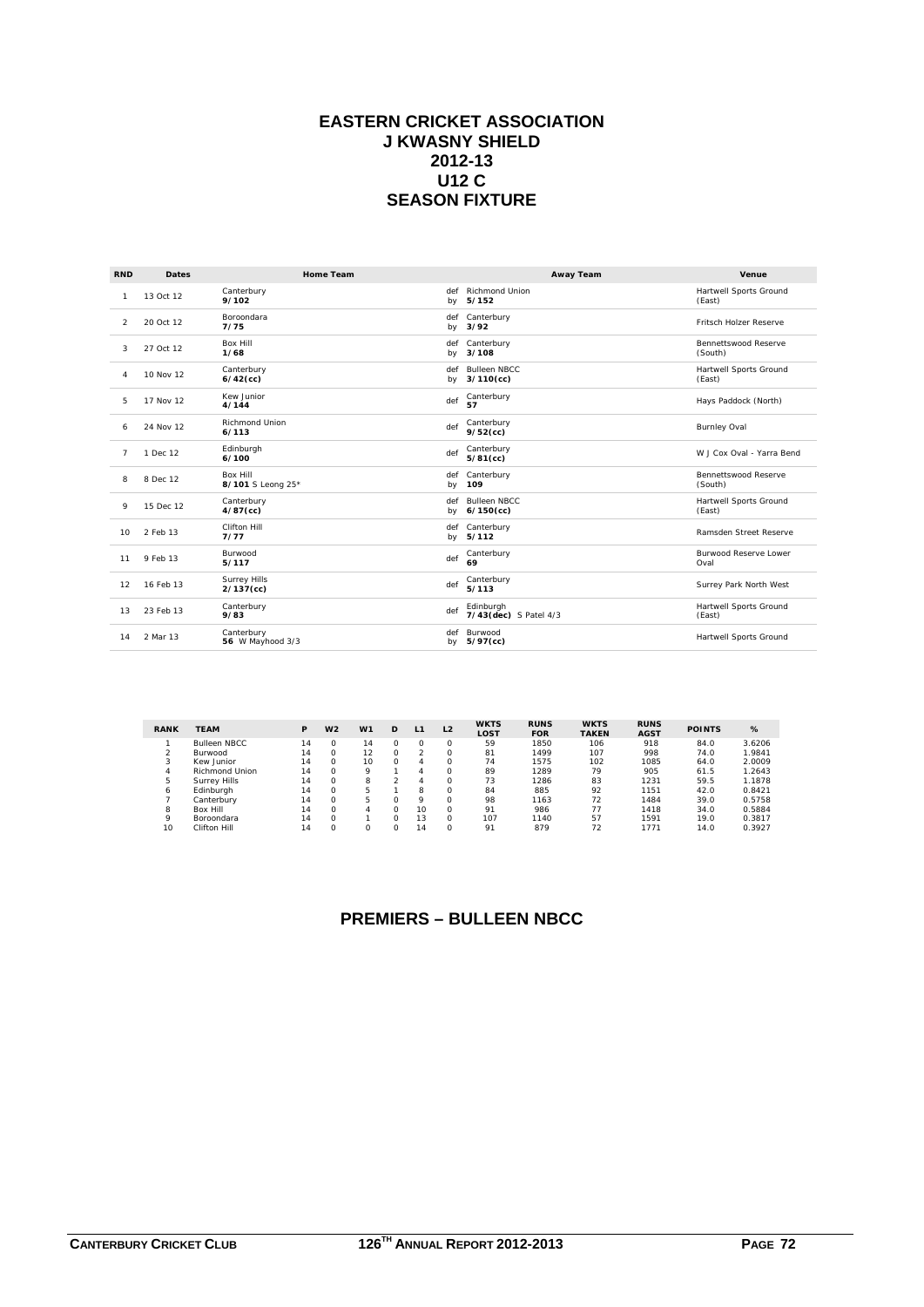#### **EASTERN CRICKET ASSOCIATION J KWASNY SHIELD 2012-13 U12 C**

#### **BATTING**

| <b>Player</b>     | <b>MAT</b> | <b>INN</b> | <b>NO</b>      | <b>100s</b> | <b>50s</b> | <b>Os</b>      | <b>HS</b> | <b>RUNS</b> | AVE.  |
|-------------------|------------|------------|----------------|-------------|------------|----------------|-----------|-------------|-------|
| Glaspole, Raphael | 12         | 12         | 5              | $\Omega$    | $\Omega$   | $\overline{2}$ | $20*$     | 80          | 11.43 |
| Clifford, Tom     | 12         | 12         | 4              | $\Omega$    | $\Omega$   | $\overline{2}$ | $15*$     | 77          | 9.63  |
| Hill, Tommy       | 11         | 11         | 4              | $\Omega$    | $\Omega$   | $\Omega$       | 15        | 65          | 9.29  |
| Birch, Hudson L   | 11         | 11         | $\overline{7}$ | $\Omega$    | $\Omega$   | 1              | $13*$     | 62          | 15.50 |
| O'Brien, Conor T  | 12         | 12         | 4              | $\Omega$    | $\Omega$   | $\overline{2}$ | 13        | 59          | 7.38  |
| Gower, William    | 12         | 12         | 5              | $\Omega$    | $\Omega$   | 1              | 19        | 53          | 7.57  |
| Healy, Fergus F   | 11         | 11         | 1              | $\Omega$    | $\Omega$   | 3              | 18        | 45          | 4.50  |
| Browne, Ethan G   | 13         | 13         | 8              | $\Omega$    | $\Omega$   | $\Omega$       | 9*        | 43          | 8.60  |
| Allen, Jordan     | 13         | 13         | 6              | $\Omega$    | $\Omega$   | 3              | $6*$      | 39          | 5.57  |
| Gilbert, Joshua   | 13         | 13         | 4              | $\Omega$    | $\Omega$   | 3              | 14        | 39          | 4.33  |
| Browne, Jacob F   | 13         | 13         | 5              | $\Omega$    | $\Omega$   | 3              | 7         | 27          | 3.38  |
| Patel, Shlok      | 12         | 12         | 6              | 0           | $\Omega$   | $\overline{2}$ | 5         | 18          | 3.00  |
| Atkins, Matthew J | 8          | 8          | 3              | $\Omega$    | $\Omega$   | 4              | 5         | 9           | 1.80  |
| Ireland, Thomas R | 11         | 11         | $\overline{2}$ | $\Omega$    | $\Omega$   | 6              | $3*$      | 8           | 0.89  |

## **BOWLING**

| <b>Player</b>     | <b>MAT</b> | $\mathbf{o}$ | M        | R   | W              | <b>BBI</b> | AVE.  | STR.  | ECN.  |
|-------------------|------------|--------------|----------|-----|----------------|------------|-------|-------|-------|
| Patel, Shlok      | 12         | 4            | $\Omega$ | 90  | 11             | 4/3        | 8.18  | 2.18  | 22.50 |
| Allen, Jordan     | 13         | 7            | $\Omega$ | 150 | 8              | 2/5        | 18.75 | 5.25  | 21.43 |
| Browne, Ethan G   | 13         | 7            | 1        | 87  | 6              | 2/3        | 14.50 | 7.00  | 12.43 |
| Clifford, Tom     | 12         | 7            | 1        | 96  | 6              | 2/5        | 16.00 | 7.00  | 13.71 |
| Birch, Hudson L   | 11         | 5            | 4        | 39  | 4              | 2/13       | 9.75  | 7.50  | 7.80  |
| Gower, William    | 12         | 8            | $\Omega$ | 82  | 4              | 1/0        | 20.50 | 12.00 | 10.25 |
| Glaspole, Raphael | 12         | 5            | $\Omega$ | 95  | 4              | 1/4        | 23.75 | 7.50  | 19.00 |
| Hill, Tommy       | 11         | 5            | $\Omega$ | 127 | 4              | 2/7        | 31.75 | 7.50  | 25.40 |
| Browne, Jacob F   | 13         | 6            | 0        | 164 | 4              | 2/21       | 41.00 | 9.00  | 27.33 |
| Gilbert, Joshua   | 13         | 7            | 1        | 115 | 3              | 1/8        | 38.33 | 14.00 | 16.43 |
| Ireland, Thomas R | 11         | 6            | $\Omega$ | 127 | 3              | 1/6        | 42.33 | 12.00 | 21.17 |
| Healy, Fergus F   | 11         |              | $\Omega$ | 73  | $\overline{2}$ | 1/4        | 36.50 | 0.00  | NA    |
| O'Brien, Conor T  | 12         | 4            | 0        | 95  | $\overline{2}$ | 1/9        | 47.50 | 12.00 | 23.75 |
| Atkins, Matthew J | 8          | 4            | $\Omega$ | 99  | 1              | 1/20       | 99.00 | 24.00 | 24.75 |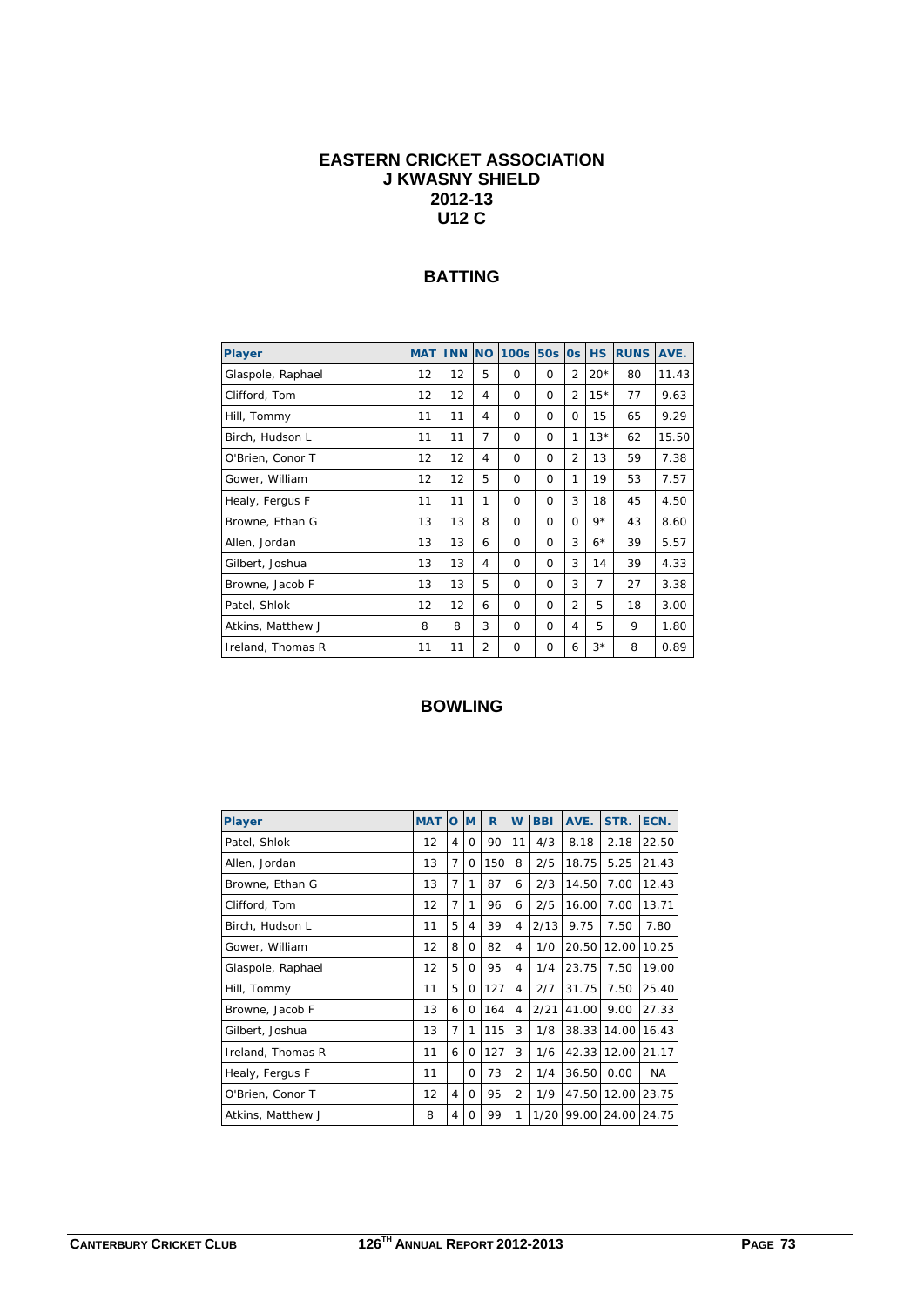#### **EASTERN CRICKET ASSOCIATION 2012-13 U10 BLACK 1 SEASON FIXTURE**

| <b>RND</b>     | <b>Dates</b> | Home Team                         |           | <b>Away Team</b>                                    | Venue                           |
|----------------|--------------|-----------------------------------|-----------|-----------------------------------------------------|---------------------------------|
|                | 13 Oct 12    | Canterbury DA<br>9/70 A Hain 3/5  | def<br>by | <b>Ashburton Willows</b><br>4/83                    | Hislop Park No 1 Oval<br>(East) |
| 2              | 20 Oct 12    | <b>BYE</b>                        |           | Canterbury DA                                       |                                 |
| 3              | 27 Oct 12    | Kew Junior DB<br>3/78             | def<br>by | Canterbury DA<br>3/82                               | Reservoir Reserve               |
| 4              | 10 Nov 12    | Canterbury DB<br>8/79             | def<br>by | Canterbury DA<br>2/113                              | Hislop Park No 3 Oval<br>(West) |
| 5              | 17 Nov 12    | Canterbury DA<br>5/133            | def       | <b>Trinity Willison</b><br>5/72 WJ Stamper 3/5      | Hislop Park No 1 Oval<br>(East) |
| 6              | 24 Nov 12    | Canterbury DA<br>7/89             | def       | Burwood<br>5/84                                     | Hislop Park No 1 Oval<br>(East) |
| $\overline{7}$ | 1 Dec 12     | Deepdene Uniting<br>3/42          | def<br>by | Canterbury DA<br>3/98                               | Hays Paddock (South)            |
| 8              | 8 Dec 12     | <b>Richmond Union</b><br>44       | def<br>by | Canterbury DA<br>7/94                               | Alan Bain Reserve               |
| 9              | 15 Dec 12    | Canterbury DA<br>8/58             | def       | Kew Junior DA<br>7/41                               | Hislop Park No 1 Oval<br>(East) |
| 10             | 2 Feb 13     | <b>BYE</b>                        |           | Canterbury DA                                       |                                 |
| 11             | 9 Feb 13     | Canterbury DB<br>6/65 S Stone 3/7 | def<br>by | Canterbury DA<br>5/124                              | Hislop Park No 3 Oval<br>(West) |
| 12             | 16 Feb 13    | Burwood<br>6/129                  | def       | Canterbury DA<br>10/60 H Mounas 3/9 (inc hat-trick) | Cooper Reserve                  |
| 13             | 23 Feb 13    | Canterbury DA<br>65               | def<br>by | Kew Junior DA<br>5/78                               | Hislop Park No 1 Oval<br>(East) |
| 14             | 2 Mar 13     | Canterbury DA<br>7/94             | def       | Deepdene Uniting<br>5/87                            | Hislop Park No 1 Oval<br>(East) |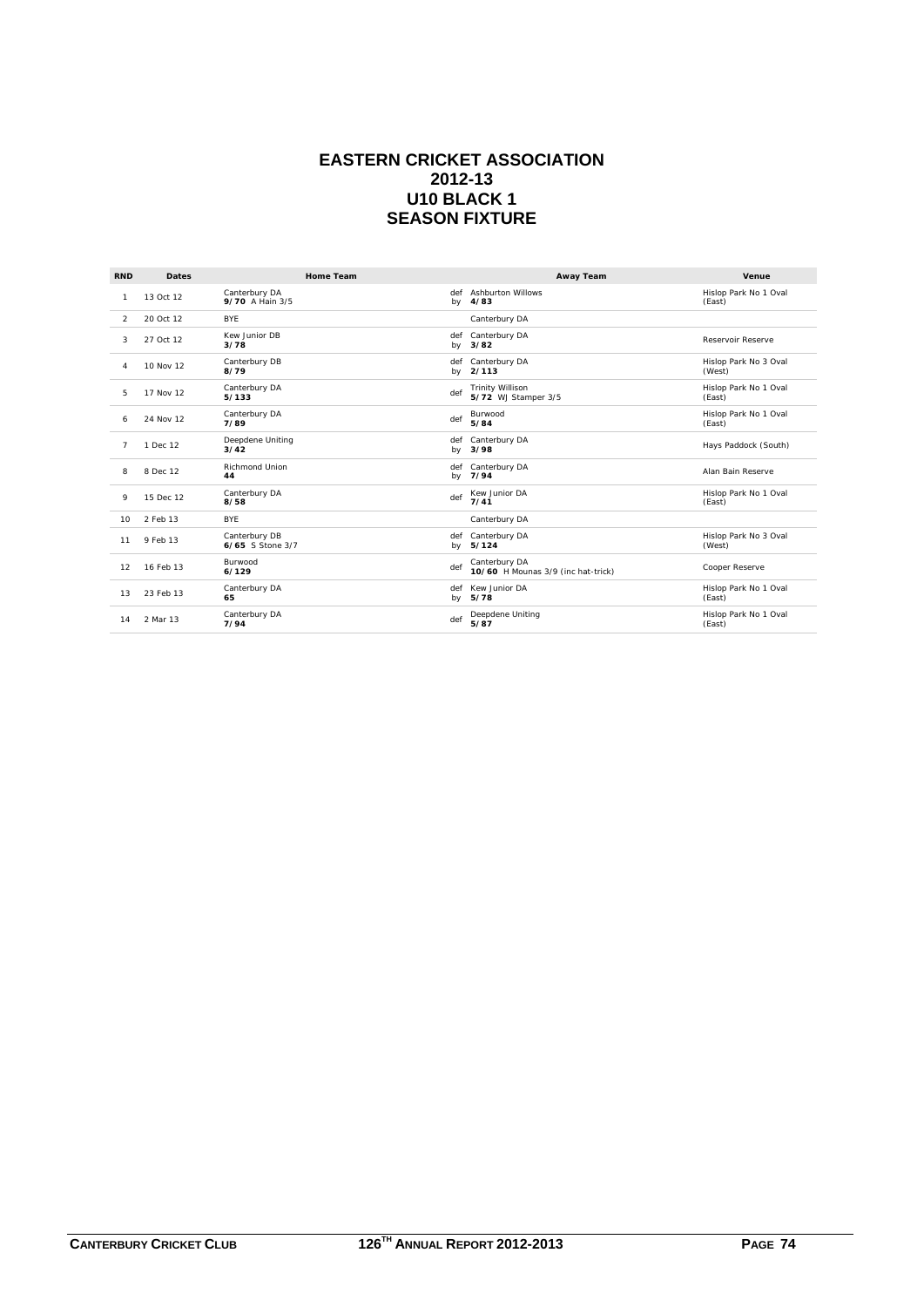#### **EASTERN CRICKET ASSOCIATION 2012-13 U10 BLACK 1**

## **BATTING**

| <b>Player</b>       | <b>MAT</b> | <b>INN NO</b>  |                | <b>100s</b> | <b>50s</b> | <b>Os</b>      | <b>HS</b> | <b>RUNS</b>    | AVE.  |
|---------------------|------------|----------------|----------------|-------------|------------|----------------|-----------|----------------|-------|
| Dammersmith, Ingo   | 10         | 10             | 6              | 0           | $\Omega$   | $\Omega$       | $18*$     | 93             | 23.25 |
| Angley, Bill        | 10         | 10             | 7              | $\Omega$    | $\Omega$   | $\Omega$       | $15*$     | 63             | 21.00 |
| Maddern, Lachlan    | 10         | 10             | 6              | 0           | $\Omega$   | $\Omega$       | $16*$     | 55             | 13.75 |
| Stamper, William J  | 10         | 9              | 3              | $\Omega$    | $\Omega$   | 1              | $14*$     | 41             | 6.83  |
| Yakubowski, Max     | 7          | $\overline{7}$ | 3              | $\Omega$    | $\Omega$   | 1              | $15*$     | 38             | 9.50  |
| Stone, Sam          | 9          | 9              | 5              | $\Omega$    | $\Omega$   | $\overline{2}$ | $8*$      | 32             | 8.00  |
| Sheldon, Gerry      | 9          | 9              | 3              | $\Omega$    | $\Omega$   | 1              | $10*$     | 32             | 5.33  |
| Stone, Will         | 9          | 8              | $\overline{2}$ | $\Omega$    | $\Omega$   | $\overline{2}$ | 10        | 23             | 3.83  |
| Head, James         | 9          | 9              | 5              | $\Omega$    | $\Omega$   | 3              | $9*$      | 19             | 4.75  |
| Bladeni, Benjamin S | 8          | 8              | $\overline{2}$ | $\Omega$    | $\Omega$   | $\overline{2}$ | $7*$      | 17             | 2.83  |
| Williams, Ethan     | 8          | 8              | 3              | $\Omega$    | $\Omega$   | 3              | 4         | 11             | 2.20  |
| Mackey, Xavier      | 8          | 8              | $\overline{2}$ | $\Omega$    | $\Omega$   | $\overline{2}$ | 3         | 9              | 1.50  |
| Woods, Peter        | 10         | 10             | 5              | $\Omega$    | $\Omega$   | 5              | $2^*$     | $\overline{7}$ | 1.40  |

## **BOWLING**

| <b>Player</b>       | <b>MAT</b> | $\mathbf{o}$ | M              | $\overline{\mathbf{R}}$ | W              | <b>BBI</b> | AVE.      | STR.  | ECN. |
|---------------------|------------|--------------|----------------|-------------------------|----------------|------------|-----------|-------|------|
| Angley, Bill        | 10         | 18           | 4              | 27                      | 5              | 2/1        | 5.40      | 21.60 | 1.50 |
| Stone, Sam          | 9          | 13           | $\overline{2}$ | 27                      | 5              | 3/7        | 5.40      | 15.60 | 2.08 |
| Stamper, William J  | 10         | 19           | 0              | 63                      | 5              | 3/5        | 12.60     | 22.80 | 3.32 |
| Sheldon, Gerry      | 9          | 15           | $\overline{2}$ | 30                      | 4              | 2/6        | 7.50      | 22.50 | 2.00 |
| Yakubowski, Max     | 7          | 9            | 1              | 21                      | 3              | 1/1        | 7.00      | 18.00 | 2.33 |
| Maddern, Lachlan    | 10         | 19           | 1              | 53                      | 3              | 1/2        | 17.67     | 38.00 | 2.79 |
| Dammersmith, Ingo   | 10         | 20           | 5              | 35                      | 2              | 1/2        | 17.50     | 60.00 | 1.75 |
| Williams, Ethan     | 8          | 12           | 0              | 37                      | $\overline{2}$ | 1/4        | 18.50     | 36.00 | 3.08 |
| Bladeni, Benjamin S | 8          | 15           | 3              | 40                      | $\overline{2}$ | 1/4        | 20.00     | 45.00 | 2.67 |
| Stone, Will         | 9          | 13           | $\Omega$       | 44                      | $\overline{2}$ | 2/7        | 22.00     | 39.00 | 3.38 |
| Woods, Peter        | 10         | 16           | 1              | 46                      | 1              | 1/6        | 46.00     | 96.00 | 2.88 |
| Head, James         | 9          | 14           | 2              | 71                      | 1              | 1/10       | 71.00     | 84.00 | 5.07 |
| Mackey, Xavier      | 8          | 12           | $\Omega$       | 51                      | 0              | 0/4        | <b>NA</b> | ΝA    | 4.25 |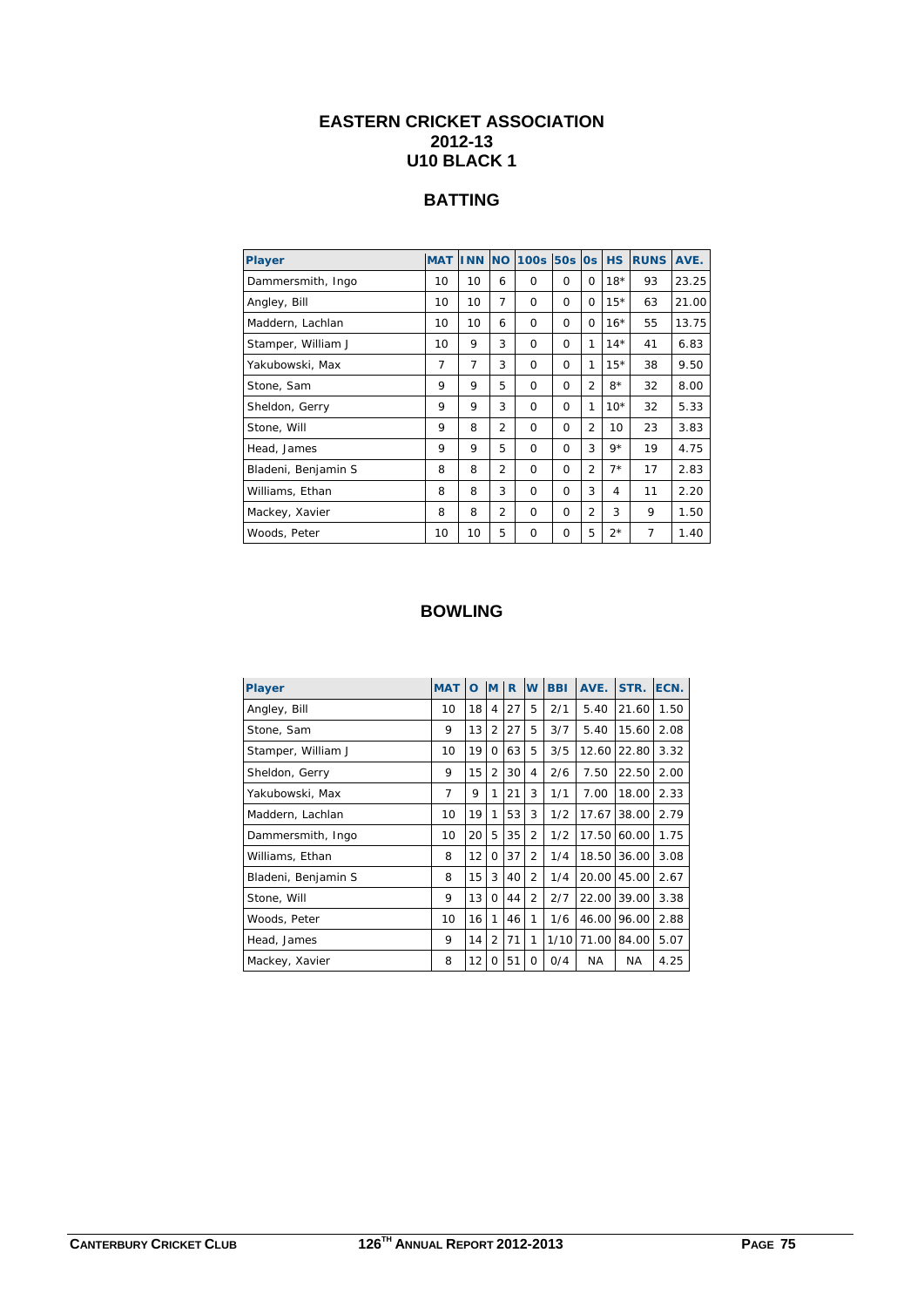#### **EASTERN CRICKET ASSOCIATION 2012-13 U10 BLACK 2 SEASON FIXTURE**

| <b>RND</b>     | <b>Dates</b> | Home Team                                |           | <b>Away Team</b>                      | Venue                           |
|----------------|--------------|------------------------------------------|-----------|---------------------------------------|---------------------------------|
|                | 13 Oct 12    | Canterbury DB<br>$5/99$ (cc)             | def       | Burwood<br>5/87                       | Hislop Park No 3 Oval<br>(West) |
| $\mathfrak{p}$ | 20 Oct 12    | <b>Richmond Union</b><br>$1/81$ (cc)     | def       | Canterbury DB<br>4/68                 | Alan Bain Reserve               |
| 3              | 27 Oct 12    | <b>Ashburton Willows</b><br>$4/96$ (cc)  | def       | Canterbury DB<br>9/65(cc) S Nehme 3/6 | Markham Avenue Reserve          |
| 4              | 10 Nov 12    | Canterbury DB<br>8/79                    | by        | def Canterbury DA<br>2/113            | Hislop Park No 3 Oval<br>(West) |
| 5              | 17 Nov 12    | <b>BYE</b>                               |           | Canterbury DB                         |                                 |
| 6              | 24 Nov 12    | Kew Junior DB<br>$3/112$ (cc)            | def       | Canterbury DB<br>7/56(cc) W Troy 3/1  | <b>Reservoir Reserve</b>        |
| $\overline{7}$ | 1 Dec 12     | Kew Junior DA<br>$2/90$ (cc)             | def       | Canterbury DB<br>7/73                 | <b>Reservoir Reserve</b>        |
| 8              | 8 Dec 12     | Deepdene Uniting<br>4/84                 | by        | def Canterbury DB<br>$4/85$ (cc)      | Hays Paddock (South)            |
| 9              | 15 Dec 12    | Canterbury DB                            | $\vee$    | <b>BYE</b>                            |                                 |
| 10             | 2 Feb 13     | Burwood<br>5/103                         | def       | Canterbury DB<br>9/73                 | Cooper Reserve                  |
| 11             | 9 Feb 13     | Canterbury DB<br>6/65 S Stone 3/7        | by        | def Canterbury DA<br>5/124            | Hislop Park No 3 Oval<br>(West) |
| 12             | 16 Feb 13    | Canterbury DB<br>5/91                    | def<br>by | <b>Trinity Willison</b><br>2/112      | Hislop Park No 3 Oval<br>(West) |
| 13             | 23 Feb 13    | <b>Ashburton Willows</b><br>$2/155$ (cc) | def       | Canterbury DB<br>$7/90$ (cc)          | Markham Avenue Reserve          |
| 14             | 2 Mar 13     | Kew Junior DB<br>$4/129$ (cc)            | def       | Canterbury DB<br>6/59                 | <b>Reservoir Reserve</b>        |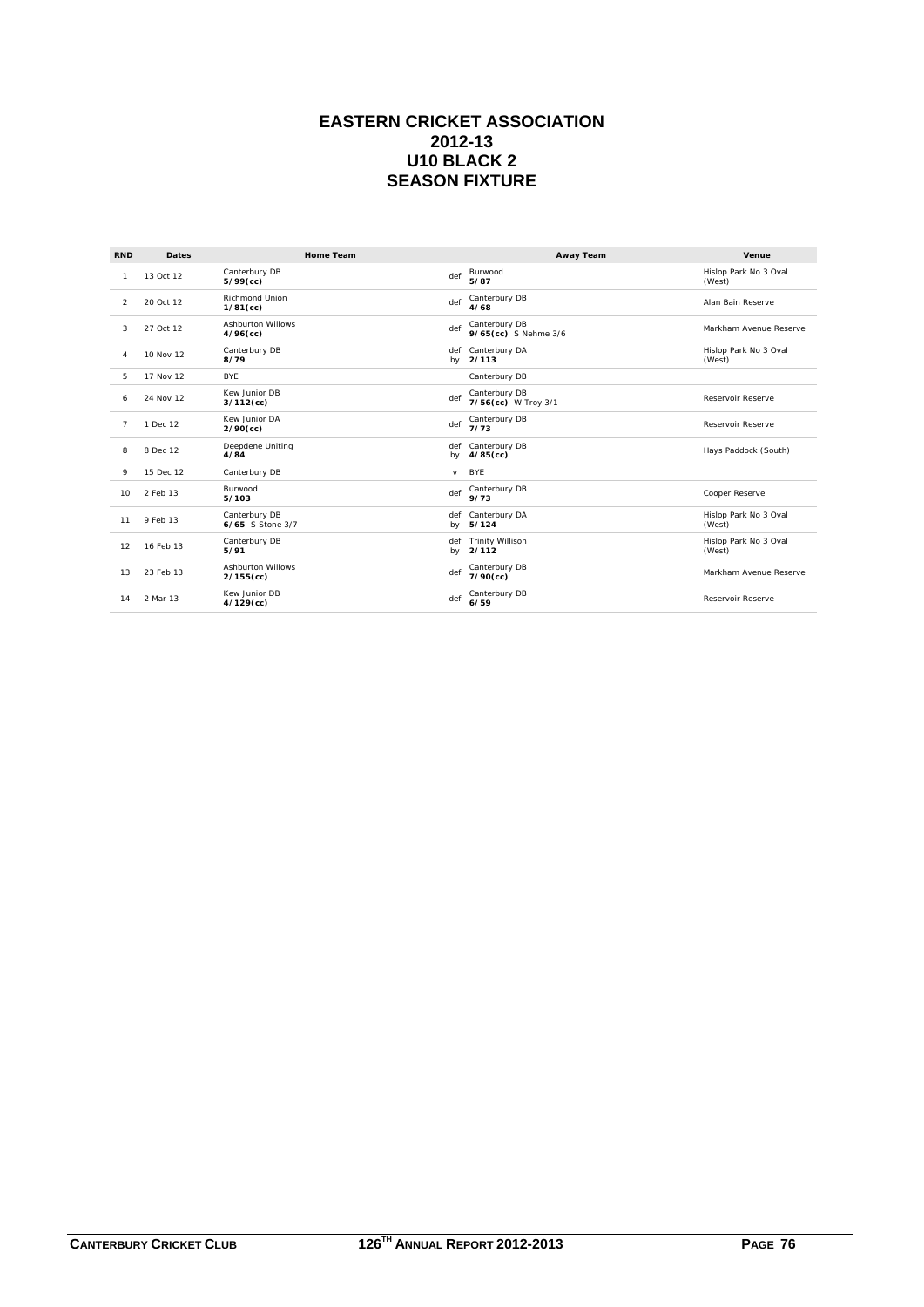#### **EASTERN CRICKET ASSOCIATION 2012-13 U10 BLACK 2**

## **BATTING**

| <b>Player</b>          | <b>MAT INN</b> |    |                | NO 100s 50s 0s |          |          | <b>HS</b> | <b>RUNS</b>    | AVE.  |
|------------------------|----------------|----|----------------|----------------|----------|----------|-----------|----------------|-------|
| Kerr, Max              | 11             | 11 | 6              | $\Omega$       | 0        | $\Omega$ | $16*$     | 94             | 18.80 |
| Bray, Nicolaas G       | 11             | 11 | 6              | $\Omega$       | $\Omega$ | 1        | 11        | 45             | 9.00  |
| Barratt-Smith, Charlie | 10             | 10 | 6              | $\Omega$       | $\Omega$ | 1        | 9         | 40             | 10.00 |
| Visser, Liam           | 10             | 10 | $\overline{2}$ | $\Omega$       | $\Omega$ | 3        | 11        | 35             | 4.38  |
| Quartel, Charlie       | 11             | 11 | 6              | $\Omega$       | 0        | 1        | $7*$      | 28             | 5.60  |
| Morarty, Liam          | 10             | 10 | 3              | $\Omega$       | $\Omega$ | 1        | $6*$      | 26             | 3.71  |
| Thomas, David          | 9              | 9  | 1              | $\Omega$       | $\Omega$ | 2        | 6         | 25             | 3.13  |
| Scott, Jamison         | 10             | 10 | 5              | $\Omega$       | $\Omega$ | 4        | $6*$      | 18             | 3.60  |
| Howard, Reuben         | 9              | 9  | 1              | $\Omega$       | $\Omega$ | 2        | 6         | 16             | 2.00  |
| Whatling, Tom          | 10             | 9  | $\overline{2}$ | $\Omega$       | $\Omega$ | 4        | $4*$      | 9              | 1.29  |
| Singh, Manhar pal      | 11             | 11 | 3              | $\Omega$       | $\Omega$ | 4        | $2^*$     | 9              | 1.13  |
| Trundle, Harry         | 9              | 9  | 4              | $\Omega$       | $\Omega$ | 3        | $2^*$     | $\overline{7}$ | 1.40  |
| Harper, Edward         | 11             | 11 | 3              | $\Omega$       | $\Omega$ | 6        | $3*$      | $\overline{7}$ | 0.88  |

### **BOWLING**

| <b>Player</b>          | <b>MAT</b> | O  | <b>M</b>       | $\mathsf{R}$ | W              | <b>BBI</b> | AVE.      | STR.      | ECN. |
|------------------------|------------|----|----------------|--------------|----------------|------------|-----------|-----------|------|
| Kerr, Max              | 11         | 28 | 3              | 75           | 6              | 2/2        | 12.50     | 28.00     | 2.68 |
| Howard, Reuben         | 9          | 20 | $\Omega$       | 95           | 5              | 2/8        | 19.00     | 24.00     | 4.75 |
| Trundle, Harry         | 9          | 21 | 1              | 80           | 4              | 2/14       | 20.00     | 31.50     | 3.81 |
| Barratt-Smith, Charlie | 10         | 21 | $\Omega$       | 73           | 3              | 1/7        | 24.33     | 42.00     | 3.48 |
| Thomas, David          | 9          | 20 | 0              | 102          | 3              | 1/7        | 34.00     | 40.00     | 5.10 |
| Bray, Nicolaas G       | 11         | 21 | 1              | 104          | $\overline{2}$ | 1/7        | 52.00     | 63.00     | 4.95 |
| Singh, Manhar pal      | 11         | 24 | $\Omega$       | 119          | $\overline{2}$ | 1/3        | 59.50     | 72.00     | 4.96 |
| Quartel, Charlie       | 11         | 28 | 1              | 131          | 2              | 1/8        | 65.50     | 84.00     | 4.68 |
| Visser, Liam           | 10         | 21 | 1              | 76           | 1              | 1/15       | 76.00     | 126.00    | 3.62 |
| Whatling, Tom          | 10         | 22 | 0              | 90           | 1              | 1/6        | 90.00     | 132.00    | 4.09 |
| Scott, Jamison         | 10         | 27 | $\Omega$       | 105          | 1              | 1/16       | 105.00    | 162.00    | 3.89 |
| Harper, Edward         | 11         | 25 | $\Omega$       | 97           | 0              |            | <b>NA</b> | <b>NA</b> | 3.88 |
| Morarty, Liam          | 10         | 22 | $\overline{2}$ | 83           | 0              | 0/8        | <b>NA</b> | <b>NA</b> | 3.77 |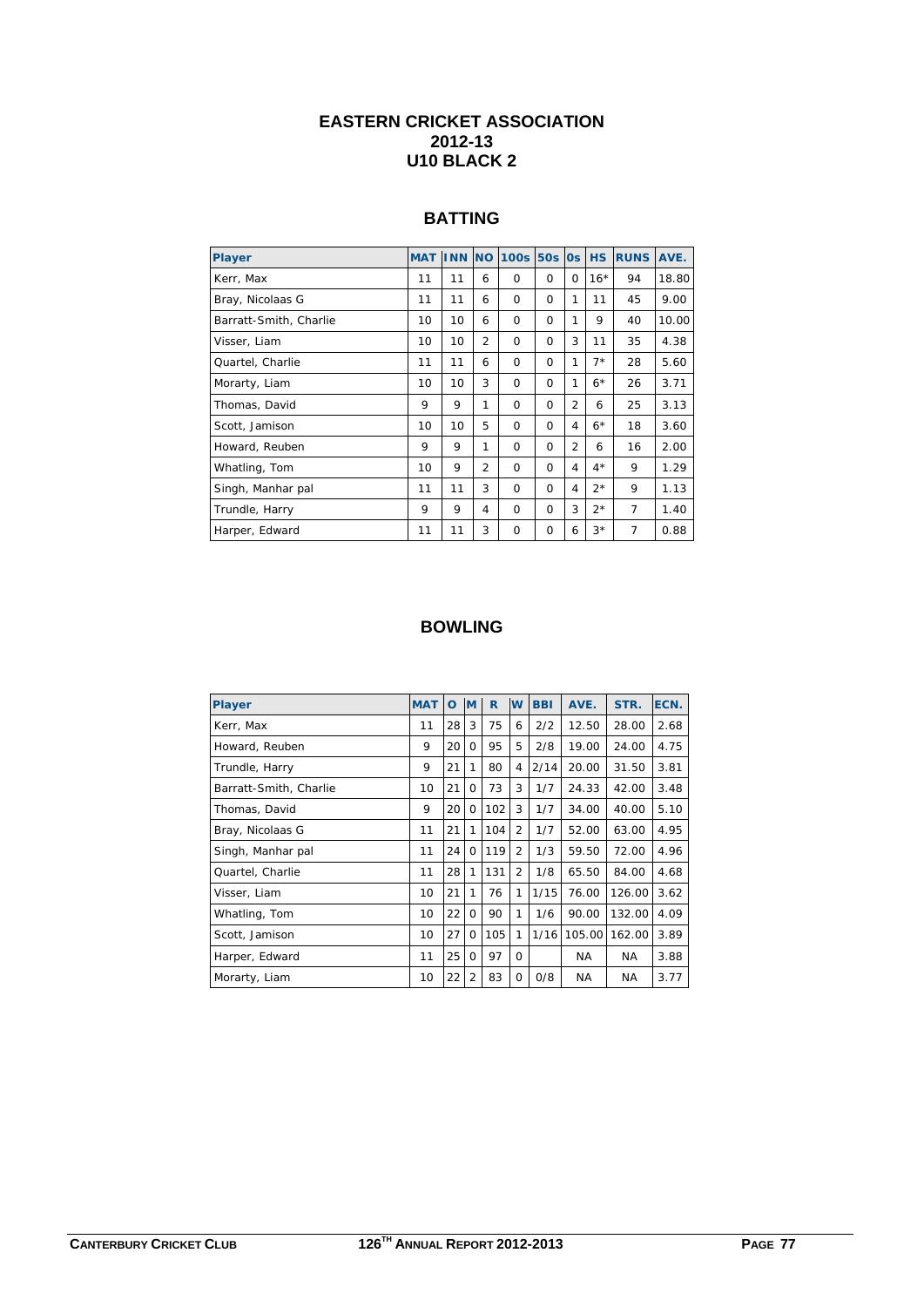# **CLUB RECORDS**

# **HIGHEST TEAM SCORES**

| <b>SCORE</b> | XI              | <b>OPPOSITION</b>           | <b>SEASON</b> |
|--------------|-----------------|-----------------------------|---------------|
|              |                 |                             |               |
| 9/461        | 4 <sup>TH</sup> | <b>STC South Camberwell</b> | 1976-77       |
| 8/431        | 2 <sup>nd</sup> | <b>Mont Albert</b>          | 2011-12       |
| 412          | 1st             | Box Hill                    | 1905-06       |
| 8/368        | 2 <sup>nd</sup> | Deepdene                    | 1978-79       |
| 366          | 1 <sup>ST</sup> | Kew                         | 1913-14       |
| 5/365        | 1 <sup>st</sup> | East Malvern Tooronga       | 2012-13       |
| 6/356        | 3 <sup>rd</sup> | South Yarra                 | 2001-02       |
| 353          | 1 <sup>st</sup> | <b>Bulleen</b>              | 2001-02       |
| 9/351        | 1 <sup>st</sup> | West Hawthorn               | 2001-02       |
| 4/345        | 1 <sup>st</sup> | <b>Richmond City</b>        | 2009-10       |
| 7/345        | 3 <sup>rd</sup> | North Balwyn                | 1980-81       |
| 3/342        | 4 <sup>th</sup> | <b>STC South Camberwell</b> | 1998/99       |
| 8/339        | U16             | North Balwyn                | 1966-67       |
| 9/339        | 2 <sup>nd</sup> | Deepdene                    | 1979-80       |

# **LOWEST TEAM SCORES**

| <b>SCORE</b> | XI              | <b>OPPOSITION</b>    | <b>SEASON</b> |
|--------------|-----------------|----------------------|---------------|
|              |                 |                      |               |
| 23           | 4ST             | Deepdene             | 1943-44       |
| 26           | 4ST             | <b>Box Hill</b>      | 1890-91       |
| 29           | U <sub>16</sub> | Donvale              | 1984-85       |
| 34           | 1 <sup>st</sup> | Deepdene             | 2003-04       |
| 38           | 1 <sup>st</sup> | <b>Mont Albert</b>   | 1965-66       |
| 43           | 4 <sup>th</sup> | <b>Richmond City</b> | 1980-81       |
| 45           | 1 <sup>ST</sup> | <b>Mont Albert</b>   | 2006-07       |
| 51           | 2 <sup>nd</sup> | Croydon              | 1968-69       |
| 53           | 3 <sup>RD</sup> | <b>Richmond City</b> | 1977-78       |
| 57           | 1 <sup>st</sup> | Mulgrave             | 2010-11       |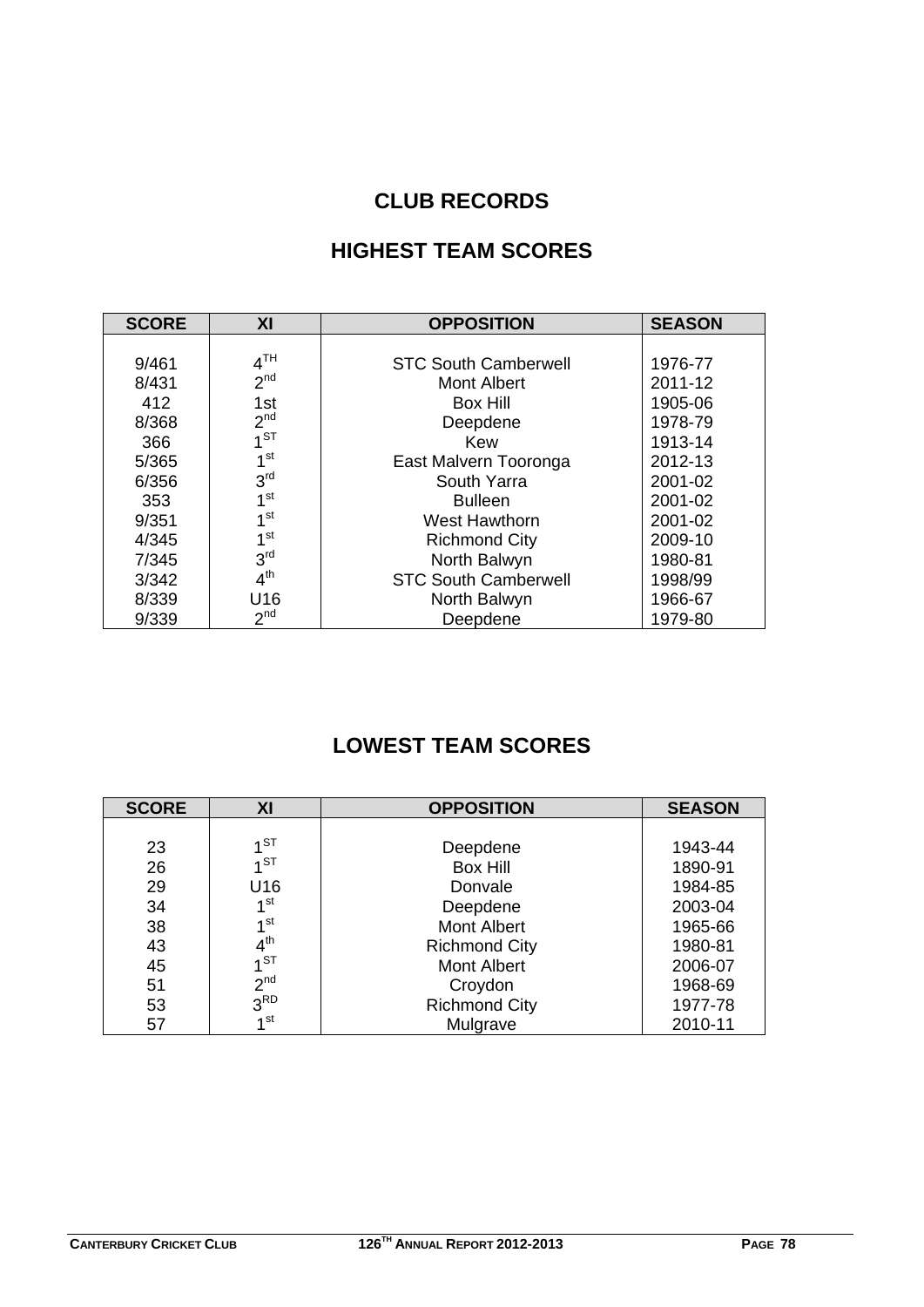| <b>SCORE</b> | XI              | <b>PLAYER</b>      | <b>SEASON</b> |
|--------------|-----------------|--------------------|---------------|
|              |                 |                    |               |
| 192          | 3 <sup>RD</sup> | Bertram, G         | 1981-82       |
| 190          | 4 <sup>th</sup> | Day, S             | 1976-77       |
| 168*         | 1 <sup>st</sup> | Mackie, S          | 1921-22       |
| 167*         | 1 <sup>st</sup> | Goodear. G         | 1962-63       |
| 160*#        | 2 <sup>nd</sup> | Sanguinetti, G     | 2007-08       |
| 159*         | 2 <sup>nd</sup> | McCarthy, E        | 1980-81       |
| $157*$       | 1 <sup>st</sup> | Silvers, K         | 1941-42       |
| 157          | 4 <sup>th</sup> | McBride, D         | 2006-07       |
| 157          | 2 <sup>nd</sup> | <b>Cumming ACR</b> | 2010-11       |
| 154          | 1 <sup>st</sup> | Goodear, G         | 1953-54       |
| 154          | 1 <sup>st</sup> | McCarthy, G        | 2008-09       |
| $151*$       | 2 <sup>nd</sup> | McCarthy, E        | 1977-78       |
| 150          | 2 <sup>nd</sup> | Everard, D         | 1976-77       |
| 150          | 4 <sup>th</sup> | King. L            | 2009-10       |
| 148          | 1 <sup>st</sup> | Powick, G          | 2012-13       |
| 144          | 3 <sup>rd</sup> | Russell, P         | 1978-79       |
| 145          | 4 <sup>th</sup> | Stafford, M        | 2007-08       |
| $141*$       | 3 <sup>rd</sup> | Lister, G          | 1987-88       |
| $140*$       | 3 <sup>rd</sup> | McCann, R          | 2008-09       |
| 140          | 4 <sup>th</sup> | Day, P             | 1976-77       |
| 139*         | 2 <sup>nd</sup> | Bate, J            | 1976-77       |
| 136          | 1 <sup>st</sup> | Goodear, G         | 1976-77       |
| 135          | 1 <sup>st</sup> | McCarthy, G        | 2006-07       |
| 130          | 2 <sup>nd</sup> | Sangiunetti, G     | 2007-08       |

# **HIGHEST INDIVIDUAL SCORES**

\* Not out

# In Grand Final and Premiership

# **BEST BOWLING IN AN INNINGS**

| <b>ANALYSIS</b> | <b>PLAYER</b> | XI              | <b>SEASON</b> |
|-----------------|---------------|-----------------|---------------|
|                 |               |                 |               |
| 9/25            | Marshall, B   | 3 <sup>rd</sup> | 1972-73       |
| 9/30            | Campbell, J   | 1 <sup>st</sup> | 1921-22       |
| 8/8             | Gion F        | 1 <sup>st</sup> | 1942-43       |
| $8/19*$         | Dundas, W     | 2 <sup>nd</sup> | 1971-72       |
| 8/35            | O'Brien, B    | 1 <sup>st</sup> | 1965-66       |
| 8/35            | Smith, N      | 4 <sup>th</sup> | 2007-08       |
| 8/36            | Gore, A       | 3 <sup>rd</sup> | 2001-02       |
| 8/37            | Kildey, L     | U16             | 1974/75       |
| 8/39            | Hillman, P    | 4 <sup>th</sup> | 1983-84       |
| 8/49            | Allen         | 1 <sup>st</sup> | 1905-06       |
| 8/51            | Gates, D      | 4 <sup>th</sup> | 2006-07       |
| 8/52            | Swan, H       | 1 <sup>st</sup> | 1921-22       |
| 8/59            | McKean, D     | 4 <sup>th</sup> | 1977-78       |
| 8/79            | Maguire, L    | 1 <sup>st</sup> | 1947-48       |

\* Includes Hat Trick